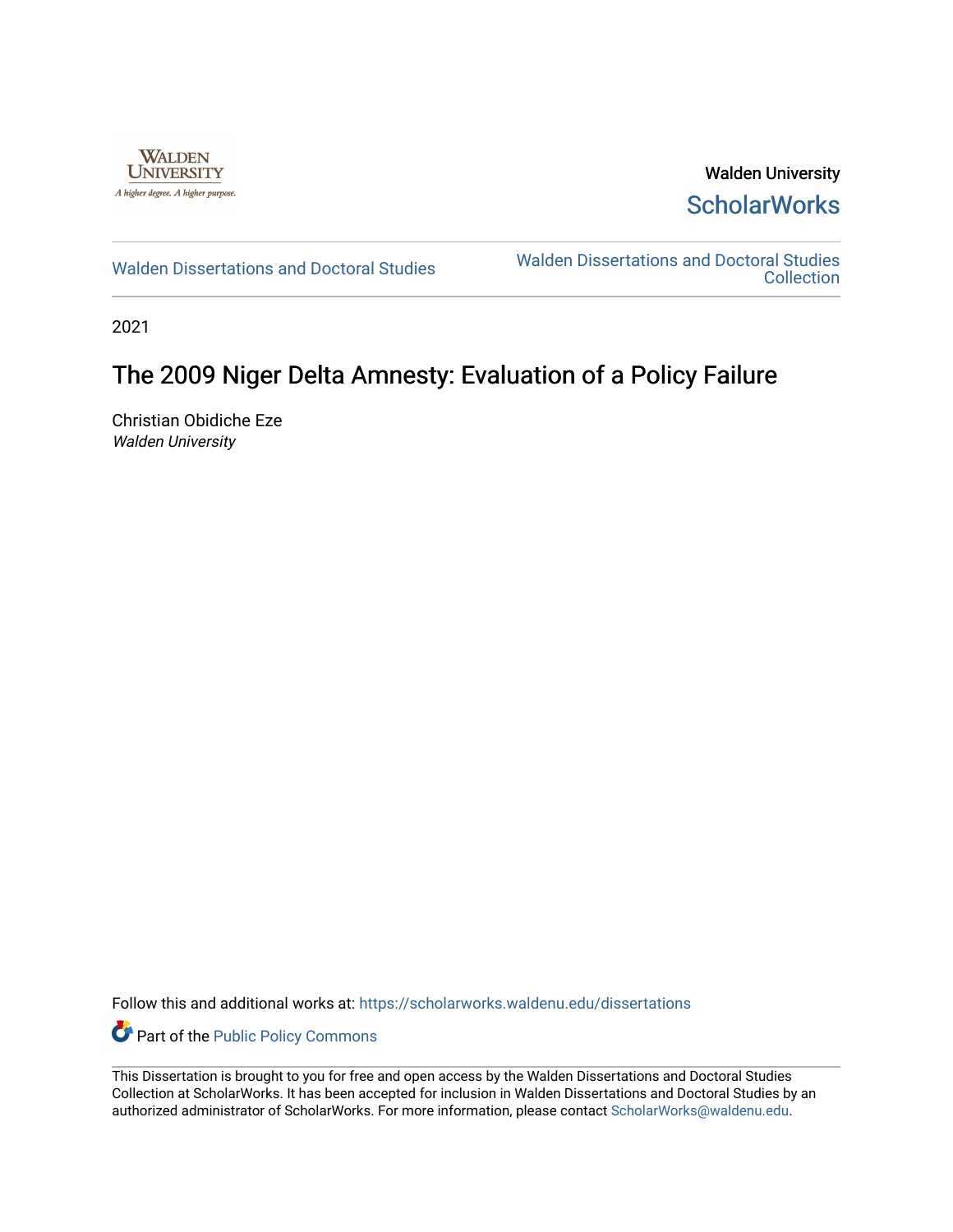# **Walden University**

College of Social and Behavioral Sciences

This is to certify that the doctoral dissertation by

Christian O. Eze

has been found to be complete and satisfactory in all respects, and that any and all revisions required by the review committee have been made.

> Review Committee Dr. Lori Demeter, Committee Chairperson, Public Policy and Administration Faculty

Dr. Ross Alexander, Committee Member, Public Policy and Administration Faculty

Dr. Olivia Yu, University Reviewer, Public Policy and Administration Faculty

Chief Academic Officer and Provost Sue Subocz, Ph.D.

> Walden University 2021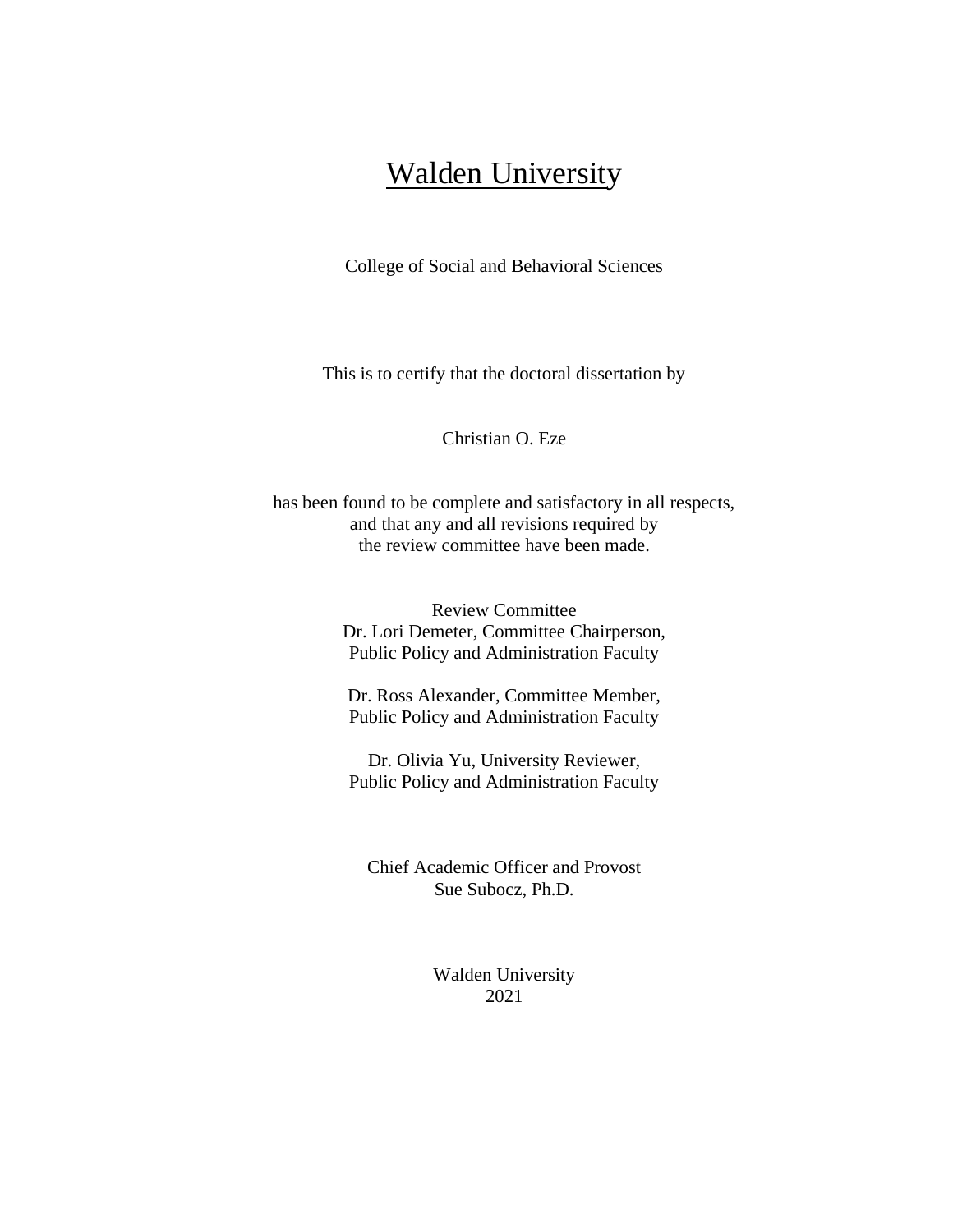Abstract

The 2009 Niger Delta Amnesty: Evaluation of a Policy Failure

by

Christian O. Eze

MA, American Military University, 2009

B.Sc, University of Nigeria, 1992

Dissertation Submitted in Partial Fulfillment

of the Requirements for the Degree of

Doctor of Philosophy

Public Policy and Administration

Walden University

November 2021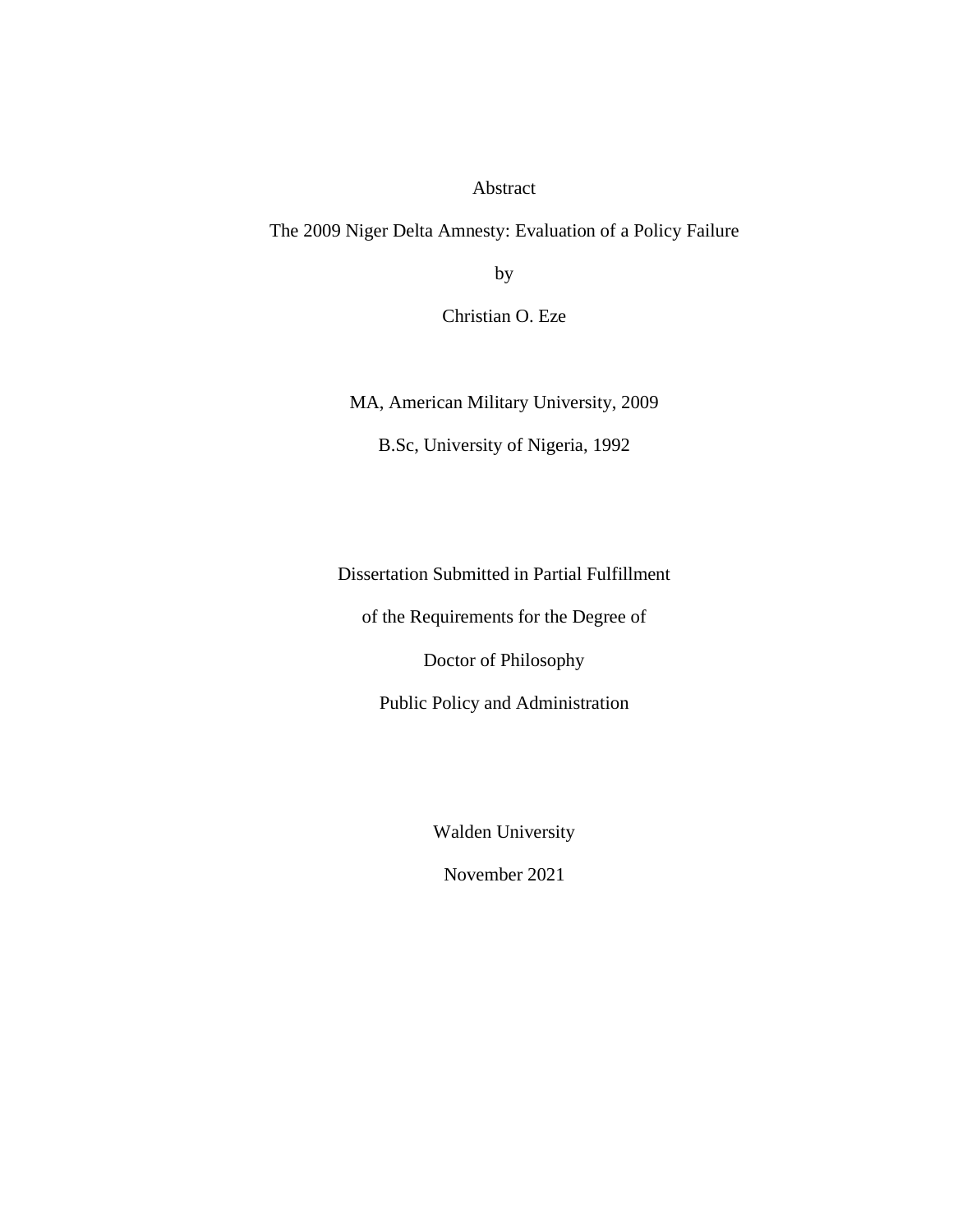Abstract

In 2009, the federal government of Nigeria under then-President Musa Yar'adua established the Presidential Amnesty Program (PAP), which became their flagship program in combating militancy and turning repentant ex-militants into positively contributing citizens. This is a multi-dimensional problem that involves governmental ineptitude, exploitation by multinational oil companies, and lack of sustainable developmental measures as primary drivers of instability in the Niger Delta. There are arguments that the 2009 PAP Program brought about little positive change in the region. This program brought about peace initially in the region until early 2016, when there was a brief but very destructive return to militancy. The focus of this qualitative research was the effectiveness (or lack) of the 2009 PAP and whether aspects of implementation led to the return to militancy in 2016. The policy feedback theory served as the theoretical framework, and surveys with open-ended questions from twenty-four respondents were used to collect data. Findings demonstrated that though the policy may have been welldesigned, the implementation of the reintegration phase has been poor and riddled with corruption, funding shortfalls, and uncertainty. Fundamental problems that birthed militancy like oil pollution, lack of social infrastructures like roads and hospitals largely remain. The identification of the need for periodic, structured feedback mechanisms (like periodic reviews and engagement with stakeholders) will contribute to positive social change through adjustment of policy implementation with resultant improvement in the social and environmental conditions of the Niger Delta region.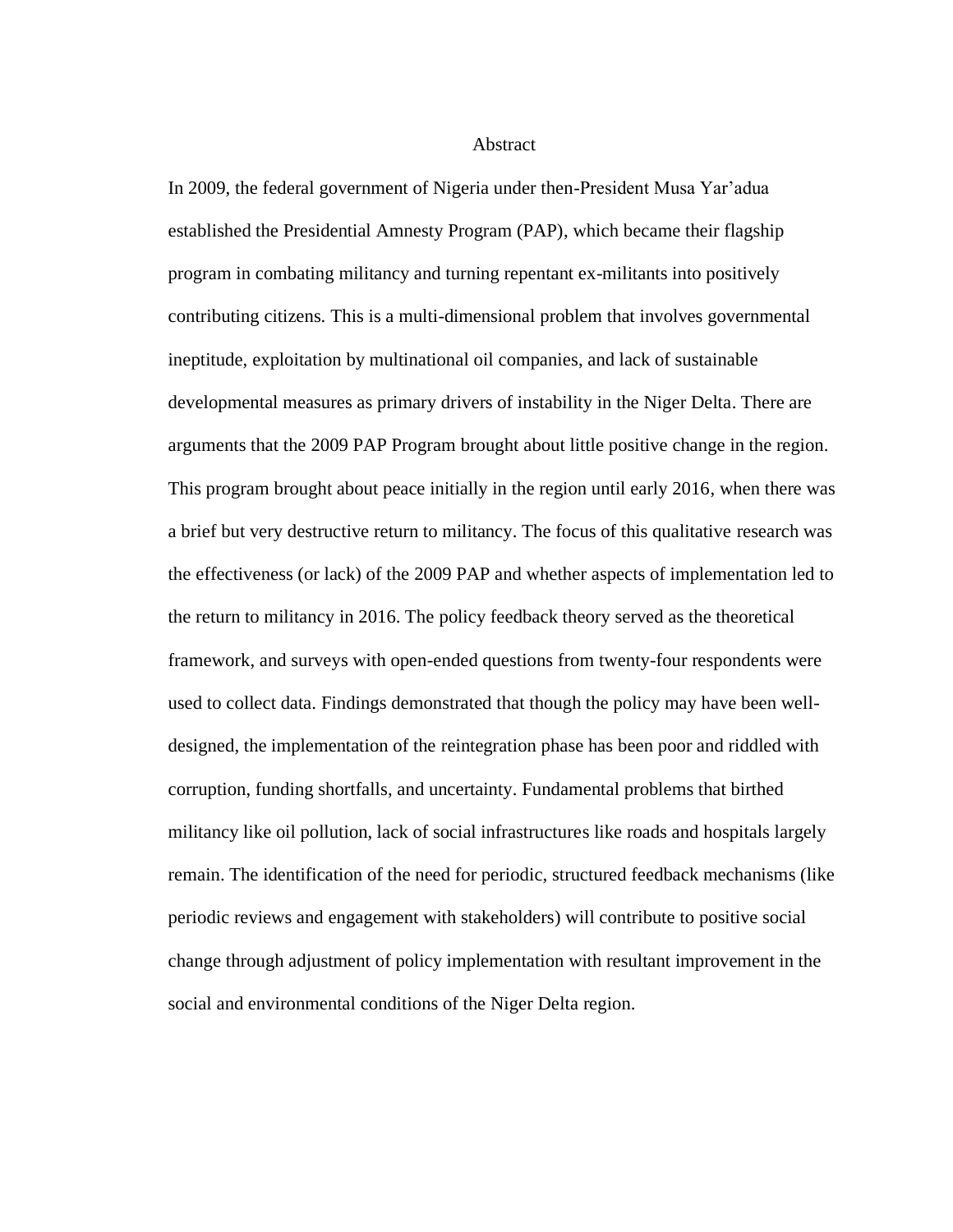# The 2009 Niger Delta Amnesty: Evaluation of a Policy Failure

by

Christian O. Eze

MA, American Military University, 2009

B. Sc, University of Nigeria Nsukka, 1992

Dissertation Submitted in Partial Fulfillment

of the Requirements for the Degree of

Doctor of Philosophy

Public Policy and Administration

Walden University

November 2021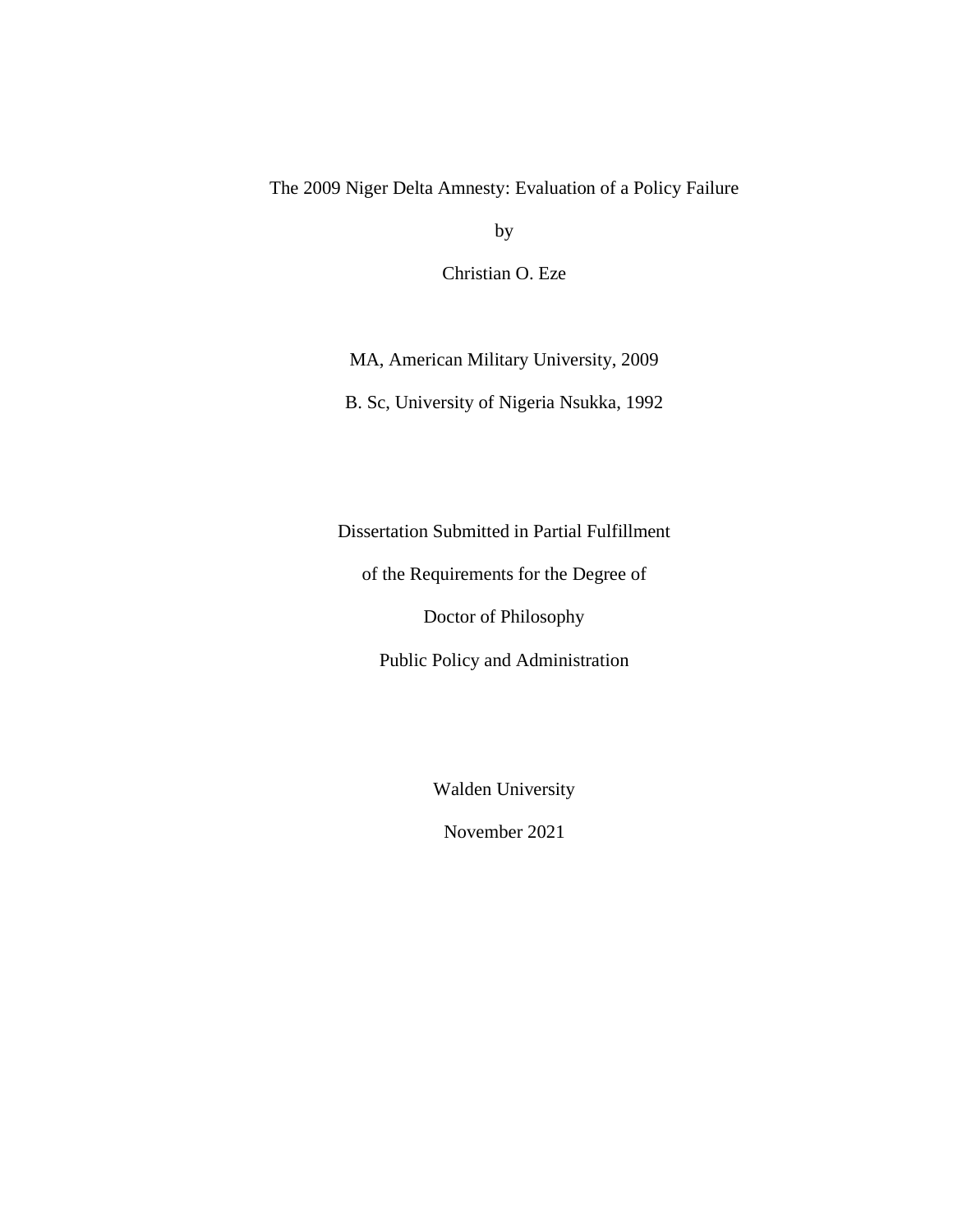# Dedication

This dissertation is dedicated to my father Christian Nwabueze and my late mother, Veronica Mercy for their unwavering believe that I will someday, despite the delay, attain this high academic achievement. They made sure to ask when I was going to embark on that journey of academic actualization. It is also dedicated to my dear wife Chizimako Margaret, for being the anchor of this effort. Just like in life itself, she kept me company with a doctoral work of her own, making sure we matched in steps during the challenging days. Of course, our children Onyinye Stephanie, Kelechi Christian, Chidi Justin and Ikenna Antonio share in this dedication for their understanding, and creation of space when I needed it.

Above all, to the Almighty God be the glory, for life itself, the blessings of good health, and a wonderful loving family!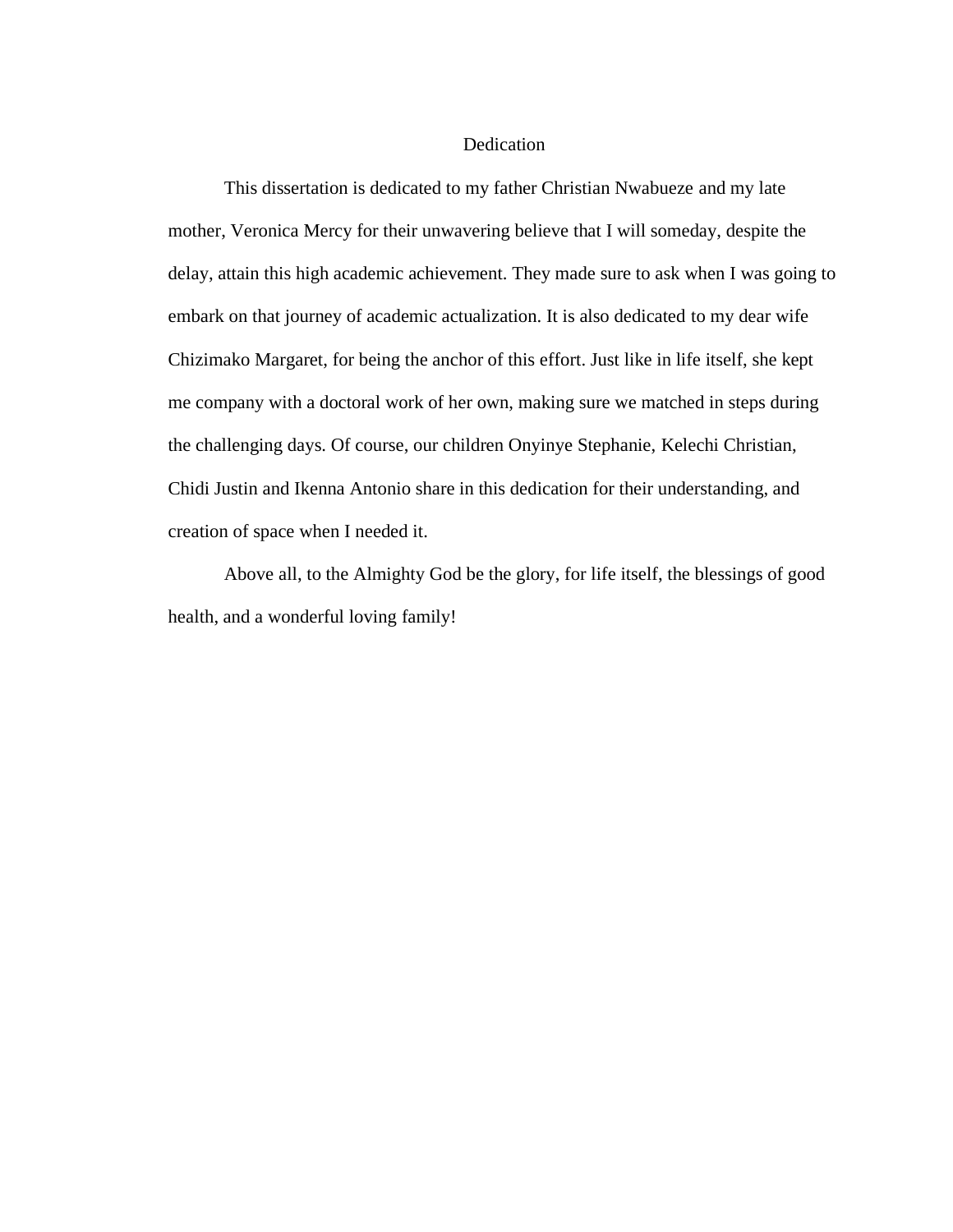# Acknowledgments

The great understanding, patience, and wise counsel of my Chair – Dr. Lori Demeter is herein acknowledged. When there was an abrupt change in Chair, Dr. Demeter stepped in and saw me through. During many a discussion, when it seemed the research was spinning around in cycles, Dr. Demeter pointed out progress was being made and that there was light at the end of the tunnel. To Dr. Alexander, my Committee Member, I owe a ton of gratitude for working with the Chair to get me to the finish line.

To my wonderful wife, I say "thanks" for her backing, urging me on, and reminding me that we started, and will finish this work together. Her own doctoral progress made me withstand the pains, secure in the knowledge that she is a partner in this journey as well. We encouraged and kept each other company. And finished together.

The understanding of our four loving children was key to our eventual graduation - Onyii, Kelechi, Chidi and Ikenna, thank you. In my attainment of this personal academic goal, you are witnesses to the fact that you can achieve any goal you set for yourself with perseverance, and hard work, you will achieve your dreams. May this achievement of mine be the springboard for your efforts!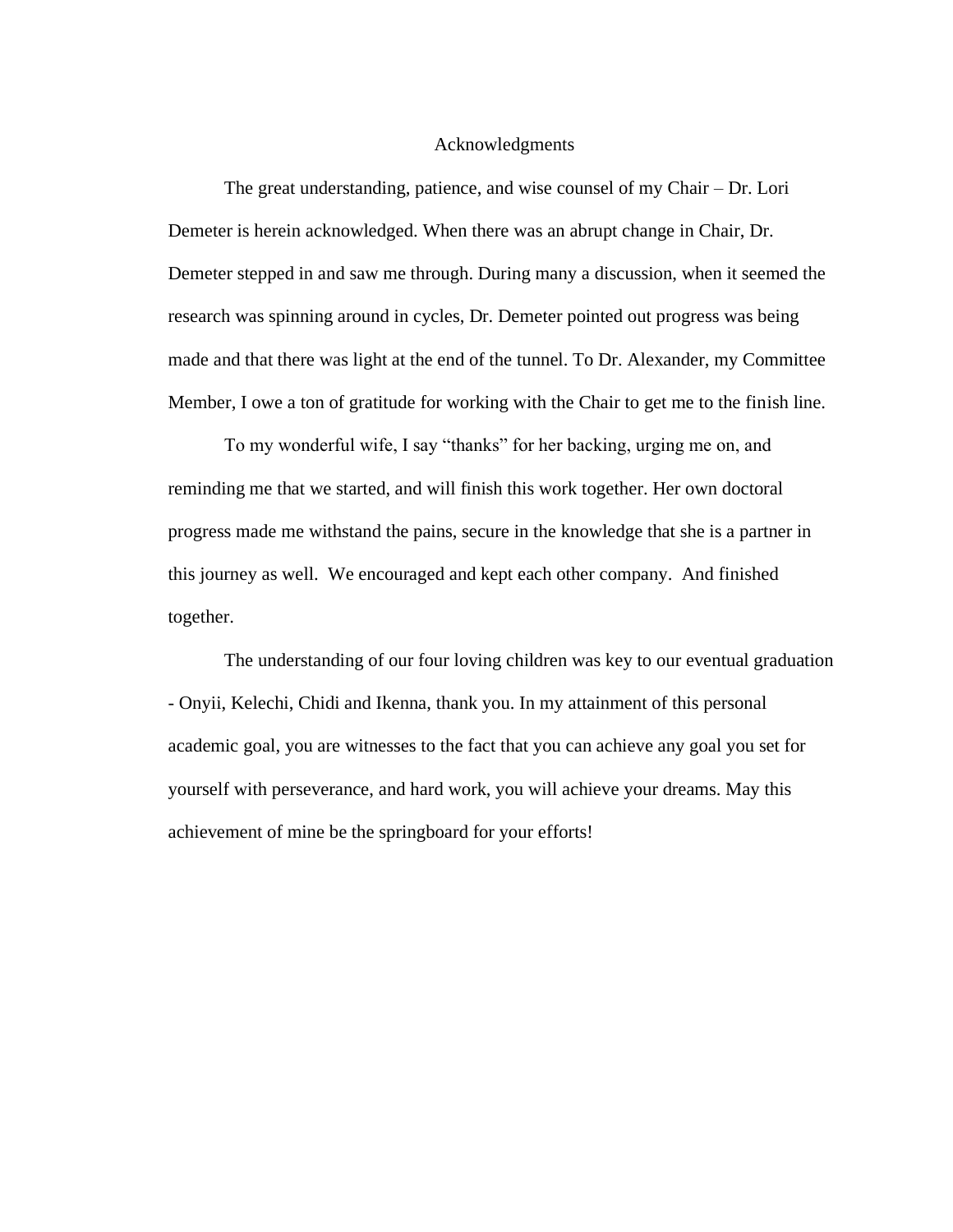# Table of Contents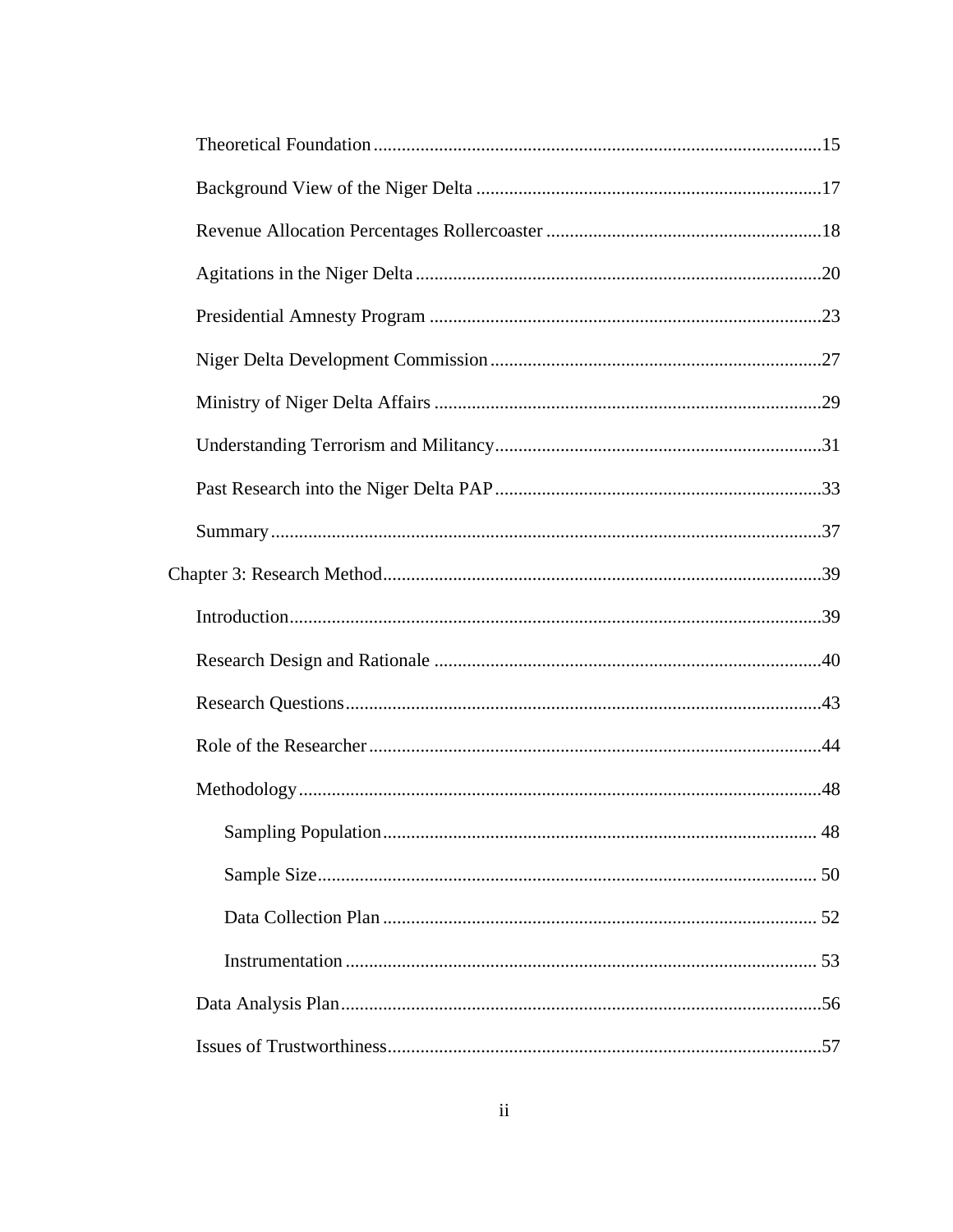| RQ1 |
|-----|
|     |
|     |
|     |
|     |
|     |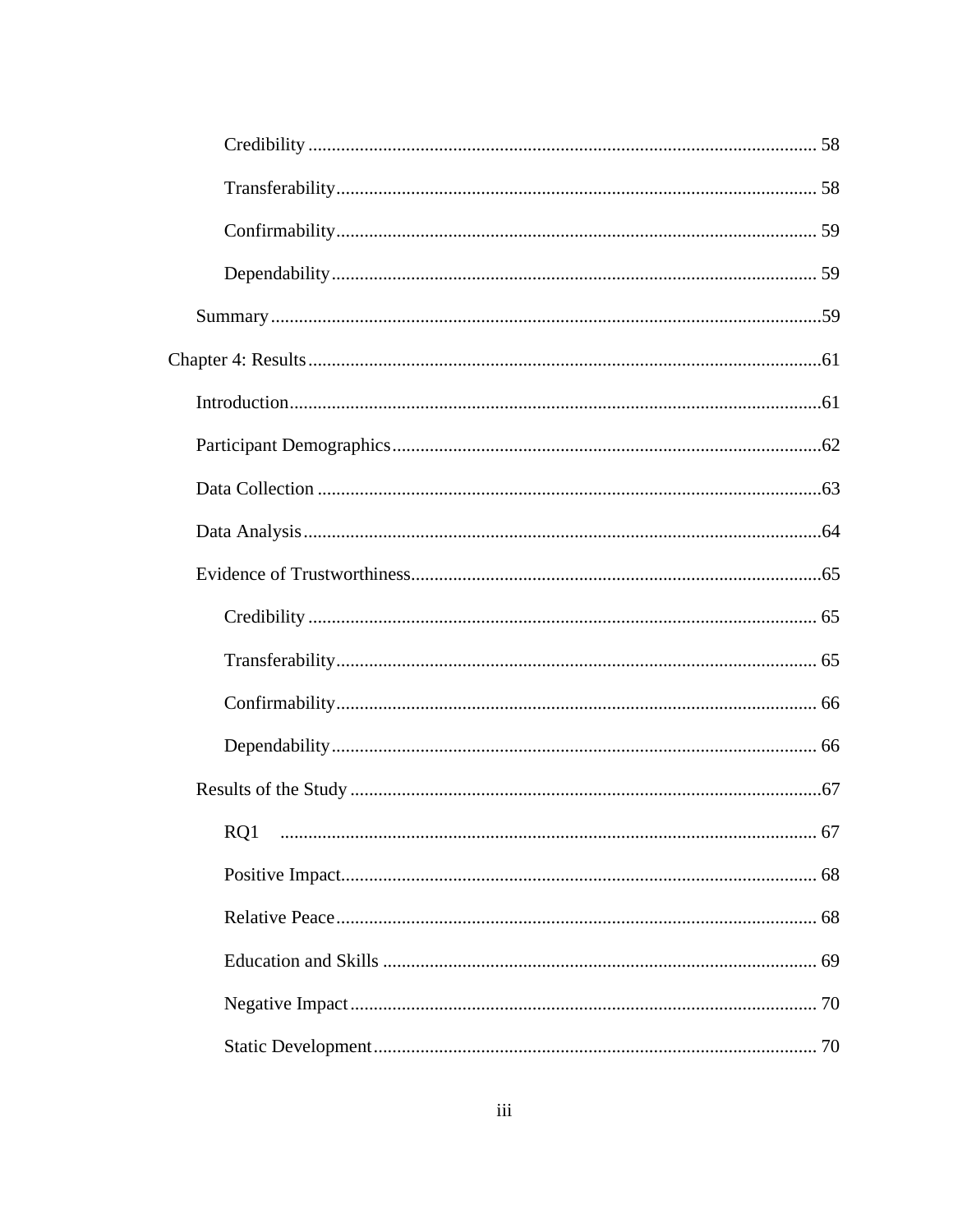| RQ2 |
|-----|
|     |
|     |
|     |
|     |
|     |
|     |
|     |
|     |
|     |
|     |
|     |
|     |
|     |
|     |
|     |
|     |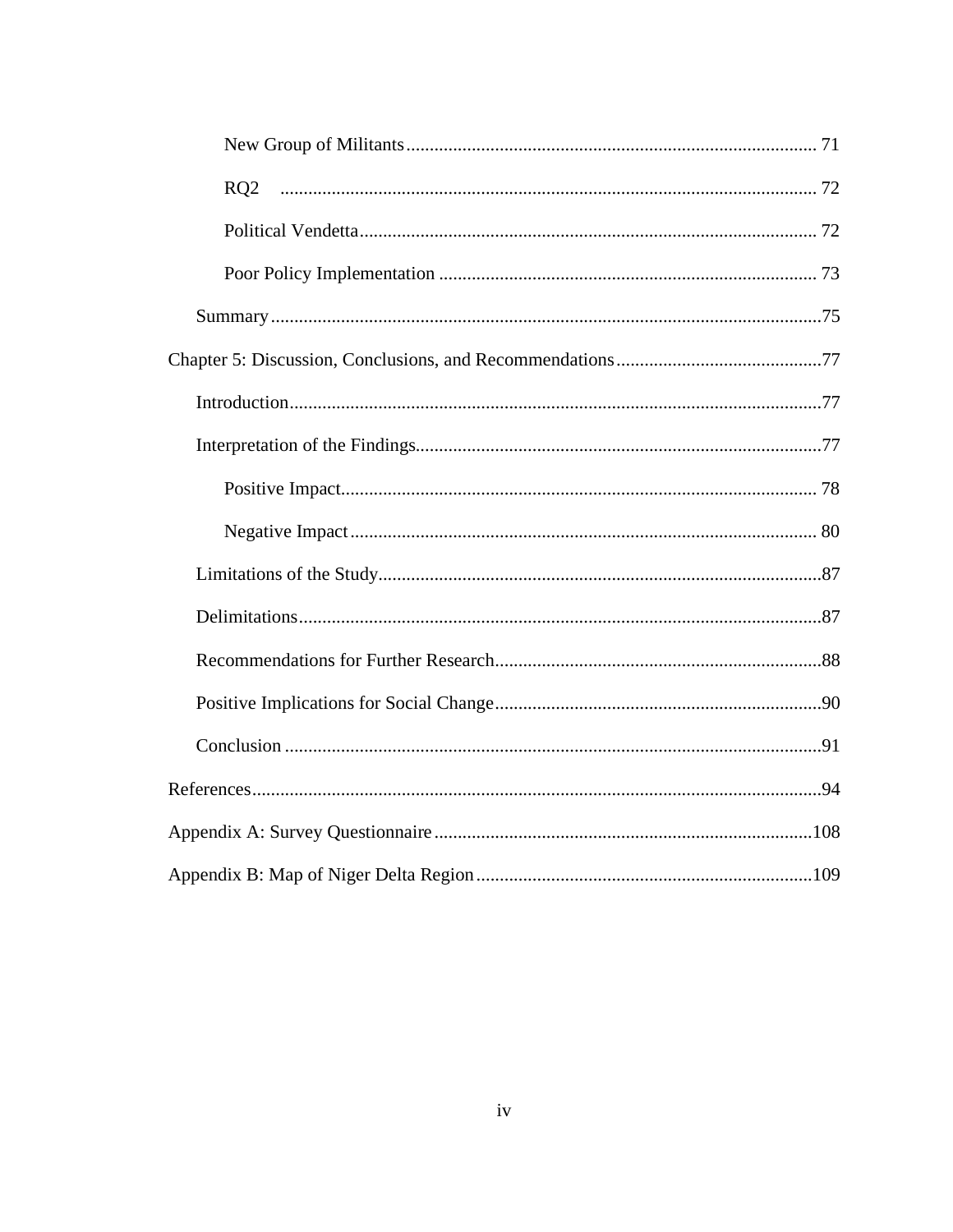# List of Tables

<span id="page-11-0"></span>

|--|--|--|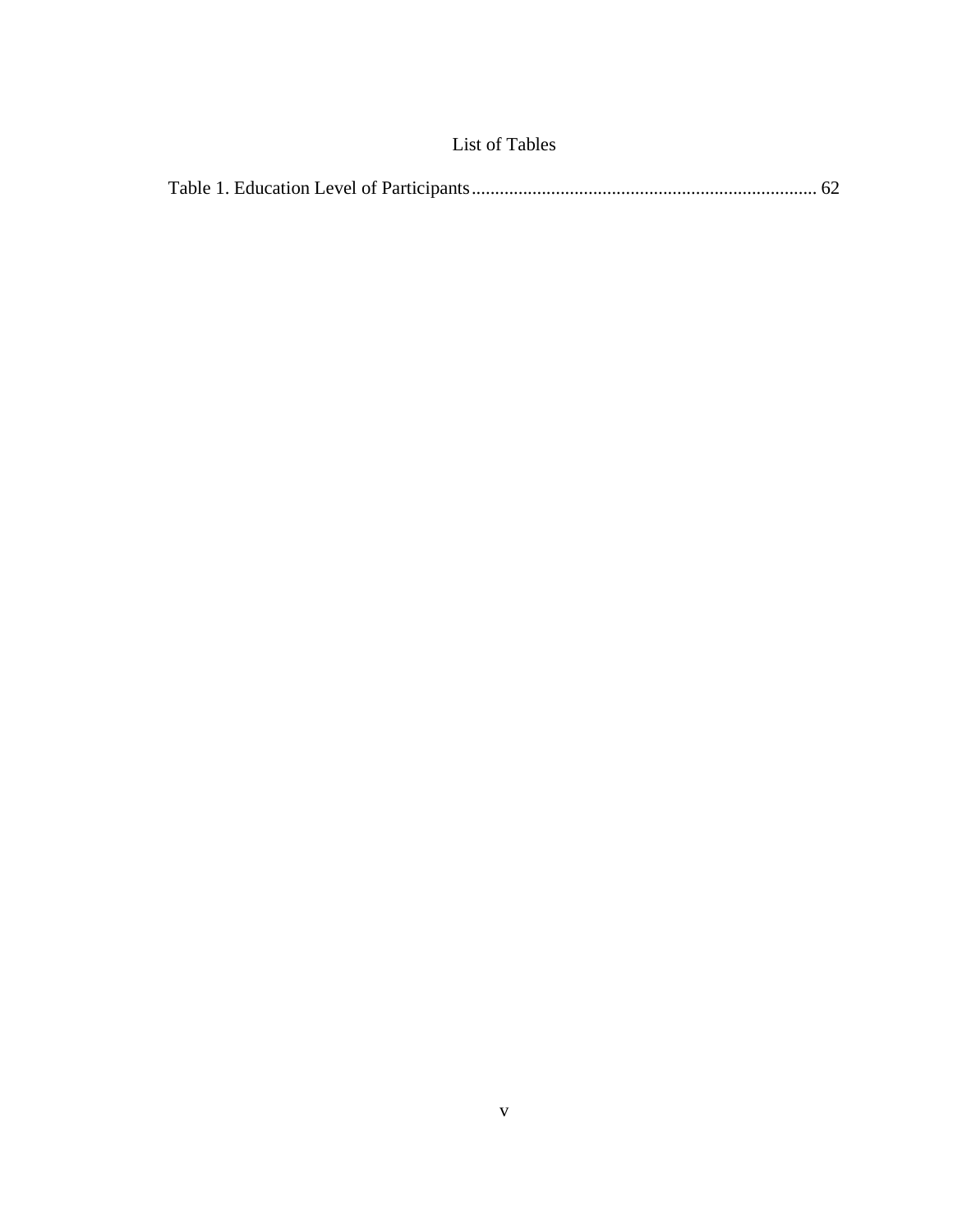|  |  |  | List of Figures |
|--|--|--|-----------------|
|--|--|--|-----------------|

<span id="page-12-0"></span>

|--|--|--|--|--|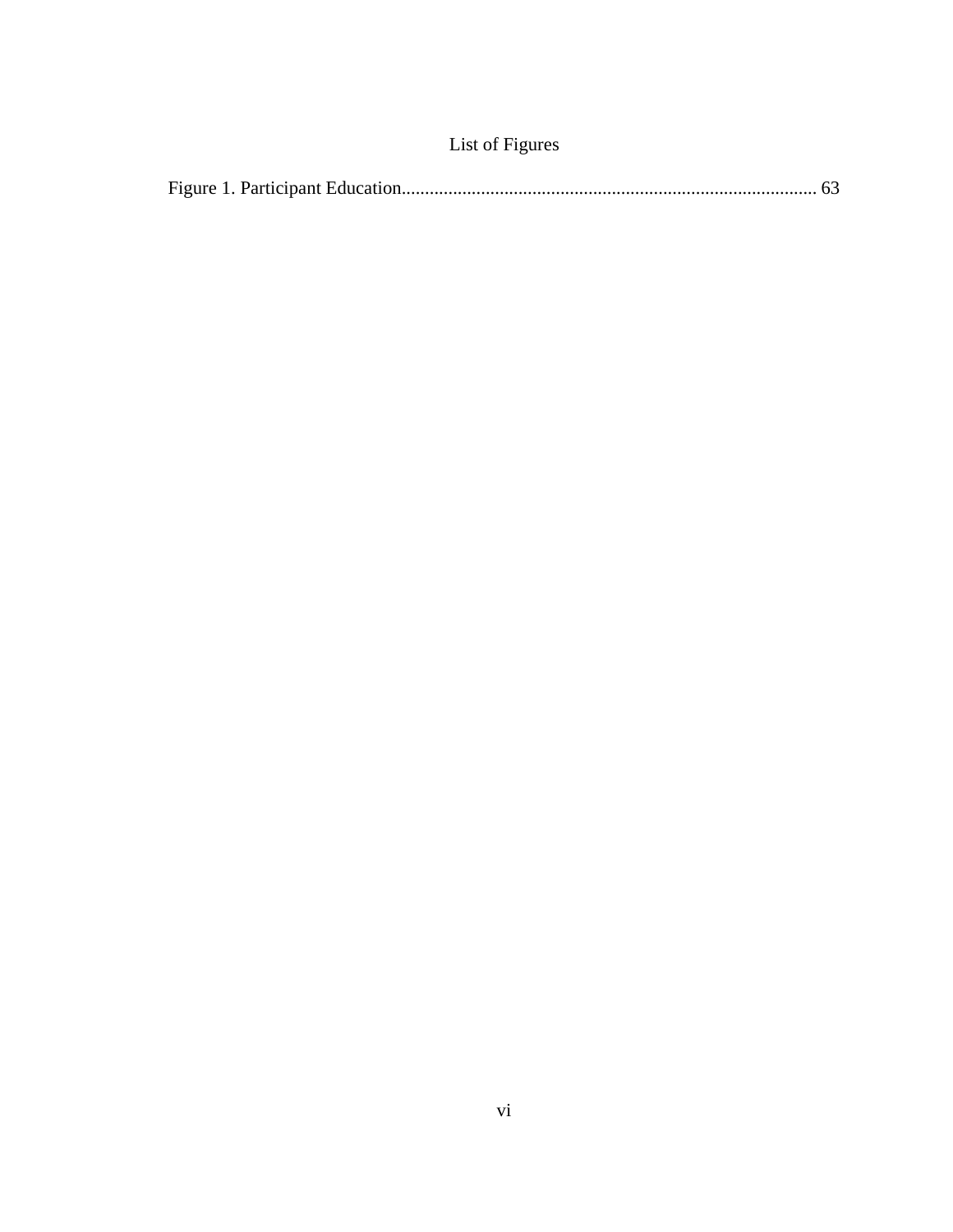# Chapter 1: Introduction to the Study

# **Introduction**

<span id="page-13-1"></span><span id="page-13-0"></span>Nigeria came into existence in the earlier years of the 20th century. Before this time, there were Northern and Southern Protectorates. In 1914, both protectorates were amalgamated, and Nigeria came into being (Falola & Heaton, 2008). This was under the leadership of Lord Lugard, the first Governor-General of the new nation. Nigeria continued to be ruled by the United Kingdom until 1st of October 1960, when it gained independence. In 1963, Nigeria became a republic.

Many ethnic groups populate Nigeria with the main ones being the Hausa/Fulani, Yoruba, and Igbo who are predominantly in the northern, western, and eastern parts of the country, respectively (Falola & Heaton, 2008). According to the National Population Commission (2018), Nigeria is now estimated to contain about 198 million people. While Nigeria labors to diversify its products, the economy continues to be oil-based. In 1958, oil was discovered in Oloibiri, in the heart of the Niger Delta. This largely benefited the rest of the country while bringing environmental devastation and poverty to the Niger Delta area (Aina, 2003). Ibaba et al. (2012) said lack of government services, centralization of power at the federal level, corruption, and degradation of the environment are significant contributors to the overall problem.

The cumulative effects of oil exploitation in the Niger Delta have generally brought about sustained restiveness mainly for youths who are worst hit, due to a lack of economic options (Fems et al., 2017). Another outcome was that multinational oil companies like Shell, Chevron, Total, and Agip moved their headquarters out of the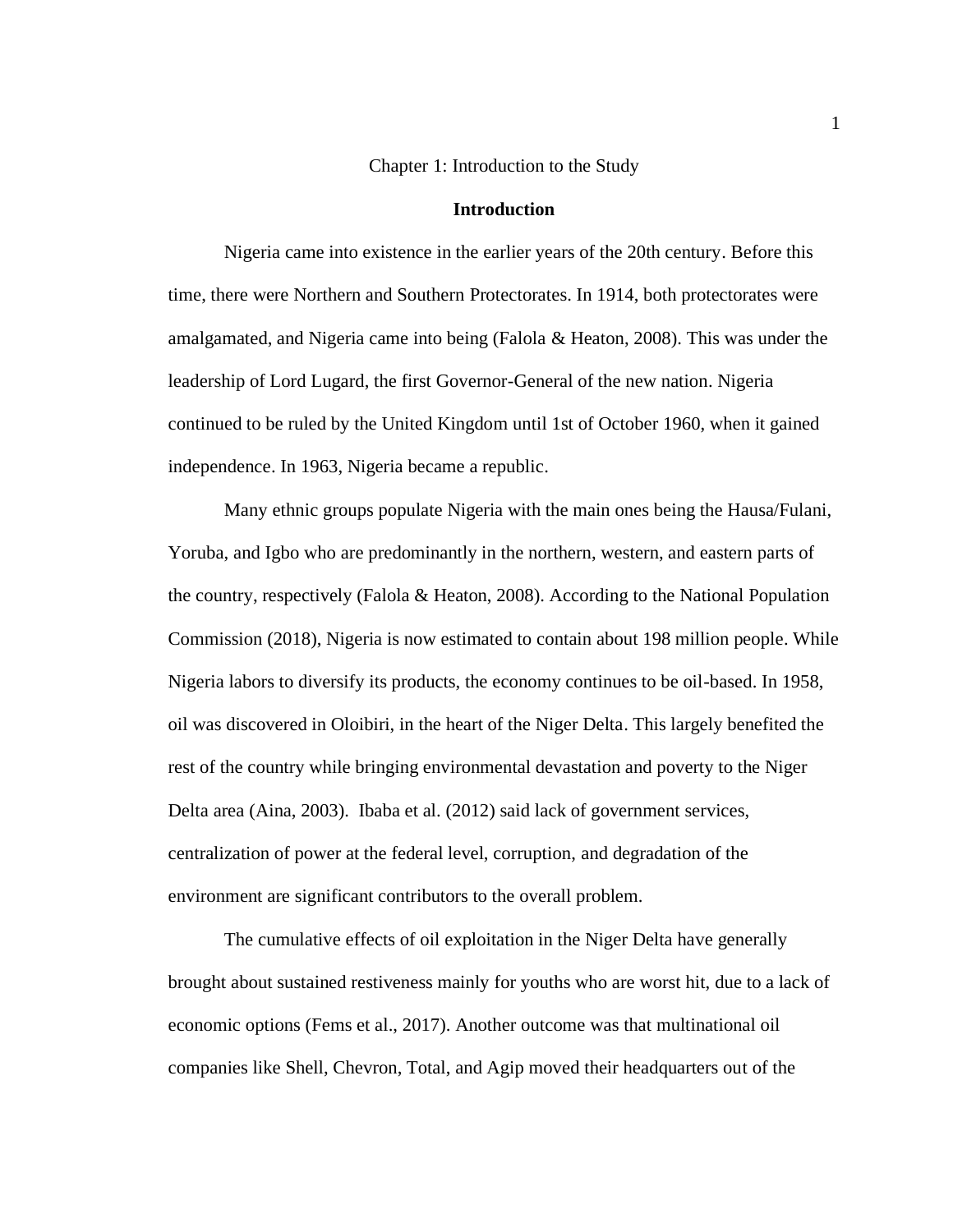region to safeguard the lives of their workers as well as stabilize operations. The Niger Delta region used to be very fertile, sustaining, and profitable in terms of agricultural activities, as well as fishing and oil and gas (Ogege, 2011). Negative impacts of oil exploration include polluted lands and waterways, lack of social infrastructure, inadequate healthcare facilities, lack of jobs, poor educational institutions, and paucity of viable economic options (Anele and Omoro, 2012; Idowu, 2012; Ogbodo, 2010).

Historically, Niger Delta meant the area where the delta of the Niger river was located, and this included current-day states of Delta, Bayelsa, and Rivers. Okolo (2014) said with the establishment of the Oil Mineral Producing Areas Development Commission (OMPADEC) in 1993, the geographic area was expanded to include Akwa-Ibom, Cross River, and Edo states. The present-day Niger Delta region falls outside of six geopolitical zones in Nigeria. With the demise of OMPADEC in 1999 and the creation of the succeeding NDDC in 2000, the Niger Delta region was further re-defined to cover nine states (Abia, Bayelsa, Edo, Rivers, Akwa Ibom, Ondo, Imo, Cross River, and Delta), straddling the South-South and South-East geopolitical zones (Ministry of Niger Delta Affairs, 2016). Since the 1958 discovery of oil in discovered in Oloibiri in the heart of the Niger Delta, there was very little to show as benefits of oil exploration. Ibaba et al. (2012) said ills included lack of government services, centralization of power at the federal level, corruption, and degradation of the environment as reasons for the emergence of the resultant conflict. Agitations and disputes arose, the first of which was in 1966 when Isaac Adaka Boroh declared the short-lived Niger Delta Republic. This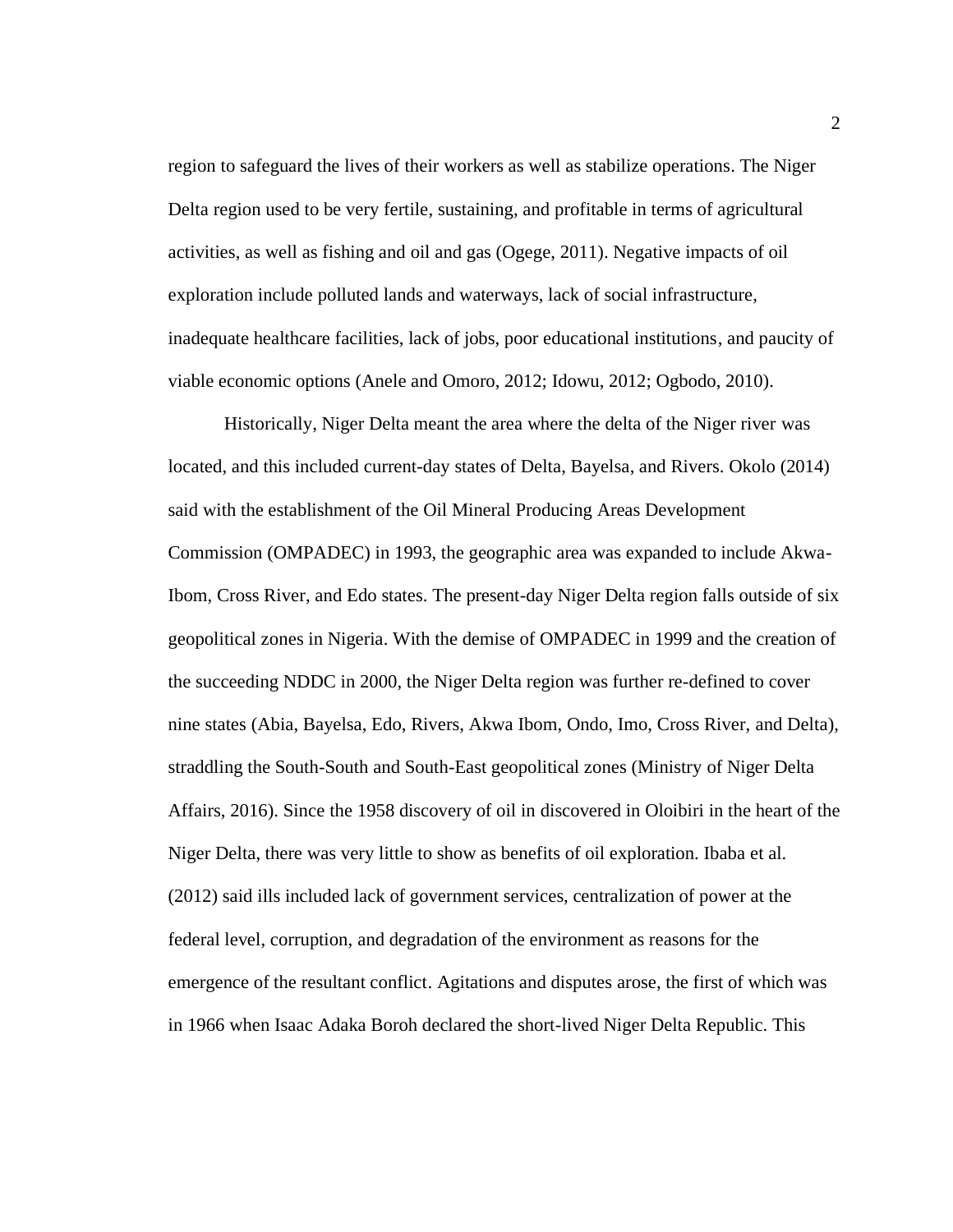declaration was only 6 years after Nigeria gained independence from Britain. That rebellion was swiftly defeated by the federal government.

These conditions out have resulted in resistance, violence, and employment of arms. The impact of violent actions by militant groups on the nation's resources has been profound. These actions have been cyclical, and the latest round of hostilities pushed the Nigerian economy into recession. According to Osinbajo (as cited in Wakili, 2016), the violence in the Niger Delta coupled with other factors like low oil prices over a long period led Nigeria into recession. Relapses into violence and pipeline vandalizations have an immediate economic impact and ultimately lead to settlement of professed perpetrators.

Chapter 1 includes historical information regarding the territory that later became Nigeria. Factors that made present-day militancy inevitable are addressed. Also in this chapter, the identified problem is stated along with the foundation for the research. Research questions appear in this chapter. The chapter then concludes with discussions on the scope, delimitations, and significance of the research.

#### **Background**

<span id="page-15-0"></span>The Nigerian civil war lasted from 1967 to 1970, but the Boko Haram Islamic insurgency continues, as well as the present militancy in the Niger Delta.

In 1958, crude oil was discovered in Oloibiri. With this discovery, commercial exploitation by multinational oil companies followed, to the great economic benefit of the Nigerian state. The emphasis on exploitations without environmental stewardship soon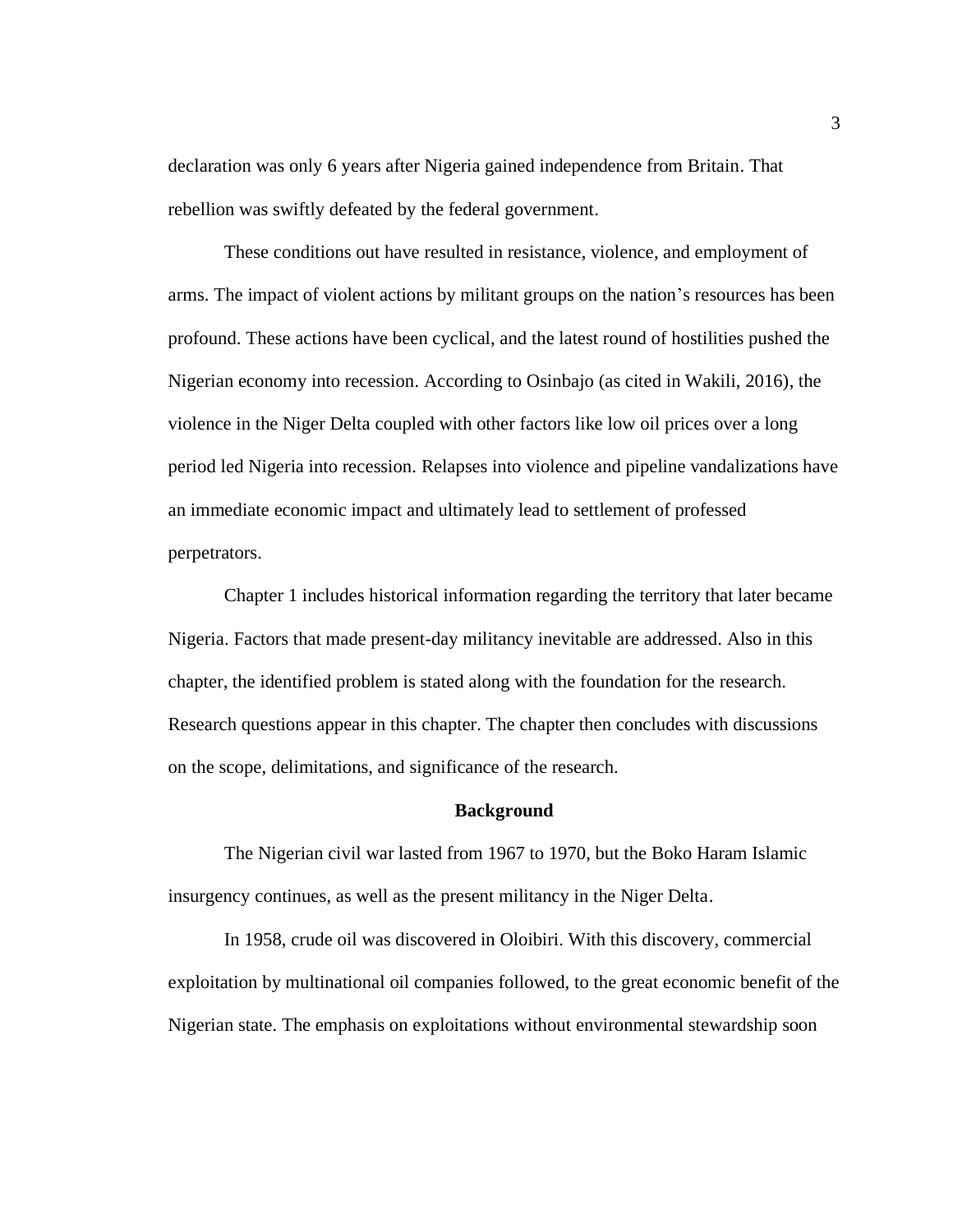led to agitation and rebellion. In 1966, Isaac Adakah Boroh declared the short-lived Niger Delta Republic.

Edo (2010) said the 1914 amalgamation of northern and southern protectorates into Nigeria was a fundamental cause of militancy. Before this time, the nation called Nigeria was nonexistent. The origins of militancy could be found in the near total neglect of the environment by international oil companies (Ayaji & Adesote, 2013; Tobor, 2016). Federal, state, and local governments are also complicit in this neglect.

Bolarinwa (2017) defined militancy as the adoption of aggressive and combative techniques by people in the pursuit of a goal. By extension, when someone uses aggressive and extreme measures towards attaining some purpose, that person then becomes a militant. Opone (2014) said militants are self-styled but unguided freedom fighters. Bolarinwa (2017) said insurgency involves seizures of part of a territory belonging to a nation-state.

Badmus (2010) said the Niger Delta continues to have acute poverty, environmental pollution, socioeconomic deprivation, and sustained violence and agitation. Ogege (2011) said youth militancy in the Niger Delta has involved practices like hostage takings, kidnappings for ransom, bombing of oil pipelines, oil bunkering, and illegal oil refining. There is another ongoing insurgency in the north-eastern part of the country, but this one is religion-based. Adebayo and Matsilele (2019) said root causes of agitation like environmental degradation, pollution, unemployment, lack of social and physical infrastructure remained, and militants reaped the rewards of violence. Schultze-Kraft (2017) said the Presidential Amnesty Program (PAP) was a creation of the federal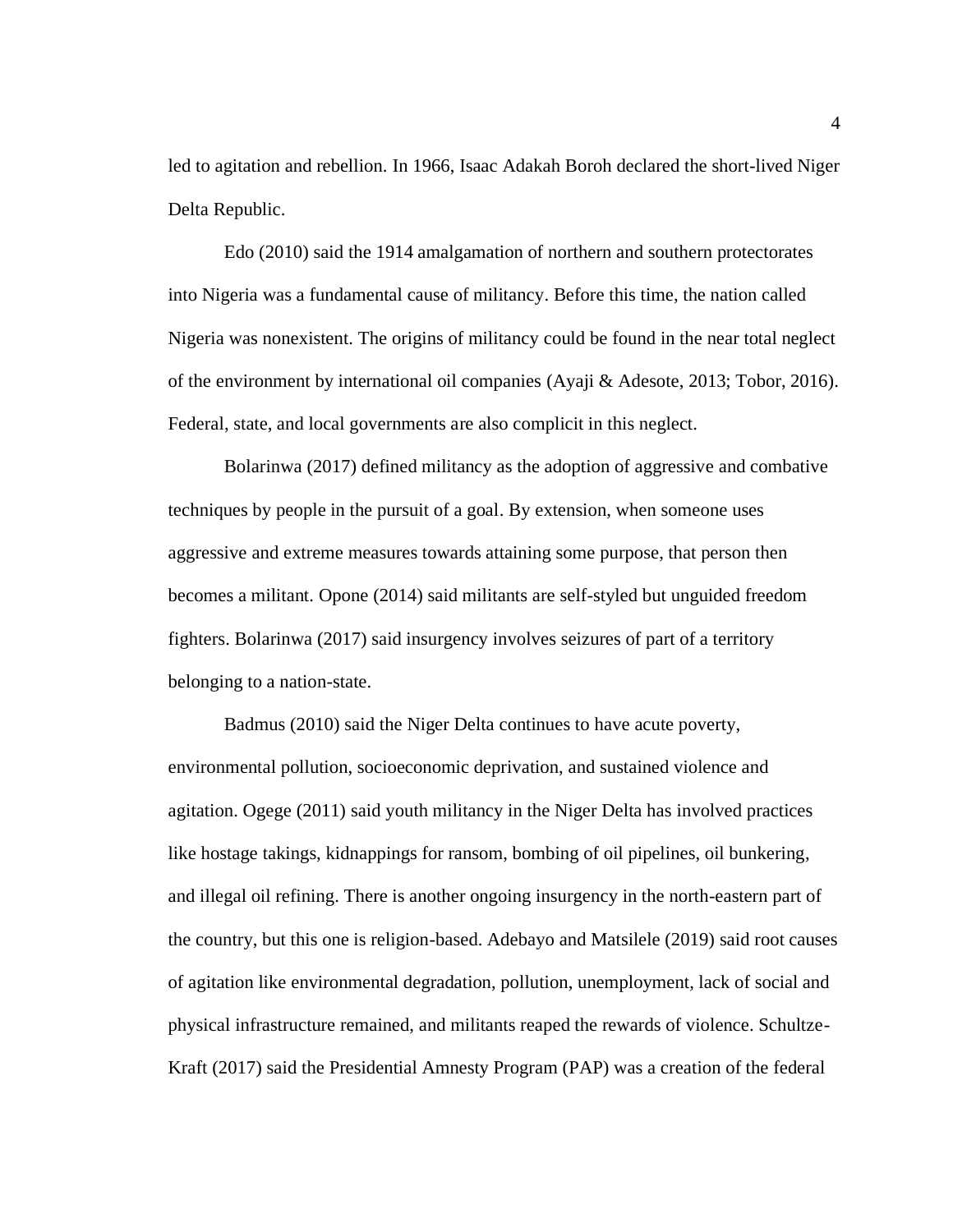government that had effectively rewarded violence, decentralized corruption, and shown the way dynamics could change in the future between militant leaders, international oil companies operating in the Niger Delta, and the federal government, with the result being violence leading to more payouts.

The government set up the Niger Delta Technical Committee to investigate options for resolution of militancy. The Committee strongly recommended amnesty be initiated shortly to implement a program of disarmament, demobilization, and rehabilitation (DDR) geared towards the solving the problem. The entire Presidential Amnesty Program (PAP) was designed to last from 2009 to 2015, and this timeline was followed by the then new government of Buhari in 2015. In 2009, then President Musa Yar-Adua established the Niger Delta Amnesty Program aimed at bringing lasting solutions to suffering of the Niger Delta people, and this was also known as the PAP. The three main tenets of the program are disarmament, demobilization, and rehabilitation (DDR). The effectiveness of the federal government's management of complex issues in the Niger Delta through the PAP is what I addressed. This helped in showing reasons for the short return of insurgency in the region in 2016. This insurgency was brief as the region had returned to relative peace by 2017 and has remained so.

# **Problem Statement**

<span id="page-17-0"></span>This research involved exploring the effectiveness or lack of the PAP of 2009 with particular emphasis on the insurgency in 2016. 2009 PAP implementation has resulted in little change in the region and, most likely, intermittent civil unrest in Nigeria. There is a challenge involving security within the Niger Delta region of Nigeria which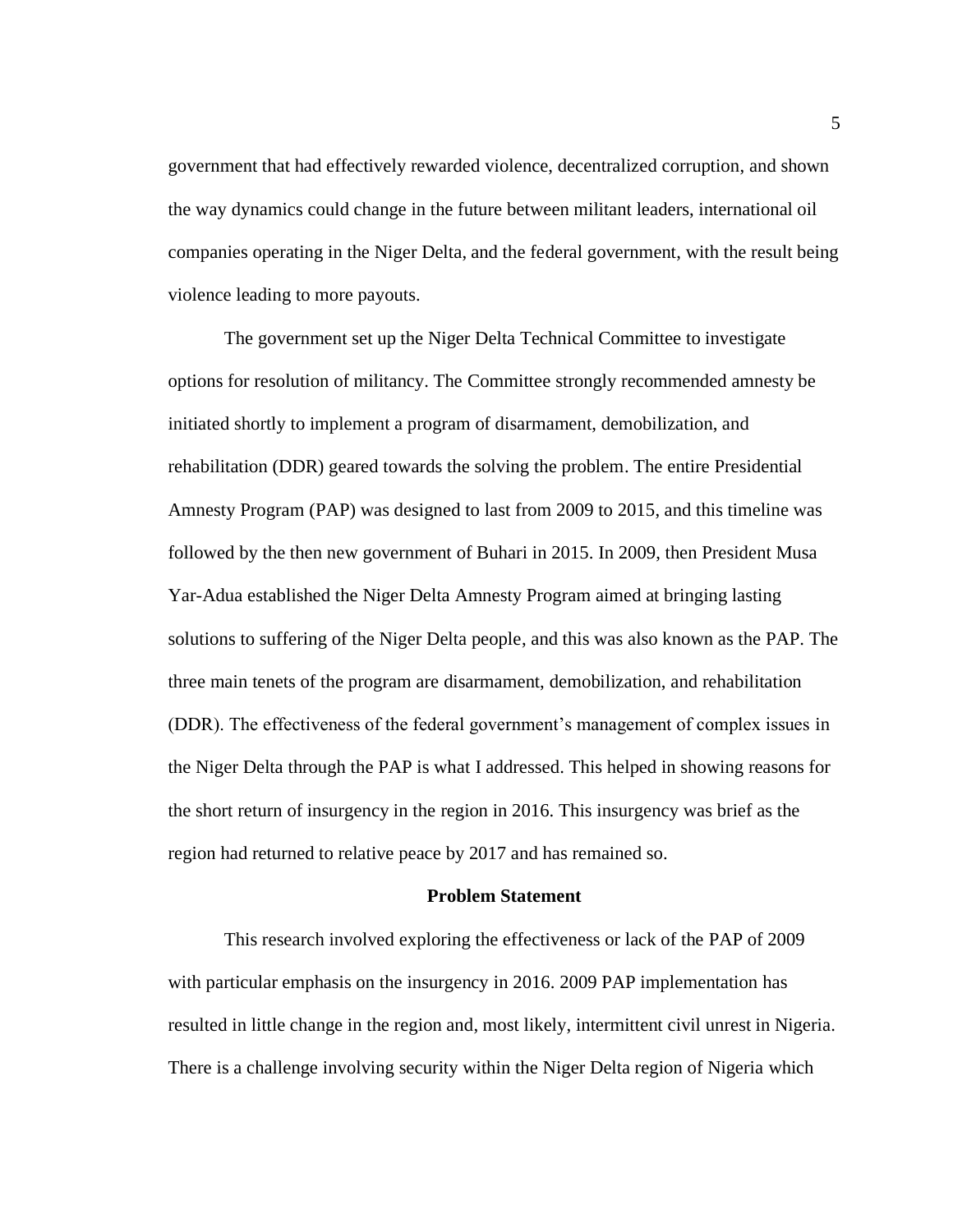has defied lasting solutions. Militancy and economic sabotage it is caused mainly by poor resource control and heavy environmental pollution (Sampson, 2009; Yahaya-Joe, 2013). Ineptitude of government, greediness of multinational oil companies, and lack of sustainable measures as primary drivers of instability in the Niger Delta.

This divide due to militancy in the Niger Delta was at its peak between 2006 and 2009. A major effort by the federal government in containing the increased insecurity came in the form of the 2009 PAP which had the amnesty for the ex-militants as a key feature but in 2016, there was a return to militancy with devastating impact. This return raised concerns about the effectiveness of the PAP. The most significant impact of militancy and sabotage was the reduction of the country's daily oil production to a 22 year low (Onuoha, 2016). The drastic fall in foreign direct investment (FDI) in the oil sector caused a 70% reduction from \$20 billion to about \$6.2 billion in 2010 (Nwogwugwu et al., 2012). The 2016 resurgence of violent activism had an even more crippling effect on the economy. In November of 2016, the federal government of Nigeria blamed militancy and sabotage of oil infrastructure in the Niger Delta as the singular reason the economy went into and stayed in a recession for the third quarter of 2017) and counting (Osinbajo as cited in Wakili, 2016).

I examined the performance of the PAP in direct relation to the brief but impactful relapse into militancy of 2016. Despite the abundance of research regarding history militancy in the Niger Delta, there was a dearth of research on the 2016 relapse, and that is the void this research filled The Y'aradua-Jonathan federal administration worked hard in crafting the PAP, which remains the primary mechanism used in DDR for more than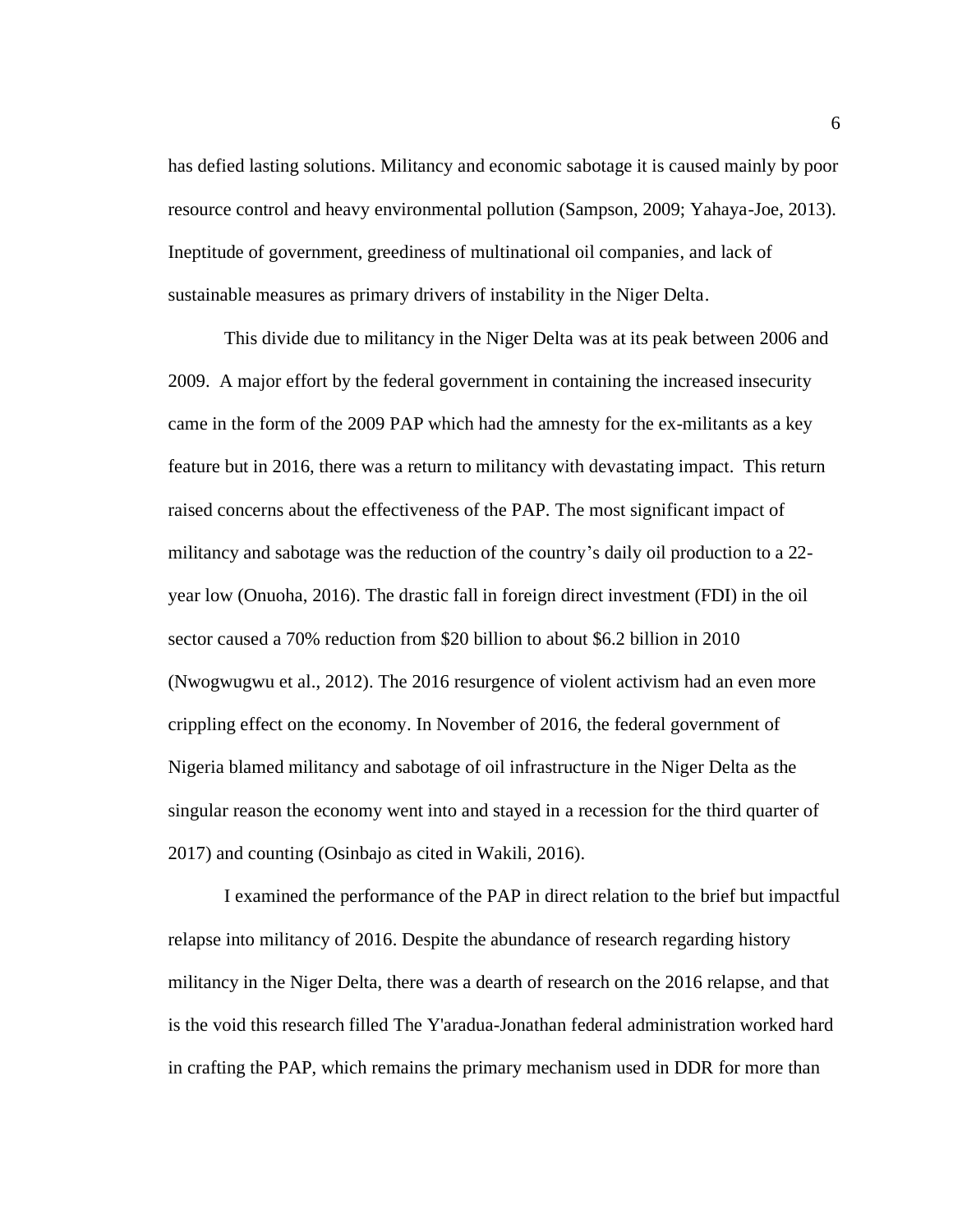30,000 ex-militants who renounced violence, turned in their weapons, and embraced rehabilitation as offered under the PAP (Dada, 2017). However, weapons turned in were largely unserviceable, with quality ones in continued custody of militant leaders (Dada, 2017; Eke, 2015).

# **Purpose of the Study**

<span id="page-19-0"></span>The purpose of this research was to evaluate the 2009 PAP's failure in solving the Niger Delta security challenge, and from that, determine if the 2016 return to militancy was linked to the policy's poor implementation.

As the primary economic driver of Nigeria has been oil revenue, any disruption of this fiscal supply line becomes both a grave economic concern and national security issue. Therefore, the resolution of ongoing differences and armed resistance to oil exploitation remains a national priority. Past research has dealt with the underlying causes of militancy in the Niger Delta, but no research has studied the reasons for the relapse into militancy of 2016 and understanding the causes of this relapse is a fundamental purpose of this research.

# **Research Questions**

<span id="page-19-1"></span>This study had two research questions, which were:

*RQ1:* How has the 2009 PAP impacted the Niger Delta problem?

*RQ2:* What components of the 2009 PAP resulted in the brief return to militancy of 2016?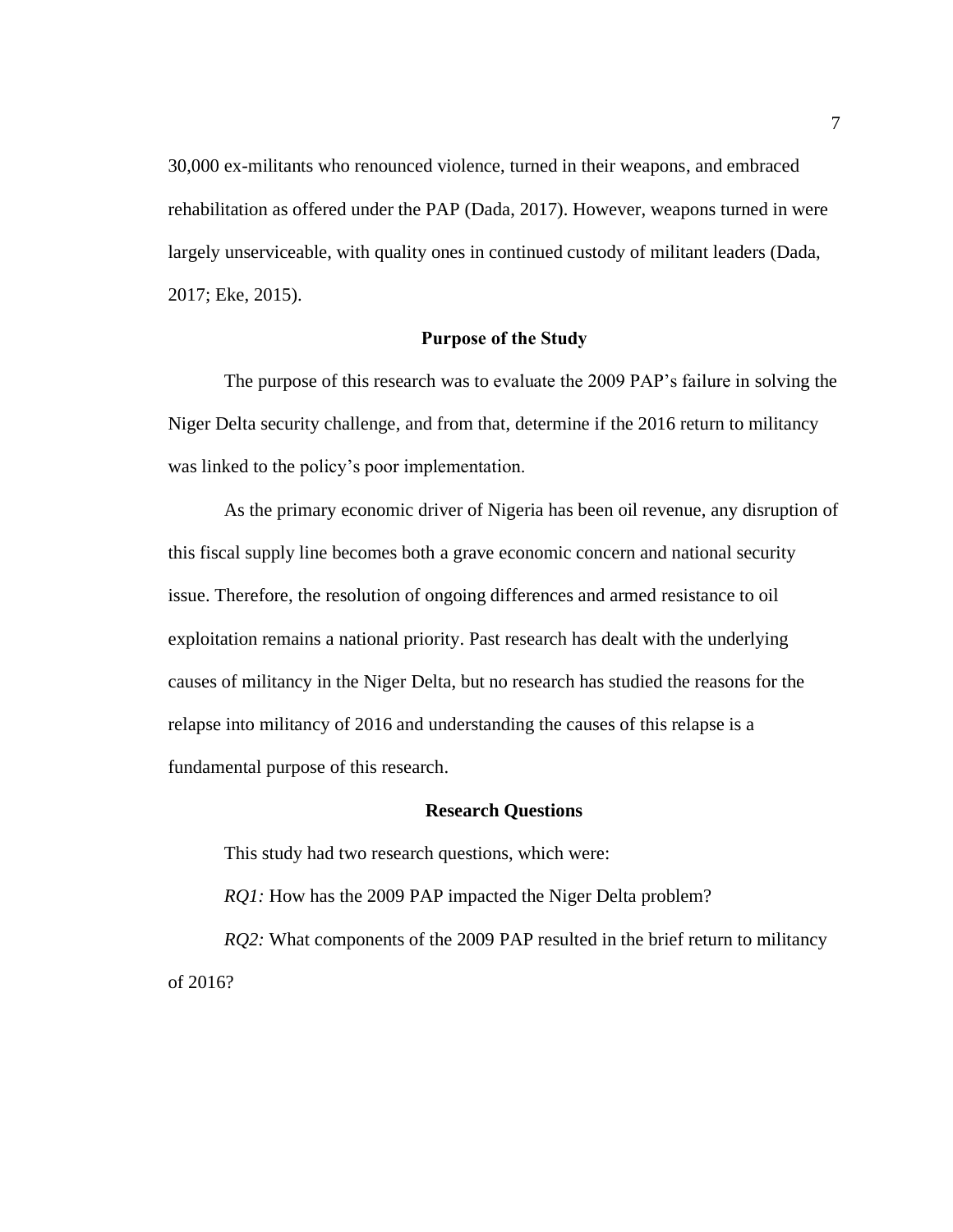# **Theoretical Framework**

<span id="page-20-0"></span>The Policy Feedback Theory (PFT) was employed to find answers to the research questions, and this theory was illustrated by Skocpol (1992) as of great utility in the study of how policies influence politics and political actors as well as in the restructuring of political processes with the institution of policies through influence on design, resources, and implementation of policies. In its early days, the theory was applied (and continues to be applied) in case studies looking into how policies shape politics and how these policies in turn influence future policies (and politics). In agreement, Anyebe (2018) highlighted that once a public policy is implemented, the interaction of people with the policy will generally first change the immediate policy environment as well as significantly influence the future policy landscape. I found out it was not different in this research.

## **Nature of the Study**

<span id="page-20-1"></span>There was and still is a complex socioeconomic and security problem in the Niger Delta region for which the federal government of Nigeria government designed and implemented the PAP in 2009 as the principal mechanism for resolution.

To effectively conduct this research and answer research questions, the qualitative method was employed. The choice of this method was influenced by the design of the research questions themselves, and compatibility with data collection. I used the PFT to address reasons for the relapse into insecurity. Questionnaires were used in the collection of data from the participants.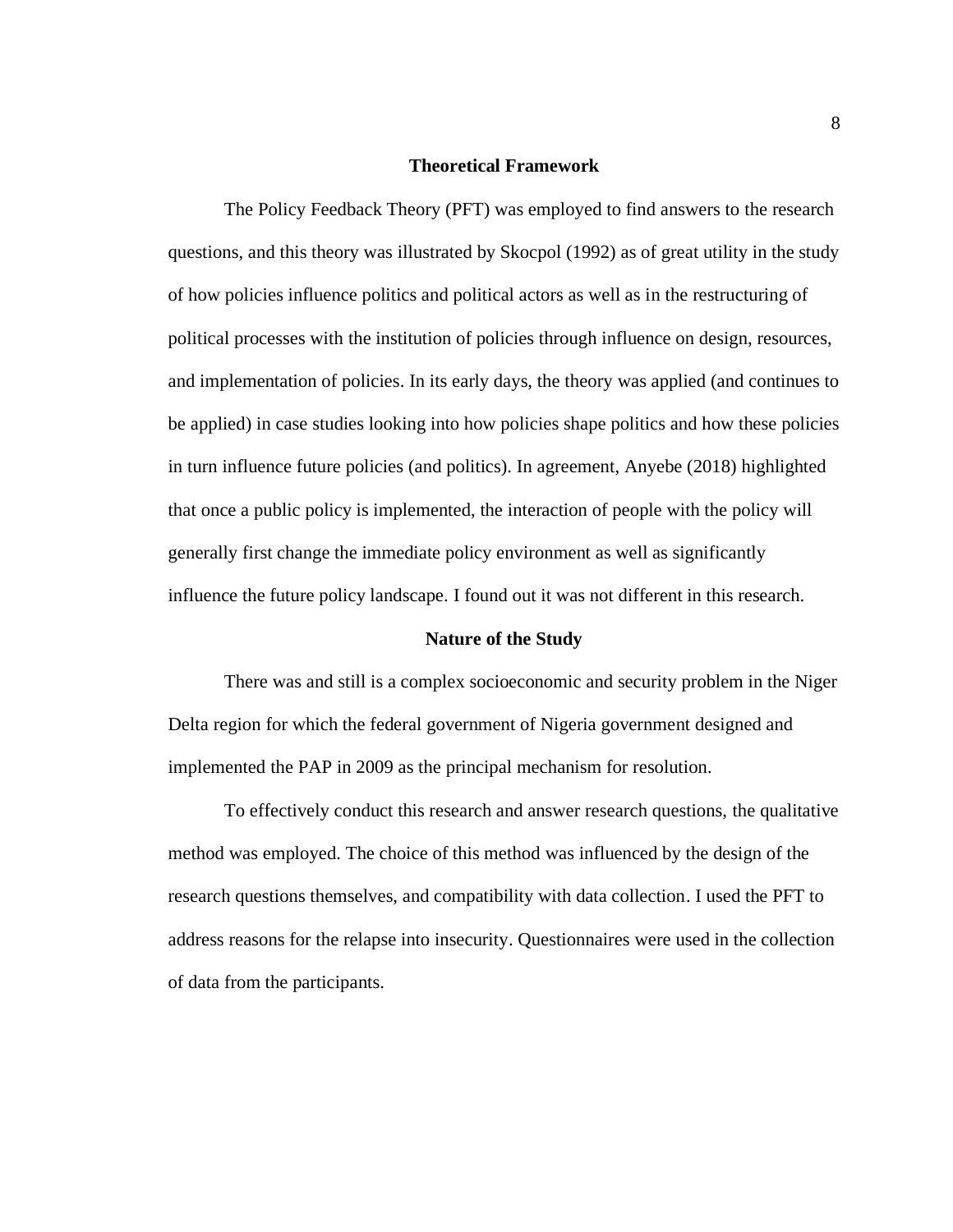# **Operational Definitions**

<span id="page-21-0"></span>*Amnesty:* Amnesty is the primary policy of the federal government of Nigeria employed towards having a lasting settlement in the restive Niger Delta region. Dancy (2018) defined amnesty as a legal tool that stops the prosecution of combatants as criminals. In a conflict environment, the foreclosure of the possibility of prosecution granted to certain or all can lead to respites from war and violence. In 2009, the federal government of Nigeria in prioritizing the Niger Delta issue, designed, and adopted amnesty as a tool it is using in bringing lasting solution to the region.

*Militants:* Bolarinwa (2017) defined militancy as aggressive and combative techniques employed by aggrieved people in the pursuit of their goal. When one undertakes aggressive and extreme steps towards attaining some purpose, that person has becomes a militant. Bolarinwa said insurgency often involves the seizure of a part of territory belonging to a nation-state.

*Niger Delta:* Nigeria is made up of six geopolitical zones. However, the presentday Niger Delta region falls outside of these six zones. The Niger Delta region is comprised of nine states (Abia, Bayelsa, Edo, Rivers, Akwa Ibom, Ondo, Imo, Cross River, and Delta) bestriding the South-South and South-East geopolitical zones (Ministry of Niger Delta Affairs, 2016). Since the finding of petroleum in 1958 in Oboibiri and the start of exploitation shortly after, the region has known more environmental, financial, and ecological devastation than benefits from oil exploration.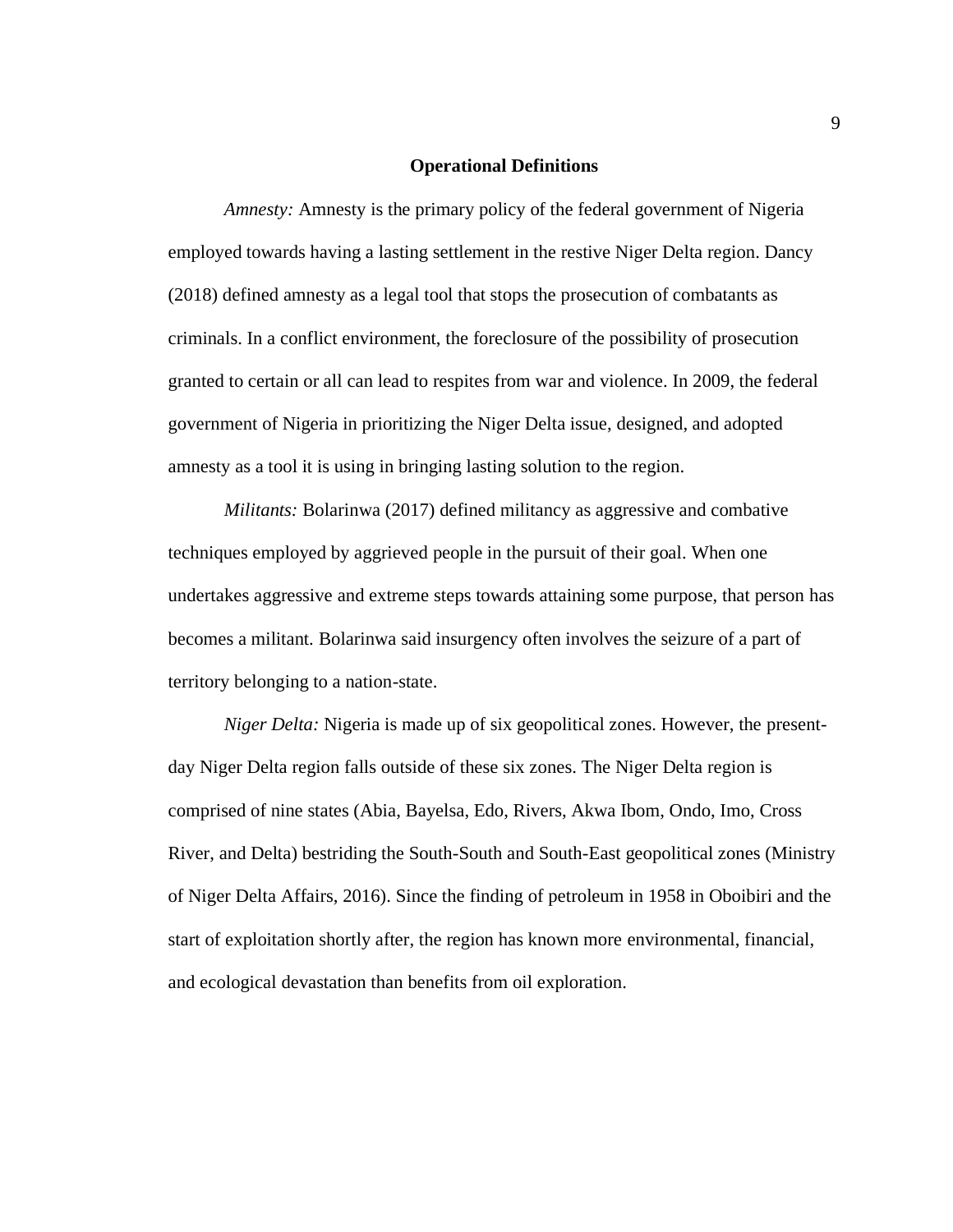# **Assumptions**

<span id="page-22-0"></span>The 2009 PAP was crafted to solve the Niger Delta militancy and long-existing developmental challenges. The research study participants were purposively chosen from a select group of individuals exposed to the policy design of the PAP, it's administration or implementation, and major stakeholders as community leaders/rulers. I assumed participants provided adequate coverage and depth based on their already identified unique experiences as developers, administrators, political leaders in regional states, and indigenes.

#### **Scope and Delimitations**

<span id="page-22-1"></span>Though Nigeria has an estimated population of more than 180 million, there turned out to be a relatively small pool of people with requisite knowledge to participate in research. Questionnaires were used as a medium for collection of responses from a select population of respondents who have direct experience with the PAP framework. The sample population consisted of 24 research participants with in-depth knowledge of PAP design, development, its implementation and informed community leaders or rulers. All participants had firsthand experience implementing the PAP or experienced impacts of its implementation in their capacities as traditional rulers of their communities. All 24 research participants had experience either designing or administering the PAP and were former agitators/militants, Niger Delta Region researchers, or influential traditional rulers.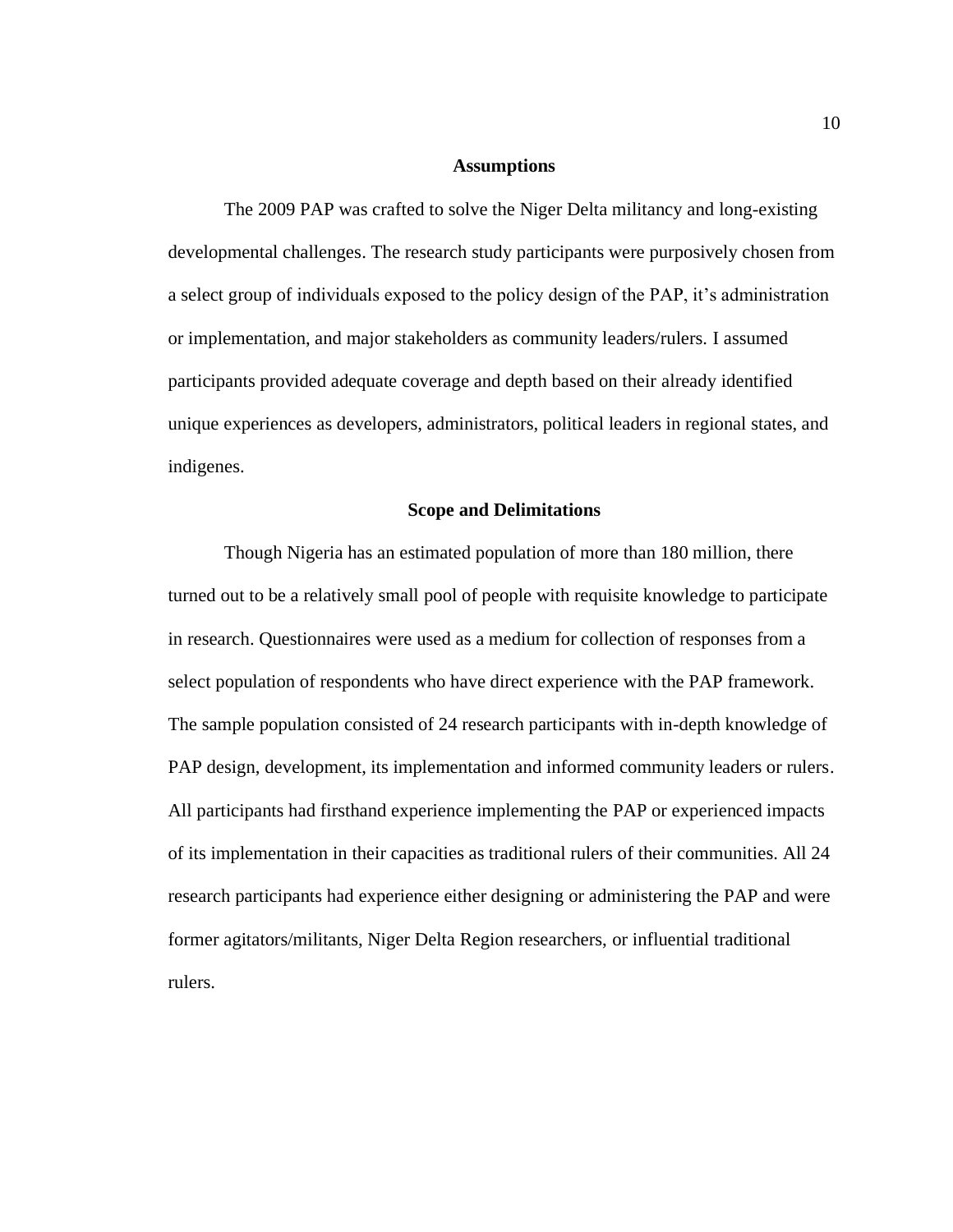# **Limitations**

<span id="page-23-0"></span>The qualitative methodology was used in this research, and it had some inherent limitations. Researcher subjectivity, methodological rigor, and external validity are associated limitations, but all of which were well-managed. Furthermore, I used emailed questionnaires as there were no face-to-face interviews. The use of this method eliminated the possible benefits of such other data collection methods like interviews where I would have been able to take advantage of things like body language, and interactive questioning. The choice of emailed questionnaire was influenced by a combination of reasons such as distance (I am resident in the United States and participants lived outside the United States), the still-prevailing COVID-19 pandemic, expediency, cost, and flexibility. The potential impact ended up not being a factor as through close management and follow-up, the method turned out to be a great positive.

Another possible limitation was the volume of material. A case study usually involves going through much rich data from a relatively small number of respondents during data collection or interviews (Yin, 1984). I made sure the participants met all the criteria detailed above in terms of exposure and experience which were the basis for the rich data returned.

Respondents might introduce some concerns in terms of objectivity. The identification of possible biases on the part of respondents might be difficult to make but that is where credibility of the selection process comes which should protect the integrity of the participant response, and I am confident this was done here. Respondents were screened carefully to ensure people of apparent integrity (through considered experience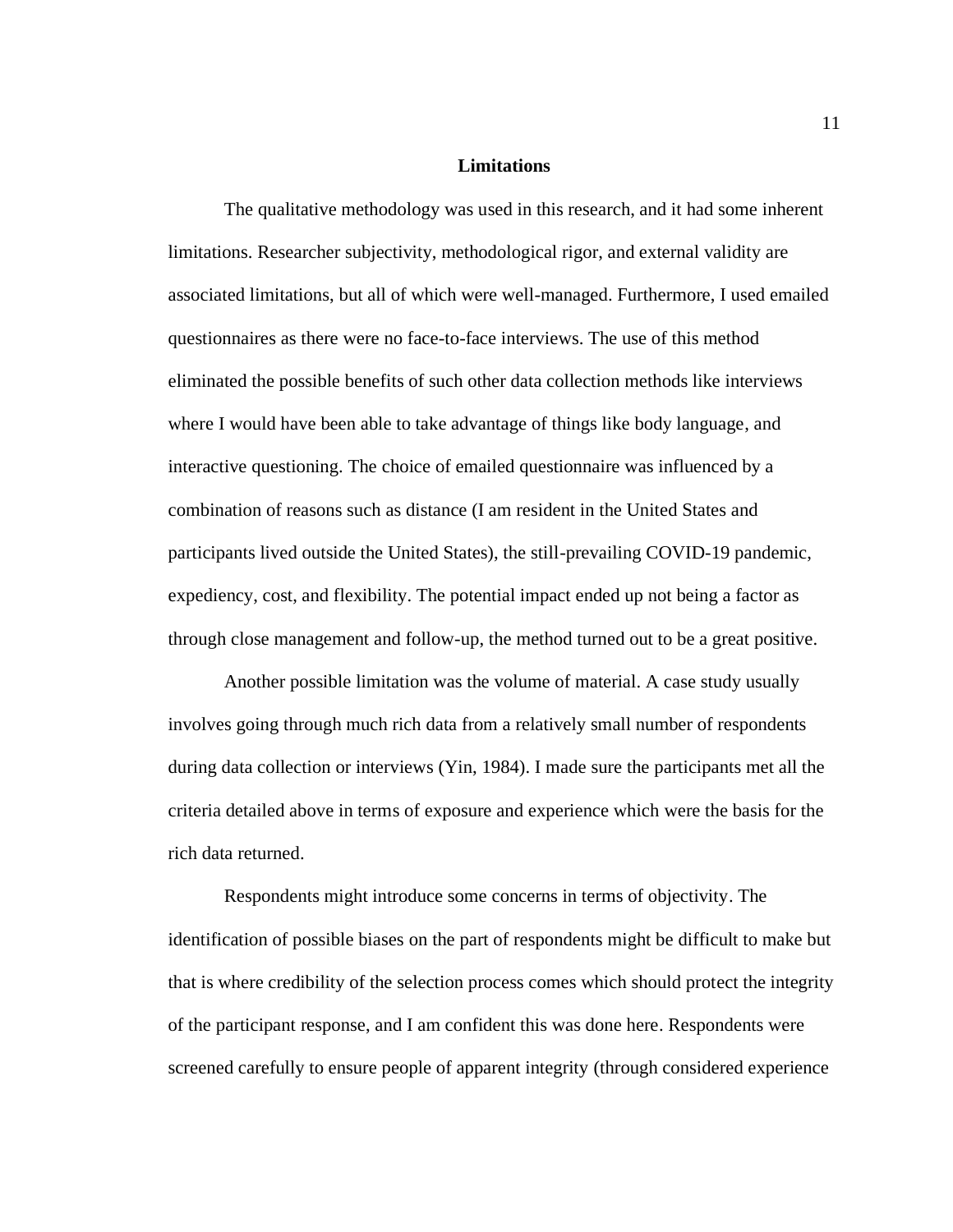and exposure) were selected and given the opportunity to contribute to the research. It was of critical importance that qualifying criteria of experience and exposure to the design/development of the PAP, its implementation, and being direct witnesses to its impact were followed to determine who was approached and ultimately chosen to participate in the research.

Another form of bias which can happen during face-to-face interviews is when the researcher unwittingly introduces bias when asking questions, but this was not an issue here since survey questions were emailed which provided ample spatial separation. This was a positive outcome of the well-considered research data collection method though it came with the negative of unforeseen delays in response turn-around time.

# **Significance**

## <span id="page-24-1"></span><span id="page-24-0"></span>**Contributions of the Study**

Findings will allow federal policymakers, planners, and political leadership to understand how to improve the PAP, making it become more effective and responsive to realities of implementation. This research study concluded by providing suggestions on how policies can be made more effective by showing how and where the current program may have faltered, thereby contributing to better-designed and implemented policies in the future.

# <span id="page-24-2"></span>**Implications for Social Change**

Nigeria's political leadership can solve the militancy issue through crafting and implementation of effective policies and measures, including better implementation of the existing PAP. With this, sustainable development will result, clashes and attendant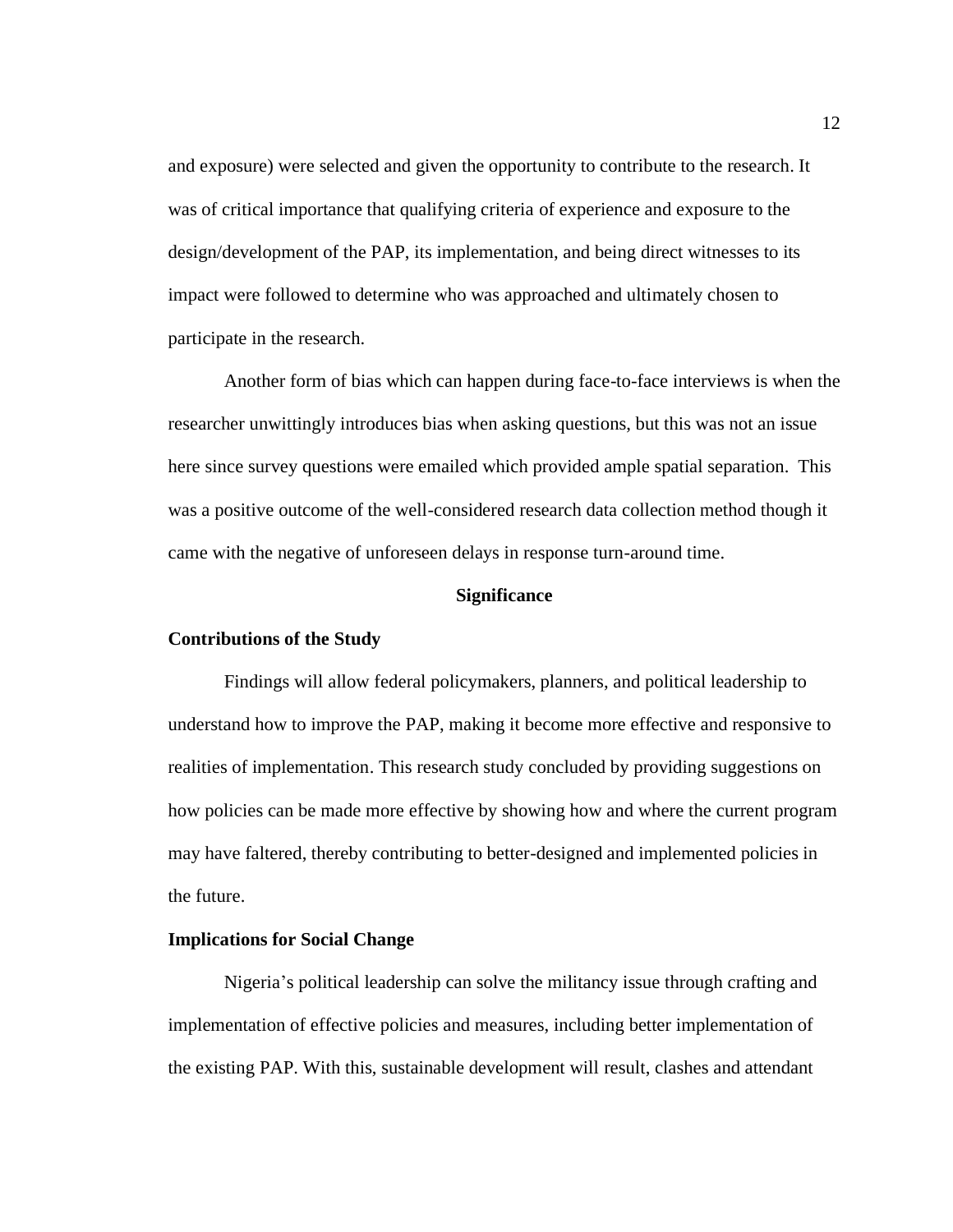loss of lives will end, and a stable and peaceful region will return, thereby leading to a better environment and economic growth.

# **Summary**

<span id="page-25-0"></span>Chapter 1 included insights into how Nigeria came into existence. The literature review in this chapter involved status of research regarding the problem of militancy in the Niger Delta region. From this review of literature, gaps in research were evident. The identified gap of no study into the causes for the return to militancy in 2016 then formed the basis of this research. In Chapter 1, I addressed how the study's theoretical framework was laid out, as well as scope and delimitations.

In Chapter 2, I define militancy, militants, and terrorism. Historical perspectives are provided regarding the erosion of constitutional derivative benefits of oil exploration to Niger Delta indigenes (which is a major cause of militancy in the region).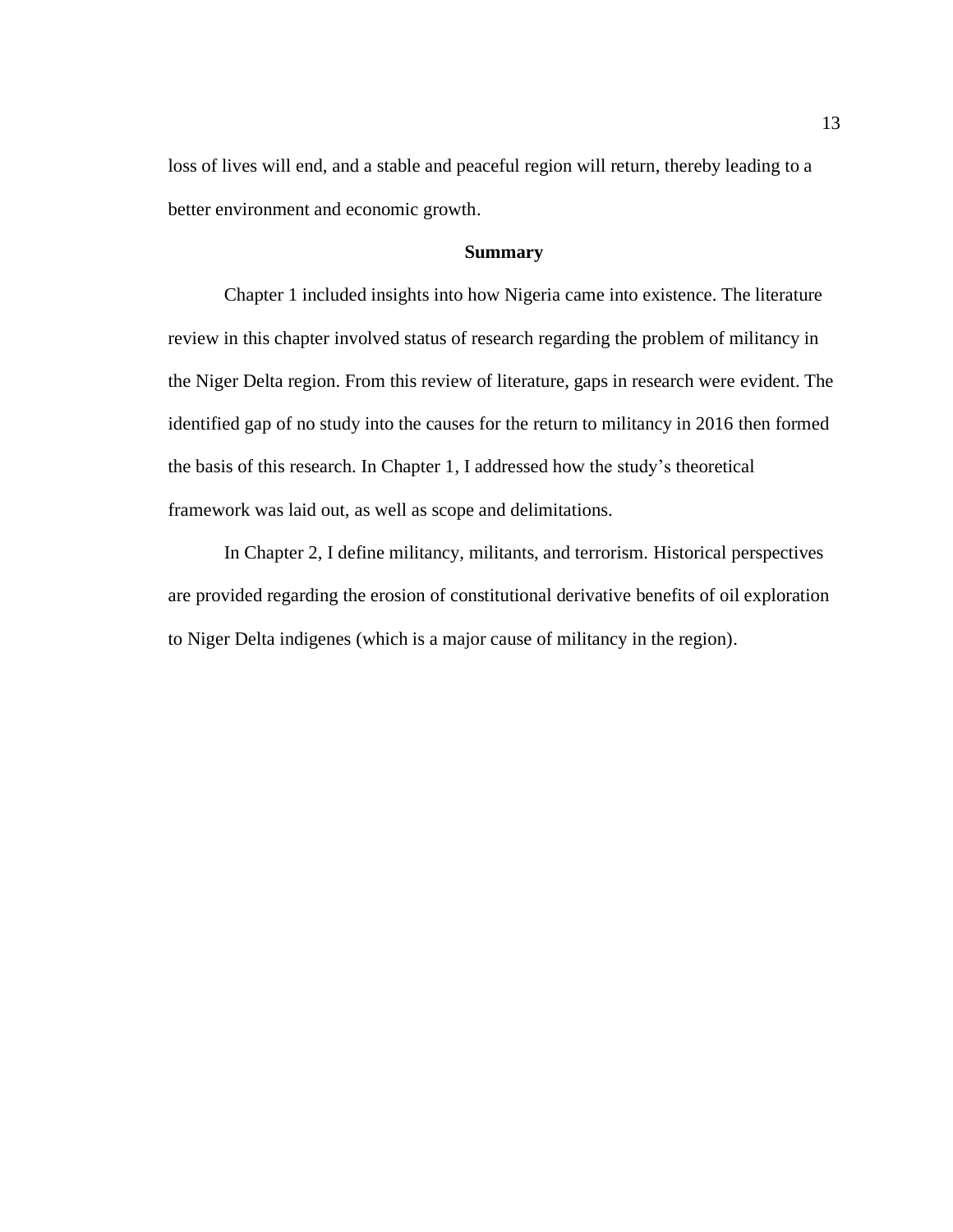# Chapter 2: Literature Review

# **Introduction**

<span id="page-26-1"></span><span id="page-26-0"></span>The PAP is an acknowledged policy of the federal government of Nigeria to positively intervene and solve security/militancy problems in the Niger Delta region. This literature review starts with background information regarding the PAP and performance of the program. I reveal gaps in research.

There was an abundance of research mostly addressing poor governance, contentious resource control, pollution, and poor infrastructure. Okpara (2012) said one of the identified causes of restiveness in the region was the high unemployment rate. Lynne and Bolanle (2016) in agreement pointed how the high unemployment rate affected not only the Niger Delta but also the rest of the country. It could be argued that militancy was a major symptom and not the problem itself in the region.

In this chapter, literature search strategies for library databases and search engines as well as search terms are discussed. The study's theoretical background, literature review, and conclusions are discussed.

#### **Literature Search Strategy**

<span id="page-26-2"></span>The literature review is the primary tool used by researchers to investigate research in an area of interest. Primarily, literature from the past researchers, Ministry of the Niger Delta, materials from the PAP were huge contributors in the literature search.

The following key words were employed: *Niger Delta*, *Niger Delta Amnesty Program*, *Niger Delta Development Commission*, *Ministry of the Niger Delta*, *Niger Delta militancy*, *Niger Delta pollution*, *Niger Delta resource control, Presidential*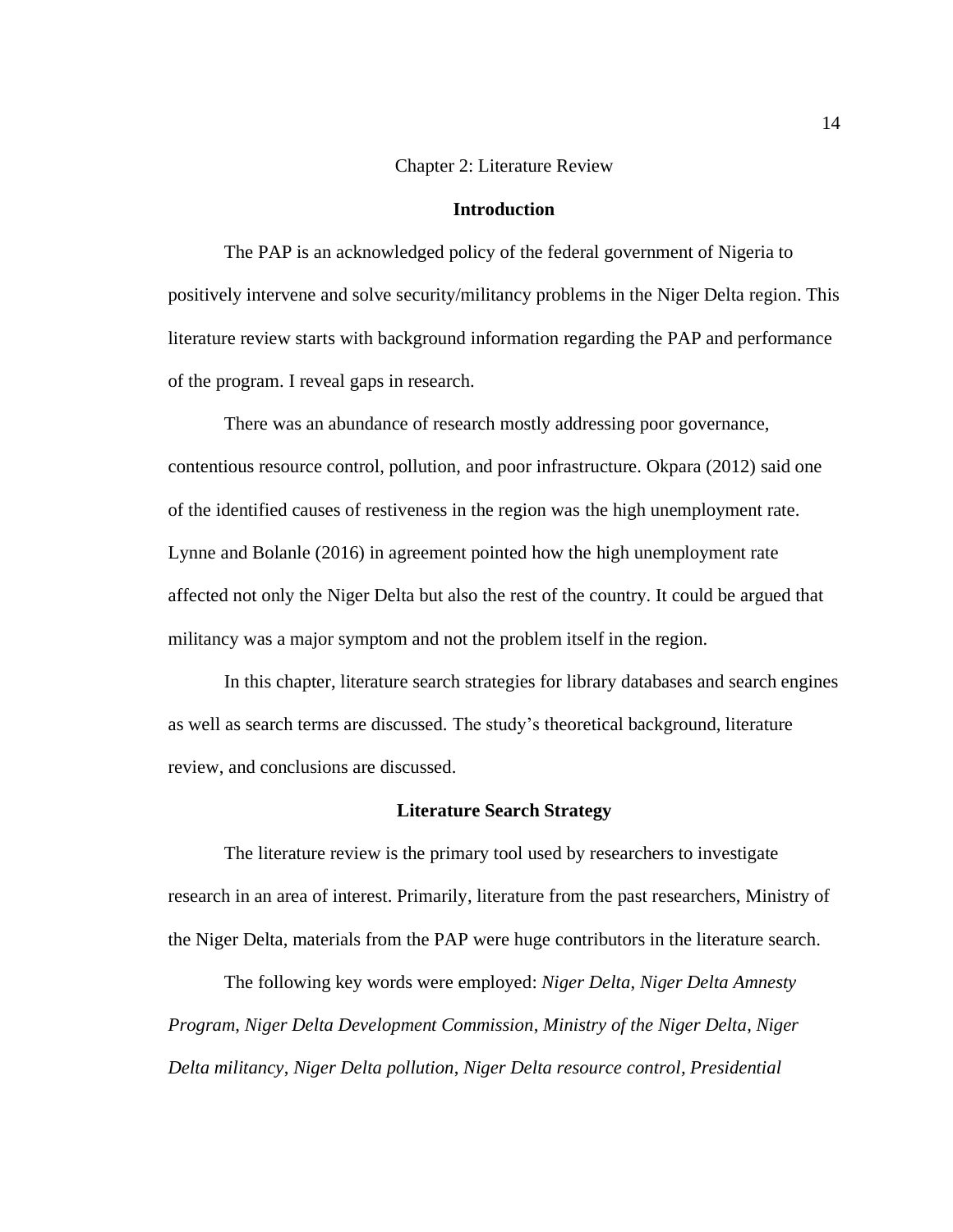*Amnesty Programme*. Most sources were published between 2017 and 2021. Due to the nature of the research, pertinent historical resources were used as well.

# **Theoretical Foundation**

<span id="page-27-0"></span>The Policy Feedback Theory (PFT) was the choice theory used in this study. Skocpol (1992) explained that PFT can be used in the restructuring of political processes with the institution of policies through influence on design, resources, and implementation of policies. In its early days, the theory was applied (and continues to be applied) in case studies looking into how policies shape politics and how these policies in turn influence future policies (and politics).

Sabbagh (2018) applied PFT to study food assistance program distribution mechanisms in the Great Lakes region of Illinois. Sabbagh executed a case study of the effectiveness of distribution mechanisms employed in the food assistance program of the federal government. Leveraging interviews, Sabbagh conducted an in-depth analysis of the distribution methods used which ultimately revealed that the mechanisms inadvertently impacted distribution negatively, resulting in the recipients' ability to stay outside of hunger circles. The social change summary of the study was the use of the study findings by the policy makers to tweak the food assistance program for better effectiveness.

Given the background of the PFT, it made perfect sense to use the theory to carry out a policy analysis of the PAP as implemented by the federal government of Nigeria in the Niger Delta. The underlying, longstanding fissures in the government-people relationship resulted in people profoundly distrusting the government, its policy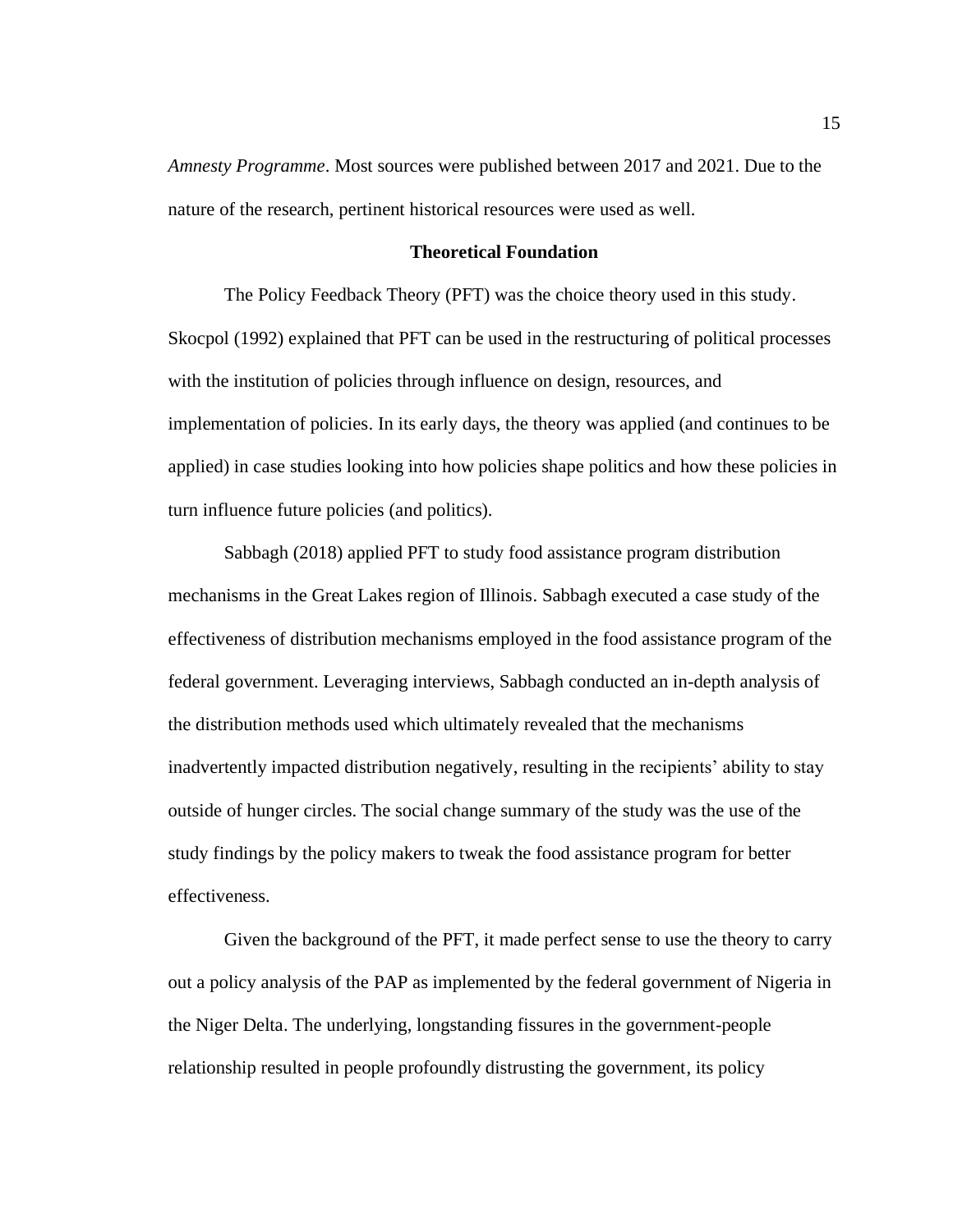implementation, and their ultimate intentions, which eventually led to youths taking to more violent measures to achieve positive changes in their wellbeing and that of their region (Anosike, 2014).

The application of this framework to the Niger Delta problem, aided the understanding of what has been going on in the region by looking at the initial policy, the subsequent policy and what happened in the flux of the middle. Although this theory was tilted mainly towards politics, there was a large utility in the enactment of policies, and the resultant positive outcomes from equitable resource control, careful environmental management, and stable society. Equally important was the real instance in the Niger Delta of that view by Schattschneider (1935) that new policies usually bring about new politics.

Despite the features of the theory, it was however modified to include intentional or deliberate feedback that was be either time-based or event-driven, whichever comes first. In-depth examination of the PFT has all these interwoven, inter-dependent relationships on the push-pull, see-saw of policy impact and feedback, but this feedback mechanism as contained in the current form of the PFT was at best mid-to-long-term. It was then subjective as to how the term should be defined. For this study, based on the outcome of data analysis, recommendations were advocated appropriately, with a view towards improvements for the continued success of the program implementation. It was against this background that this study was carried out.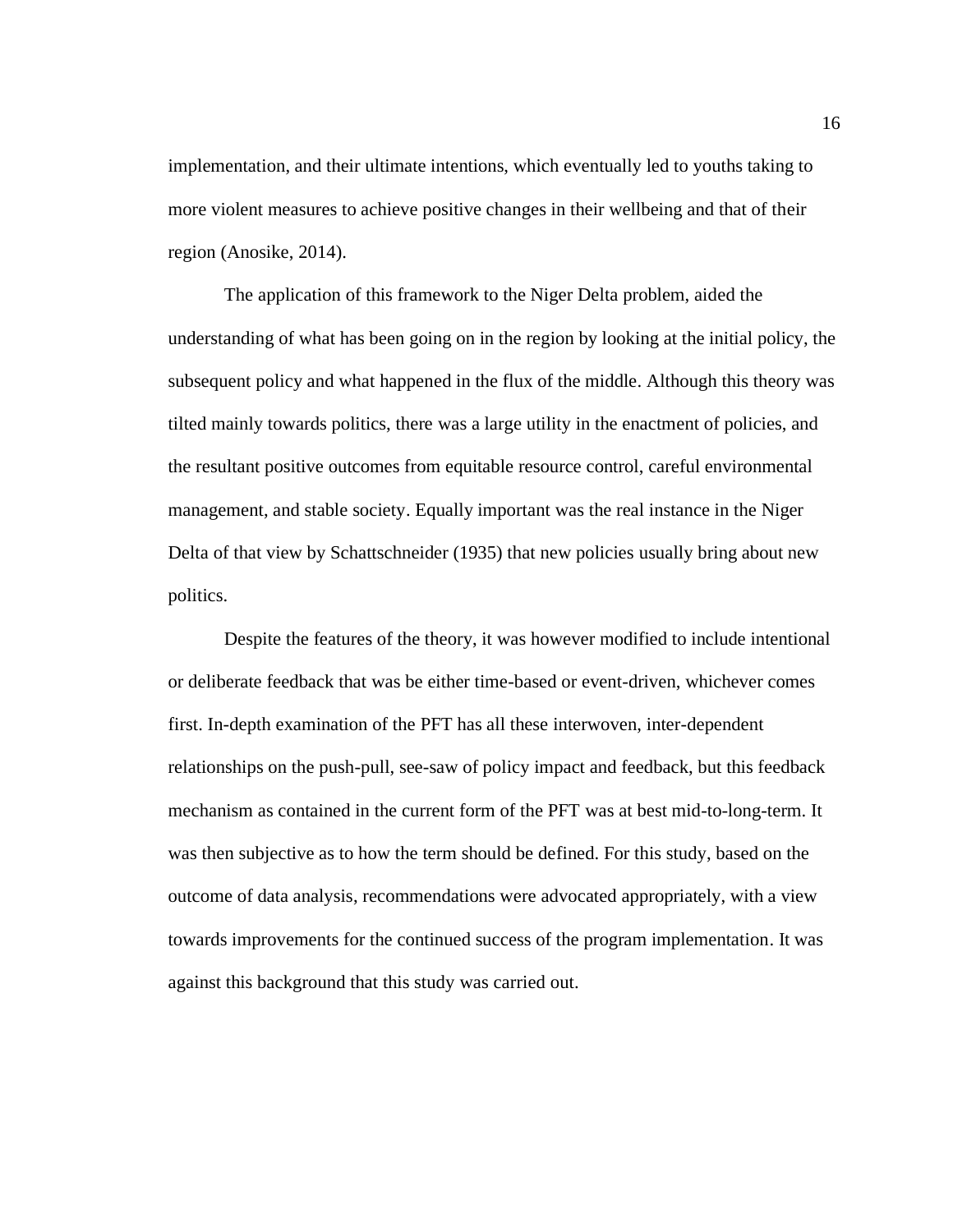# **Background View of the Niger Delta**

<span id="page-29-0"></span>The River Niger, from which the country got its name (the Niger Area – Nigeria) empties into the Atlantic Ocean in the Bight of Bonny in a delta hence the Niger Delta (region). The beginnings of interest in the hitherto unknown river lay in the quest to better understand the West African hinterland and expand British influence, trade, and religion there. Expeditions were formed and deployed many of whom did not make it back to Britain. This was the situation until 1805 when Mungo Park, an English physician, embarked on his second attempt charged with tracing the river which came to be named Niger from its source to its mouth in the delta of present-day Nigeria (Buckley, 1994).

Politically, the next logical development was the consolidation of presence by the British both commercially and religiously through the expansion of trade and missionaries, as was the normal two-pronged method then. Then the Northern and Southern Protectorates came into being forming the eventual basis for the country "Nigeria" when they amalgamated in 1914 (Falola & Heaton, 2008). Nigeria, at amalgamation had Lord Frederick Lugard as the first Governor-General. Nigeria eventually gained independence from United Kingdom in 1960. Nigeria is a multi-ethnic country, with more than 250 ethnic groups and languages spoken but the Hausa/Fulani, the Yoruba, and the Igbo, who are predominantly in the northern, western and eastern parts of the country respectively being the power houses (Falola & Heaton, 2008). With a population estimated at more than 198 million (National Population Commission, 2018), after years of military rule, Nigeria is now democracy since 1999.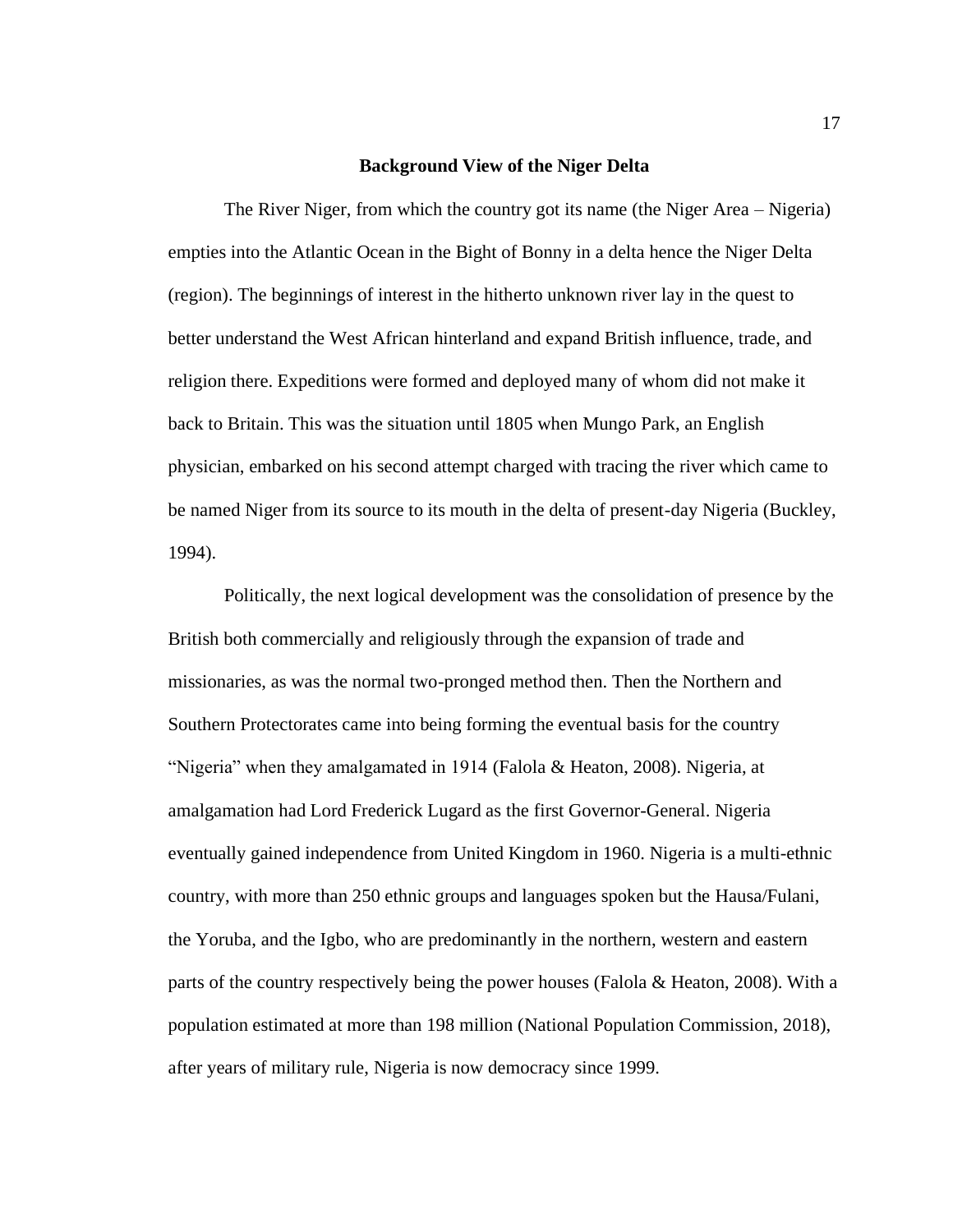The geography of the Niger Delta region is an extremely challenging one due to the mouth of the River Niger which empties into the Atlantic in a delta with predominant mangrove swamps, creeks, and attendant flooding. It was important here to distinguish between the political Niger Delta which currently includes nine oil-producing states of Abia, Bayelsa, Edo, Rivers, Akwa Ibom, Ondo, Imo, Cross River, and Delta (Ministry of the Niger Delta, 2016; Ogundiya, 2011). The part of the delta talked about in this paragraph covers only the states of Bayelsa, Delta and Rivers which have the most challenging terrain as described and an area of about 20,000 square kilometers. The indigenes of the old Niger Delta area are the Isoko, Urhobo, Ukwuani, Ijo, Itsekiri and the Aboh people (Ogundiya, 2011). It was in these states also that the abject marine and land pollution, crippling lack of physical infrastructure as well as chronic vandalism was most felt (Obafemi Awolowo University Press, 2002).

#### **Revenue Allocation Percentages Rollercoaster**

<span id="page-30-0"></span>With the discovery of black gold in Oloibiri in the Niger Delta region of Nigeria in the late 1950s, tremendous wealth has been generated for Nigeria. With this generation comes immense challenge with equitable distribution of the wealth. From a largely agrarian economy, the mainstay of Nigeria's economy very quickly and significantly shifted to petro-dependency. The dependence has stayed that way till date. The accompaniment of the discovery and shift was (and still is) the agitation for better allocation, and then the quick descent into persistent violence. Consequently, conflict has been ever present (to varying degrees) in the Niger Delta for the past six decades.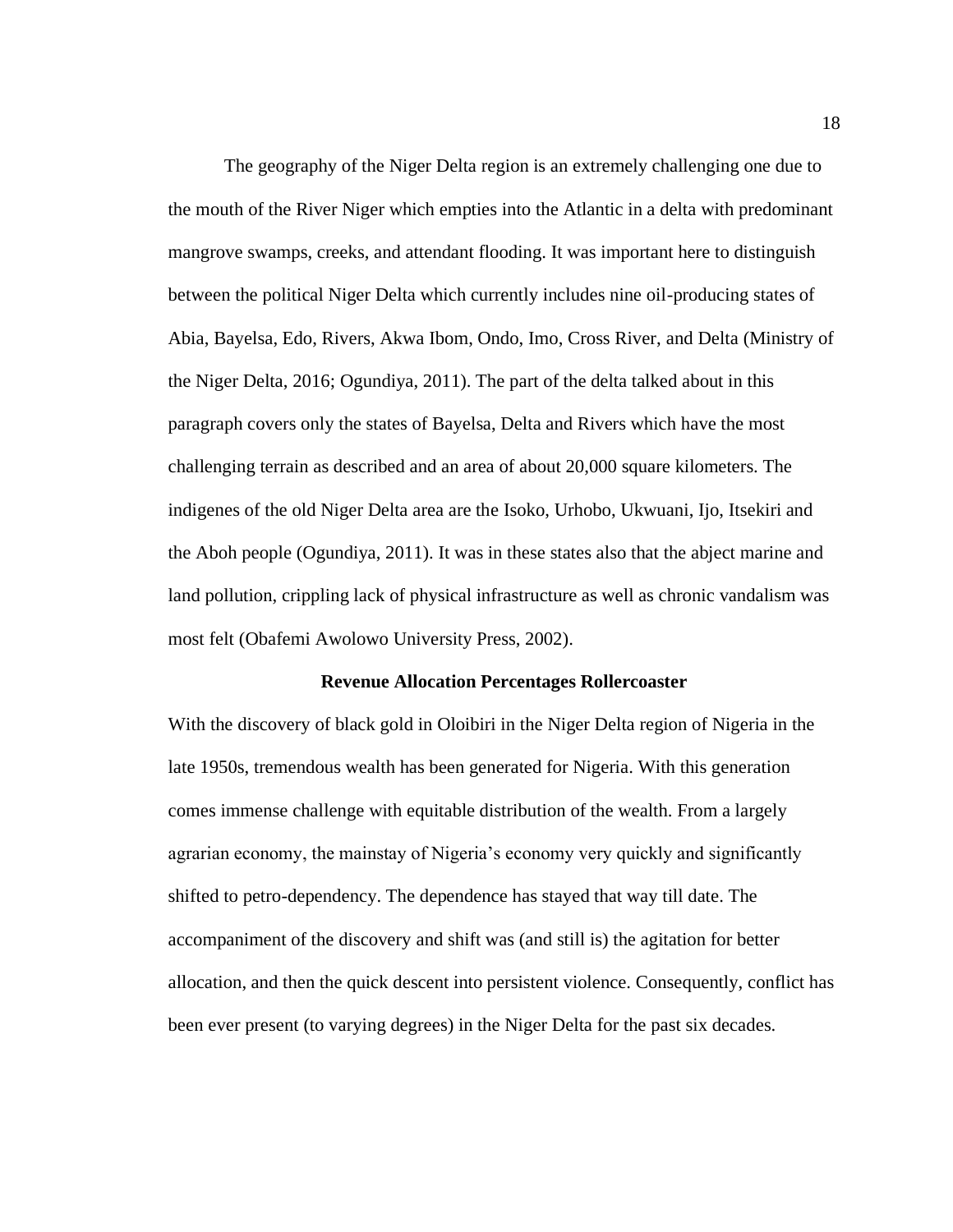To fulfill their responsibilities, governments have clear cut tools they usually rely on. One of such tools was the generation of revenue and the allocation of such revenue. The 2006 *Niger Delta Human Development Report* by the United Nations Development Program (UNDP) recognizes the first effort at arriving at allocation as the Phillipson Fiscal Commission of 1946 which linked allocation to associated derivation percentage (how much was contributed to the common purse by the component regions). The underlying push here was that the more a region contributed, the more it got back in allocation. From 1946 to 1969, the operating formula for sharing resources was 50% going back to the region of revenue source, 30% going into a central pool for distribution to all regions, and then remaining 20% was for federal government. The collection of revenue was by the regions on their produce which were mostly agricultural (groundnuts and cotton for the Northern region, cocoa for Western region and palm produce for the Eastern region), and from these, the federal government would get 50%. This type of fiscal revenue generation, and allocation was on the principle of Derivation and Even Development (Agbaeze et al.; 2015). Mining and mineral resources fell under control, but the sister was very much under-developed at this time.

With the outbreak of civil war between the break-away Republic of Biafra, and the Federal government, immense fiscal pressure was placed on the federal finances which needed money to prosecute the war. General Gowon, the then Head of State (1966 – 1975) used unorthodox methods of Decrees to effect wild fluctuations in revenue appropriation and allocation, ranging from 50% to 20% at various points (Agbaeze et al., 2015). It was pertinent to note that it was in this period that the very brief Niger Delta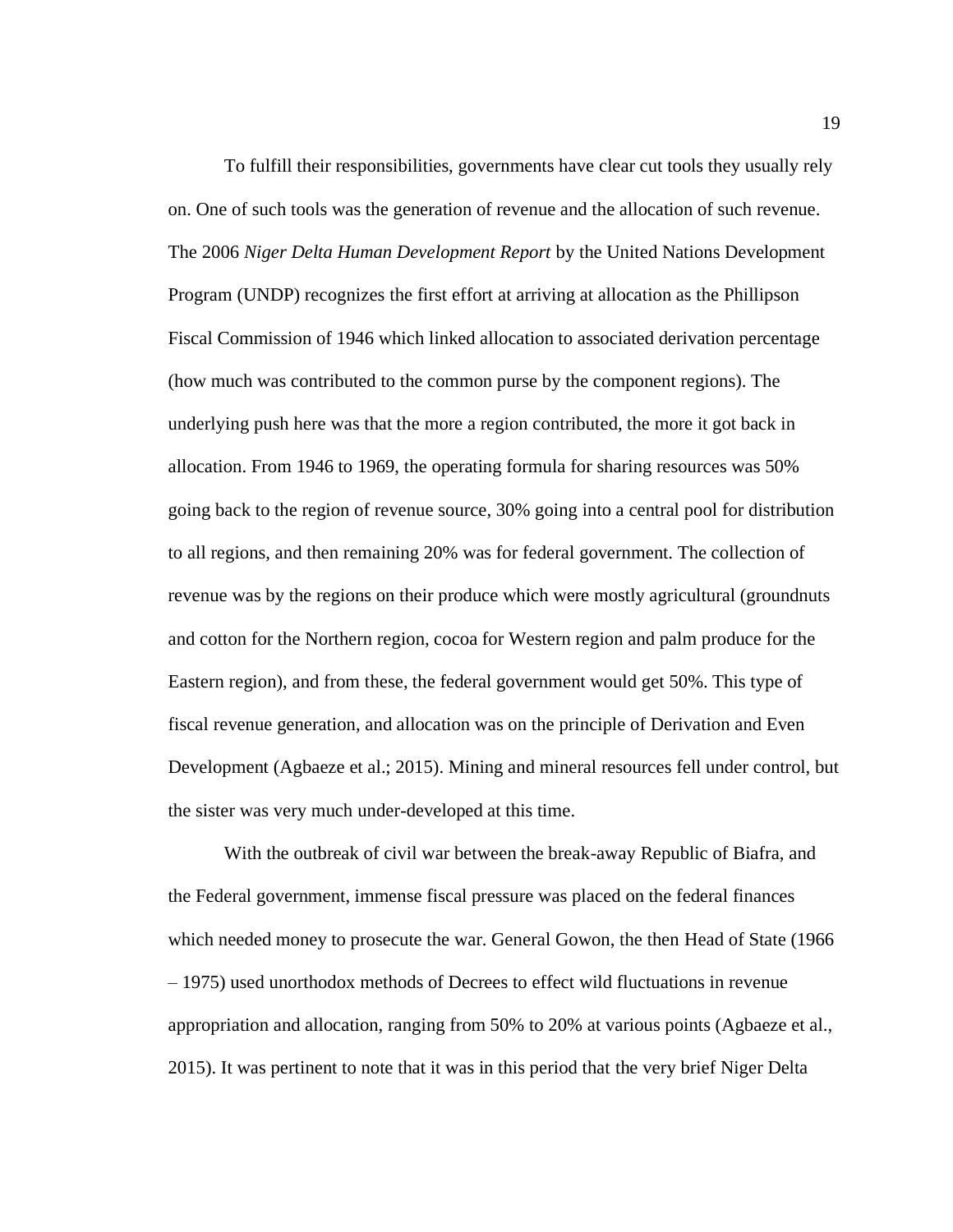Republic was declared by Adaka Boroh in 1966. One major and telling action from this era was the Decree No. 51 of 1969 by Gowon which placed control of all petroleum (shore) resources on the Federal Government (UNDP, 2006).

The succeeding Mohammed-Obasanjo regime (1975-1979) would raise the ante by having all off-shore derived revenue go to the Federation Account and the on-shore percentage go up to 80% (UNDP, 2006). Things would get terribly worse for the oilproducing states under the civilian administration of President Shehu Shagari when derivation went to zero (100% to the Federation Account). The derivation percentage though still abysmally low, got marginally better at 1.3% from 1982-1992, then to 3% (1992-1999), and to the current 13% (UNDP, 2006).

#### **Agitations in the Niger Delta**

<span id="page-32-0"></span>The history of conflict in the Niger Delta stretches back to the early days of colonial incursion into the hinterland of Nigeria. These inroads were commercially and religiously motivated initially, with the earliest instances being in late  $19<sup>th</sup>$  century. In the years 1894-1895, King William Koko of Nembe opposed the Royal Niger Company's efforts to exclude the Nembe's from the lucrative palm oil business (Agwu, 2011; UNDP, 2006). By no means was this the only resistance. King Jaja of Opobo was sacked to the West Indies, then King Nana from Itsekiri and Oba Overanmi had a go and six years after independence, Major Adaka Boroh would capitalize on the Biafra-Nigeria civil war to declare the Niger Delta Republic which was swiftly put down by Federal forces (Ezeocha, 2016; UNDP, 2006).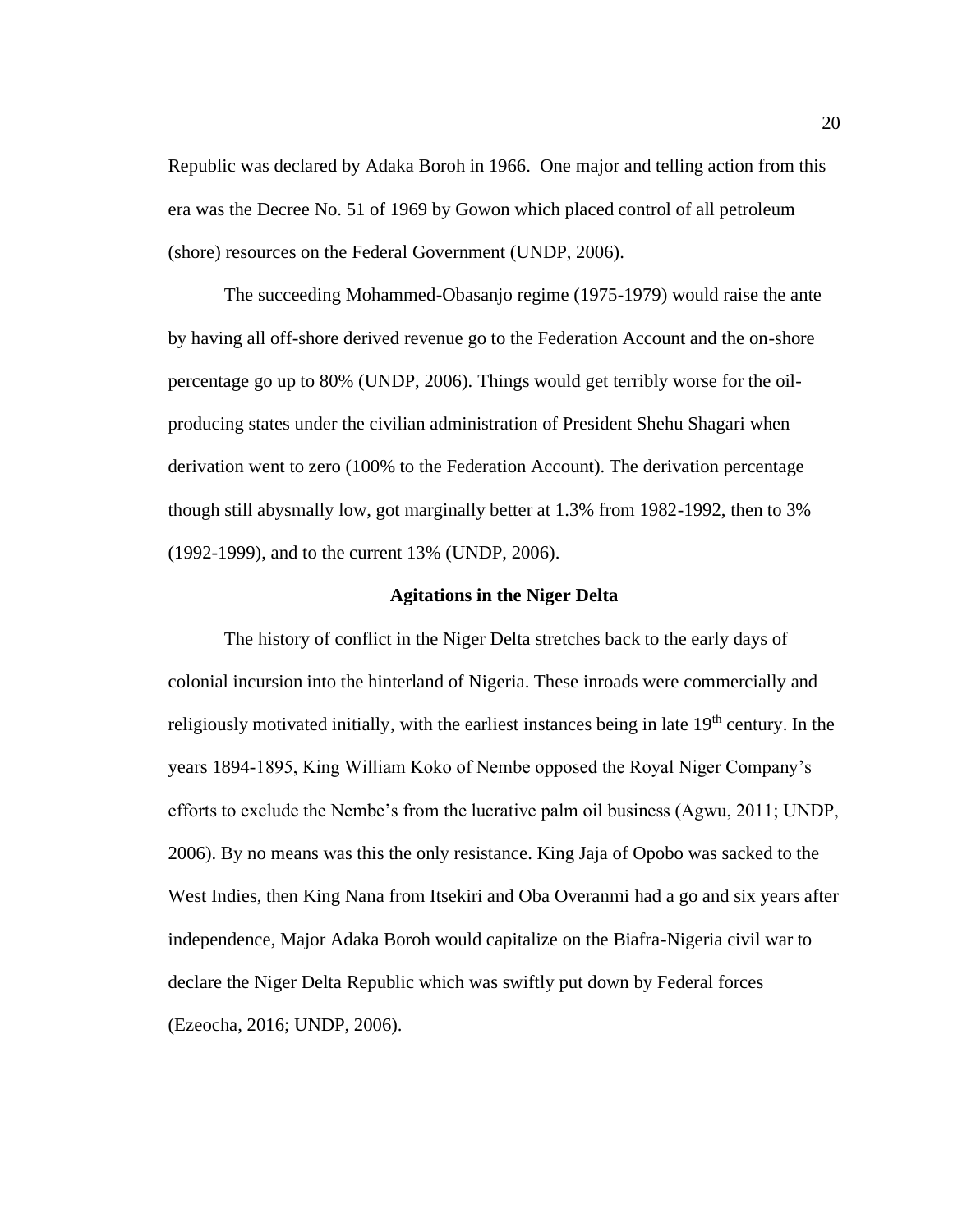In between these years, a lot happened. The establishment of the Southern and Northern Protectorates happened, with eventually amalgamation taking place in 1914 (Falola & Heaton, 2008). The lumping together of different peoples and regions into one political entity has variously been blamed variously for the ills that Nigeria has experienced in its history (Ezeocha, 2016; UNDP, 2006). Resource generation and the quest to best distribute the resource led to several committees, and policy decisions. Derivation became a huge principle in the sense that sharing of national funds was initially based on the relative contributions of the federating regions to the federal purse. This meant that the regions with more natural resources, essentially the Western and Eastern regions with cocoa and palm oil were largely richer than the Northern region. Fiscal federalism became an operating term. Starting with the Phillipson Fiscal Commission (1946), to the Willink Commission Report of 1958, derivation was the key principle which at the time guaranteed 50% revenue to the regions where the wealth came from (Agbaese et al., 2015; Ezeocha, 2016; UNDP, 2006). The Federal government then took 20% and the final 30% went into a common fiscal pot for further distribution to all regions.

Soon after independence, the pre-independence objections of the Niger Delta people came to the fore again, and this time, it marked the first violent vent to the frustrations of the Niger Delta people. In 1966, Major Isaac Adaka Boroh, reading the heated socio-cultural thermometer, sought to hit the rod while it was hot, declared the illfated the Niger Delta Republic (Ezeocha, 2016). It was worthwhile to note that the dovetailing of the quickly snuffed-out republic into the civil war years marked the start of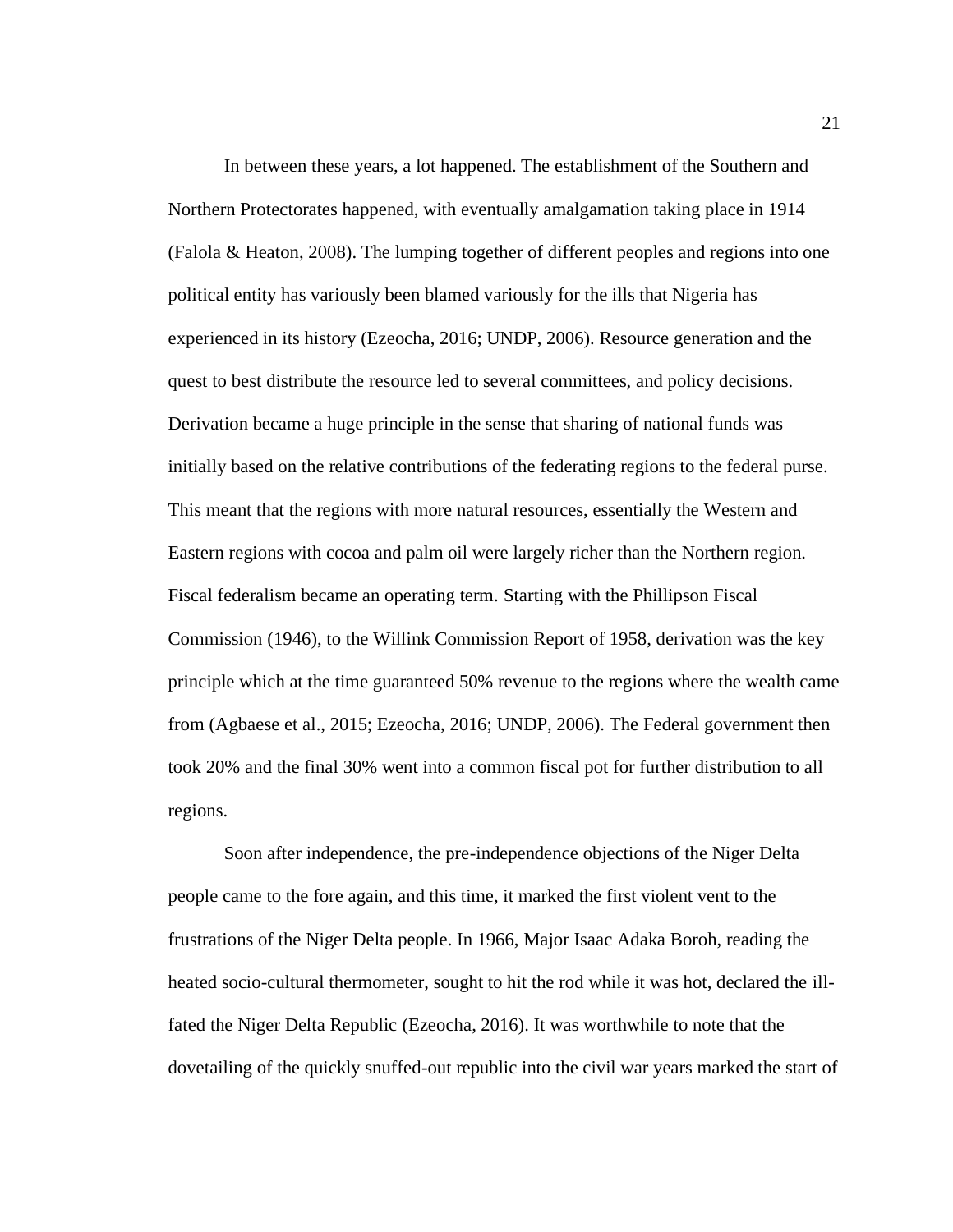the erosion of the 50% derivation, and after many iterations, derivation now stands at 13%. The success, or otherwise, of these percentages can be easily validated as has been documented by scholars who have shown that the discovery of oil, its exploration, and accrual of monumental income to the nation has done close to zero in lifting the region out of poverty, physical under-development, unemployment, environmental pollution, environmental degradation, and injustice (Akinola, 2011; Ezeocha, 2016; Opone, 2014).

With the derivation funds almost zeroed out in the years 1979 to 1984, agitations started to increase again. There was a groundswell of peaceful resistance culminating in the Movement for the Survival of Ogoni People (MOSOP) taking leadership role publicizing the abject conditions of the Niger Delta people which would eventually lead to the trumped–up charge of murder against the MOSOP leadership resulting in their execution by the military junta of General Sani Abacha (Ezeocha, 2016; UNDP, 2006). The instant backlash on Nigeria for the judicial murder of the MOSOP was international sanctions on the one hand, and a steeling of resolve by the Niger Delta people to continue the push by whatever means possible. More than anything, these killings brought unprecedented international attention to the struggle, and the current phase was launched. In December of 1998, the Ijaw youths met under the umbrella of the Ijaw Youths Council (IYC), and proclaimed the Kaiama Declaration, fundamentally setting the stage for events in later years.

Aghedo and Osumah (2015) aptly captured Niger Delta militancy as being one of the most serious threats to the unity of the Nigerian state since the return to civilian democratic governance after a 16-year stretch of military rule. The military response by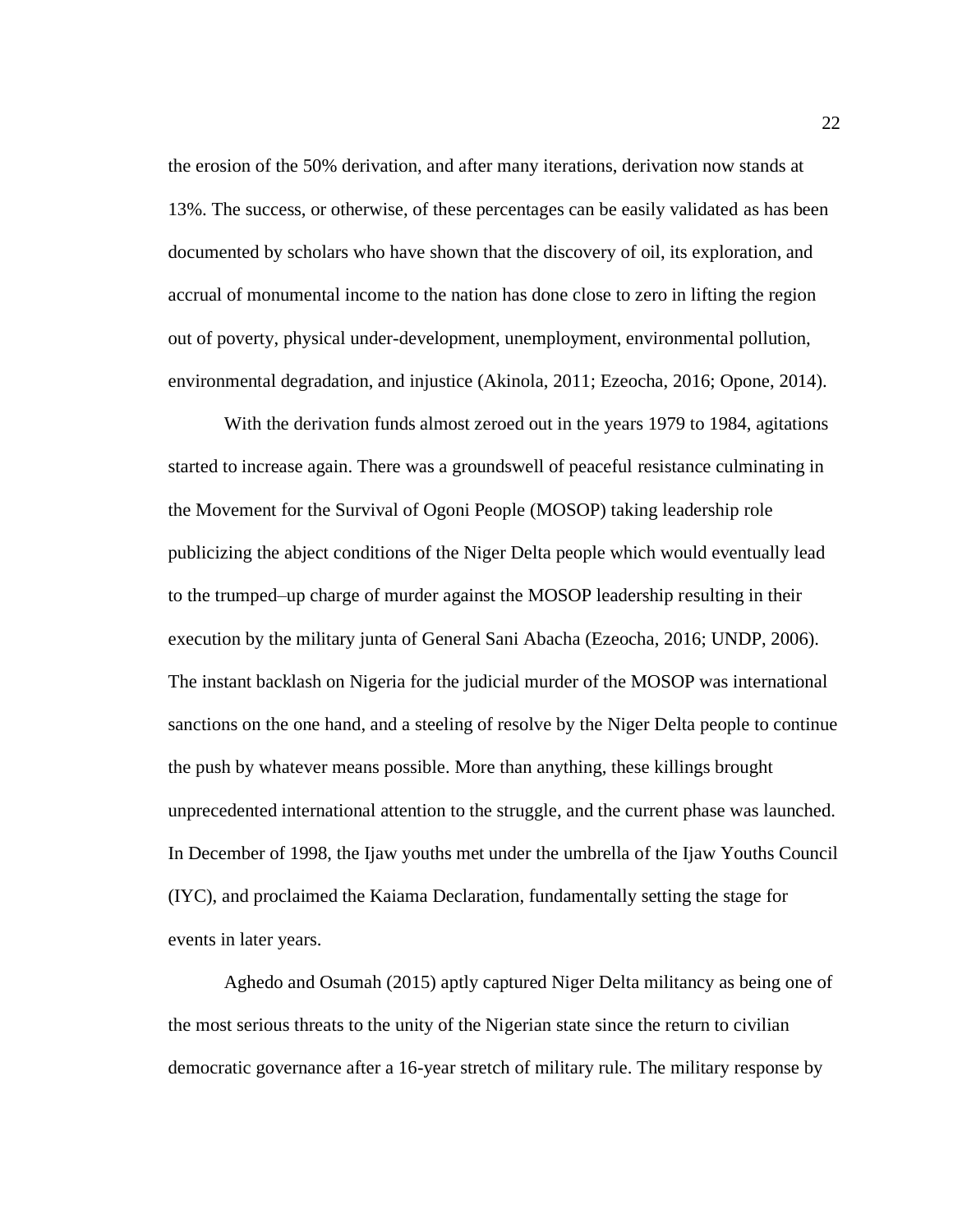the federal government to the earlier quests in the Niger Delta area for more resource control transparency, especially the killing of Ken Saro Wiwa was given as a most influential reason for the metamorphosis of the various agitating groups, from being mainly a nuisance to militancy in the mid-2000s (Aghedo & Osumah, 2015). Onuoha (2016) pointed to the crippling effect of the first wave of militancy in contemporary times (2006-2009) when mass disruptions of activities of the oil companies, kidnapping of their workers, sabotaging of oil stations, and open engagement of military were rife. After a seeming lull in militancy due to the adoption and implementation of the PAP by the Yar-Adua-Jonathan administration, there was another round of heightened militancy which started in 2015, and into 2016 when a re-packaged militant group called the Niger Delta Avengers (NDA) led massive attacks against major oil infrastructure across the Niger Delta region. These 2015-2016 attacks by NDA, in addition to the sustained low oil prices, has been credited for driving Nigeria into the 2016 recession, which it recently came out of (Onuoha, 2016).

#### **Presidential Amnesty Program**

<span id="page-35-0"></span>In the effort to address the increasingly violent quest for a more equitable resource control, environmental degradation, very poor infrastructure, and the more recent proliferation of small arms and weapons in the Niger Delta region, the Yar-adua federal administration adopted an Amnesty policy in 2009 as the response mechanism address the situation. A very lucid picture of the Niger Delta condition was found in the UNDP Report (2006) in which the global body clearly stated the while the region's huge resources of oil and gas support international energy needs, the truth of their condition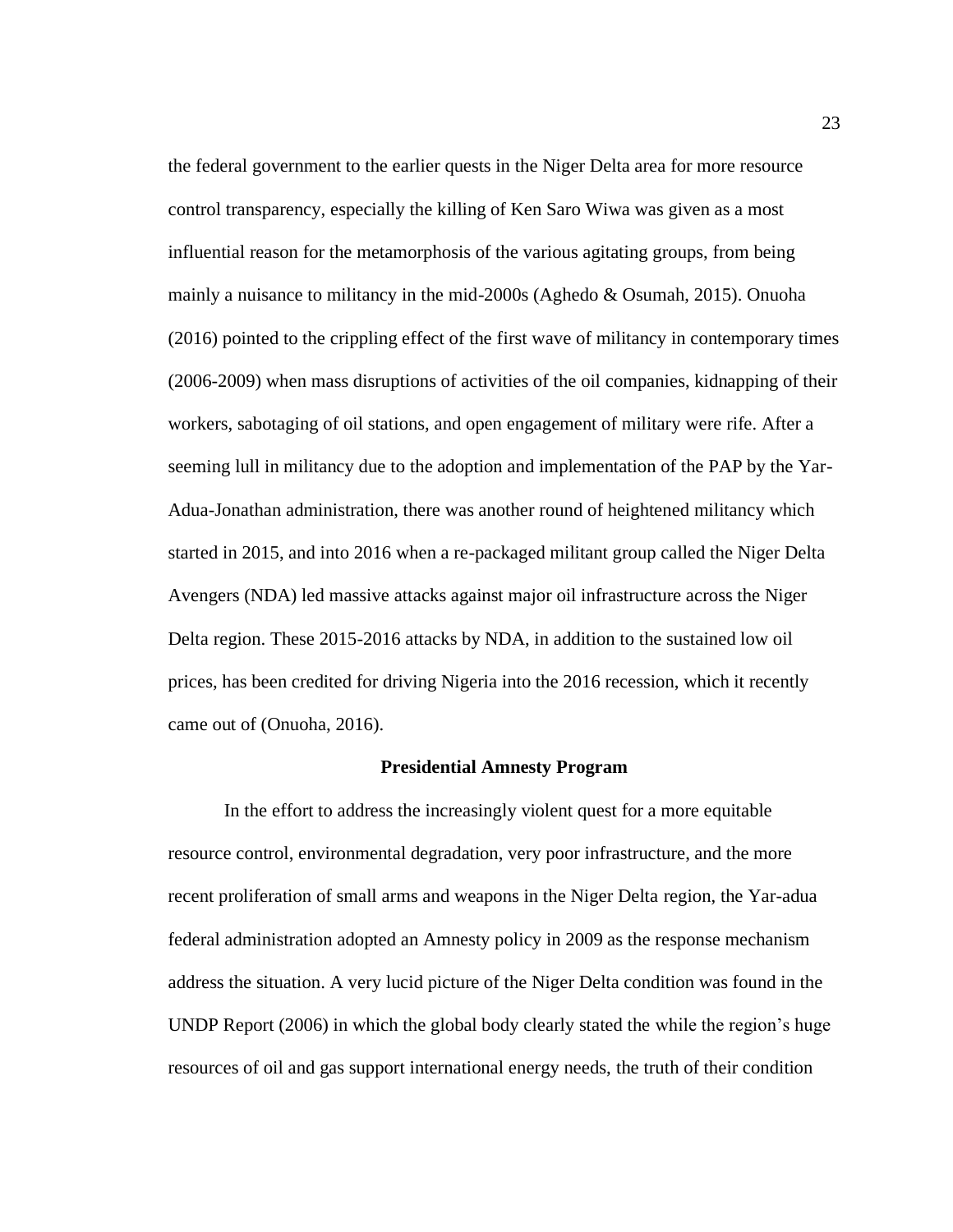was that of monumental summary administrative neglect, very low employment rate, little to decaying social infrastructure, environmental devastation, chronic poverty, and unending conflict. The UNDP Report was a clear indictment of the government on Niger Delta issues, and a validation of the claims of the indigenes to a large extent.

President Yar-Adua in 2009 hinged the PAP on Disarmament, Demobilization, and Reintegration (DDR). It was also meant to unconditionally pardon all those militants and their leaders who turn in their weapons and renounce violence. In return, the program will provide higher institutional education (local and overseas), vocational training, and monthly payments to the approximately 30,000 people who embraced the program (Onuoha, 2016). In addition, some of the ex-militant leaders were rewarded with lucrative contracts to protect oil pipelines, and with the pacification, oil production quickly bounced back from the lows of about 700,000 bpd 2009 to about 2.4 million bpd by 2011 (Ikelegbe & Umukoro, 2016).

It was of importance to note that the 2009 PAP, which was the fulcrum of this research, was not the only amnesty program to have been initiated in Nigeria with emphasis on the Niger Delta. In the study *Politics of Amnesty and Conflict Management in Nigeria's Niger Delta*, Osah (2016), chronicles the various times amnesty has been used as a conflict management tool by the Nigerian Federal government in the resolution of aspects of Niger Delta conflict. With the military demolition of the first secessionist move of the Niger Delta Volunteer Force (NDVF) of Isaac Adaka Boro in 1966, the Force and its leader were pardoned by then military Head of State, General Yakubu Gowon. Again in 1970, at the end of the Nigeria-Biafra civil war, Gowon proclaimed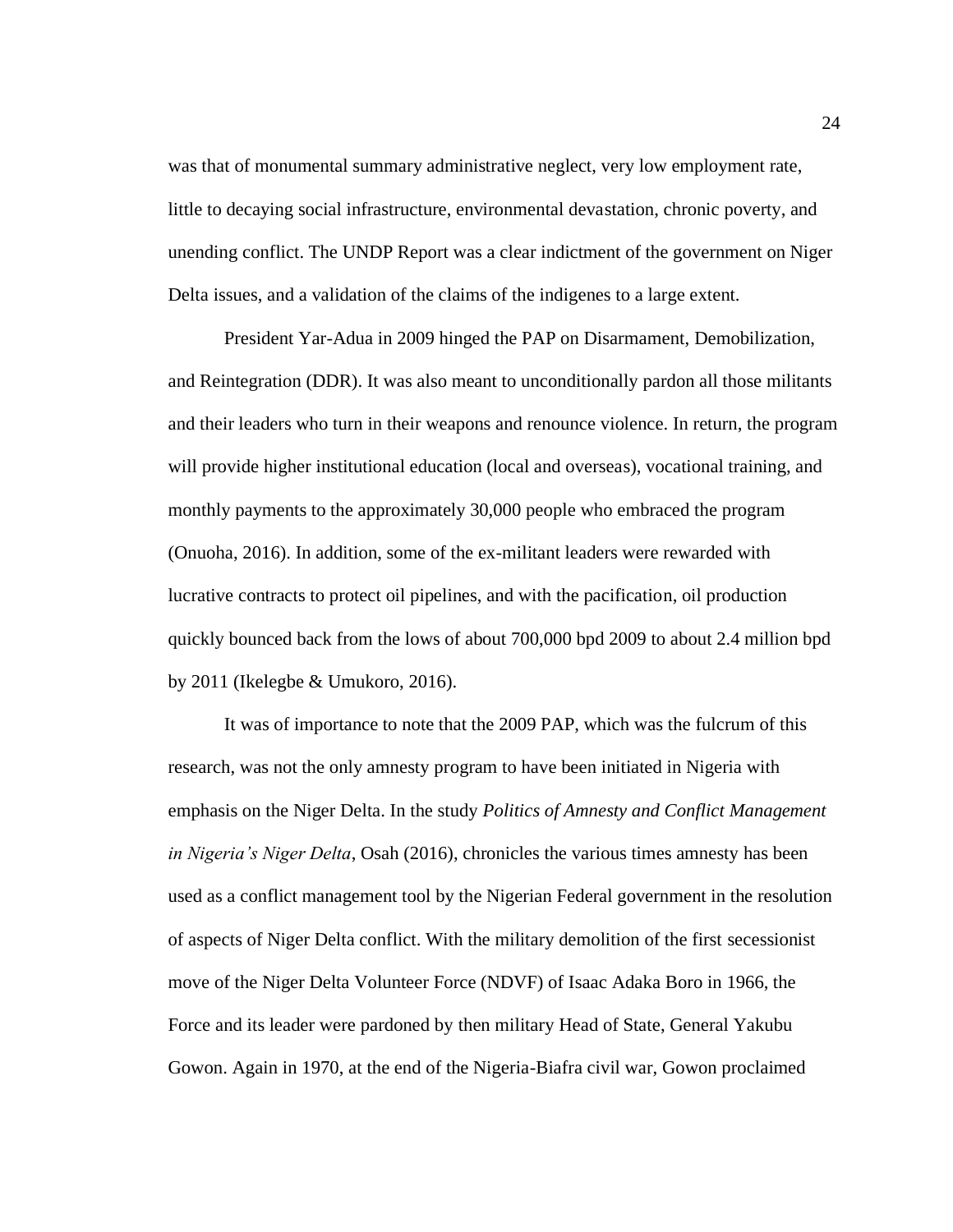amnesty and implemented the reintegrating policy of Reconstruction, Rehabilitation, and Reconciliation (3Rs). In the heated years of the early 2000s, President Obasanjo adopted amnesty as a pacification tool to end the violence in the Niger Delta. The effort of Obasanjo was deemed a failure due to a general deficit of sincerity which was evidenced in the lack of a comprehensive plan to resolve the fundamental, underlying reason that gave birth to the violence (Osah, 2016). The 2004 Amnesty of Obasanjo was primarily targeted at Asari-Dokubo and Ateke Tom - two of the then major militant leaders – and was largely a cash-for-arms deal which the government ineffectively used in mopping up arms from the two players. None of the measures were deemed to be serious, or effective due to shallow intents.

The current PAP which President Yar'Adua initiated was designed to be fundamentally different both in reach, and end state. The three pillars of the Yar'Adua Amnesty are Disarmament, Demobilization, and Reintegration (DDR). The militants and their controllers were encouraged and expected to turn in their weapons, renounce violence and in return receive amnesty irrespective of what they had earlier done (Egwemi, 2010; Osah, 2016). In June of 2009, the PAP was announced by President Yar'Adua with the time frame within which the renouncement of violence and turning over of weapons were supposed to happen being 06 August to 04 October 2009 (Ako & Omiunu, 2013; Osah, 2016). The earlier efforts to resolve the militancy problem in the Niger Delta all summarily failed for lack of a comprehensive plan (among others) to address the underlying reasons for the agitations (Eke, 2015). In the Ya'Adua amnesty, a comprehensive plan was drawn to see to a concerted push to develop the region. It can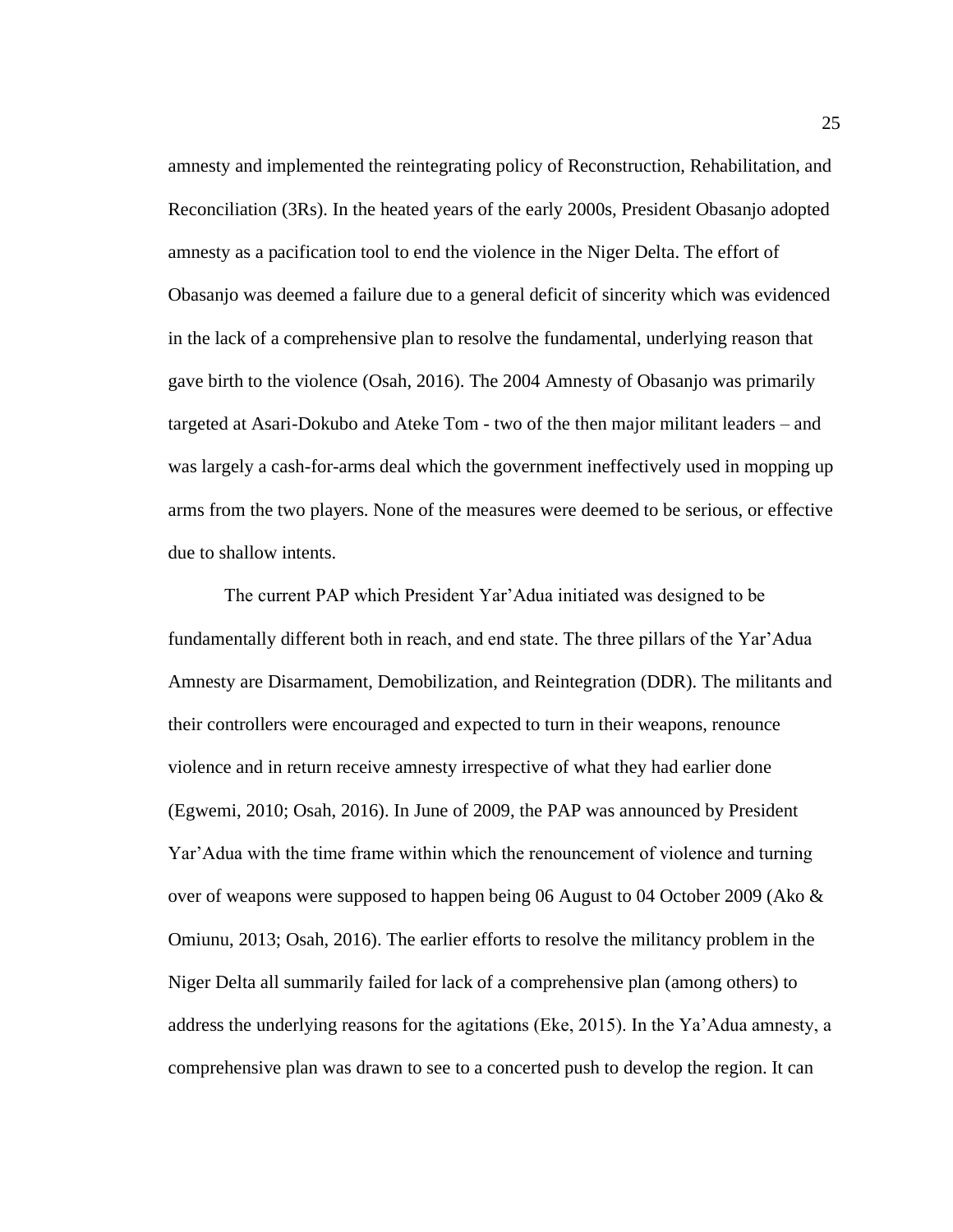fairly be said that the disarmament and demobilization phases of the program ran concurrently and ended in October 2009 with the elapse of the time frame for renouncement of violence and turning in of weapons. The last pillar – rehabilitation – was where such establishments and efforts like the Presidential Amnesty Program, the Niger Delta Development Commission, and the Ministry of the Niger Delta, and their mandates reside. This latest effort at amnesty seemed well-intentioned and was greeted with enthusiasm because it looked like at last, a serious drive was directed towards addressing the root causes of instability in the Niger Delta region, as well as all the negative findings of the 2006 United Nations Development Programme (UNDP) Report on the Niger Delta Human Development.

A quick look at the key components of the 2009 Amnesty Program shows that in addition to the pardon (amnesty), the government was to fund the rehabilitation, education, training or retraining of the ex-militants both in Nigeria and overseas, if needed. Further, a monthly allowance of 65,000 Naira (about USD 180/month) was paid to all the ex-militants numbering about 30,000 (Ako & Omiunu, 2013; Oluwaniyi, 2011). The handling of the fund disbursement, training and retaining piece fell under the PAP. In addition to the monthly payments, vocational training was offered to the ex-militants to ensure they have reasonable and employable skill sets for the labor market. The relative peace that returned to the Niger Delta region following the 2009 PAP implementation was disturbed in 2016. That year President Buhari had slashed the PAP budget by 70% in addition to the termination of the very lucrative pipeline protection contracts hitherto handled by the ex-militant leaders like Asari Dokubo, Victor Ben, Tompolo, Ateke Tom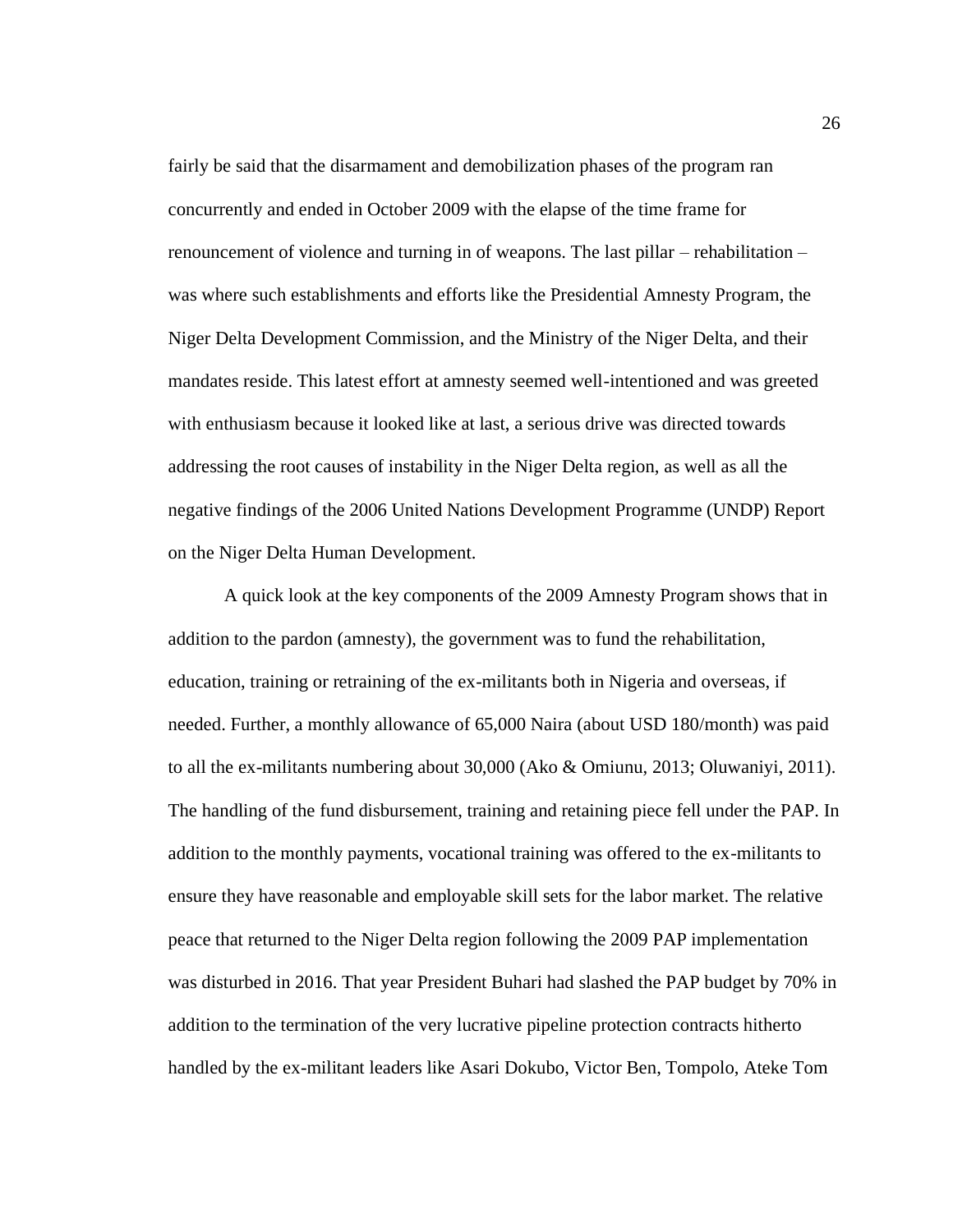and General Boyloaf. These actions coupled with low oil prices precipitated the economy plunging into recession (Ezeocha, 2016; Onuoha, 2016).

# **Niger Delta Development Commission**

The NDDC is one of the critical elements of Niger Delta development. In previous chapters, the background and history of the socio-economic and environmental retrogression of the Niger Delta area were examined. The huge, drastic, and generally downward fluctuations of the revenue allocation from oil proceeds back to the Niger Delta region, from 1958 to date, has been held largely responsible for the initially benign, but suddenly violent agitations for tangible redress (Ajayi & Adesote, 2013; Fems et al., 2017; Ibaba et al, 2012; Obafemi Awolowo University Press, 2002; Tobor, 2016).

In recognizing the genuine need to address the situation in the Niger Delta, in the year 2000, the NDDC Act established the NDDC, with the primary mandate of formulating policies and guidelines, planning and implementation, tackling environmental problems, and doing such other things that will contribute to the sustainable development of the Niger Delta Region (Ebeku, 2004; NNDC, 2015). The NDDC is the fifth version of intervention efforts geared towards the development of the Niger Delta region. The immediate one before NDDC was the defunct Oil Mineral Producing Areas Development Commission (OMPADEC) set up in 1992 (3% derivation funding), and which, unfortunately did not fulfill its mandate of carrying out identical mandate as the NDDC (Ebeku, 2004). Others were the Niger Delta Development Board (NDDB) which was established in 1961, partly a fallout of the Willink's Commisison of 1958 (Okolo, 2014). Okolo further listed the River Basin Development Authorities (9 of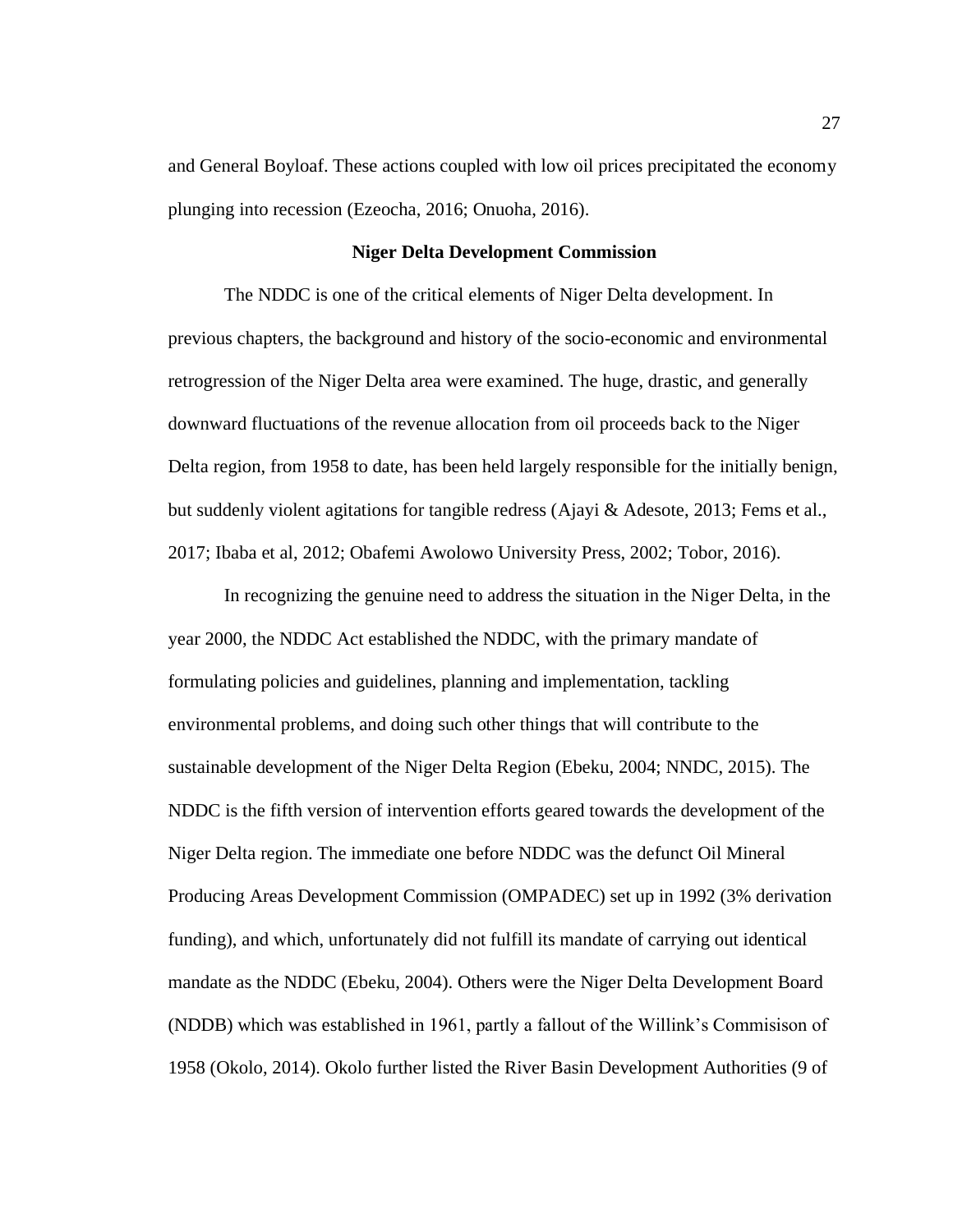them with 1.5% derivation funding) of 1979 as successors of the NDDB, all of which incidentally died natural deaths through politicization and starvation of funds. Okolo finds that the NDDC has largely failed to live up to its mandate due to embarkation on non-sustainable projects and programs. Though the NDDC governing board leadership is mainly drawn from the 9 states making up the Niger Delta region, with a few others representing some Federal ministries (Finance, Environment), a major criticism of the Commission was that the people have no direct input into who represents them at the governing board (Okolo, 2014). The chairmanship is rotational amongst the composing states and appointed by the federal government. All members of the board are appointees of the Federal government but confirmed by the Senate. The argument here was that since they are not direct representatives of the people, it remains to be seen how much of the needs of the people will be attended to.

Let us take a deeper dive into the NDDC since it is the most current body charged with the development of the Niger Delta region by the federal government. Ebeku (2020) details the outcome of an assessment in to the performance of the NDDC from 2001 to 2020 and in the assessment, it was crystal clear the NDDC Act primarily laid to rest OMPADEC (1992 and 1998 versions) and its ashes, NDDC acknowledged the very reasons for the failure of OMPADEC as corruption, ill-conceived projects, disconnect with the people, lack of monitoring and evaluation, heavy political interference, lack of funds, lack of transparency and accountability as well as incompetence of contractors amongst others. It was instructional that despite being purportedly formed to right the failings of OMPADEC, Ebeku's assessment submits the same exact mistakes and failures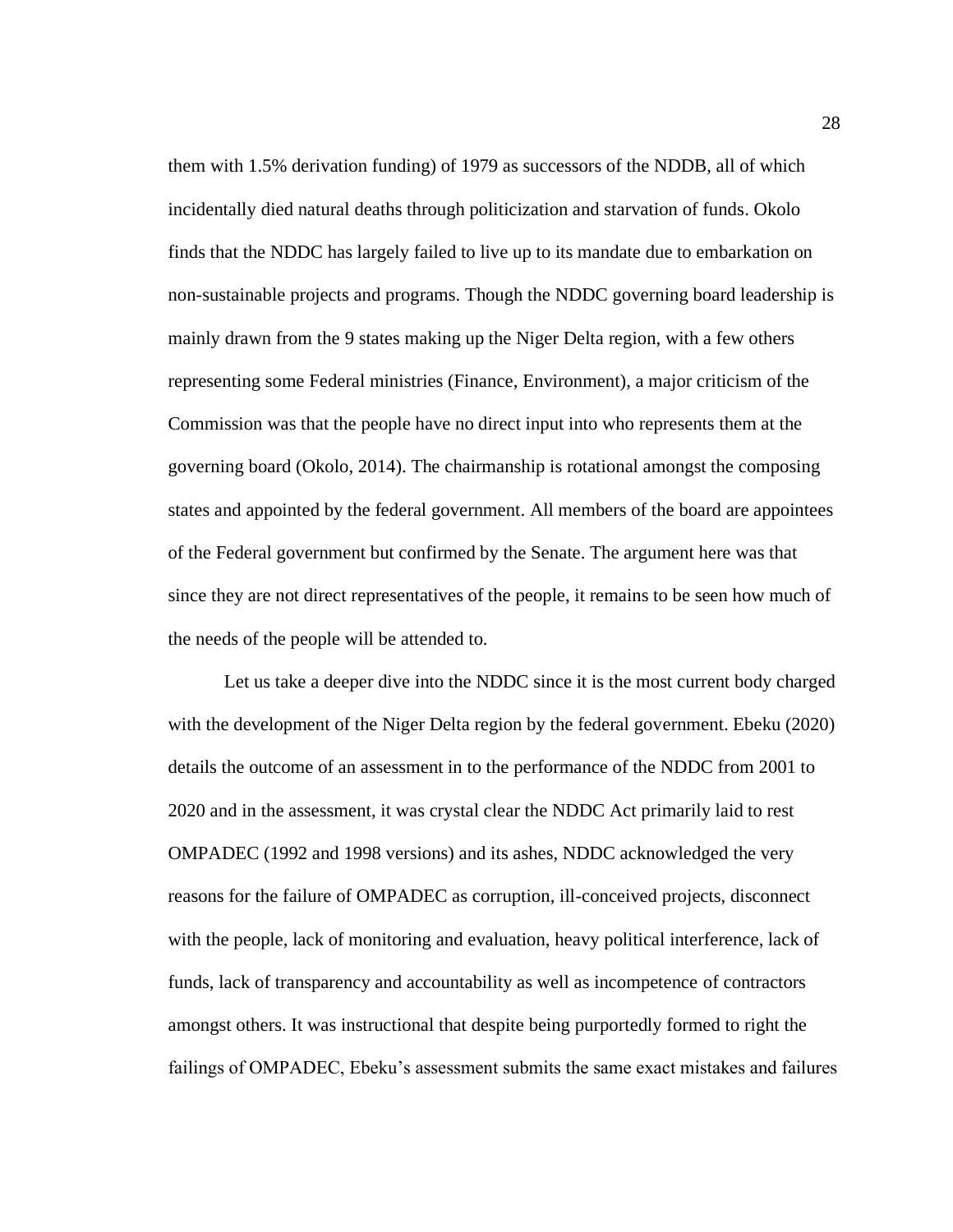of OMPADEC have largely led to the current failure of the NDDC. A major reason advanced in addition to all the others earlier was the lack of consultation of the indigenes as to what their project priorities are leading to useless projects being foisted on the people of the region.

Isidiho and Sabran (2015) in their research into the challenges of the NDDC projects stated that the NDDC was set up to act as the driver in getting the region out of the political, socio-economic, and environmental setbacks that it was facing. They saw the NDDC as primarily an interventionist body set up by the federal government and one that has had cash to spend. The research traced the establishment of NDDC to the failures past commissions but at the same time highlighted the continued poverty, oil spillages, poor education, corruption, militancy, and environmental pollution as clear indications that progress remains elusive.

#### **Ministry of Niger Delta Affairs**

Like in most government policies and measures, establishment of bodies, parastatals, agencies, and ministries are deliberate actions. We have traced the coming into existence of Nigeria, the discovery of oil in Oloibiri in the mid-50s, the gaining of independence in 1960 and all the way to the establishment of the Presidential Amnesty Program in 2009. These steps are linked in a long continuum of governmental actions and reactions. Tracing the major developments, Egwemi (2010) pointed out the preindependence tactics of the British colonial masters of using divide and rule methods and eventual forceful subjugation (including exiling of the traditional kings from their kingdoms) of the people in maintaining control. This same sense of minority deprivation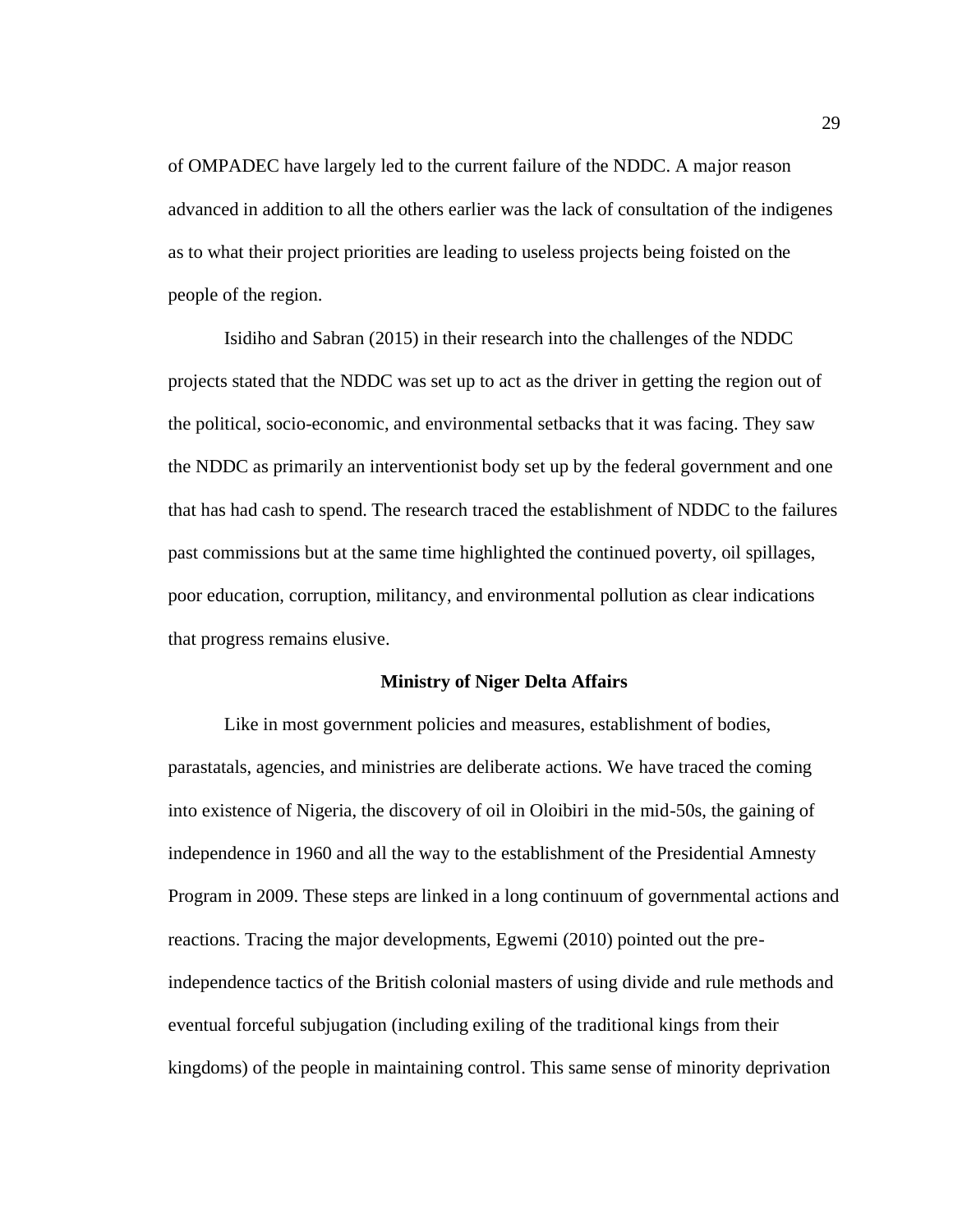was what the Willink Commission of 1957 found in its Report of 1958, calling for a coordinated effort in the development of the visibly backward region. With independence came the regional form of government with the Hausa, Yoruba, and the Ibo the dominant ethnic groups in their respective regions of North, West, and East, with all else as political minorities.

The first predecessor of the Ministry of the Niger Delta was the defunct Niger Delta Development Board (NDDB) which was a direct response to the Willink Report of 1958 which advocated for a unified effort towards addressing the developmental problems of the Niger Delta (Enemugwem, 2009; Ezeocha, 2016). Insincerity, poor funding, and lack of political will were blamed for the non-performance of the Board. The Nigeria-Biafra civil war (1967-1970) further killed any chance of success the board might have had.

In 2008, the Ministry of the Niger Delta Affairs (MNDA) was created to emphatically rescue the stunted infrastructural, environmental, youth empowerment and development in the Niger Delta region. The challenges span militancy, insecurity, environmental pollution and degradation, flooding, added to the perennial problem of late release of funds (MNDA, 2016). Again, the failures of all earlier interventions were recognized, and to address the shortcomings, the MNDA was created and charged with coordinating the efforts of such other bodies like the NDDC and the PAP (MDNA, 2016). The NDDC is effectively a parastatal under the MNDA. It is to formulate and coordinate policies that will bring development and security to the region. The Ministry gives the need to correct the perceived lack of inclusion, abject poverty, high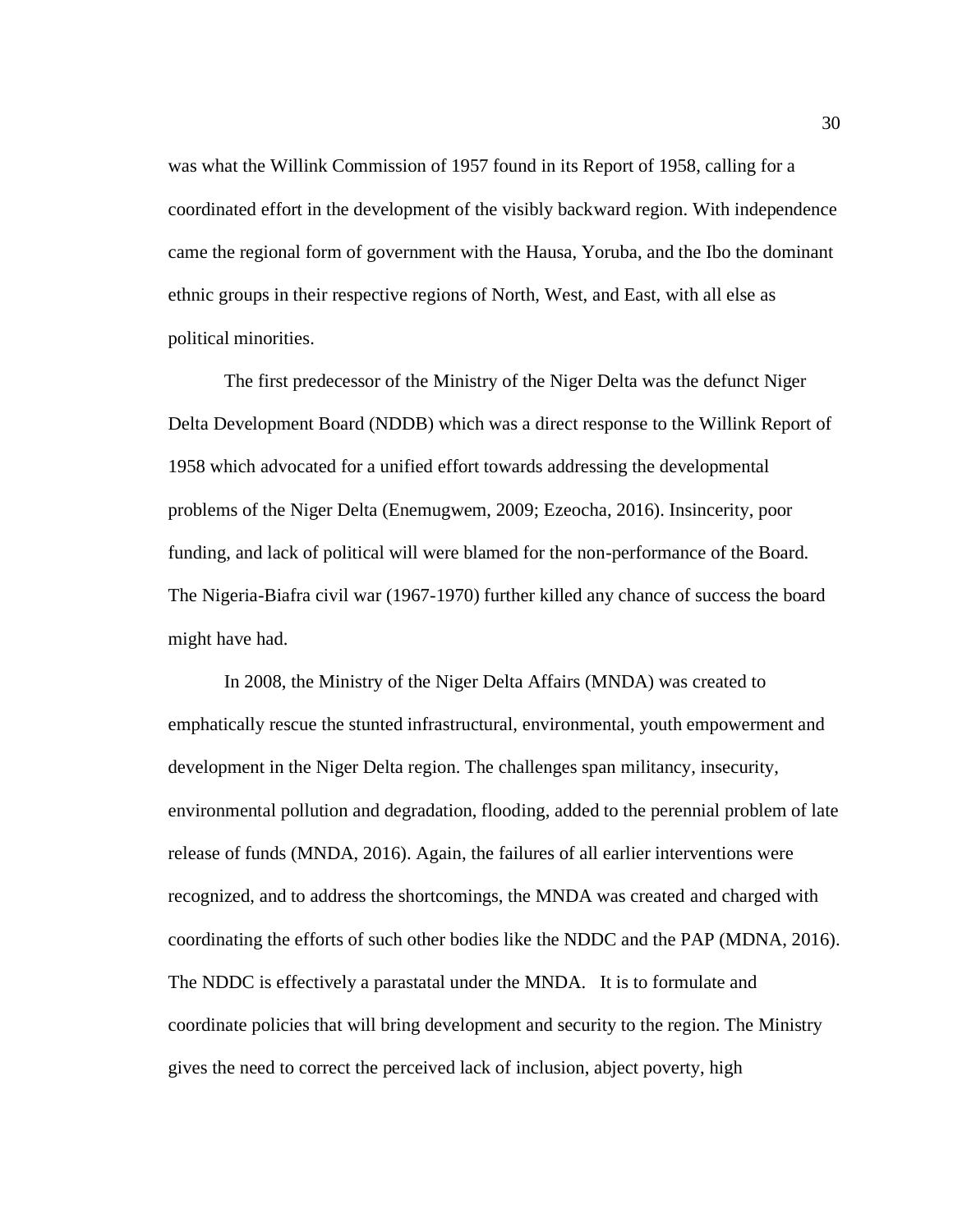unemployment, and environmental pollution in the region as one of the key reasons for their establishment (MNDA, 2018). An interesting find by the Niger Delta Budget Monitoring Group (NDBMG) in its Report of 2014 was that the issue of funding was seemingly resolved. However, the ills of all previous efforts like corruption, absence of quality leadership, lack of political will and incompetence still bedevil the performance of the Ministry.

#### **Understanding Terrorism and Militancy**

Terrorism as a phenomenon has a very long history from ancient times. In general terms, terrorism was evident even in biblical times going by some occurrences as has been recorded (Bongar et al., 2007). In more recent times, like in the 60s, 70s, and 80s, terrorists then were more on the lines of fighting for some political cause (Palestine, Northern Island, South Africa, etc.). Over the years, a shift happened. Nacos (2016) referenced an interview where Comey – former FBI Director – acknowledged the shift in methodology. This change was now more on religious lines, and the threats have mushroomed. It is noted that despite the lengthy history of terrorism, it has managed to be a hugely contentious topic to define, not just for the governments, but for academics and philosophers as well.

It was almost impossible to point at one definition, and as a result, there are several definitions as there are governments, Departments, Agencies, and Organizations. According to Terrorism Research (n.d.), terrorism could be viewed as both a strategy and a tactic and has been subjectively seen as both crime and holy obligation deployed to counter oppression and sacrilege. Like earlier mentioned, it depends on who's viewpoint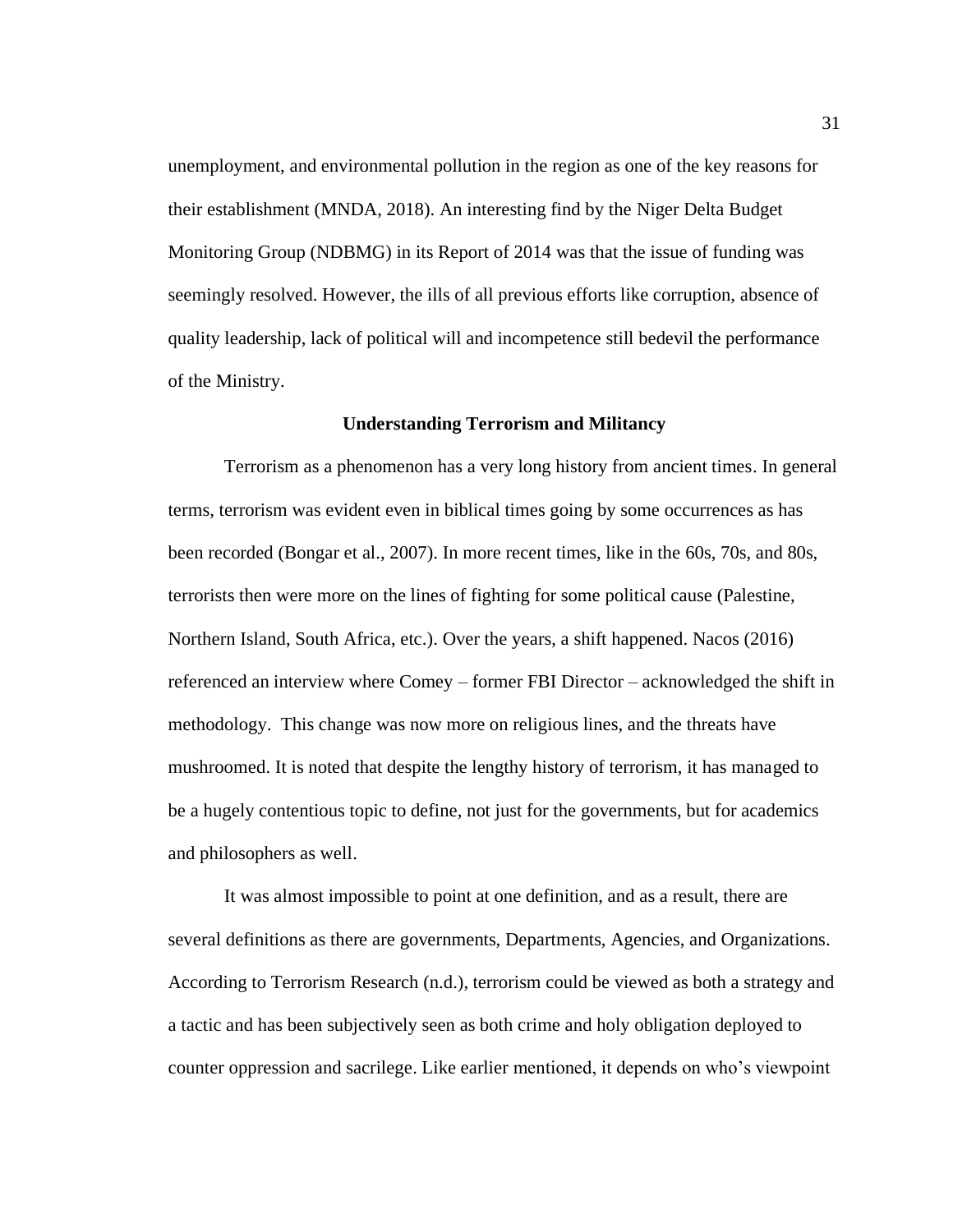counts. The maneuverability, adaptability, and the relatively cheap cost has made terrorism a preferred option for those who deem themselves weaker in a conventional conflict. One of the influential vies on terrorism was that of the United States Department of Defense (n.d.) which described terrorism as deliberate or threatened employment of unauthorized violence to induce fear and in the process bring governments and peoples to act in manners that are politically, ideologically, and religiously amenable to their course. The active presence of fear, intimidation, and violence all or individually conjure fear in their witnesses.

Shifting focus to what was the most challenging hindrance to a definition of terrorism (militancy), it was the highly subjective nature of terrorism. It depends on whose lens you are looking from. What does this mean? What it meant was that the definition of terrorism depends on who was involved, whom you ask, and whose perspective was at stake. The old idiom that "one man's meat is another man's poison", which in other words, means that "one man's terrorist is another man's freedom fighter" then comes alive. This same adage was why Reuters hinged their reluctance in using the word "terrorism" on, even in the face of 9/11 (Nacos, 2016). The decision to tag someone as terrorist was kind of political. The phrase by Thielmann (2016) that "where you stand depends on where you sit" then comes alive. Do not take this to the extreme, and I am not advocating for unending permissiveness. But let us remember the Irish Republican Army, the African National Conference, the various freedom or independence fighters, even the current PLO – all these were named terrorist organizations (to include Mandela who was on the terrorist list too). Tying this to the discussion, Laipson (2016) cited the very recent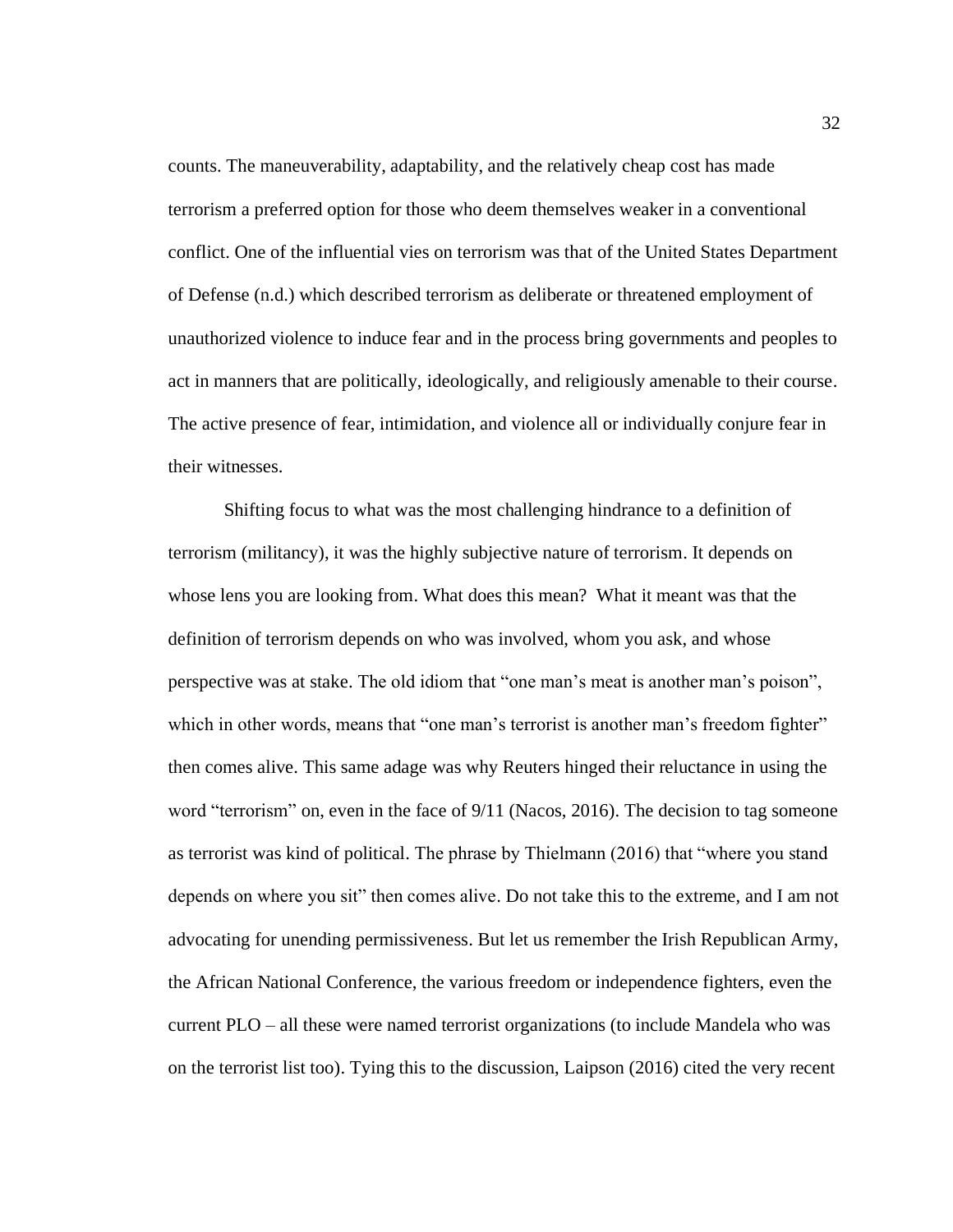difficulties of achieving a ceasefire in Syria between the US and Russia, chiefly due to the lack of consensus on which of opposing groups constitute "terrorist" organizations.

More poignantly, Nacos (2016) chronicles the transitional or generational shifts that have occurred inside the U.S. and amongst the International Community which directly supports the above view of relativity in perception, regarding the definition of terrorism. We saw the transitions where the tendency to view terrorism or terrorist acts were outwards looking, where it was political, where different government agencies viewed it differently, and where it was now widely acknowledged that it can certainly happen inside the homeland. This was the reason why the Arab nations resisted the inclusion of liberation movements in the then-proposed common definition of terrorism by the United Nations (Nacos, 2016).

Juxtapose these definitions with that of Ezeocha (2016) who described militants as those who employ intimidation, killings, sabotaging, or the threat of vandalization towards achieving set objectives. By extension, militancy will then be the act of employing same measures for a political end.

#### **Past Research into the Niger Delta PAP**

A host of reviews of the historically complex Niger Delta developmental, environmental, and security realities, which have weaved into the current challenges that gave rise to the measures taken by government to cause deliberate, well-thought out and properly implemented developmental program have been done. One of such research was that of Ezeocha (2016) which looked at the impact of the PAP implementation on the Upstream sector of the petroleum industry in Nigeria. One of the findings of this study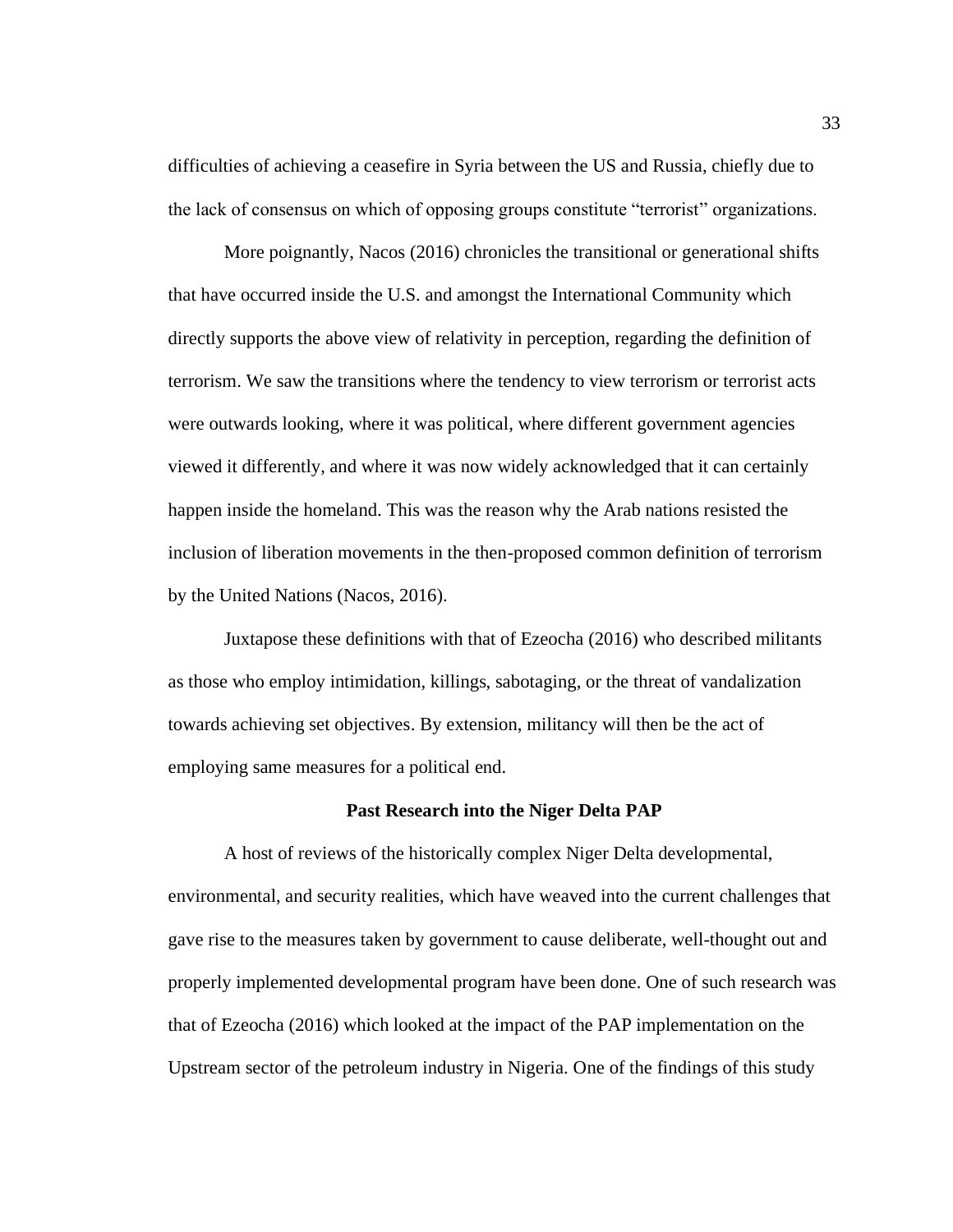was that the PAP had flawed design and very poor implementation with regards to its impact on the region. A major lapse in the implementation as found by Ezeocha was the blanket amnesty offered to all the militants without recuse to varying roles or complexity. Ezeocha posits that pardon should have been delayed until after the court trials of the principal actors in the form of commutations which would have served as deterrents to prospective militants.

Ebeku (2020) in assessing the performance of NDDC from 2001 to 2020 surmised that the NDDC, a cardinal pillar of the Niger Delta restoration was a failure. Ebeku recognizes the challenge of the Niger Delta environment like persistent oil pollution, lack of employment for the indigenes, extremely poor infrastructural base, lack of roads, increasing illiteracy, the same mandate OMPADEC was expected to correct, and which unfortunately transferred to NDDC. OMPADEC failed and Ebeku asserts NDDC has equally failed, pointing out the reasons for this failure as lack of community participation in the identification of projects, corruption, lack of transparency and accountability, among others. In the research, it was determined that the mandate of OMPADEC (1993) which preceded NDDC (2000) were largely the same with a change in name (and acronym) a major difference.

Scholars like Nwaogwugwu et al. (2012) delved into the impact of militancy on the ability of the economy to attract foreign investment – Foreign Direct Investment (FDI). In their research, it was found that drastic reduction by 70% of inflow (\$20b to \$6.2b by 2010 was largely a reaction to the then incessant kidnappings and wanton violence which caused the FDI capital flight out of the country to other more stable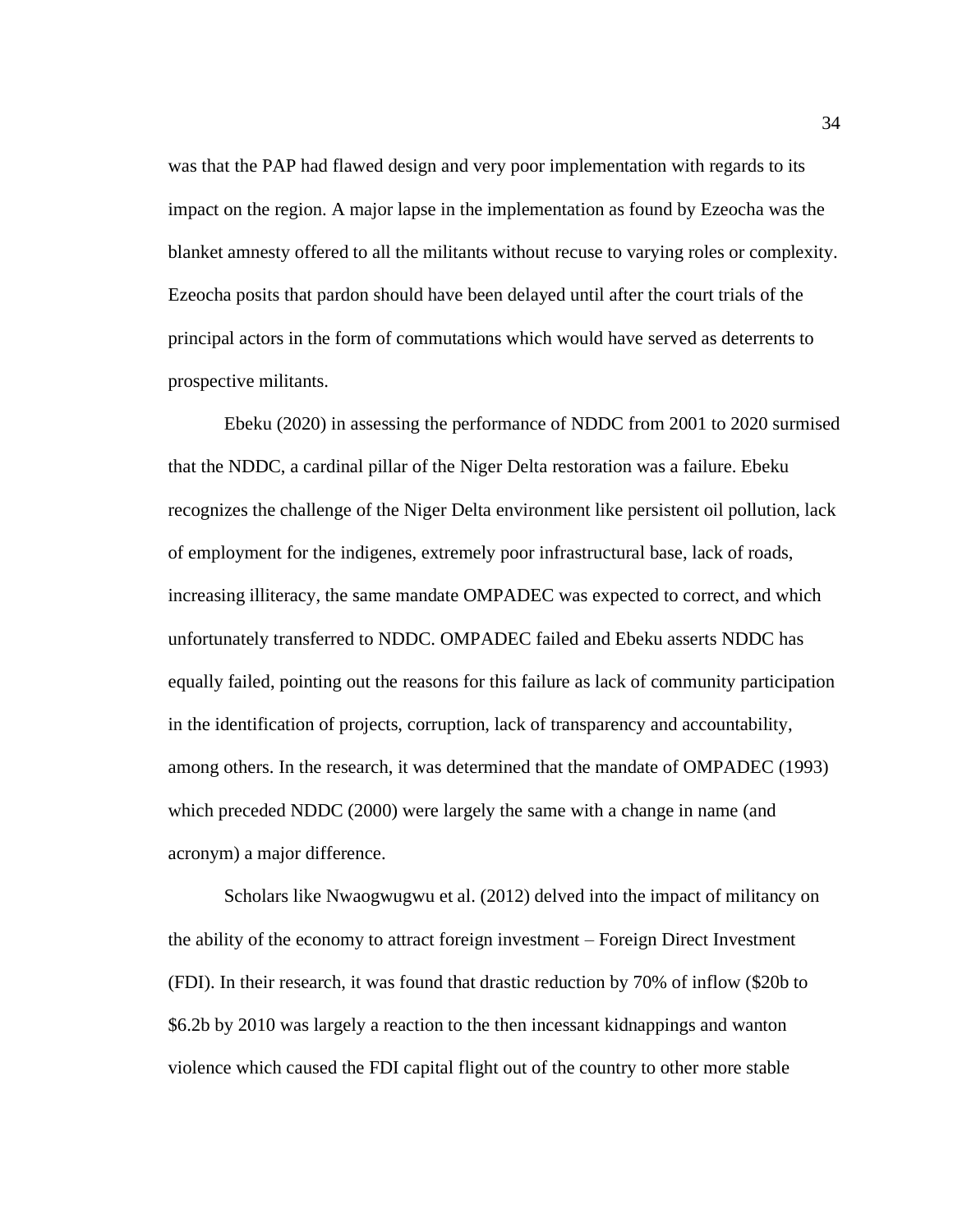locations like Ghana and Angola. Onuoha (2016) posited oil production went down to a 22-year low as well. Further linkage was made between the violence-induced slump in oil production to the recession of the economy in 2016 (Osinbajo as quoted by Wakili, 2016).

Poor education has long been identified as of the greatest challenges of the Delta region which in conjunction with poor infrastructure, environmental pollution, and lack of employment have formed the fundamental basis for the violent agitations for better resources control. Odubo (2014) who's research focused on the impact of education on the ex-militants who underwent technical trainings as part of the "reintegration' piece of the DDR under the PAP, concluded that most participants saw the Amnesty as a success because of the education and training they received. As a result, they now have a different perspective of life and even when not directly employed in their line of trade, still have faith the government will come through with the promise of jobs. After turning in their weapons and embracing peace, under the Amnesty, they went to a radicalization camp after which they proceeded to be trained in areas of their choice and competence, all sponsored by the federal government under the PAP. Odube notes that employment for the ex-militants who have completed their trainings needs to drastically improve. From the returned accounts of the ex-militants who underwent the demobilization phase, the vocational trainings were transformational as they are resolved to not go back to violence, which was a major outcome. Odubo related the indirect influence of education on conflict resolution as one of the major benefits of the DDR component of the Amnesty.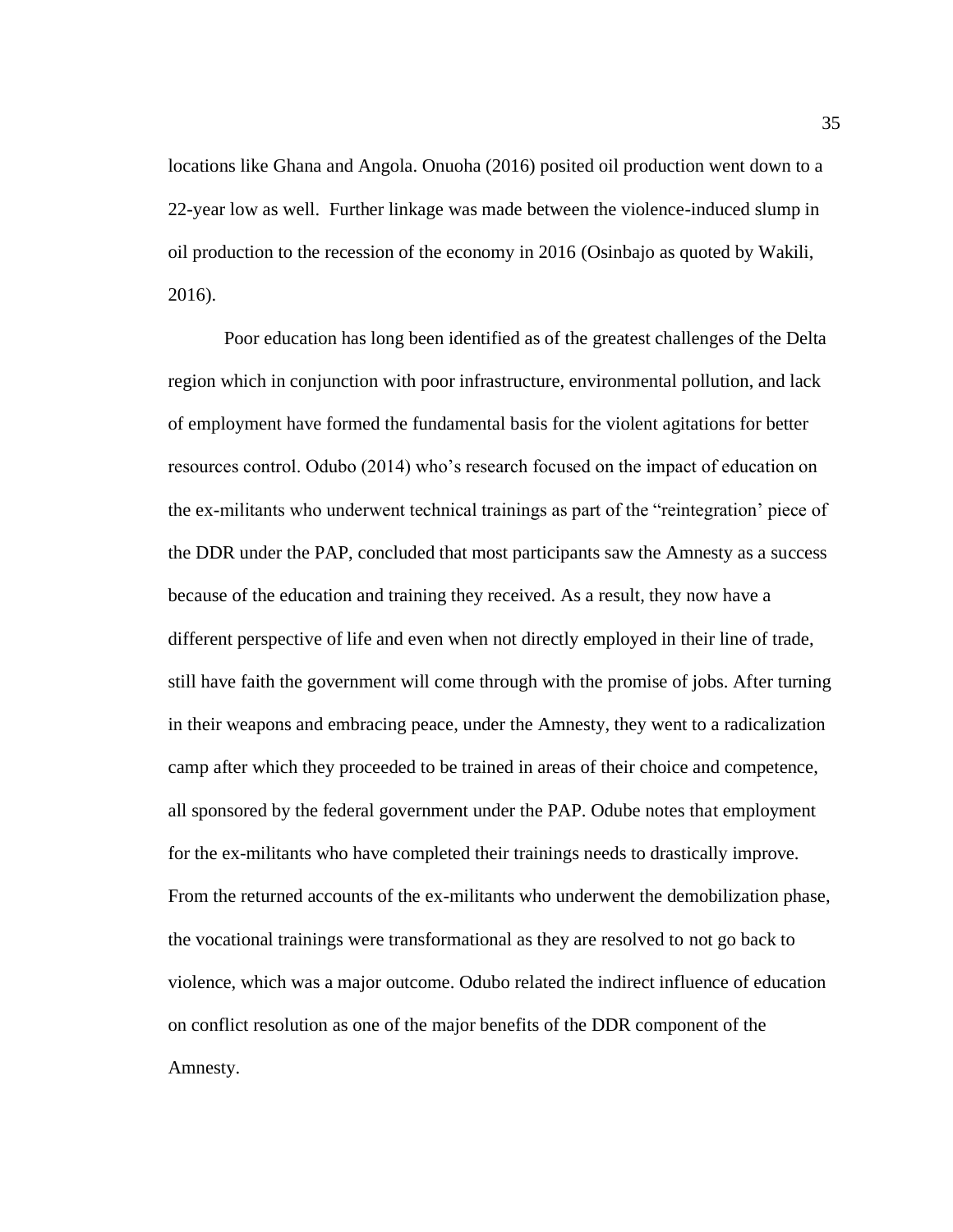The above paragraphs largely show aspects of the myriad problems and research done on the Niger Delta region, and there are still very important current challenges not researched. As properly highlighted in the Problem Statement section, the PAP has not gone hitch-free, it has its fair share of criticisms and apparent shortfalls. The lack of understanding of the major reasons why the country fell into a brief insurgency with the attendant economic recession happens to be one the experiences needing a deeper study and understanding. The economic foundation of Nigeria being in the oil sector which was solidly linked to the Niger Delta region has long been established (Osinbajo as quoted by Wakili, 2016). The understanding of this need which has not received any academic attention yet was a major reason why this doctoral research became necessary in the first place. It was then logical to question the effectiveness of past and present government efforts in the shape of Amnesty to finding lasting solutions to the Niger Delta challenges.

Schultze-Kraft (2017) in researching organized crime and the underlying reasons for their persistence in the polity of the Niger Delta region discovered the uncanny association between the regional political elites, discovered that the use of political settlement involving monetary pacification and inducement was rampant. It was uncovered that employment of the monetary patronage oiled the cogs of a mutually beneficial and self-sustaining corruption in the region. The symbiotic relationship between the Niger Delta regional violence actors the state political leadership was a mutually profitable relationship as the major actors have become big-time government security contractors who are now guardians of same oil-pipelines they once blew up while the government usually will count on the tacit approval and support of the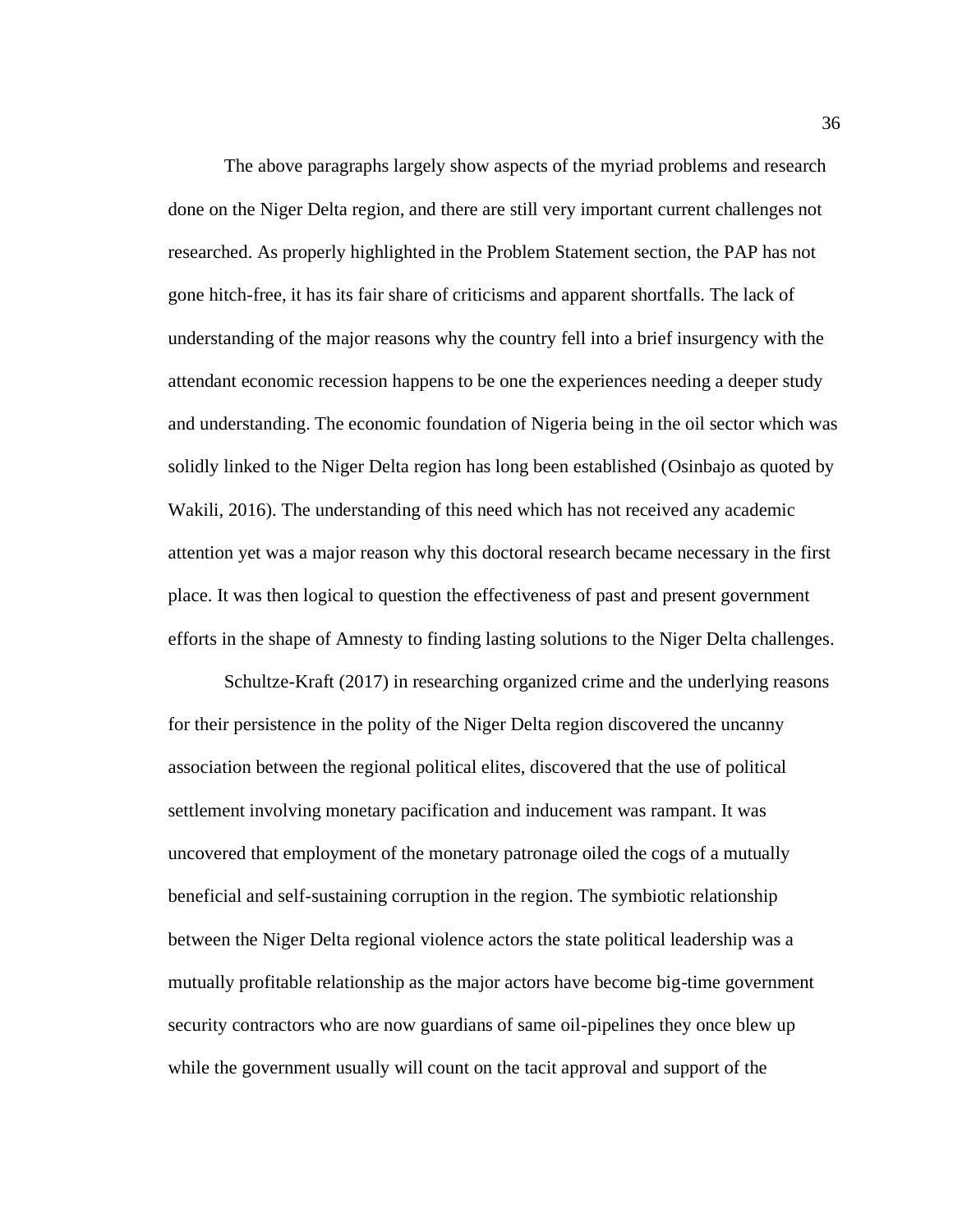repentant warlords like Ateke Tom, General Boyloaf, and Asari Dokubo to mention just a few.

Another area that has received research attention in the Niger Delta area was the problem small arms proliferation and the impact the PAP has had on the problem. The research shined light on the region falling prey to the ravaging general small arms proliferation problem. Agbiboa (2013) directly connects the prevalence of small arms and the resultant militancy to the failure of the social contract between the people of the Niger Delta and the government as the later has allowed the region to wallow in abject poverty, disease, pollution, and general lack of physical infrastructure. Cases of wanton dereliction of duty governing responsibility abound in the region and the case was made that the security incidents are in response to the abandonment of the people by both their state and central governments.

#### **Summary**

Relative to the age of the Nigerian nation, the history of agitation over resource control in the Niger Delta predates the country (as seen from the Willink Commission of 1958). The fact that this imbalance still exists today was a testament to the enduring nature of the fundamental causes, and the continued failure to find lasting, and effective remedies. Series of steps have been taken by the Federal Governments over time to bring solution to the problem, and most of these measures have largely been defunct. The failure of past policies was the main reason why the current Amnesty effort exists.

As has been experienced, and accepted, public policies are never perfect. With the abundance of research into the causes, socio-economic impacts, and correction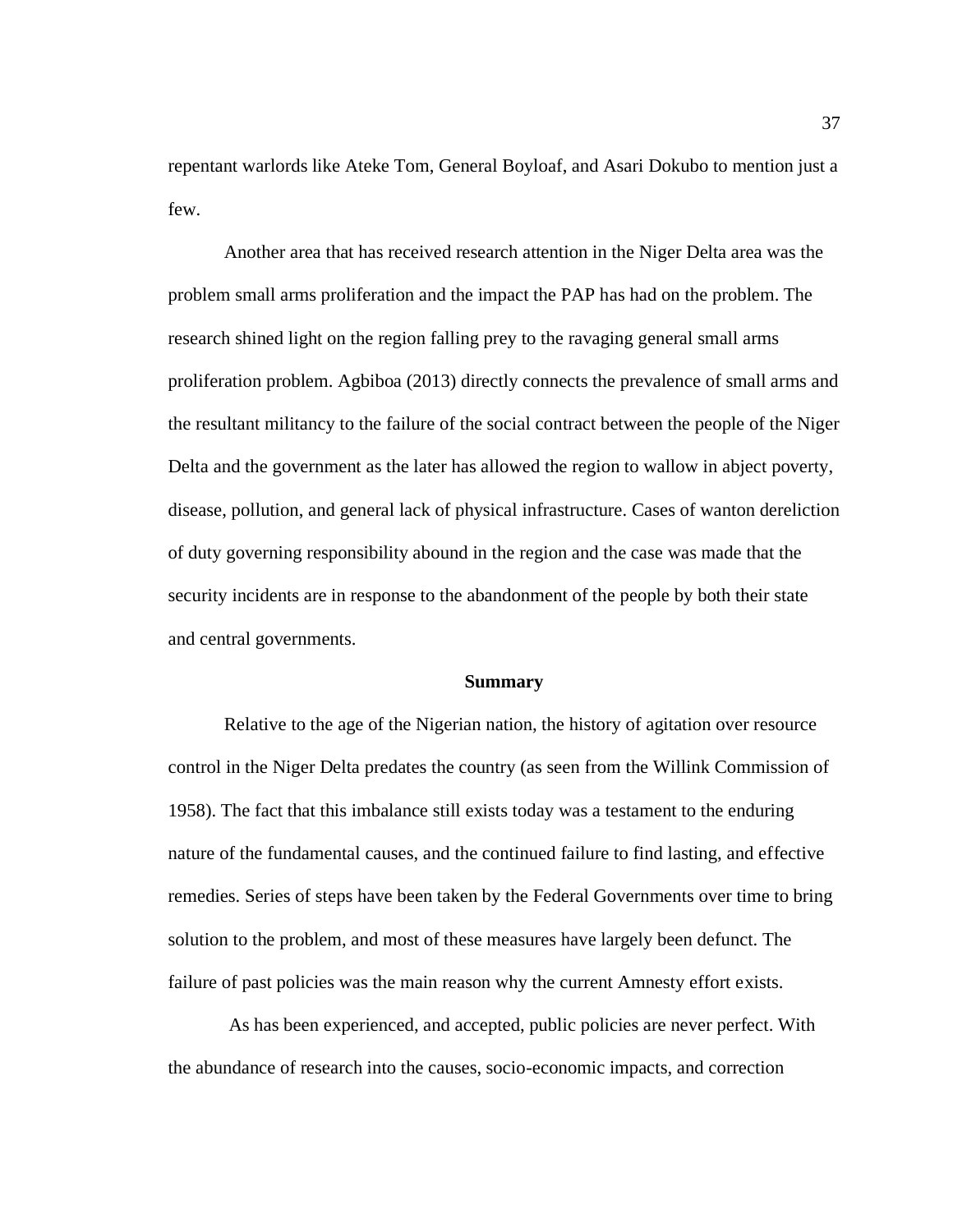missteps, there was however a dearth of research into the lack of evolution in the current PAP. The identified gap from the literature review was what this research seeks to fill. From the literatures reviewed, it became evident that while policies were designed and adopted, the motives behind the design, the sincerity of application of the earlier policies opens the door for questions. In this Chapter, the Literature search strategy was outlined which was followed by numerous derivation-linked allocation percentages towards addressing the Niger Delta shortfalls. The 2009 Amnesty was examined as a policy tool of choice was part of a larger, chain-linked triad of applications (Niger Delta Development Commission-Ministry of the Niger Delta Affairs-Presidential Amnesty Program) as the fulcrum of government efforts for a Niger Delta solution.

Chapter 3 dealt with the research methodology, research design, size, and sampling population. It focused on the type of instrumentation used in the study, the study's reliability, validity, and the study limitations. Ethical concerns and standards were maintained throughout the study. A strong case was made for the selection of methodology here as well as the upfront disclosure of the country of birth to mitigate potential bias which might affect validity of data collection and their interpretation. Ethical concerns and standards are maintained throughout the study.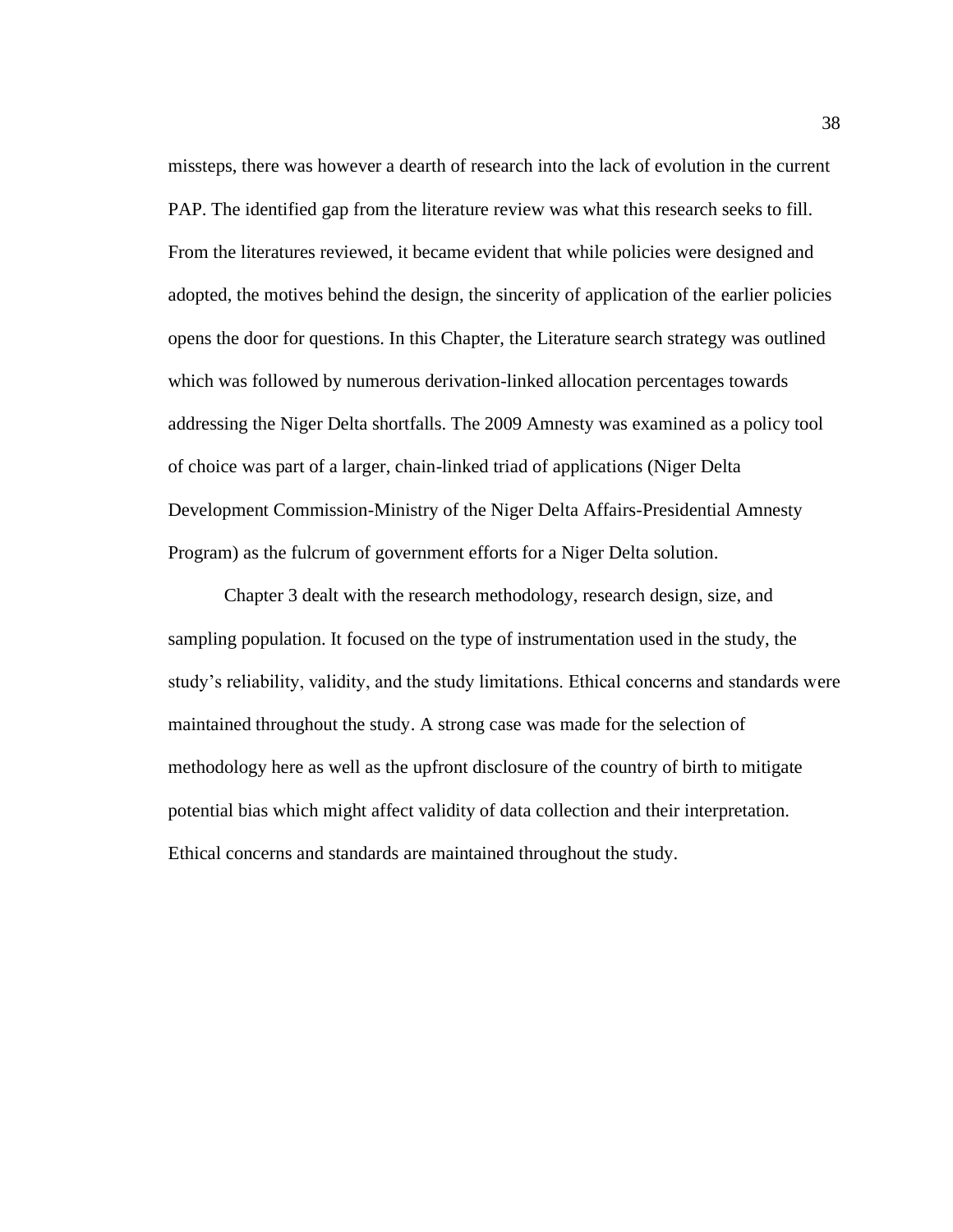## Chapter 3: Research Method

#### **Introduction**

The purpose of this research was to investigate the complicity of the PAP in 2016 return to militancy in the Niger Delta. The introduction of the PAP in June 2009 brought increased hope among people that the problem could be addressed. Despite the adoption of the program as a policy tool by the federal government of Nigeria towards curtailing and addressing the complaints of the Niger Delta people, there continues to be neglect, environmental pollution, poor education, poor infrastructure, crime, and militancy. Many researchers have studied various aspects of the Niger Delta problem but did not study why the Niger Delta PAP seems to have failed to solve the issue of militancy.

Most existing research regarding the history of the Niger Delta problem involves roles of multinational oil companies as well as the state of the Niger Delta. The findings of this study will provide insights regarding policy improvement options for the government that should bring lasting resolutions and sustainable development to the Niger Delta.

Chapter 3 addresses the research design and associated rationale. My role as the researcher was also addressed. With most research comes inherent biases, and I explain steps taken to mitigate, neutralize, and control these biases.

This is followed by identification of the respondent population, selection criteria, and handling of trustworthiness, including ethical considerations.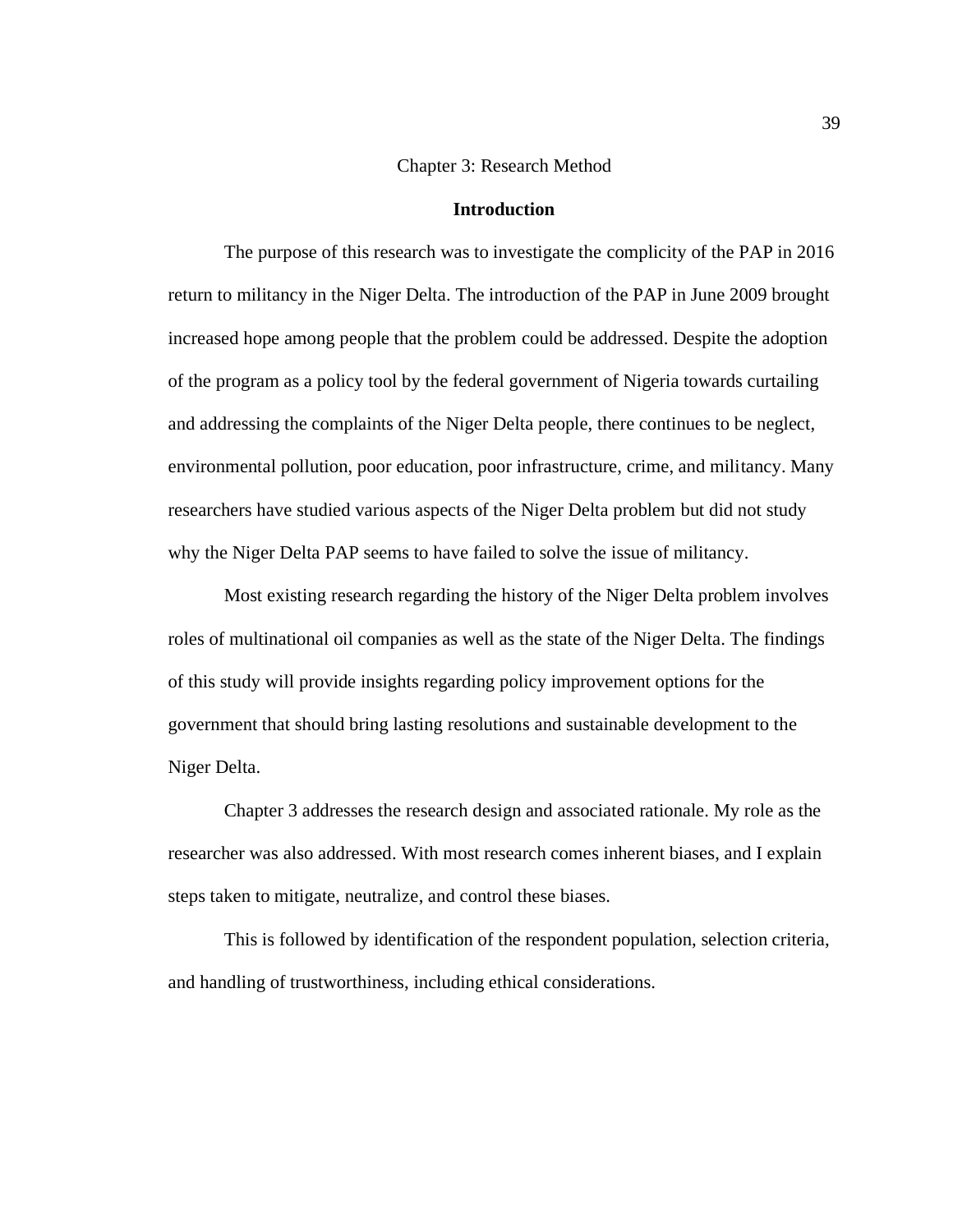#### **Research Design and Rationale**

The research method used was a qualitative case study design. This best suit the research approach. In its quest to address the challenges of militancy its Niger Delta region, the Federal Government of Nigeria chose an amnesty program. I investigate reasons for relapse into militancy and by extension the effectiveness of the PAP during 2016. The PAP continues to be the primary tool adopted by the federal government of Nigeria to solve militancy issues in the Niger Delta. Recommendations of this study included options for positive policy changes, which will lead to social change.

I used the qualitative method because it was most suitable for answering the research questions due to the inherent means I used for data collection. The research questions and the means for data collection drove the choice of qualitative research design, and as Qazi (2011) clearly showed, qualitative research is fully interpretative, with my aim to comprehend the "why" behind the case of study.

Yin (2008) said the research design is a plan which guides the researcher to collect and interpret data and answer research questions that must be in alignment with the purpose of the study. The methodology should aid, and not hinder the researcher.

A case study was not the only design that can be applied to the research topic. However, it was the design of choice due to its strength and applicability compared to others. Range (2019) said a case study is a methodology that can be applied in a defined system through time, using many data points from that environment. For this study, I looked at a 10-year period between 2009 and 2019 as the program performance period under study. Various sources of information like direct quotes, reports, documents,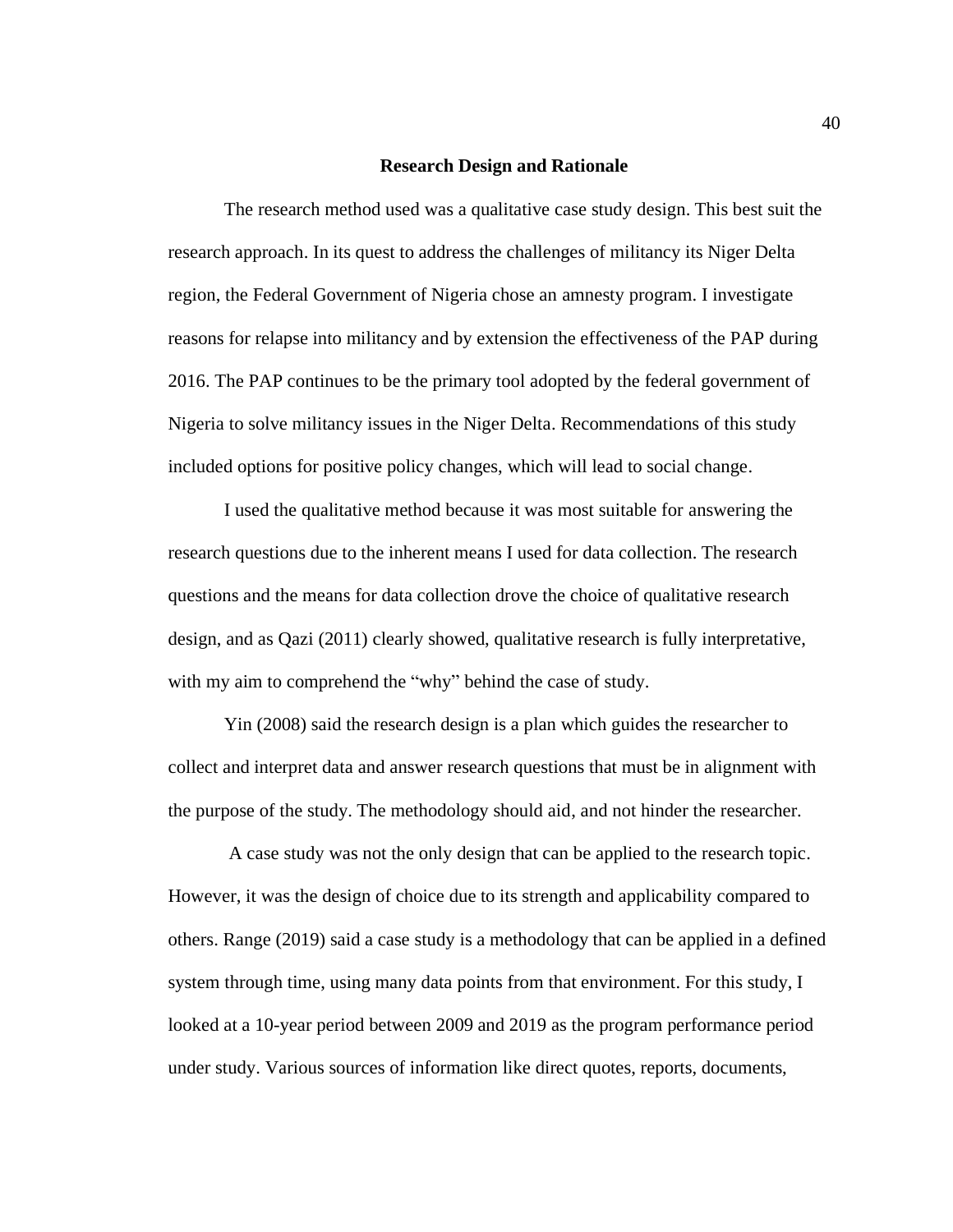vignettes, and analysis surveys were used primarily. This research concluded with suggestions that can lead to social change through possible modifications in policies and act as guide towards future better policy designs.

Respondents to the survey were selected from a group with in-depth knowledge of PAP design, development, its implementation and informed community leaders or rulers, with 23 of the 24 respondants coming from the Niger Delta Region. This selection greatly enhanced the quality and fidelity of response received.

The use of other phenomenological, ethnographic, and grounded theory will not be ideal given the research topic. Churchill (2018) explains phenomenological research as that research which has us wearing the research respondent's shoes, adopting his perspectives and placing ourselves as researchers into the respondent's experiences. Though being under qualitative method, the approach raises the question of maintaining objectivity and validity while intuitively placing the research respondent's reflections. Phenomenological approach was best employed in the field of psychology. As Adams and van Manen (2017) fully explained, for phenomenological tool to be effective, the researcher must have an internalized sensitivity and attitude not commonly duplicated in a step-by-step procedural program. This view further solidifies phenomenology as a better tool in the field of philosophy, human science, and wider humanities. Ethnographic research technique as described by Rockwell and Anderson-Levitt (2002), generally uses extensive fieldwork, conducted in an area, often with good local knowledge of the area to improve meaning of observed socio-cultural events. This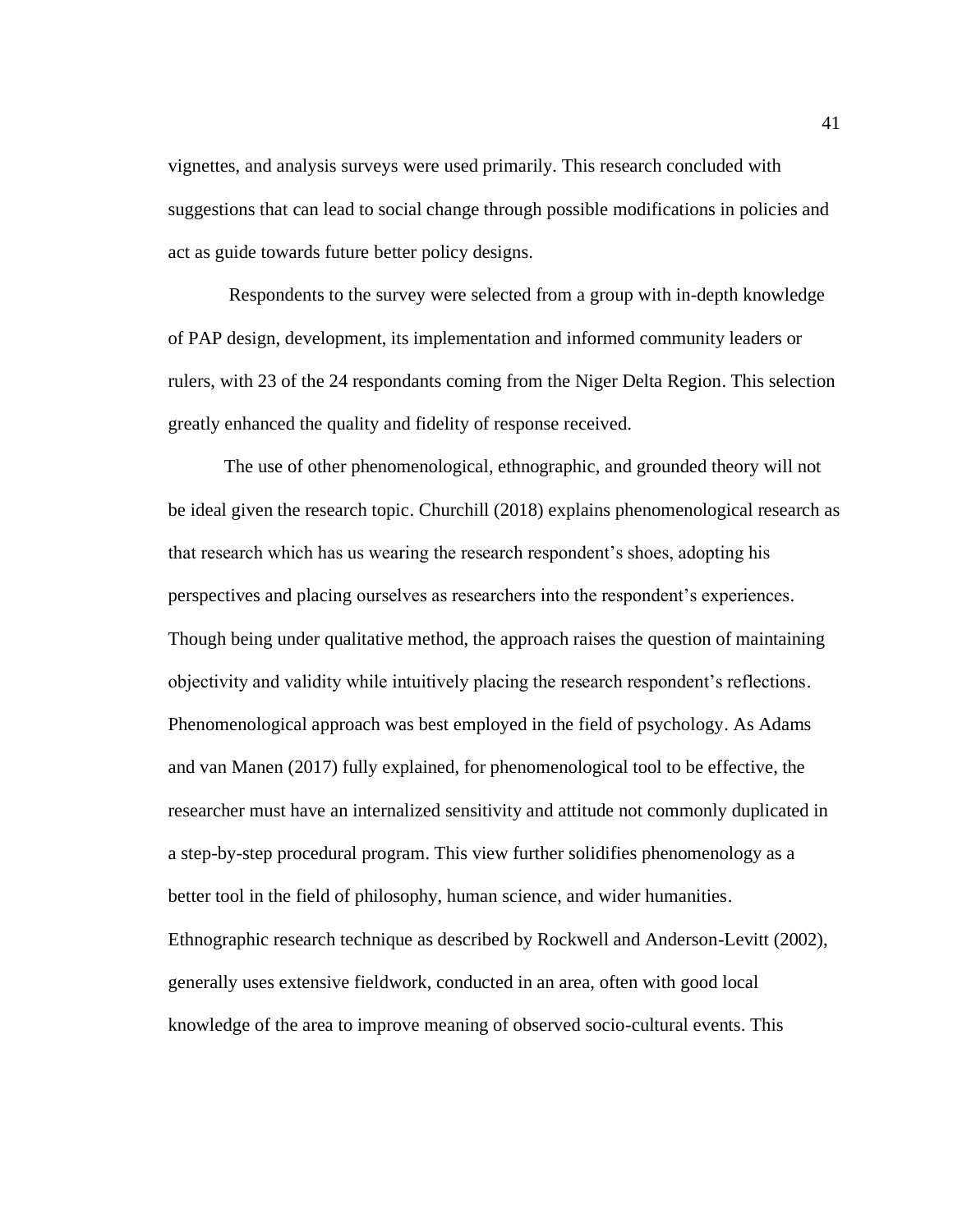provides natural predisposition to anthropological studies explaining why it was not adopted for this research.

The main thrust of this research was to study the performance of the 2009 PAP in solving the Niger Delta security challenge and from that determine if the 2016 return to militancy was linked to the PAP performance and finally see what changes can be suggested towards a more effective amnesty mechanism. The achievements of the PAP seem not to match the hype and hope at the inception of the policy. The return in 2016 of militancy was a major reason for Nigeria slipping into recession (Bolarinwa, 2017; Osinbajo as quoted by Wakili, 2016), which further worsened the funds dedicated to the Niger Delta project.

Qualitative method was employed in this research due to the nature of the research questions. Denzin and Lincoln (2013, p. 4) described the qualitative type of research as "a situated activity that locates the observer in the world. It consists of a set of interpretive, material practices that make the world visible. These practices transform the world". According to Ravitch and Carl (2016), qualitative research encompasses the methodological steps for understanding the ways people see, approach, view, and experience the world as well as understanding their experiences in addition to specific phenomena in it. This view was shared also by Qazi (2011) who posited that qualitative research was a good interpretative tool employed by a researcher towards understanding and interpreting the actions of a group of people in their act through their experiences. For this study, such experiences of the PAP by the participants are captured using the questionnaires. The use of qualitative methodology synchs with the view of many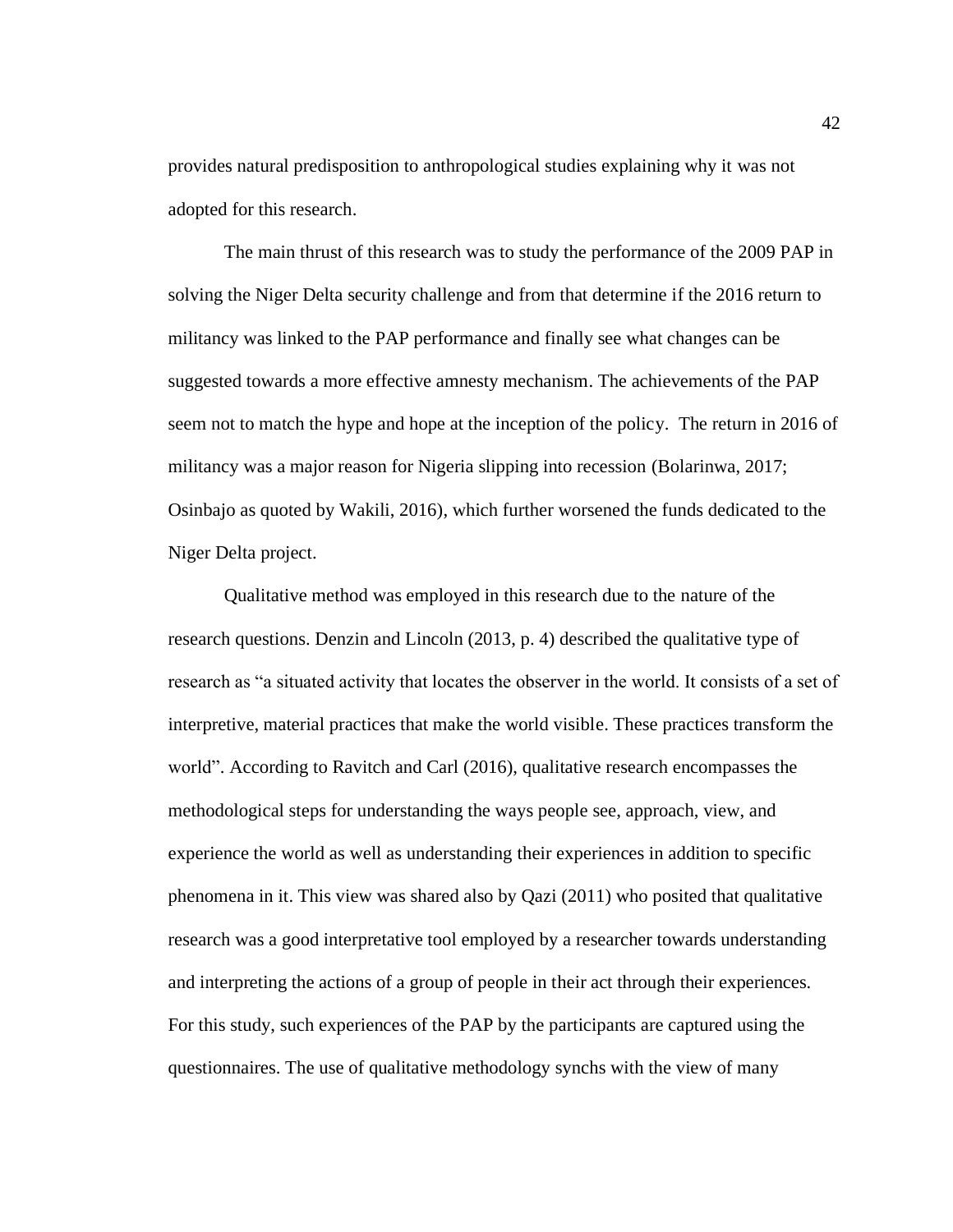researchers who stated that the methodology employed by the researcher should be the one which furthers most the exploration and answering of the research questions (McGuirk & O'Neill, 2016; Yin, 2008).

I was therefore able to employ the qualitative method in the investigation of the performance of PAP in the curbing and or stopping of militancy, and the overall improvement of the already discussed adverse conditions of the Niger Delta region. And those are the focus of the study. The qualitative method will as well enable me to describe and interpret eventual research findings. To this end, the beauty of the method was that it will elicit the participants, who were individuals in the design or implementation of the PAP, to share their assessment of the program they have already been intimately involved with.

Part of understanding the effectiveness of PAP will come from the answers to research questions. This study will address the identified gap and provide clarity as to the performance of the PAP in addressing the Niger Delta developmental issues. From the findings, suggestions will be proffered towards fine-tuning the program and making it more effective.

The PFT was used in this research to examine the performance of the PAP. The PFT was properly situated in the policy process and focuses on solving problems as well as studying existing policies (Mettler & Sorelle, 2014).

#### **Research Questions**

This study had two research questions, which were: *RQ1:* How has the 2009 PAP impacted the Niger Delta problem?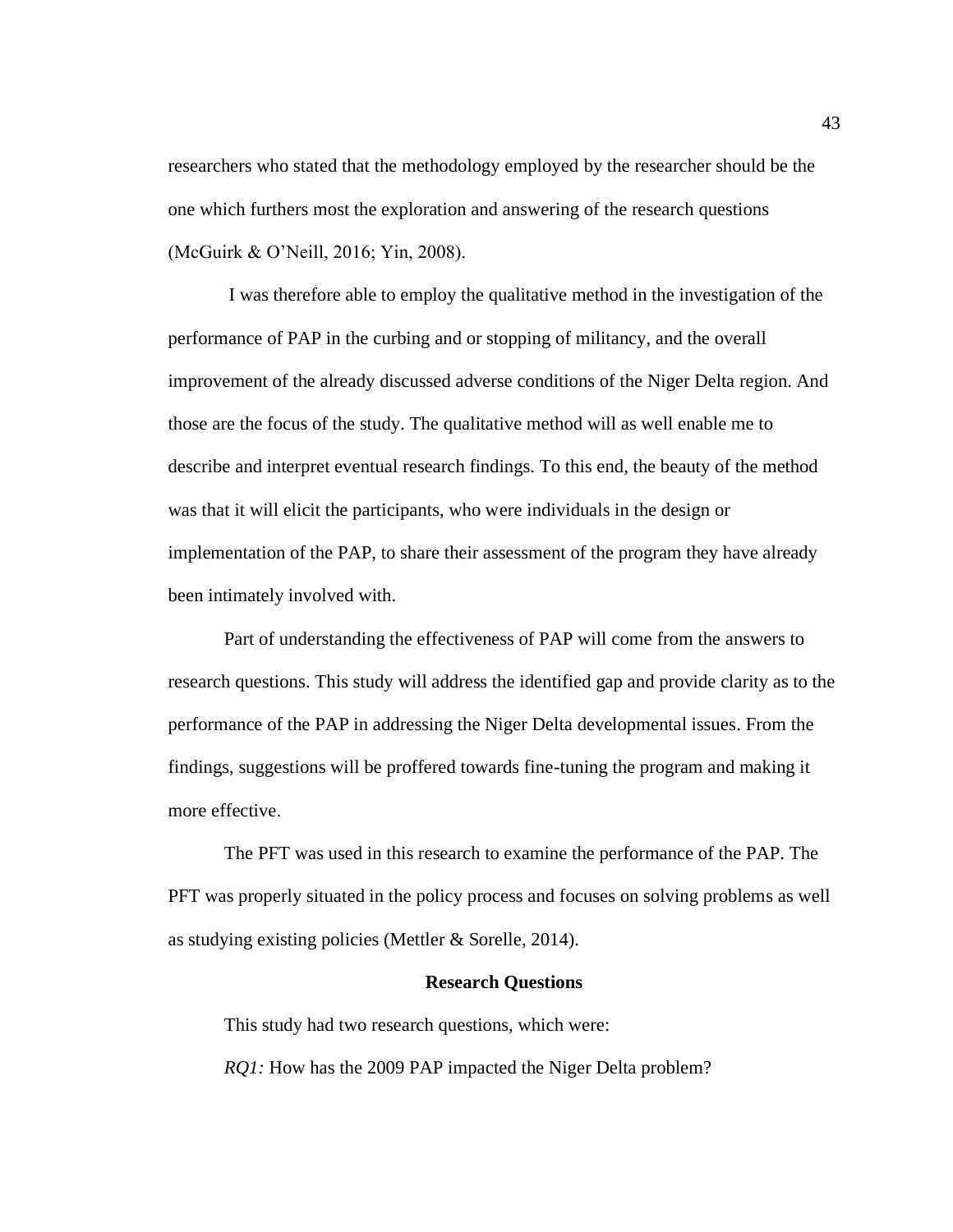*RQ2:* What components of the 2009 PAP resulted in the brief return to militancy of 2016?

## **Role of the Researcher**

The researcher in any academic work is the most central figure and the criticality cannot be overstated (Baxter, 2008; McGuirk & O'Neill, 2016; Patton, 2002). In this position, there are certain key observances that must be maintained, and it was in this light that Marshall and Rossman (2011) pointed out that the researcher assumes knowledge was not an objective truth and as such the researcher must remain neutral and let the research drive findings. In observing this norm, the researcher avoids inadvertently fowling the data with his unmitigated bias in the analysis of the raw data, which must be processed to get the resident information. Given the obligation to follow the research process, a qualitative research can be done in a variety of ways, and this provides a huge incentive for the researcher to be integral to the product.

As explained, the role of the researcher goes beyond gaining planning experience, boundary setting, collection, and analysis of data, to include the interpretation from a point of view that was not mainly that of the researcher (McGuirk & O'Neill, 2016; Yin, 2008). It was further explained that in qualitative research, the researcher usually acts as the medium through which data was transmitted, that was through a human medium, who must disclose any indicators of self like assumptions, biases, and pertinent experiences (Simon, 2011; Xu & Storr, 2012). I was mindful of the above as well as finding out what my biases are, acknowledging them and keeping them in check. It was pertinent to state again here that I was born and raised in Nigeria until my emigration at the age of 24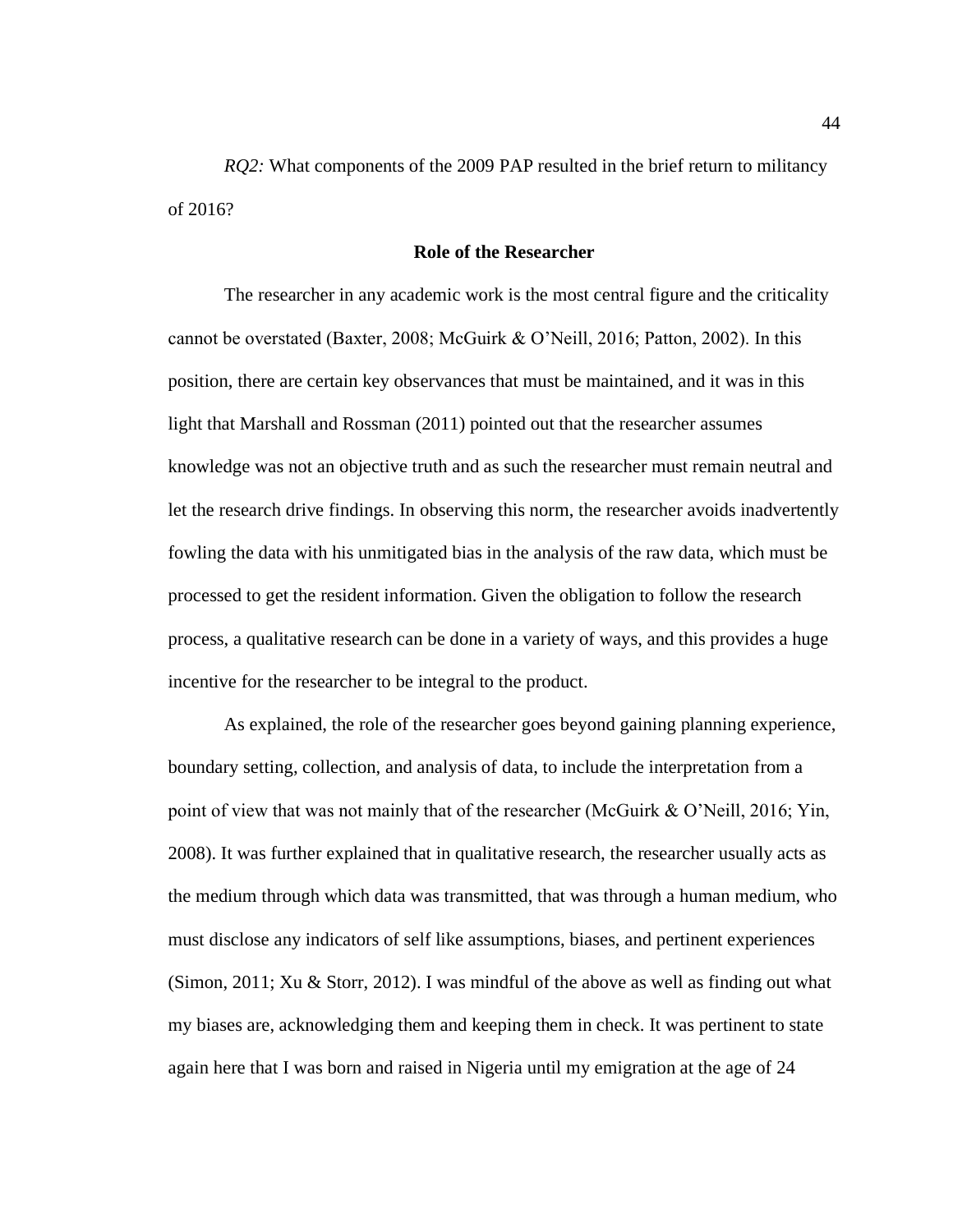years. It was possible that some bias could creep in, but with the identification of this possibility (inadvertent introduction of bias), the self-awareness of the vulnerability was increased, and was guarded against. For transparency's sake, my background information and source of possible bias was pre-disclosed to respondents right from the recruitment stage. My last name "Eze" automatically pre-disclosed my background which then became the first topic discussed during my recruitment drives. Questions like 'which state are you from?' were the common icebreakers after which I deftly steered us back to the recruitment and the research. Johnson and Christenson (2004) equally viewed the researcher as one who gets to the bottom of the work, and understands the social interactions, language, and behaviors of the research participants.

In maintaining objectivity, another major role of the researcher was to ensure quality, trustworthiness and credibility are maintained. Ravitch and Carl (2016) describe credibility as the ability of the researcher to absorb all the inherent complexities of a research and make sense of it. This was related to research design and the researcher's tools and data. In a lay man's understanding, I will add that credibility was dependent on following the rigors of research steps, not making anything up and even when deducing or arriving at conclusions, present the findings as they are. Shenton (2004) when linking credibility to trustworthiness agrees with the above assertion. I began by adhering to the quality and trustworthiness of the research by administering the Informed Consent, which in accepting, the respondants indicated their freedom in choosing.

A good researcher will see to the creation of a safe environment for the respondents to participate freely in the research. Yin (2008) alluded to this when pointing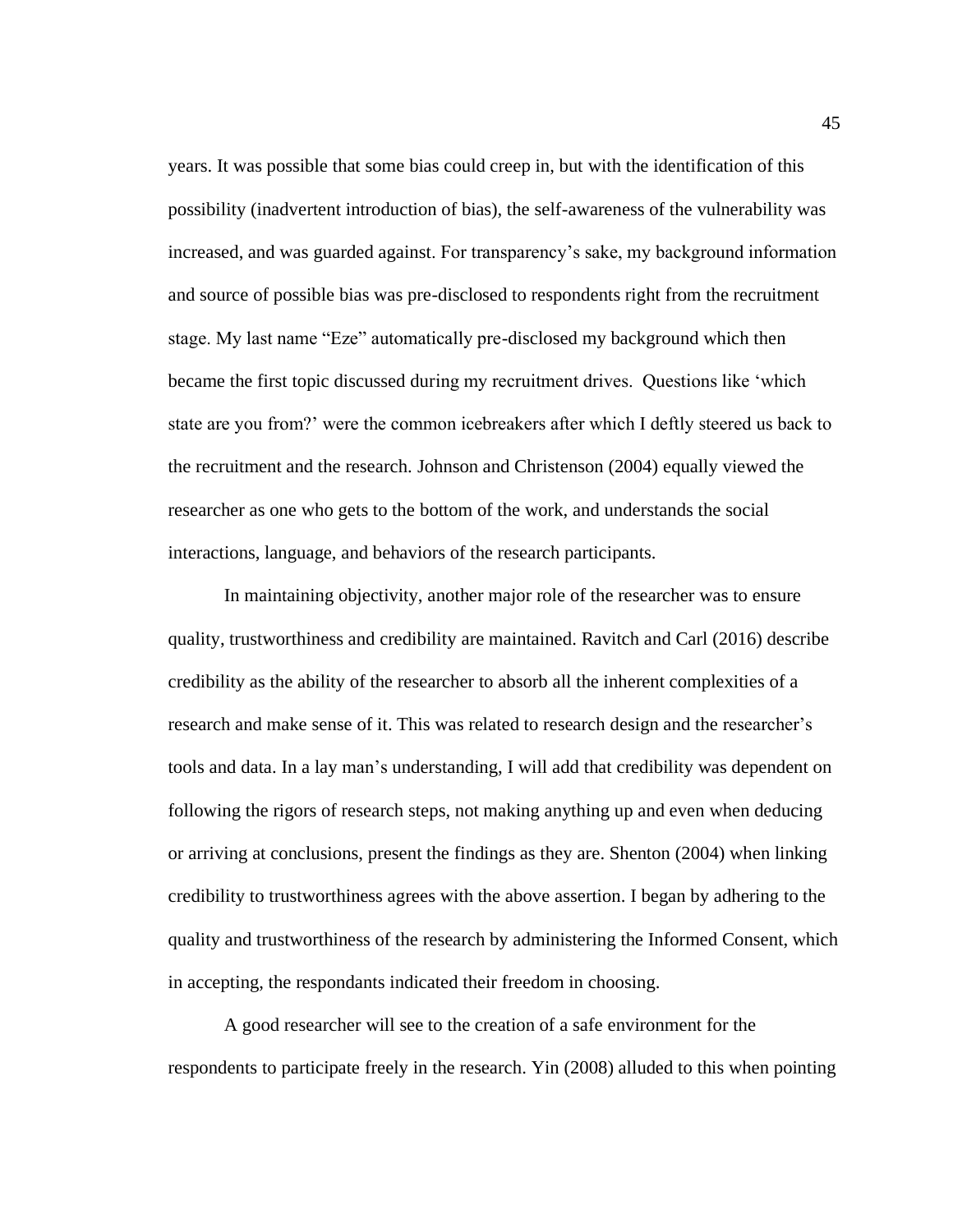out that efforts should be made to locate and use participants who are committed to providing relevant feedback which will help in answering the research questions. The discharging of this responsibility was one I honored by carefully screening potential participants and administrating questionnaires in a permissive environment with the medium for delivery being email. As such, the participants were drawn from the pool of those who were intimately involved either in the crafting of the policy or its implementation. To this pool will also be those who were political leaders in some of the states of the Niger Delta region, former militants (now conveniently called "exagitators"), Niger Delta Region researchers (and academics), and influential traditional rulers. The participation of the traditional rulers who culturally are very influential was one that was a pleasant surprise as they represented and spoke for the people under their rulership.

The group was not exhaustive and even at that, care will be taken verify and validate the depth of involvement but those listed above as belonging to the pool are purposefully chosen because of their unique positions and relevance towards answering the research questions which was the primary aim and goal of a researcher. Furthermore, the years for involvement as far as selection for the purposes of this research was concerned will be an eight-year (8 years) period from 2009 to 2017.

A much less talked-about attribute of the researcher was ability to discuss the working relationship either already in existence or developed by the researcher. I started off approaching about five friends who were highly placed in the administration of the policy, top industry captains and a former diplomat believing they would be my first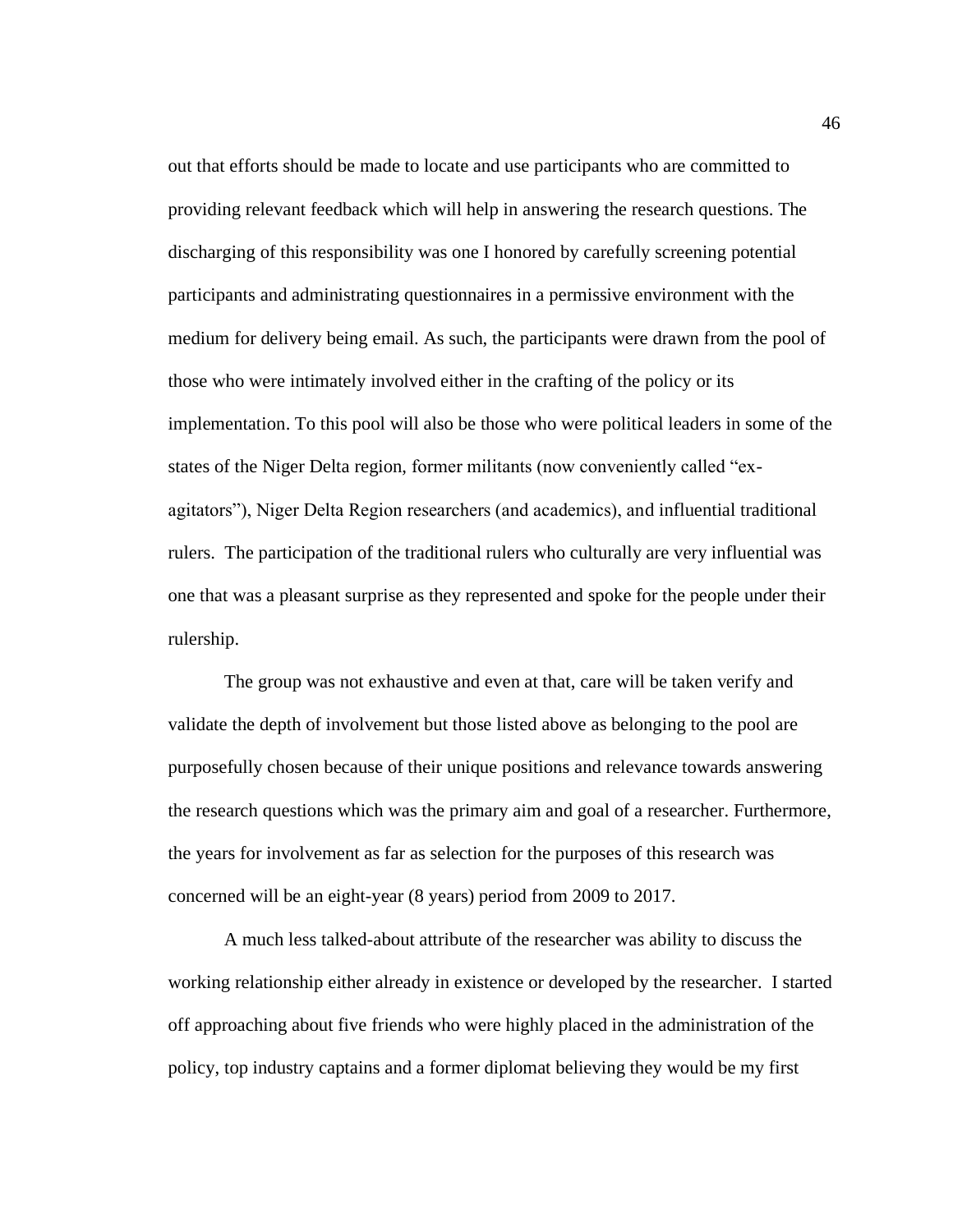respondants. That marked the beginning of recruitment and it snow-balled. Informed consent was given and received for all participants. The recruitment effort involved multiple engagement over phone and WhatsApp to explain the confidentiality and potential social benefits of the research outcome to the regions. These engagements were key to and getting them comfortable. Many declined even after the efforts. I have no relationship with any one of the eventual participants.

I abided by the Walden University requirements which included requesting and receiving permission from the Walden University Institutional Review Board (IRB). The permissions were received prior to data collection and geared towards the protection of human rights and ethical protections of all participants when collecting data. An additional step to ensure full disclosure and improve data integrity was the application of Informed Consent Form (ICF), which was provided to the respondents explaining what the research was about and to assure them of the confidentiality of their responses to include their identities. This convincing was harder than I originally thought, and it was somewhat consistent with the general historical antecedents in the country and the region where the public tend to doubt pronouncements and promises due to their peculiar experiences with the failed promises and plans. I received IRB approval 01 Mar 2021 and immediately started recruiting, but it took multiple calls, gentle reminders through emails and WhatsApp to finally get the responses back, with most coming in a deluge the first week of May 2021; a total of nine weeks to get 24 responses.

Concluding, I invested in the maintenance of the incorruptibility of the process by ensuring that objectivity (conformability), internal and external validity (transferability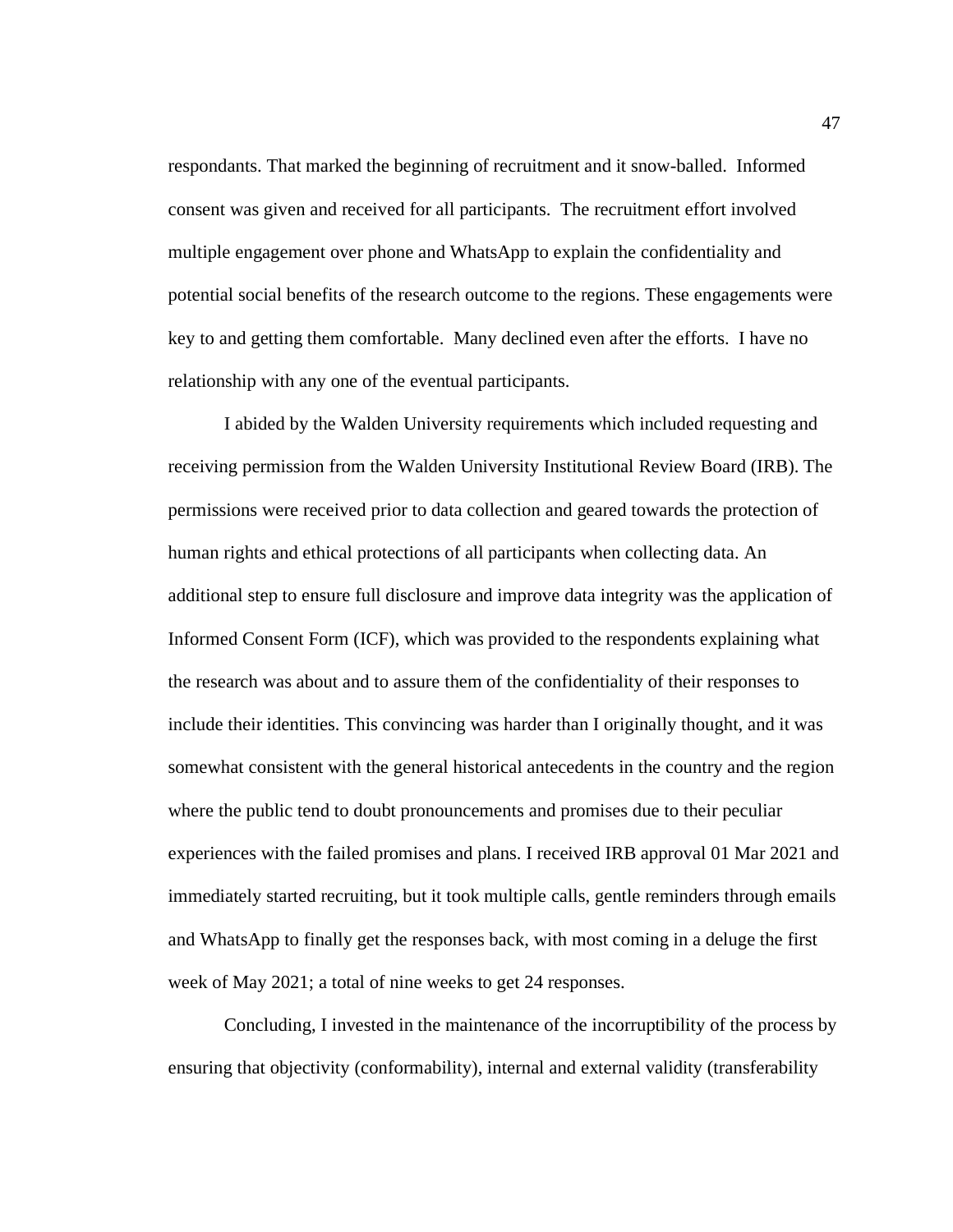and dependability respectively), as well as reliability are all visibly present in the research.

# **Methodology**

## **Sampling Population**

Sampling was integral to the overall quality of a research whether quantitative or qualitative. There have been many proposals on how to properly identify a study or sampling population and as Adams (2010) aptly put it, qualitative samplings are by design not "representative" and does not assume normality in distribution, rather they seek data points or informants (participants) that can better provide important, relevant responses which ultimately aids the fundamental thrust I the research, which was answering the research questions. Borrowing from the views of Abrams, purposive sampling (equally known as judgement sampling) was that sampling where the researcher identifies respondants (participants) who can provide the best perspective about the study. As to the sample size, Abrams highlights that when doing a case study, the most important sampling decision was made when the researcher decides on the case (or cases) to study, and the reason was that this choice drove the rest of the effort. Here, the case under study the 2009 Niger Delta Amnesty Program and how its design, and/or implementation may have contributed to the relapse that plunged the region back to insurgency in in 2016. Using the case study approach seems appropriate for this study.

On the issue of determining sampling population, Abrams further stressed that the more important set of considerations was that the sample should generate rich information, of course be relevant to the study questions, be believable, be ethical, and be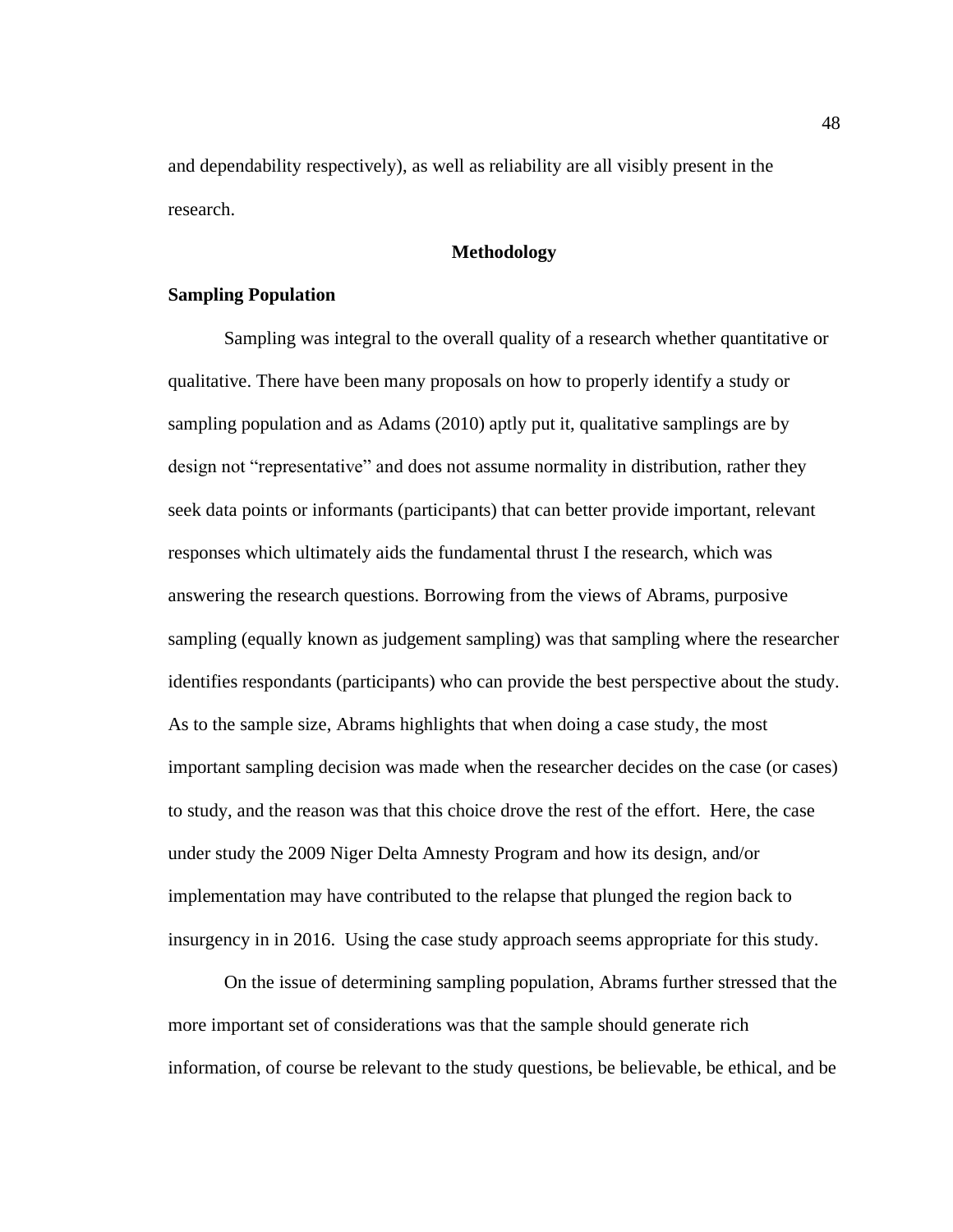feasible. The researcher should then get good information when the sample was within these parameters. To meet this important parameter as laid out by Abrams, the second allimportant task of the researcher which was the proper identification of sampling population was fulfilled by respondents being chosen primarily from those who have been involved with the PAP's design, implementation, were former agitators (exmilitants), Niger Delta problem researchers (I recruited senior faculty from universities in the region who have researched and written on the PAP or the wider Niger Delta Region problem set), influential traditional rulers which was hoped to provide the sought after "rich" data for analysis. The traditional rulers, though with no constitutional responsibilities, are recognized by the governments as leaders of great influence, representing the cultural values and interests of their people and communities under their chiefdom. Through this, the provision of depth from experience greatly enhanced the credibility of the information received.

Going further into the question of sampling size determination, Cleary et al. (2014) in studying the relevance of size in qualitative research generally agrees with Abrams (2010) on credibility, purposeful choosing of participants based on anticipated richness of information, and exposure to topic to be more important consideration rather than sheer numbers. This view tallies with others when balancing the size, efforts should be made to not have too few participants (for validity reasons) and not have too many participants to the point it now becomes unmanageable. A small number of participants with adequate depth and breadth (exposure) with a good interviewer was better than a large population with a bad interviewer. Cleary et al. state that from research findings, a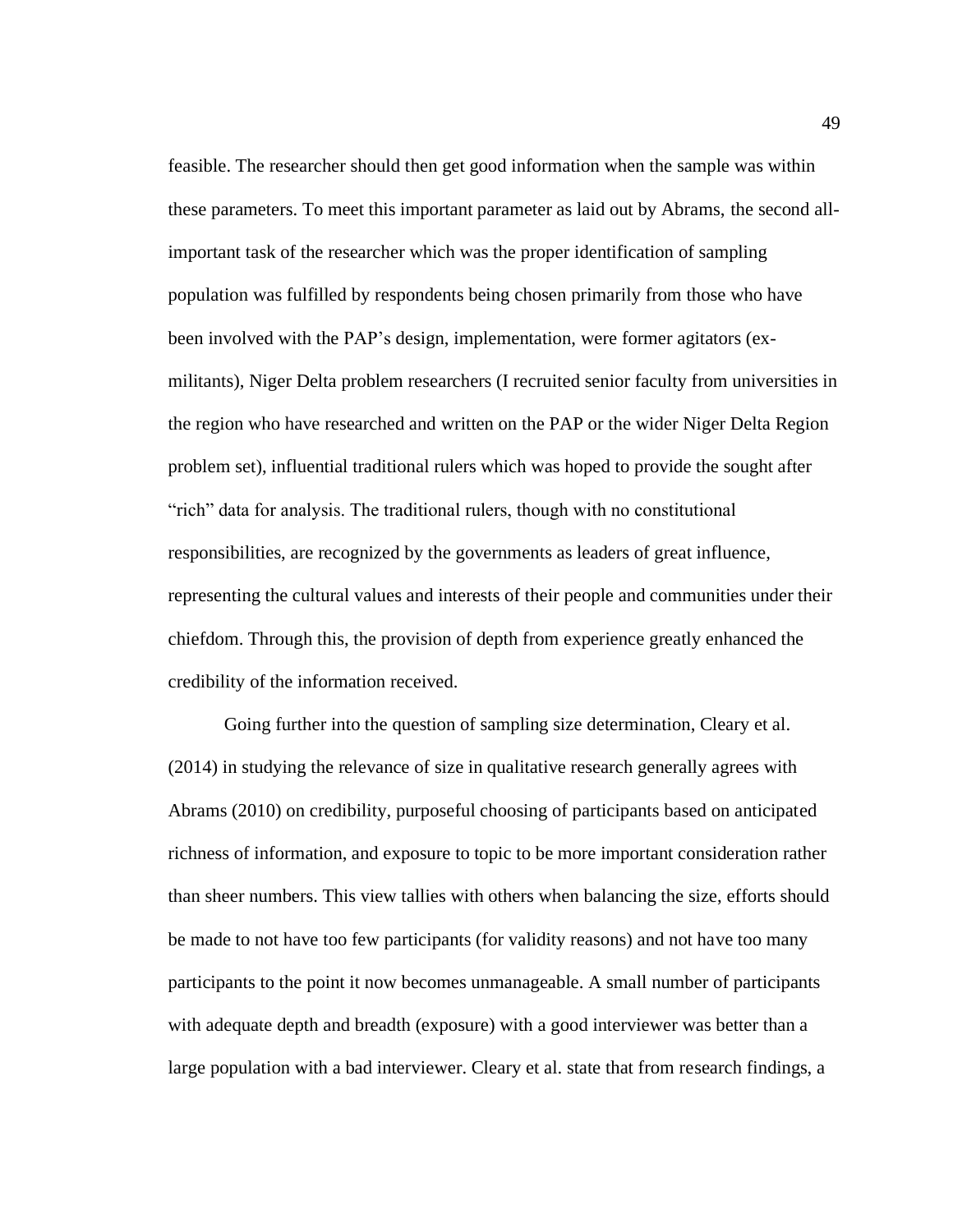sample size of 20 participants have been seen known to come far less with the question being what happened to the others while a size of 4 well-exposed participants might just be better. Some researchers have even advanced the argument that a sample population of one was also fine if it can be justified as has been seen in unique technology fields (Boddy, 2016). The critical consideration again was the quality of information. From this disclosure, it then shows that the size really matters little, but must be justified.

## **Sample Size**

The determination of an appropriate sample size in a qualitative research was a topic that has been debated by many qualitative scholars. In the above two paragraphs, it was shown that while size was important, other considerations like the generation of rich information (data), relevance of the population to research questions, believability, feasibility, and ability to meet ethical needs are also critical. Still on the issue of sample size, Vasileiou et al. (2018) add another consideration of practicality in the sample size consideration. This means that the real-life conditions will play a part in the sample size determination. Vasileiou et al. (2018) equally stated that sample size in qualitative research was usually small to support the depth of a case-study type research. Purposive sampling would be their choice to provide room for the highly exposed participants to provide the well sought-after rich texture in their feedback. Part of the management of sample size determination was the need to be mindful of saturation point and redundancy, terms which mean the size to nominally cover the topic and point at which no new information was provided (Trotter II, 2016). Vasileiou et al, referenced a study that had a size of 60 participants but reached redundancy by the  $12<sup>th</sup>$  person. This finding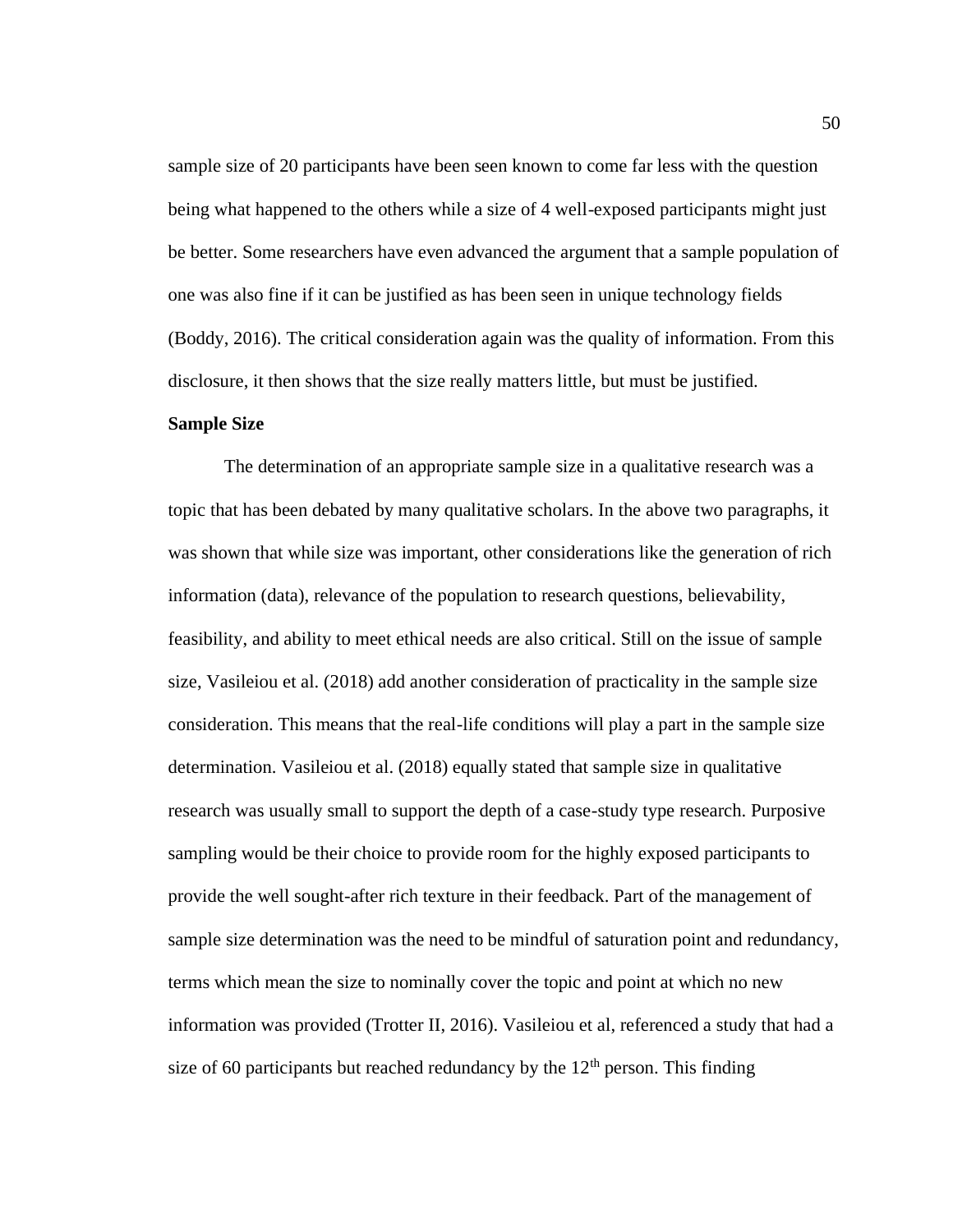corresponds to the general assertions of Cleary et al. (2014). This provides further grounding to a researcher on what the critical considerations should be and gives a clear idea of what the population should look like.

I sent out questionnaires via email to 34 persons in my recruitment effort; the participants were chosen from a population of those who have in depth knowledge of the PAP's development or administration. Some of the participants were added using the snow-balling method with nominations or recommendations as participants coming from those first tranche, but still vetted for eligibility. In the end 24 responded, surpassing my participant target of 20. The research questions were such that the participants should feel free to provide genuine responses to posed questions. Sampling in qualitative research has long been in practice and was described by Morse (2004) as the measured choosing of relevant participants to be part of the study in the enhancement of the theoretical and purpose of the work. The basis upon which this purposeful selection of participants was done hinged on the uniqueness of the study, and overall, should enhance the purpose of the research (Cleary et al., 2014).

Given the topic, and the distribution of people with in-depth knowledge of the PAP and its implementation which was critical to the provision of rich responses (Abrams, 2010; Cleary et al., 2014; Morse, 2004), 24 purposefully selected respondents (purposive selection) provided the expected depth and breadth that adequately covered the scope. These 24 participants were drawn from the population who have intimate knowledge of the drafting of the PAP, and the implementation as well as from established researchers and the custodians of traditional representation. This criterion was of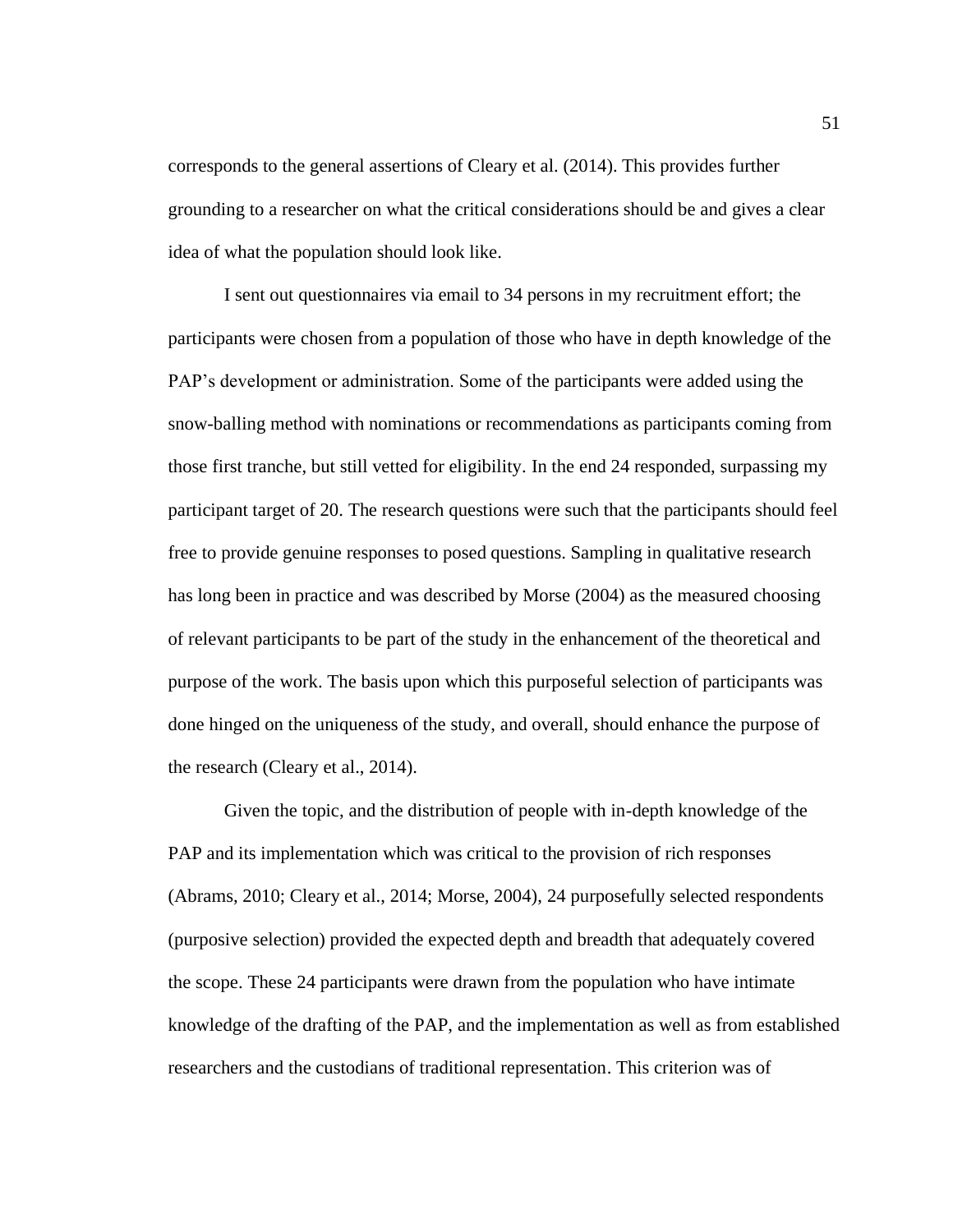paramount consideration and met the left and right limit lines of reason behind the selection (Abrams, 2010; Cleary et al., 2014). These included the policy makers, implementers, and indigenes of the Niger Delta region. The adoption of these delimiting parameters ensured people with the right depth and experience on the subject were the eventual participants. It was important to say here that the selection was blind to religion as a discriminating criterion, and this was because religion was not a factor in this research. The views advanced in their responses, provided rich variety of perspectives that went a long way to making for a very balanced range of responses thereby satisfying a crucial foundation for an effective case study analysis.

#### **Data Collection Plan**

Surveys can be conducted in more than one way, including in-person interviews or self-administered questionnaires. Interview has been described as the most used method for gathering data in qualitative research (Jamshed, 2014). Jamshed points out that every interview was structured in one form or another and this flexibility allows for archiving and recordings to be made was needed. These can be in-depth, lightly structured, and unstructured in nature. According to Jamshed, unstructured interviews are preferred by ethnographers because of their inclination to collect data through observations. Semi-structured interviews can be in-depth with the participant answering pre-set open-ended question which allows for much data.

In any research, a fundamental responsibility of the researcher was to have a research design that was functional, feasible, and effective. I previously mentioned, the trans-continent spatial separation reality of living in the United States but conducting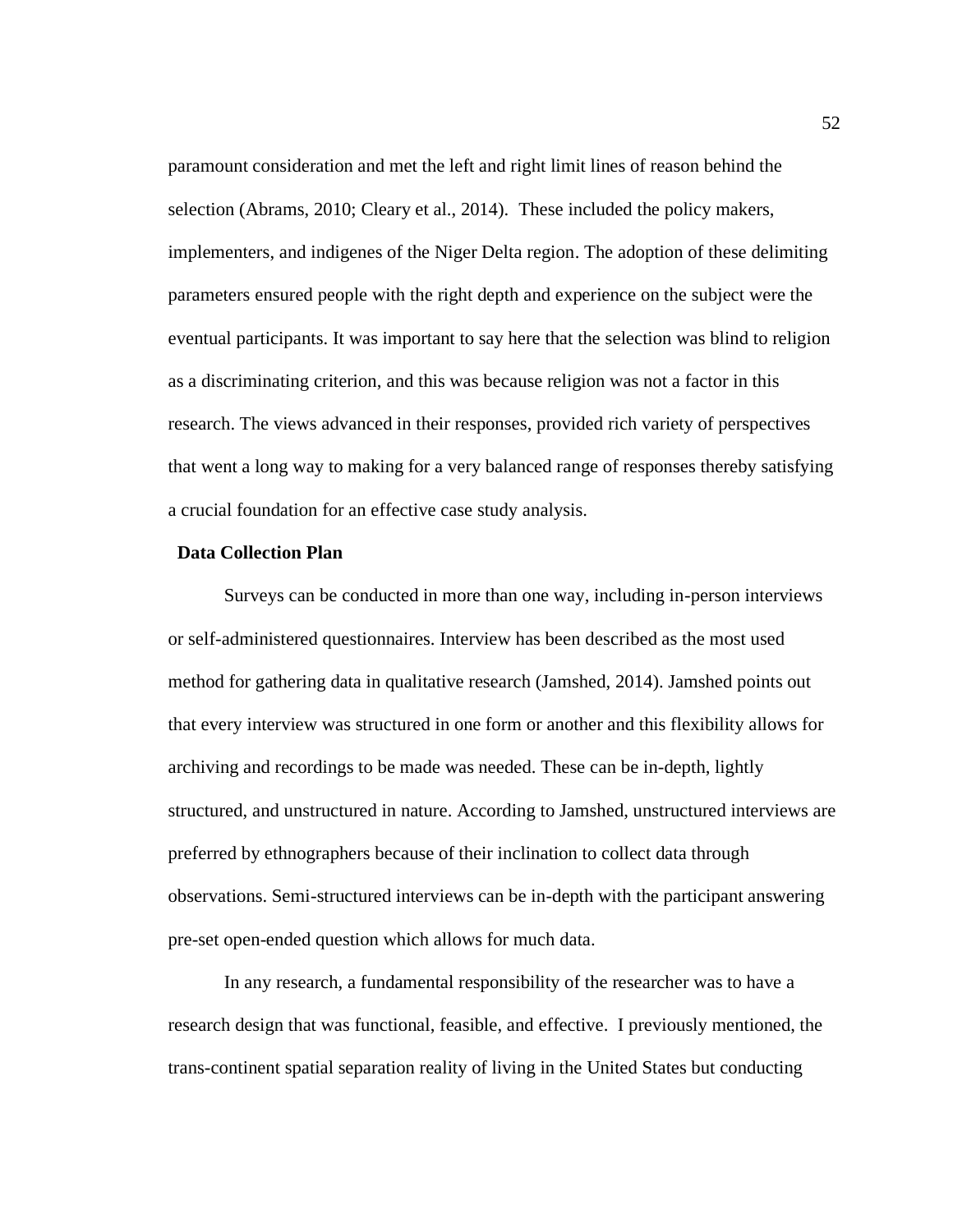research in Nigeria necessitated the design used in this study. Given the improving but yet present technological challenges with telephone technology, cost, reliability carrier and time synchronization, the data collection plan consisted of emailing questionnaires to provide the respondent with maximum control over when to respond, and how much to provide but hopefully meeting a reasonable response period.

Triangulation (2014) in investigating the use of triangulation (of course different from the name) in qualitative research touched on the possible strengths and weaknesses of using focus groups (FG) and in-depth individual interviews in qualitative research. Triangulation as a technique will involve two or more researchers involved in same research for it to work and when used, can involve interviews, field notes and observations. Furthermore, and very importantly, the selection of the type of data collection method often depends on the purpose of study, the available resources as well as the practicality, all are views also expressed by Vasileiou et al. (2018).

## **Instrumentation**

In describing interviews as the means for researchers to find out why people behave or act the way they do, Stuckey (2013) states this finding can be done using structured, semi-structured, and narrative interviews, and that interview gives the researcher the flexibility to engage further with follow-on questions as well as enable the participant to give the why or how. Stuckey further mentioned that this ability was a key advantage especially when questions are open-ended. Open-ended questions are as variously noted by researchers, a much-employed technique in qualitative research and this was because it captures the essence of deciding on qualitative methodology by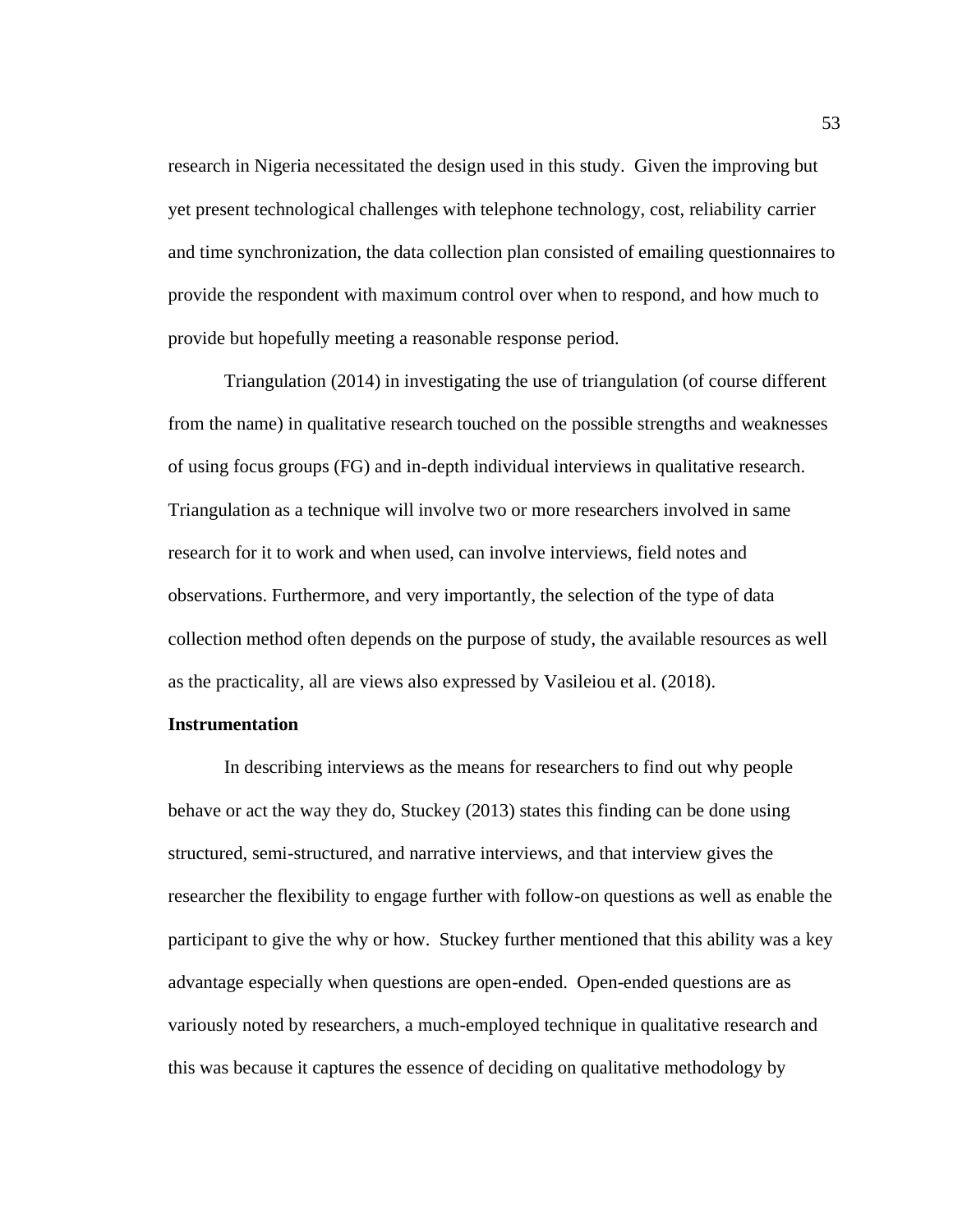eliciting relevant, expansive responses to posed questions (Abrams, 2010; Cleary et al., 2014; Stuckey, 2013). This was employed in the research questions inducing the respondants to provide rich data, flowing, unbounded but relevant feedback in their responses.

Another important vehicle for the collection of data in qualitative research was the tool of questionnaires. McGuirk and O'Neill (2016) lucidly point out that questionnaires provide a structured, standardized set of questions to a research population, and used in gathering rich data on what it was the questionnaire wants to know. They did hint questionnaires can also be used in a mixed-method research. Advantages from the use of questionnaires could be cost effectiveness when conducted online due to the minimized stationary use, insight into occurrences and interpretations, flexibility in the affording of time for thoughtful responses, and great reach of the population regardless of distance of separation (McGuirk & O'Neill, 2016). The investment of time and detail (in considering alternative data gathering means, the cultural context among others) at the beginning of the questionnaire design phase generally leads to the emergence of good questionnaires whose characteristics could be the alignment of the questionnaire content to the research objectives and research questions, exhibition of the understanding of the limits to what participants are willing to disclose. Good questionnaires for qualitative research purposes should incorporate open-ended questions s these will provide greater latitude for participants to give in-depth feedback. The provision of room through open-ended questions which usually end with responses that capture the respondants voice and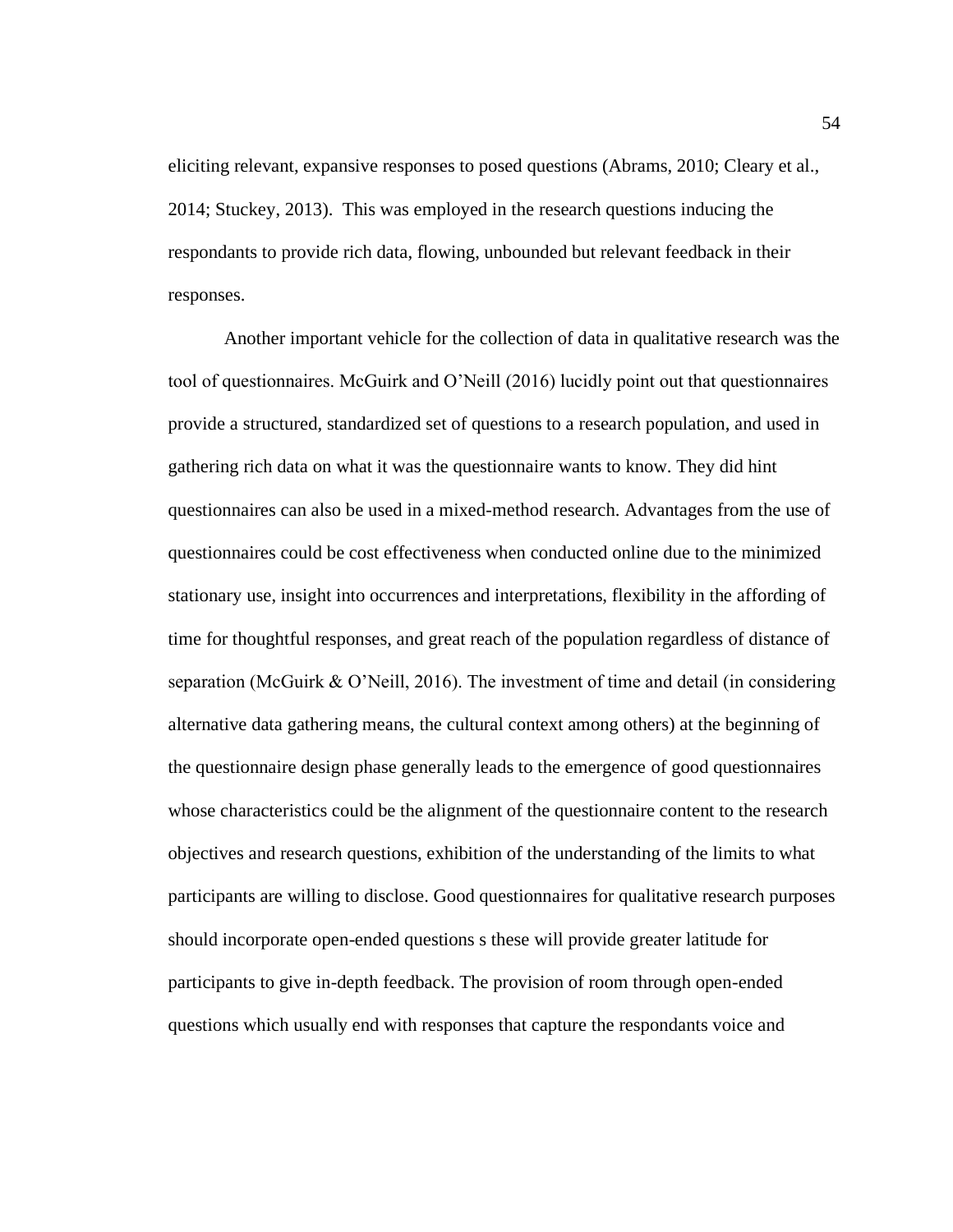narrative has been a constant feature of views from all the qualitative research scholars referenced here.

In my data collection, emailed, open-ended questionnaires were used. I relied on questionnaires due to the geographical dispersed locations of the participants, my residence, and the need to respect their time, allowing them to send in their responses in a timely, yet personal timeframe. The use of questionnaire again went a long way in solving the triad challenge of distance, time, and money. In recent years, the use of electronic questionnaires and surveys are on the rise which can be traced to their relative cost effectiveness, ease in the collection of data and no negative impact on data quality. This was important. There was no evidence that online questionnaires have had any negative impact on the quality of received data. The questionnaire was drawn respecting all the best practices like ensuring the questions align with the research questions and purpose of research (McGuirk & O'Neill, 2016), be practical (Vasileiou et al., 2018), and be open-ended to elicit full response from the perspective of the participant (Abrams, 2010; Cleary et al., 2014; Stuckey, 2013). However, one observed challenge was the eventual reluctance of some to follow through with their expressed consent during initial recruitment touchpoint. It was observed that after verbally accepting to participate, and receiving the documents, they changed their minds and subsequently were difficult to reach and distant during call. It has to be noted that as advertised in the Consent Form, the decision to participate or not, ass their prerogative and this was respected, but it happened.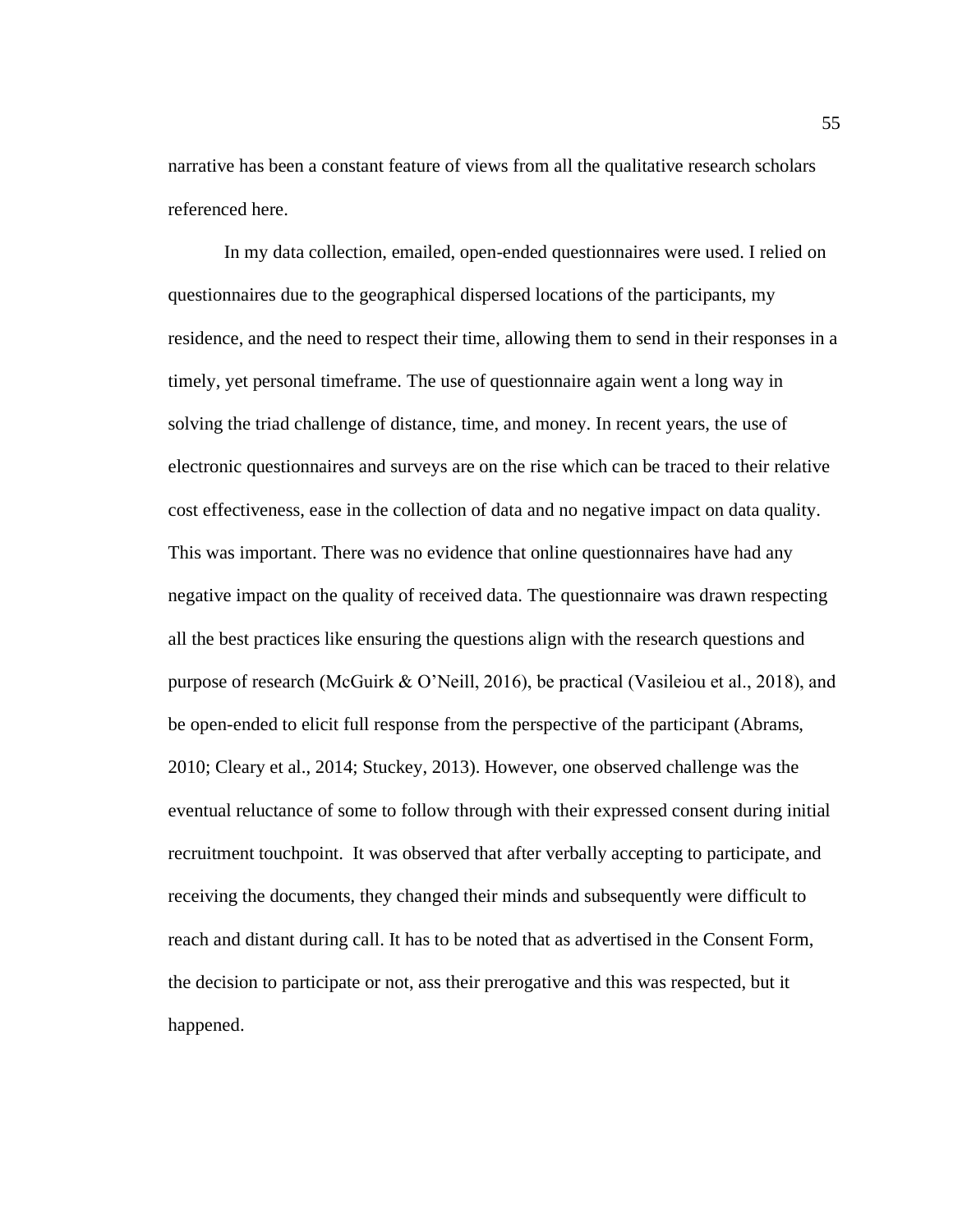I live in the United States, and in-person interviews was not considered due to the significant expense of travel. This logically brought into view the question of technology and how it can be used to overcome the obstacles. The goal here was to greatly minimize, if not eliminate, cost and burden for the respondents. Skype was considered as an option but was deemed not to provide marginally better utility over the use of emailed questionnaire. Due to the unique internet reality in the country, it was not fair to place the burden of data subscription on the participants. It was true that there was high cell phone usage, but the fidelity of coverage and area covered leaves much to be desired. Unlike here in the States, location of cell phone towers there greatly varies by carriers and locations. Another reason why emailed questionnaire was most effective was that with open-ended questions, the participants had the room to provide in-depth responses, at their time, and in the most cost-effective way. Effectively, the electronic questionnaire (using email) captured all the positives of interviews and the flexibility of response time and cost, a win-win approach. Proper consideration of their time and schedule was done to determine what would be a timely return of the questionnaires. The one thing that was complained about was the scanning of the signed PDF Consent Form but the redundancy of same information as included in the returned questionnaire proved a solution.

#### **Data Analysis Plan**

Coding was used to achieve confidentiality through masking of participant names into codes for identification (starting from P01 to P24). In the analysis of data in a qualitative research, coding was essential as it shields the participants from direct identification, provides the process for the recognition of emergent patterns, themes as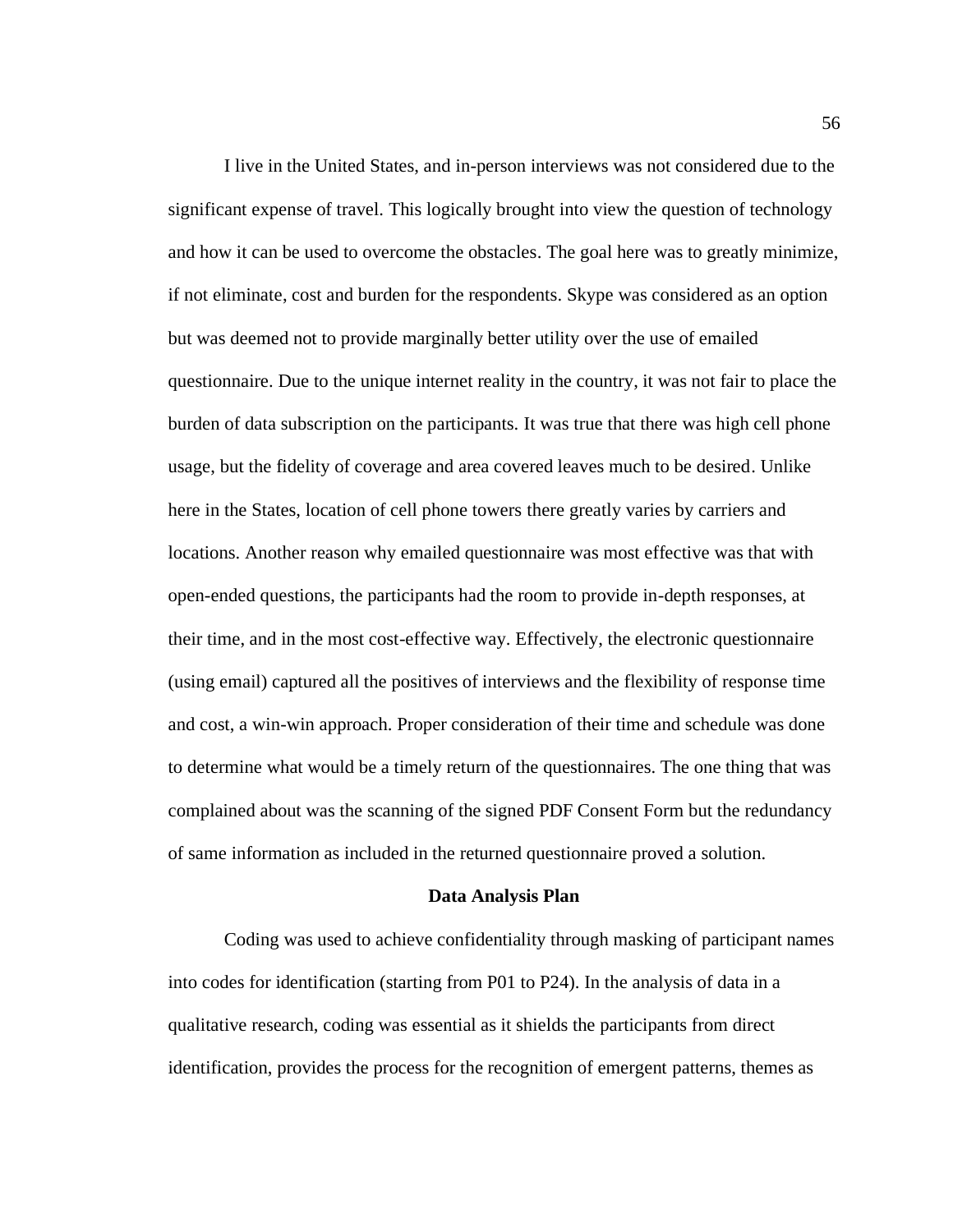well as categories which all are functions performed curing content analysis. Then Patton (2002) sees content analysis as simply the reduction of data, the understanding of rich qualitative data and the ability to see meanings in groupings. In addition, tables and spreadsheets were employed to display the information received for easier understanding.

As already discussed, the sample population was 24 purposefully chosen participants from a pool of exposed individuals with the deep exposure to the PAP. The reason for this was to get a feedback of rich responses (Abrams, 2010; Cleary et al., 2014; Morse, 2004) which aided the answering of research questions. The population for sampling came from the indigenes of the Niger Delta region in traditional rulers, researchers, ex-agitators (ex-militants), implementers, and formulators of the PAP (as already stated).

The questionnaire to the participants was sent using emails, and I analyzed the data through coding and stratification of information into relationships, themes, and explanations. A major benefit of using questionnaires was the ability to read and re-read the responses for the extraction and organization of information. I was able to display the response groupings using such tools as bar graphs and charts to depict outcome.

## **Issues of Trustworthiness**

In making a qualitative research trustworthy, the researcher must address the topics of confirmability, dependability, transferability, and credibility and in the case of this Case Study, the collection method of written responses by the participants was important in the sense that I was able to read and re-read the signed responses and thereby avoided the risk of misinterpretation of their responses.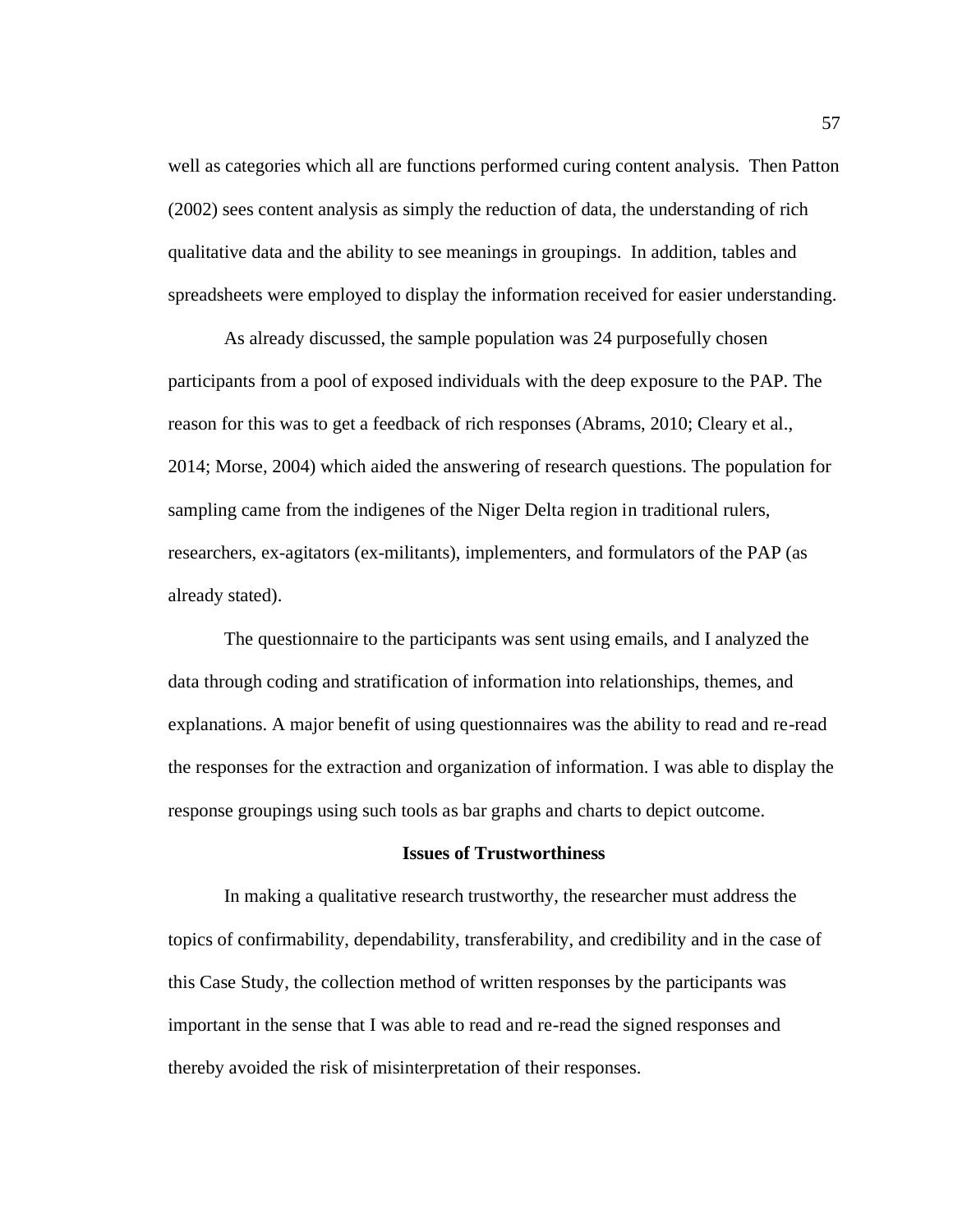# **Credibility**

In carrying out research, Ravitch and Carl (2016) explained credibility as the ability of the researcher to absorb all the inherent complexities of a research and make sense of it, maintaining the truthfulness in the fidelity of the research process, and linkage of the outcome of conclusion to the input of rich data. This explanation was then linked with the rigors of research steps, stating the facts as they come, and the simplicity of going with the responses which invariably will come from the appropriate population size, making sure there was no under or over saturation of participants. It was from this that Shenton (2004) connected credibility to trustworthiness. The observance of the above went a long way to establishing and maintaining trustworthiness. The administration of Informed Consent was integral as well.

# **Transferability**

The case study of a policy in Nigeria as applied to a troubled region in the country. The transferability of methods to other fields was feasible if the new area has similarities to this study like being a policy study, centered on an area in turmoil or applied to a conflict resolution effort. The fidelity of research outcome was ensured through the purposeful recruitment of participants from across a most relevant spectrum of the society meeting the criteria. The tool employed in this study which was PFT holds that current and past policies naturally influence future policies and this guiding assertion directly reinforces my earlier stand that its transferability was possible if applied correctly and that was one of the hoped-for social benefits of this research.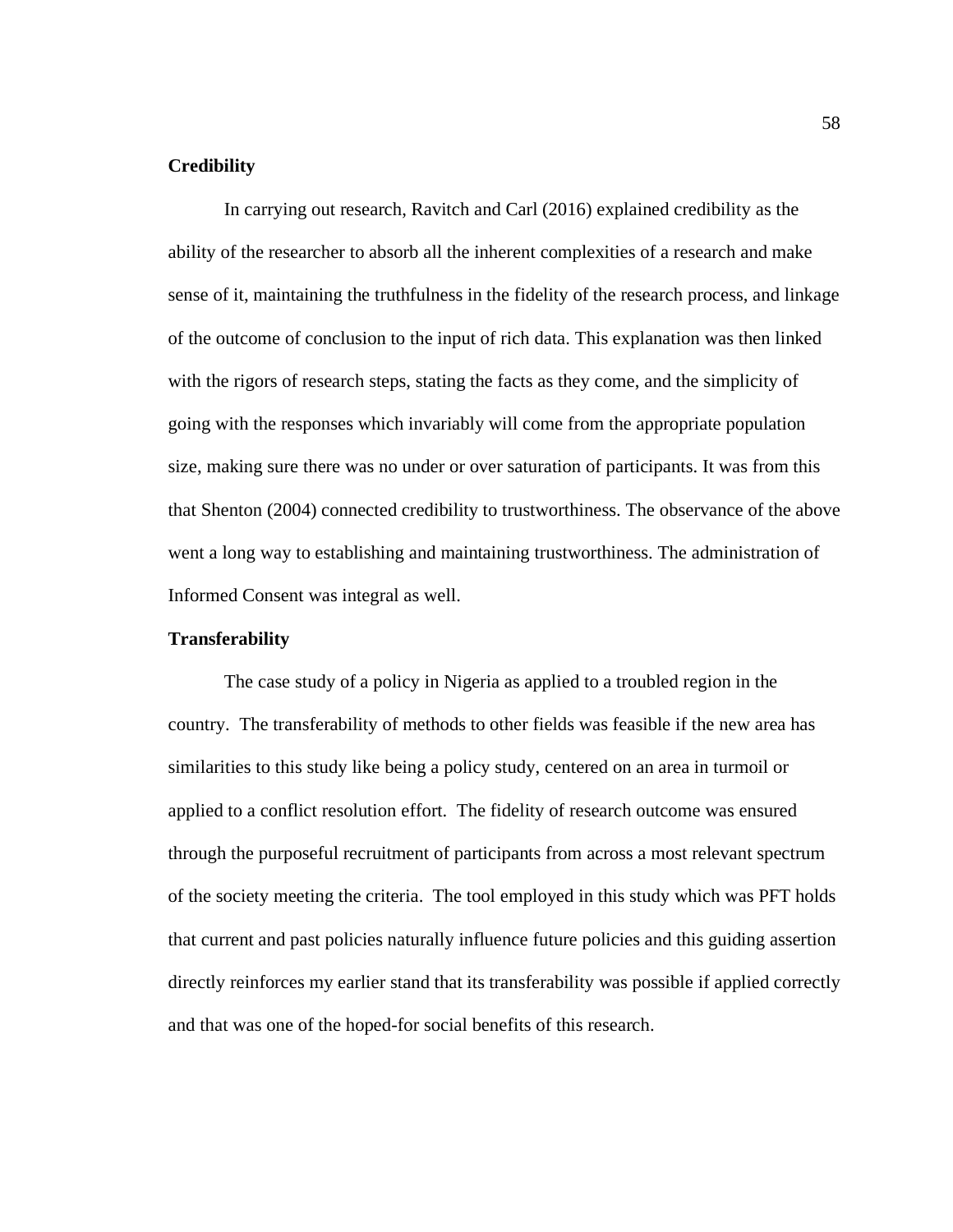# **Confirmability**

Confirmability is also known as "objectivity" in quantitative research and what it tries to do was to show that both data and interpretation have clear linkage. In this study, I ensured confirmability by insisting on due process of disclosing my potential inherent bias (due to heritage), being aware of and controlling emotions, sticking to the agreed data collection method of questionnaire which reduces the possibility of misinterpretation (and transcription errors), and finally saw to the proper storage of data.

#### **Dependability**

Views have been shared on the concept of dependability which Miles et al. (2013) described as hinging on the reduction of bias in the data collection process which has to be rigorous and through also. To meet this standard, knowing and controlling my potential bias, I employed emailed questionnaire which the respondents took their time responding to and sending back thereby eliminating corruption in the data collection (to the greatest extent possible). There was no transcription done. The process was such that another researcher, deploying same methods, in another research can get similar results. Dependability in quantitative research was also known as 'reliability'.

#### **Summary**

In Chapter 3, the research methodology, research design, size, and sampling population were discussed. Equally touched on are the type of instrumentation used in the study, the study's reliability, validity, credibility, transferability, and the study limitations. As a matter of course, ethical adherence and standards were maintained throughout the study. A strong case was made for the selection of methodology as well as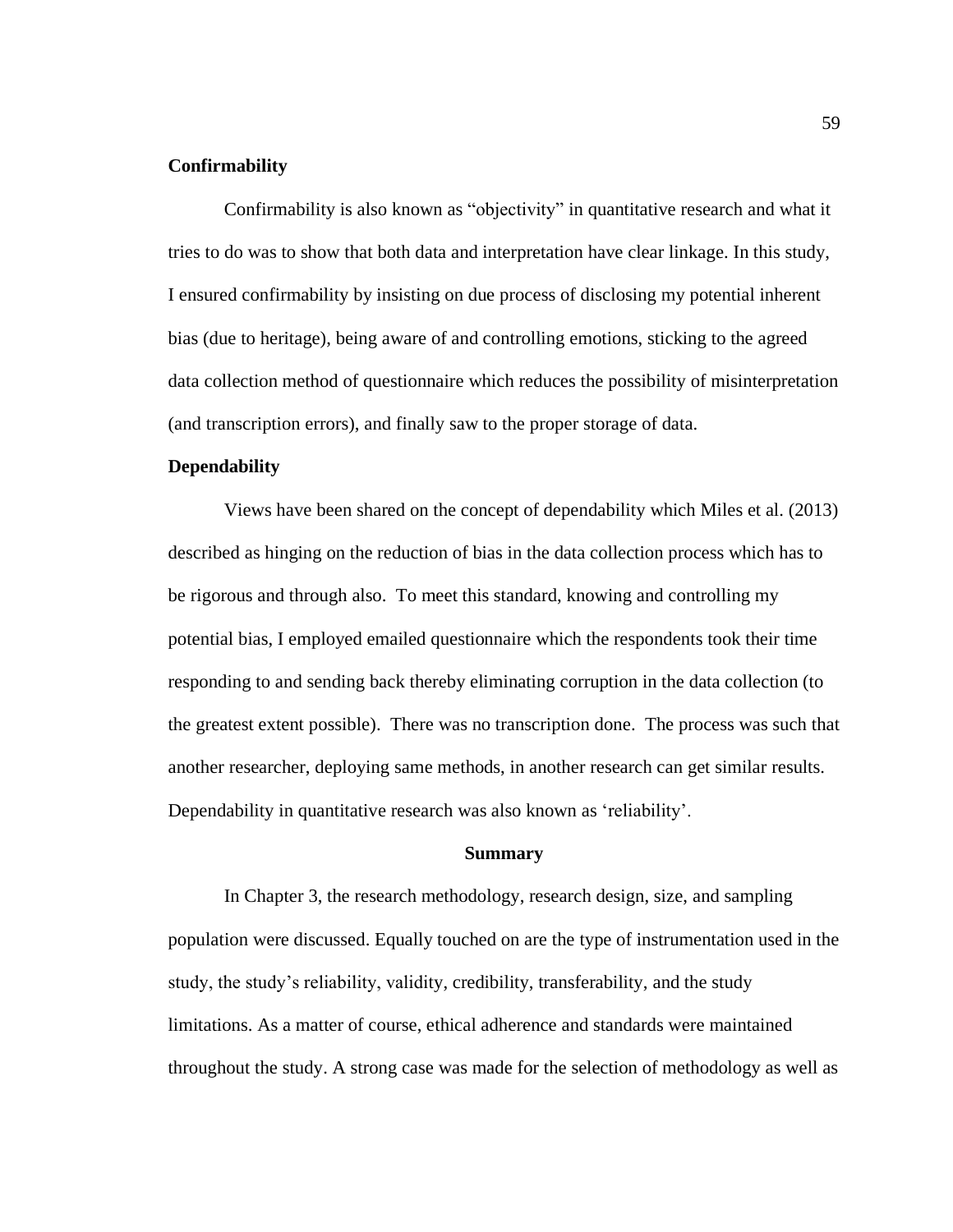the upfront disclosure of the country of birth to mitigate potential bias which might have affected validity of data collection and their interpretation. My last name itself – Eze – automatically introduced the disclosure process and immediately get that out of the way. Also, the use of emailed questionnaire prevented any bias or influence from creeping in as could be experienced with in-person interviews. Using emails to reach respondents provided ample separation from the researcher, and adequate privacy for the participants. The recruitments and criteria that shaped the sample population was adequately discussed in this chapter and the recruited participants were from this pool. In Chapter 4, the findings of the research are presented.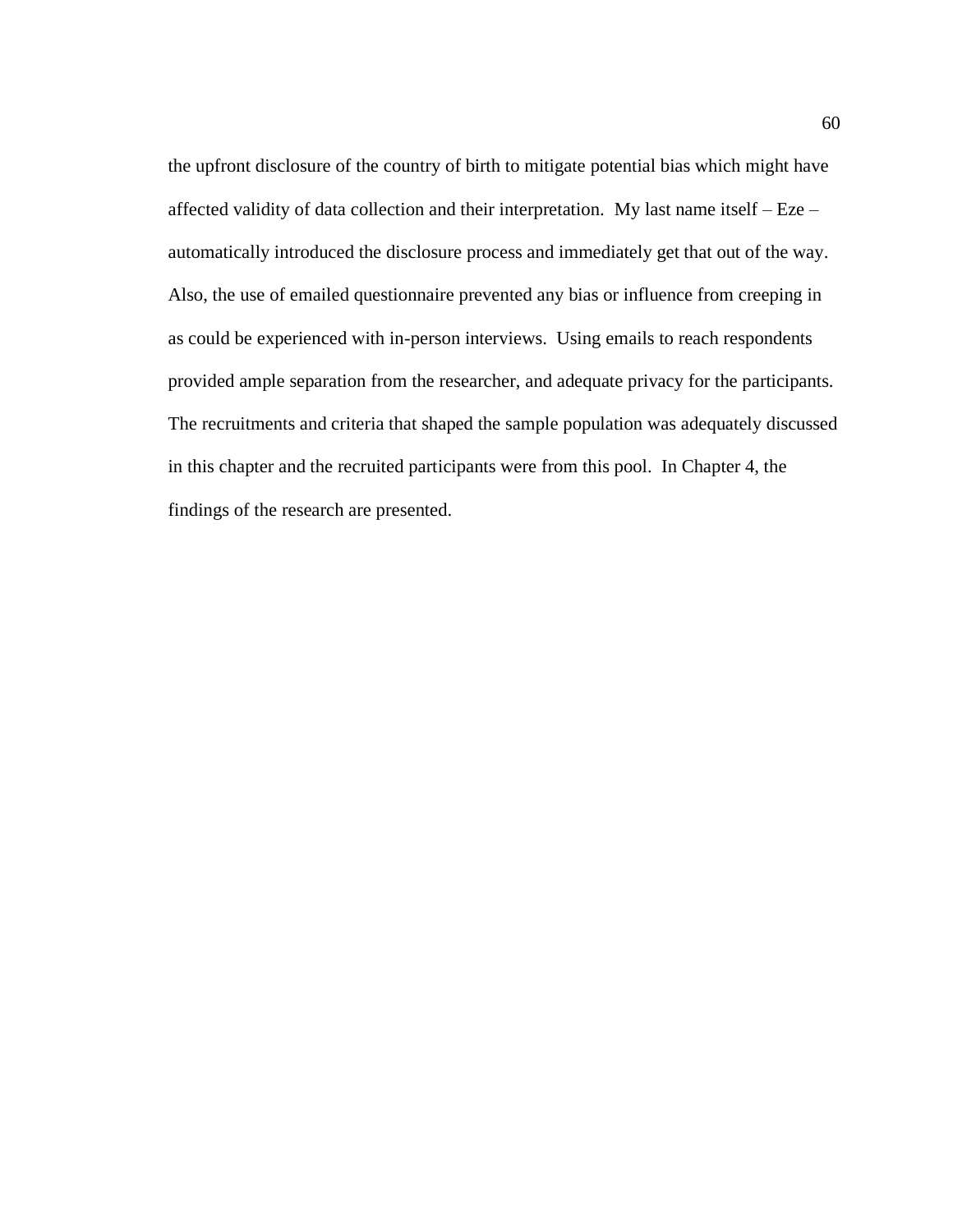### Chapter 4: Results

#### **Introduction**

The aim of this qualitative research was to study and understand the 2009 Niger PAP's failure in solving Niger Delta security challenges, and from that, determine if the 2016 return to militancy was due to the policy's poor implementation or design. I addressed overall effectiveness of the PAP in terms of solving this long-standing militancy problem. After relative peace experienced in the region since the adoption and implementation of the policy in June 2009, the country at large, and Niger Delta Region in particular returned to militancy in 2016, albeit briefly.

The economics of Nigeria are centered on oil revenue, and as such, any disruptions in the oil industry impact the fiscal supply line that funds most government programs, and this is an immediate national security issue. Resolution of differences impacting oil production are a national priority. As evidenced in the literature review, much research has been done already on reasons or causes of initial violent agitations and militancy, but no research was done to understand reasons for the return of militancy in 2016. I addressed causes of that relapse.

This chapter presents results collected through emailed research questionnaires. My task was to answer the two research questions:

*RQ1*: How has the 2009 PAP impacted the Niger Delta problem?

*RQ2*: What components of the 2009 PAP resulted in the brief return to militancy of 2016?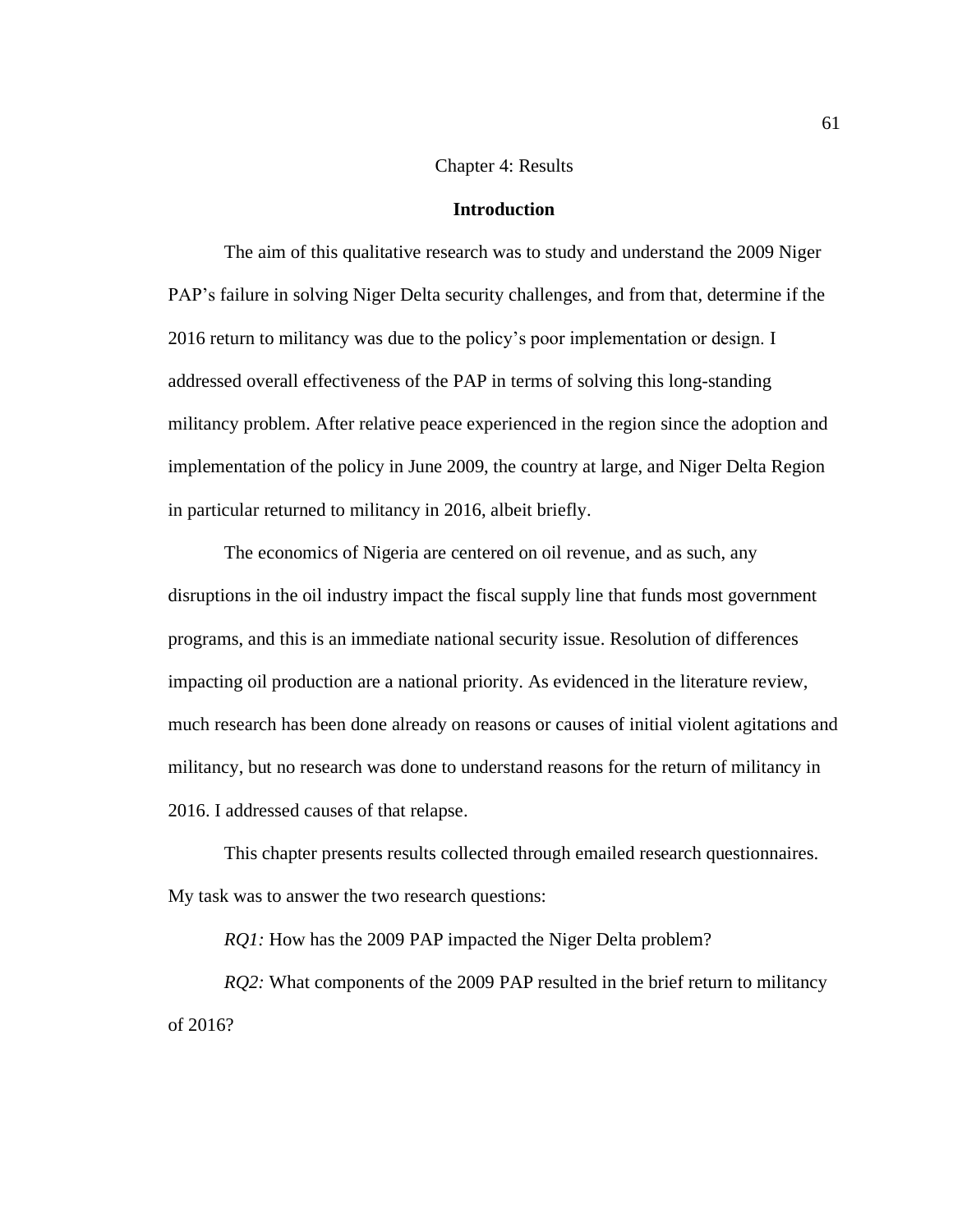## **Participant Demographics**

Participants were purposefully recruited and then recruited via the snowball sampling method. The population was made up of 24 research participants with in-depth knowledge of PAP development and its implementation. Participants included researchers, ex-militants, respected regional community leaders, and some prominent traditional rulers, which led to the generation of rich responses. The group consisted of 23 males and one female.

Eleven participants had bachelor's degrees (46.2%), three had master's degrees only (12.6%), and 10 had doctoral degrees (42%). Three participants were particularly involved in the development of the PAP itself. One led a committee at the drafting stage and later administered the program's implementation, one represented a top militant general at the Amnesty negotiation during the initial stages of the policy development, and the third person was critical in getting another prominent militant leader to participate in the PAP.

# **Table 1**

| Education        | Number | Percentage |
|------------------|--------|------------|
| Level            |        |            |
| <b>Bachelors</b> | 11     | 45         |
| <b>Masters</b>   | 3      | 13         |
| Doctorate        | 10     | 42         |
|                  |        |            |
| Total            | 24     | 100        |

*Education Level of Participants*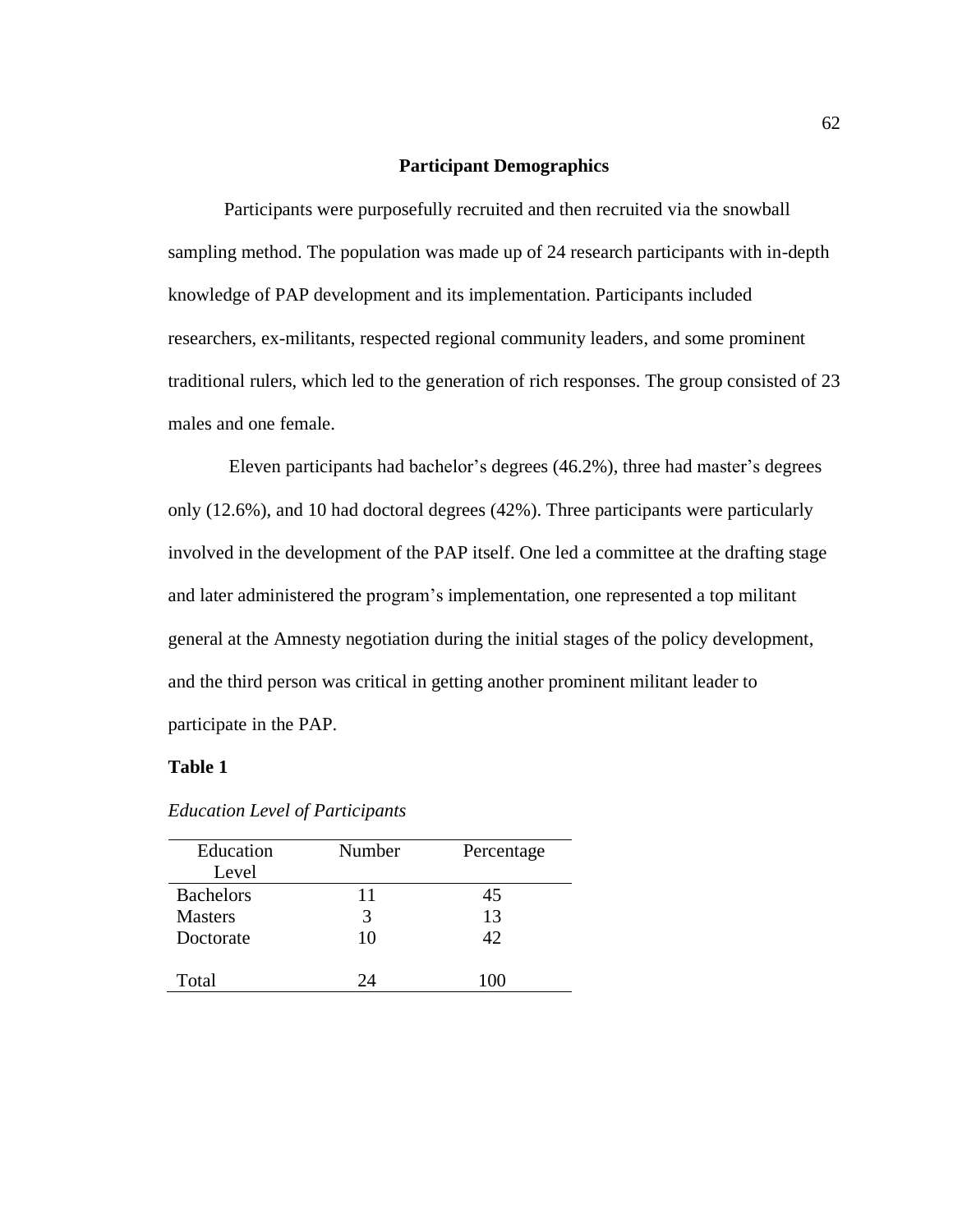# **Figure 1**





Two participants were policy administrators, with one a previous administrator. Eight respondents were active, experienced researchers of the Niger Delta Region problem, all lecturing in institutions of higher learning, mostly in the region. There were also 11 Niger Delta activists and community leaders of thought. One participant identified himself as an ex-agitator, and five acknowledged being direct beneficiaries of PAP dividends like education stipends. Two traditional rulers were also participants.

All 24 participants were assigned codes ranging from P1 to P24. All respondents were adults aged 18 and older, who freely consented to participate as evidenced by signed and returned informed consent forms.

# **Data Collection**

In accordance with the data collection plan shared in Chapter 3, and after receiving using IRB approval, I reached out to my contacts using invitation letters which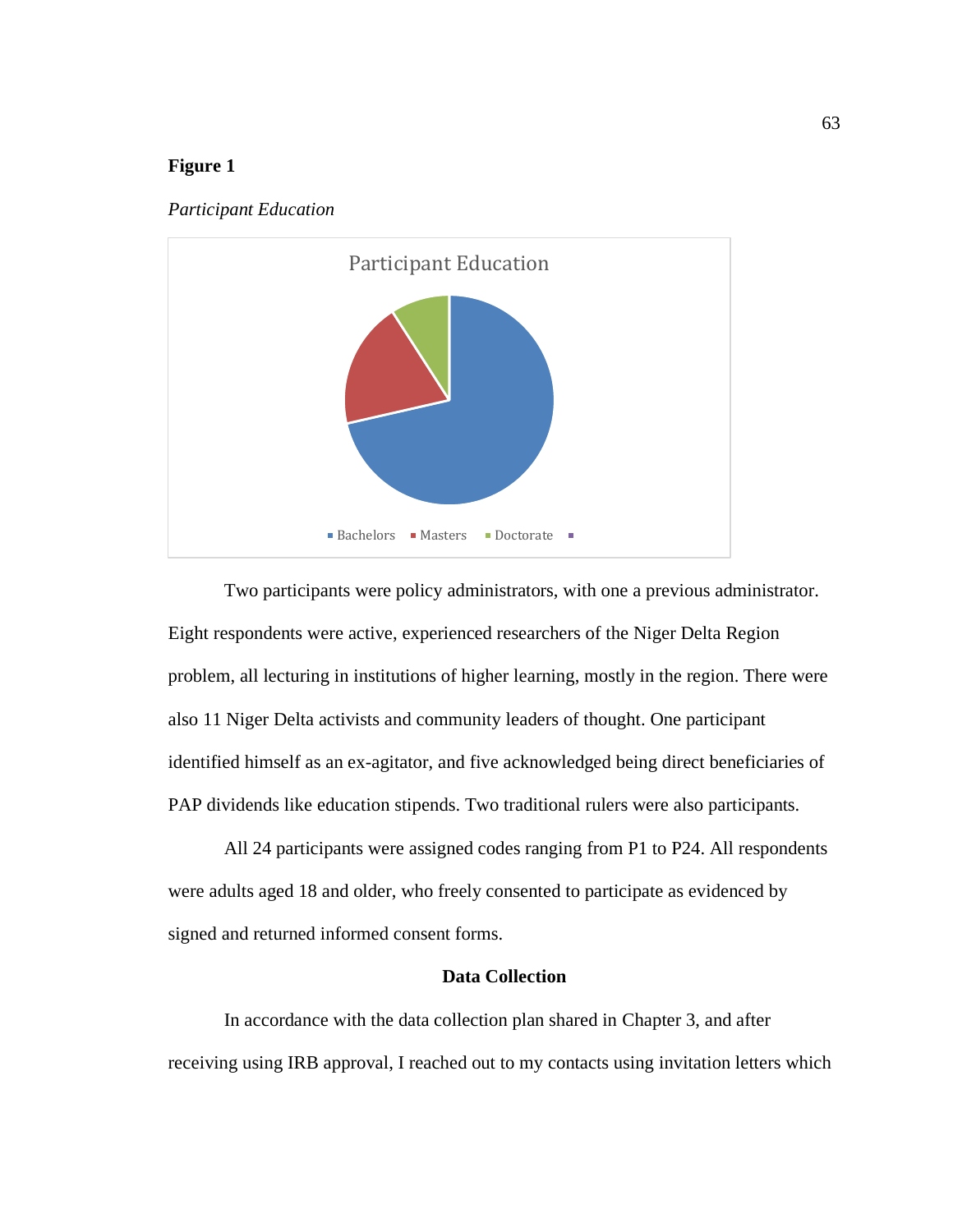were informational sheets which required no action as well as informed consent forms which provided study recruits the option to participate or not through signing and returning the form. I sent recruiting forms through email to 35 prospective recruits, with 24 eventually participating. Study participants used email to send their responses.

# **Data Analysis**

I settled on descriptive coding, which for a small, focused study could be done with manual coding. Basic coding was completed manually by reading through responses and marking pages. Basic data were aggregated into similar and related information, and then categorized further into themes. This was done for both research questions. Data were gathered from responses of participants extracted from their returned questionnaires. Questionnaires streamlined the process of data collection for me. Throughout collating and analysis of data, descriptions and responses of participants remained unchanged, thereby maintaining validity.

In the analysis of the received rich data for the two research questions, the primary coding of information led to the categorization of responses under four themes or subgroups – positive impact and negative impact for RQ1 (How has the 2009 Amnesty Program impacted the Niger Delta problem?); causes under RQ2 (What components of the 2009 Amnesty program resulted in the brief return to militancy of 2016?) and a fallout out theme of recommendations for the PAP.

In accordance with the data collection plan shared in the previous chapter (Chapter 3), and utilizing IRB-approved steps, I reached out to my contacts using the Invitation Letter which was an informational sheet with no action required of them, the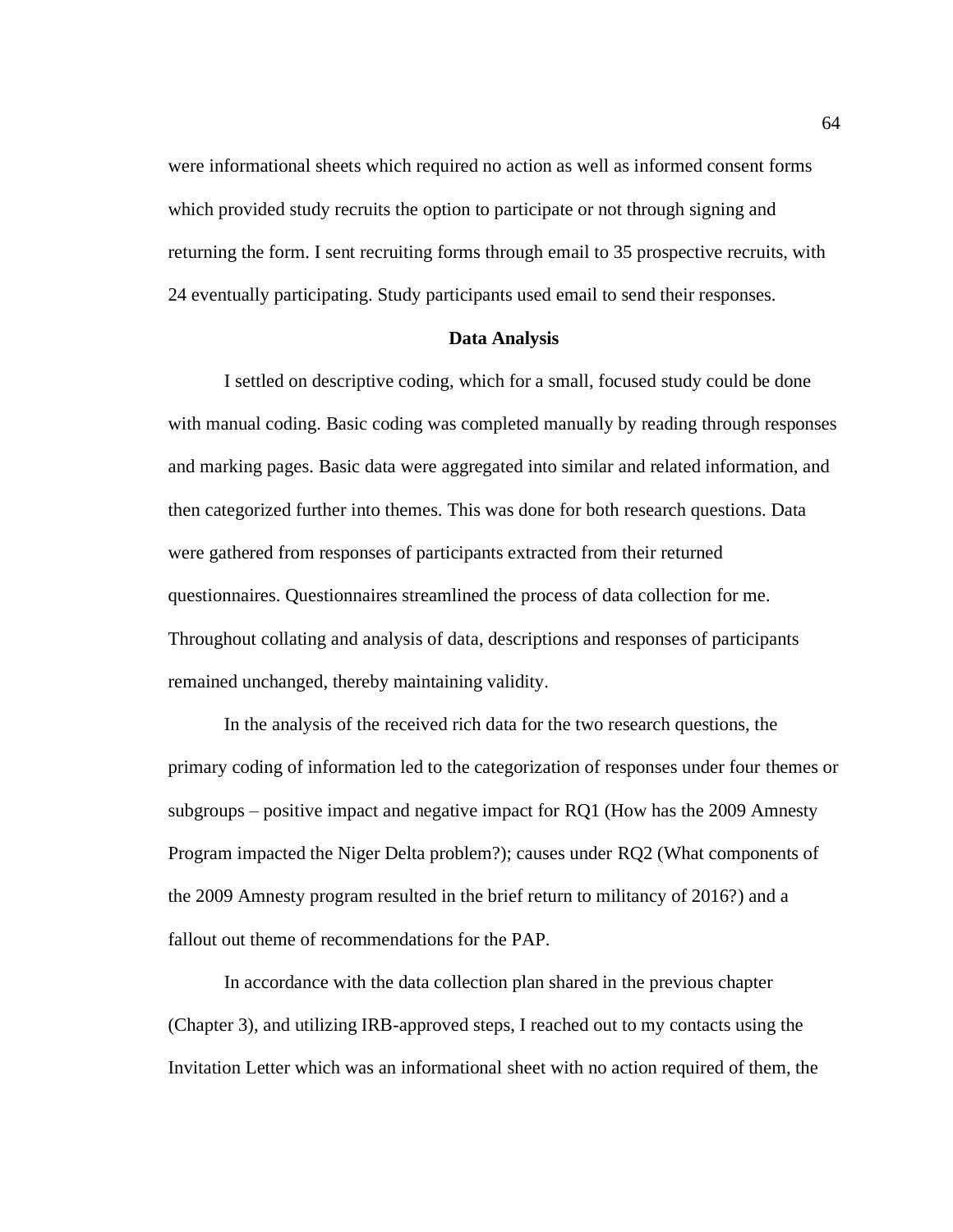Informed Consent Form which provides the study recruits 100% ability to participate or not to participate through signing and returning the form for a yes/consent to participate, and then the actual questionnaire itself. I sent the package of recruiting forms through email to about 35 prospective recruits, with 24 eventually participating.

# **Evidence of Trustworthiness**

In Chapter 3, issues of trustworthiness were examined. Here, I show the evidence of trustworthiness in the research study as it forms the bedrock of any genuine research. I thereby talk about the evidence of trustworthiness as found in my research to cover confirmability, dependability, transferability, and credibility.

# **Credibility**

Just like Ravitch and Carl (2016) explained that credibility was the researcher's ability to make sense of the complexities of the research while maintaining fidelity in the process showing the linkage between outcome and the rich data that led to it – making the research credible. The rigors of data collection were experienced here my me especially when I had to balance sensitivity to possible burning out of contacts with persistence, which indeed happened with a few contacts where the flame of initially enthusiastic verbal acceptance fizzled out. Eventually was able to surpass my target participation goal. The observance of the above went a long way to establish and maintain trustworthiness. The Informed Consent was integral to maintaining credibility.

# **Transferability**

The transferability of methods to other fields was feasible if the new area has similarities to this study like being a policy study, centered on an area in turmoil or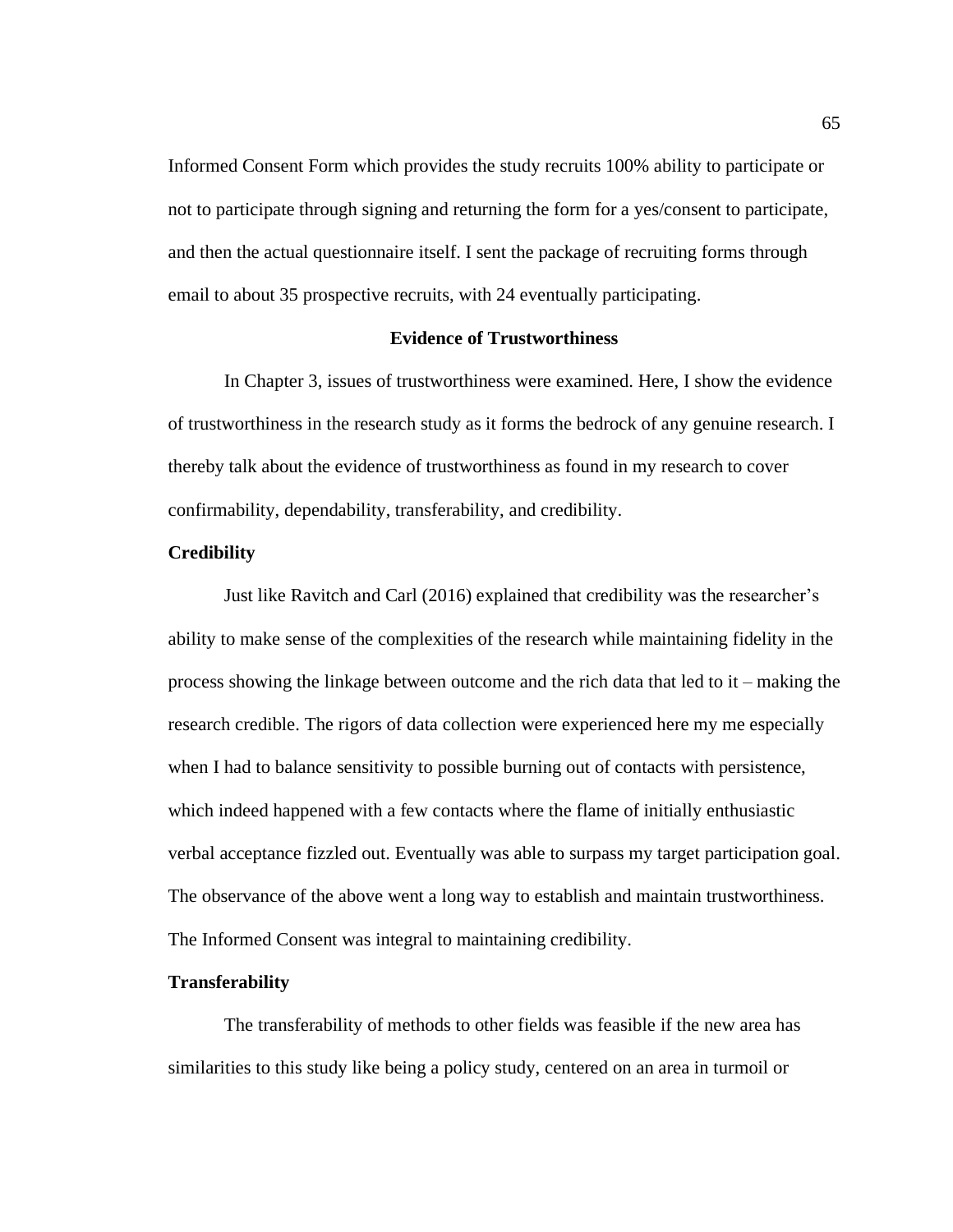applied to a conflict resolution effort. The fidelity of research outcome was ensured through the purposeful recruitment of participants from across a most relevant spectrum of the society meeting the criteria as well as credibility of participants and process. In this study, there was fidelity to the process, and if duplication was desired, once the enabling environment like similarities in problem was achieved, transferability should be achievable. The clear steps used in this research were evidence of transferability.

#### **Confirmability**

By the clear linkage of data to interpretation, I was able to establish confirmability. In this study, I ensured confirmability by insisting on due process of disclosing my potential inherent bias (due to heritage), being aware of and controlling emotions, sticking to the agreed data collection method of questionnaire which reduces the possibility of misinterpretation (and transcription errors), and finally saw to the proper storage of data.

# **Dependability**

By knowing and controlling my potential bias, through the employment of emailed questionnaires, I was able to meet the requirement for dependability. A big help in this was the fact that the participants filled their questionnaires themselves, and through that I eliminated any chances for corruption in data collected (to the greatest extent possible) as there were no transcriptions. As Miles et al. (2013) shared the concept of dependability, this study was based on the reduction of bias in the data collection process which must be rigorous and thorough also. The process was such that another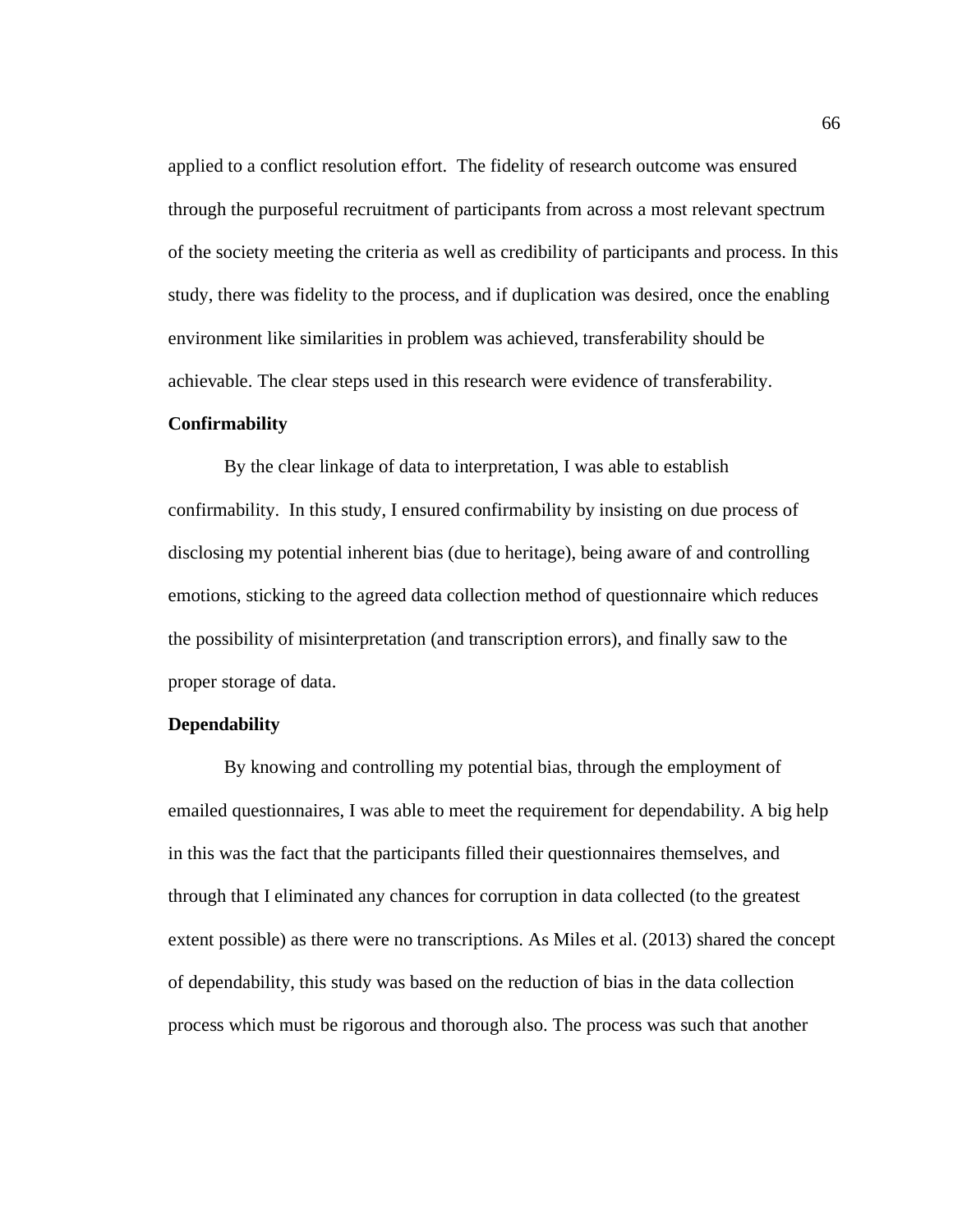researcher, deploying same methods will get similar results. Dependability was also known as "reliability" in quantitative research.

# **Results of the Study**

Here, a slight pragmatic step was the separation of the data analysis (above) which talked about the coding applications to the analysis of received qualitative data and the provision or presentation of the data here as received from the purposefully selected participants. After applying initial coding to the responses of the participants, it led to the groupings and identification of themes, and overarching themes positive and negative impacts for each of the two research questions. Overall, the impacts as returned by the participants were end of armed confrontation, training of ex-militants, no feasible end of program, establishment of cash cow, failure of DDR, lack of jobs, lack of accountability, creation of MNDA, establishment of the office of the Special Adviser to the Presidency on Niger Delta Affairs, reintegration of the ex-militants, relative peace and security, economic rebound, relative rebuilding, vendetta, underfunding/defunding of the PAP, disillusionment, poor perception management, alternative sources of income, end to kidnappings, fundamental issues remain, unemployment, creation of dependency, poor implementation, increased insecurity, establishment of warlords, corruption, exit strategy and trust development. These aggregate impacts were repeated to varying degrees by the participants which were then analyzed, and they produced the themes discussed below.

#### **RQ1**

In studying the responses, it was evident all 24 participants saw the impact of the 2009 Amnesty Program on the Niger Delta problem in two lights: positive and negative.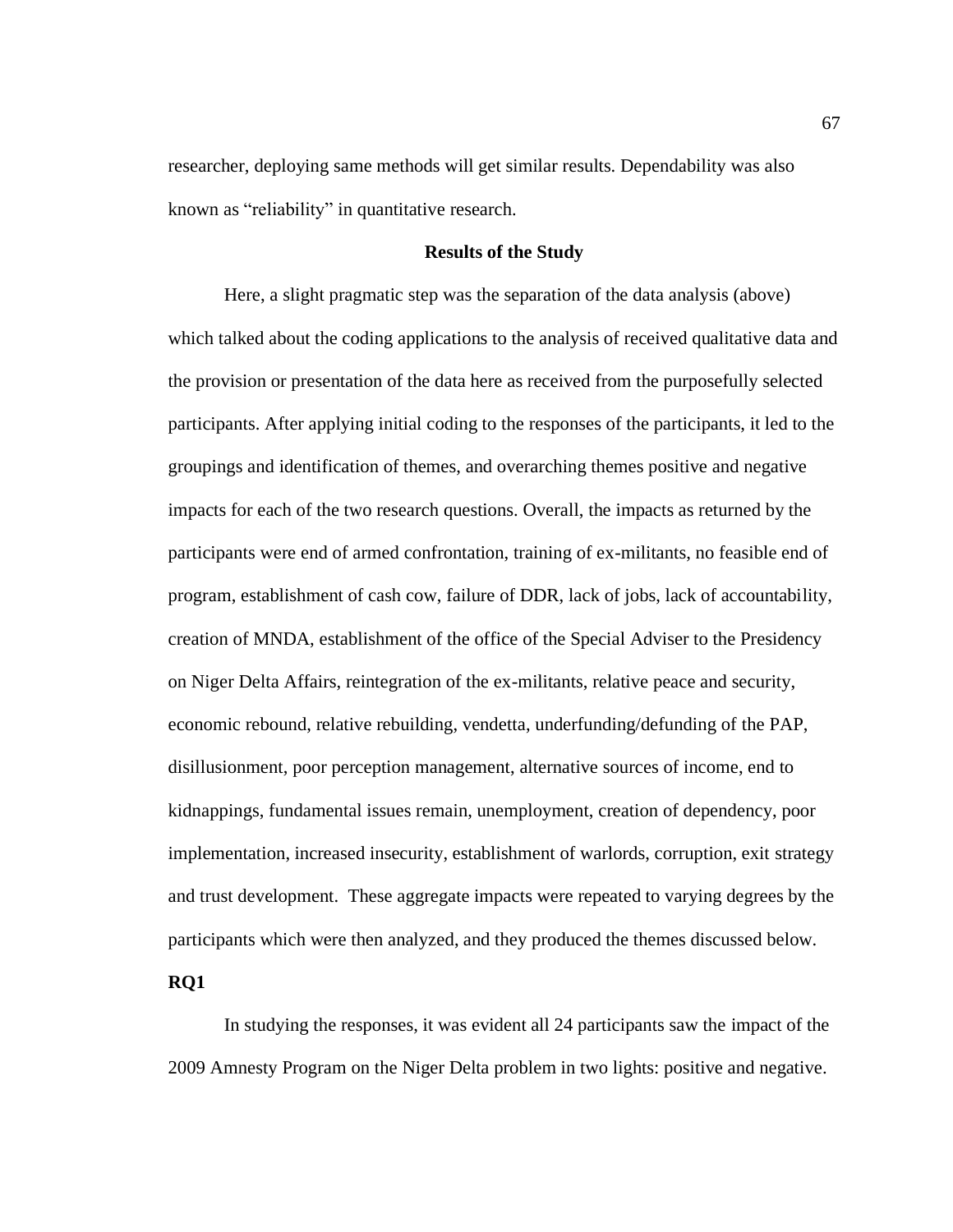As stated above, the overall categorization of their responses gave rise to the two major, over-arching, identifiable themes below under the broad themes of positive and negative impacts for each research question.

#### **Positive Impact**

From the appropriate responses listed above and after further analysis, two themes of relative peace, and education emerged.

#### **Relative Peace**

All 24 participants unanimously agreed that the PAP brought back relative peace to the Niger Delta region. There were many contributing reasons for the relative peace and security that ensued with the amnesty coming becoming effective in June 2009. The research study participants uniformly saw the resultant improvement in the security situation as the most significant positive impact from the PAP implementation. However, improved security did not happen by itself but had many contributing, equally positive appendages like payment of monthly stipend of 65 thousand naira (65,000 naira/month) to accepting militants who turned in their weapons, demobilized, and brought under the program. Looking at the impact of the PAP in the region, P01 counted the end to armed confrontation, as well as the aggregate effect of people turning away from violence as the positive impacts of the amnesty. As P01saw it, "the training of ex-combatants in vocational skills, the award of scholarships for tertiary and specialist education, and payment of monthly stipends for enrollees in the program (N65,000) helped to turn many away from violence". P20 like other respondants pointed to the relative peace as the one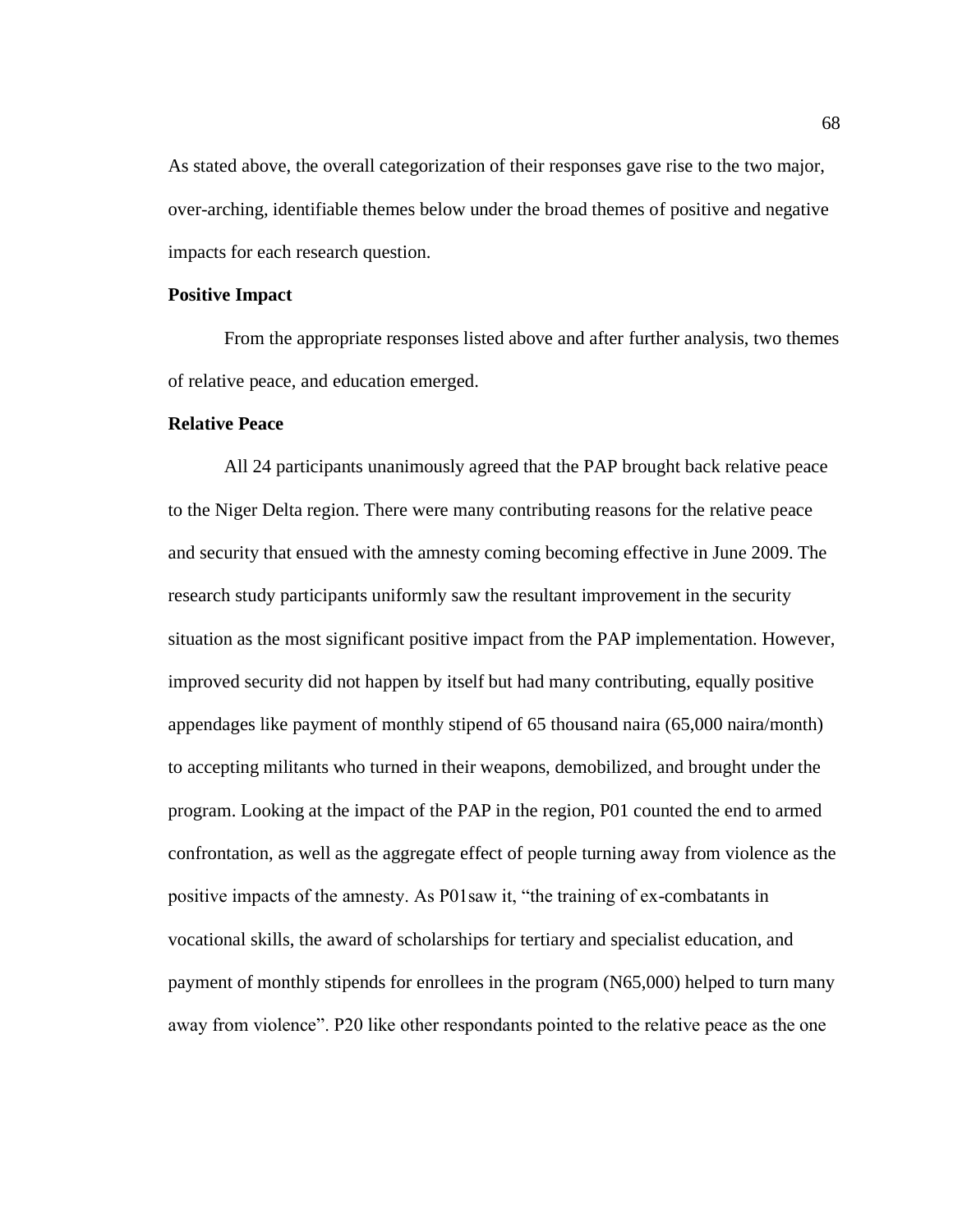positive for the region from the Policy, an assertion that is shared by P24 who viewed the calmness that returned as the peace dividend from the PAP.

# **Education and Skills**

Fourteen (58%) of 24 participants identified education and skills acquisition by the ex-militants (also called ex-agitators) as major contributors to the resultant relative peace. These trainings and formal education effort (even at the university level) happened at institutions both within Nigeria and outside the country. Through this engagement, people were occupied which directly impacted the number of number available for mischief making. The experience of seeing ex-militants graduate became a huge psychological boost and in due cause became a signature achievement for the PAP. The view of PAP as a success from just the narrow lens of technical skills and educational trainings (opportunities) was mostly because of the education and training they received. P01 credited the PAP with turning many away from militancy and crime through the training of ex-militants in institutions of higher learning as well as in the acquisition of vocational skills. P09 and P22 both were impressed with the resultant huge increase in educational trainings and opportunities. In the same breath, the training and skills acquisition was seen as heavily tainted with the lack of gainful employment for the graduates meaning that unemployment remained high, an impact that floated to the top of the impact list for P08, P18, and P20.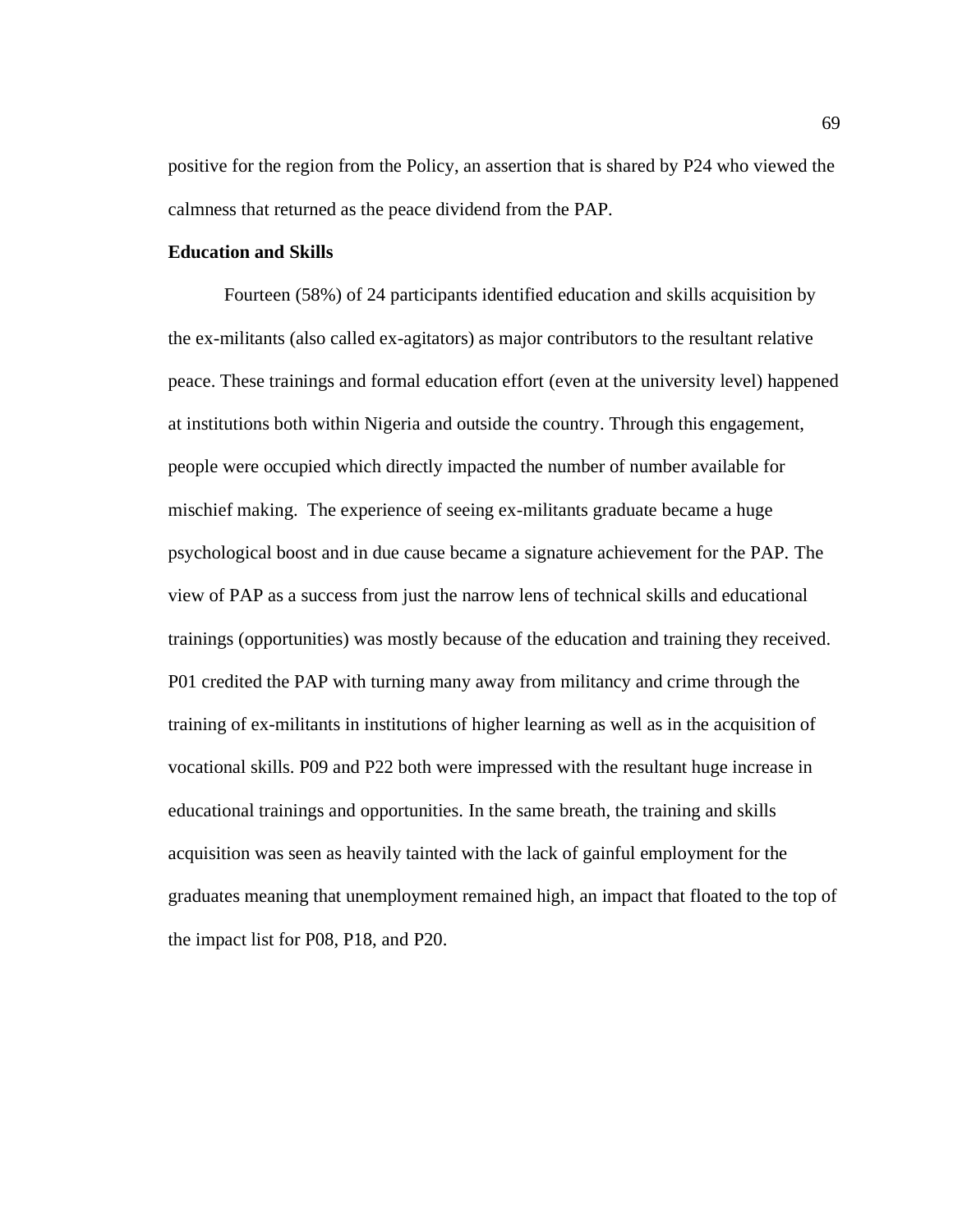# **Negative Impact**

The participants responded with rich data which were further analyzed in accordance with the research methodology and the analysis involved coding which ultimately exposed themes discussed below. All 24 participants mentioned and discussed many negative impacts at varying lengths, and some of impacts are lack of plan for ending the PAP, abysmal failure, no change in fundamental causes, skepticism, insincerity, corruption, poor infrastructure, dependency on state, unemployment, free money, laziness, continuing pollution, and vicious cycle of violence are some of the impacts as seen by the participants. Most revealing were the responses from P07 and P10 who absolutely saw nothing positive in any aspect of the PAP, listing some of their observed impacts as insecurity of the creeks, unemployment, creation of dependency on government, entrenchment of warlords, and dependency on warlords among some others. P19 counted policy design failure, inability to follow PAP, and unemployment even for the graduates of the PAP trainings. Collectively, these impacts fall under the overarching umbrella of negative impact.

### **Static Development**

Of the 24 participants, 19 (80%) returned that there has been no change in the fundamental causes of the agitation. This theme covered such issues like continuing oil pollution which has greatly devastated both artisanal in the rivers and creeks (mostly), lack of social infrastructure like good roads, hospitals, schools, and electricity. These deficiencies and experiences were the original causes of the agitation in the 1960's and unfortunately, was still evident during this research study. It will be recalled that the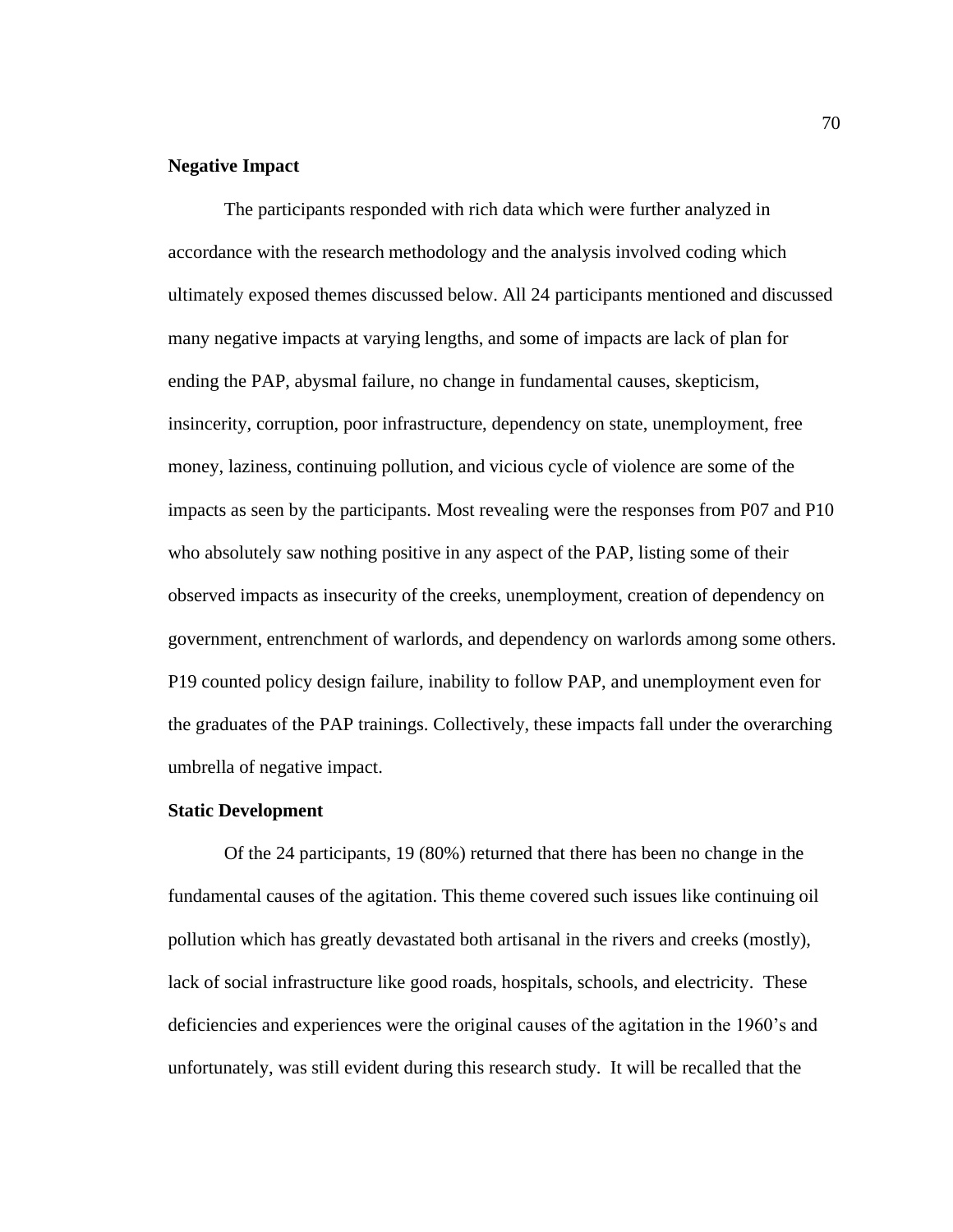attempt to remedy the situation caused the MNDA, the NDDC, and the PAP to be created by the federal government, charged with applicable responsibilities towards to the region.

The bitterness felt by participants were palpable and was seen in the response from P06 who saw the relative peace and end to then-rampant kidnappings as the only positive effect of the Amnesty in the region while at the same time stressed that nothing has changed with the status of the underlying problems as the same vulnerabilities remain. This sentiment was shared entirely by P12 who in addition felt perplexed with the non-completion of the landmark East-West Road that was called out specifically in the Niger Delta development master plan.

### **New Group of Militants**

A recurring, worrying negative impact of the PAP was what 15 (out of 24, or 63%) participants described as the development of new group of militants. In this group belong all the ex-militants who prefer to collect the monthly stipends while doing nothing else productive either for themselves or for the society outside of being idle collectors. P03 saw the lack of exit strategy from the PAP which has inadvertently created a lazy, dependent group of youths from the ex-militants.

The contributing factors for the emergence of this group included laziness amongst the recipients of the monthly largesse, mismatch of the acquired skills and education to existing job opportunities that led to sustained high unemployment, the debilitating sense of entitlement (to a "perpetual" pay out), and the indigenes who felt that there was no incentive to be law-abiding since the government paid the troublemaking ex-militants to remain calm. The feeling here was what had been seen repeatedly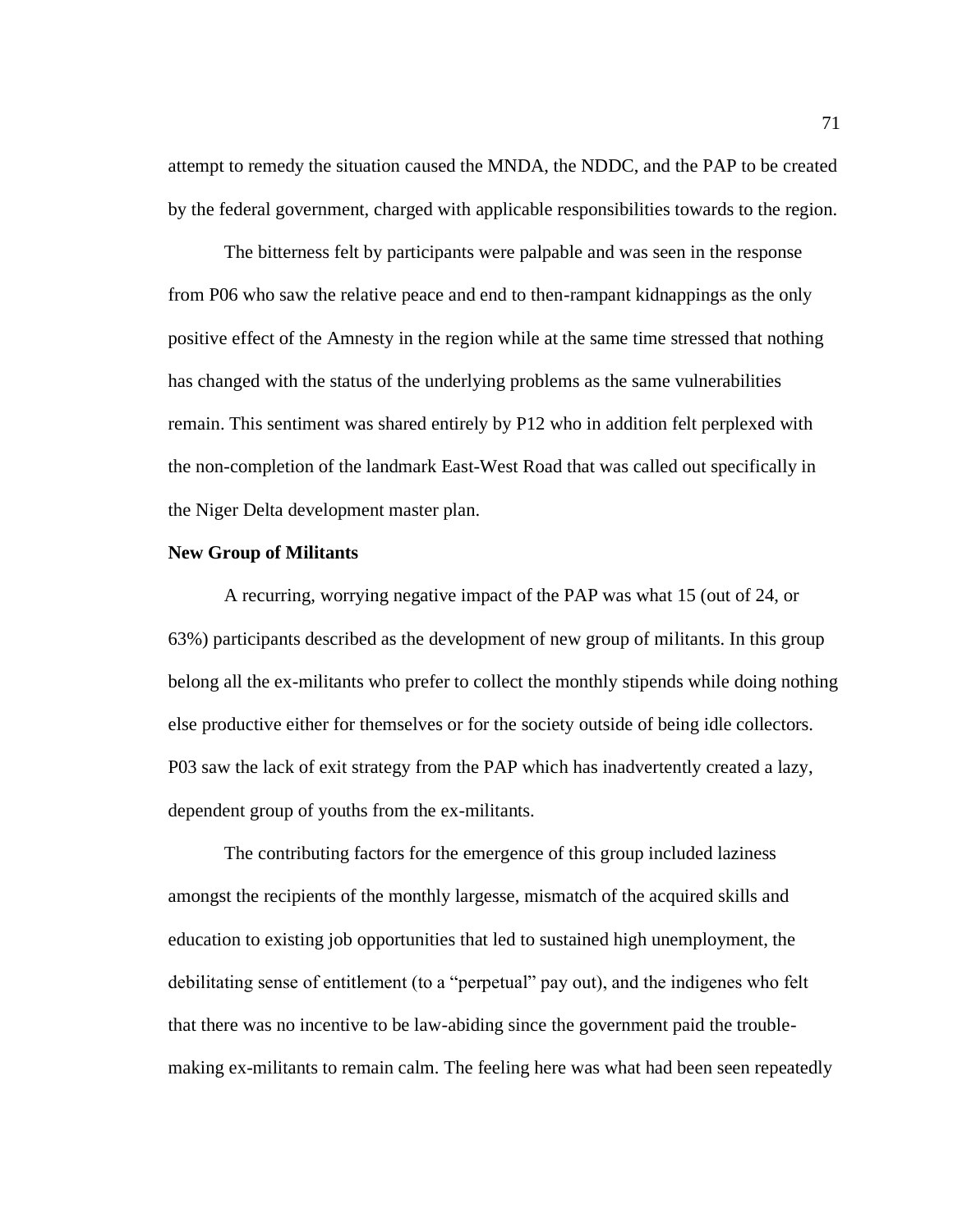every time the government mentioned that the PAP will one day be wrapped up, the empowered warlord and their camp members immediately threaten destruction if their stipends are cut with the government giving in each time. That, is, the ticking time-bomb the Participants felt was created by the government, even if unintentionally. P01 described this group as those who see the program as a permanent cash cow to be milked, an assertion shared by P19 and P24 who viewed the ex-militant leaders as conflict entrepreneurs who foment trouble on hand, then turn around to profit from the resolution of same problem.

# **RQ2**

The research study participants in answering RQ2 presented reasons for the relapse in 2016 and they range from vendetta, defunding, anti-corruption drive, disillusionment, unending PAP, poor implementation, re-integration failure, underlying problems still exist, unemployment, insincerity of commitment, and poor perception management. Analyzing, coalescing, and coding the data produced two themes of political vendetta and poor implementation.

### **Political Vendetta**

RQ2 elicited a round of direct responses to the singular dire experience of the brief relapse in 2016 and 14 of 24 (58%) participants said political vendetta was one major cause of the very violent relapse under study. The vendetta as gathered from the data was both direct and guised. The current President of Nigeria had his 2015 election campaign manifesto centered on fighting endemic corruption, and ending the monthly stipends paid under the PAP and swiftly bringing the PAP to an end. He was elected in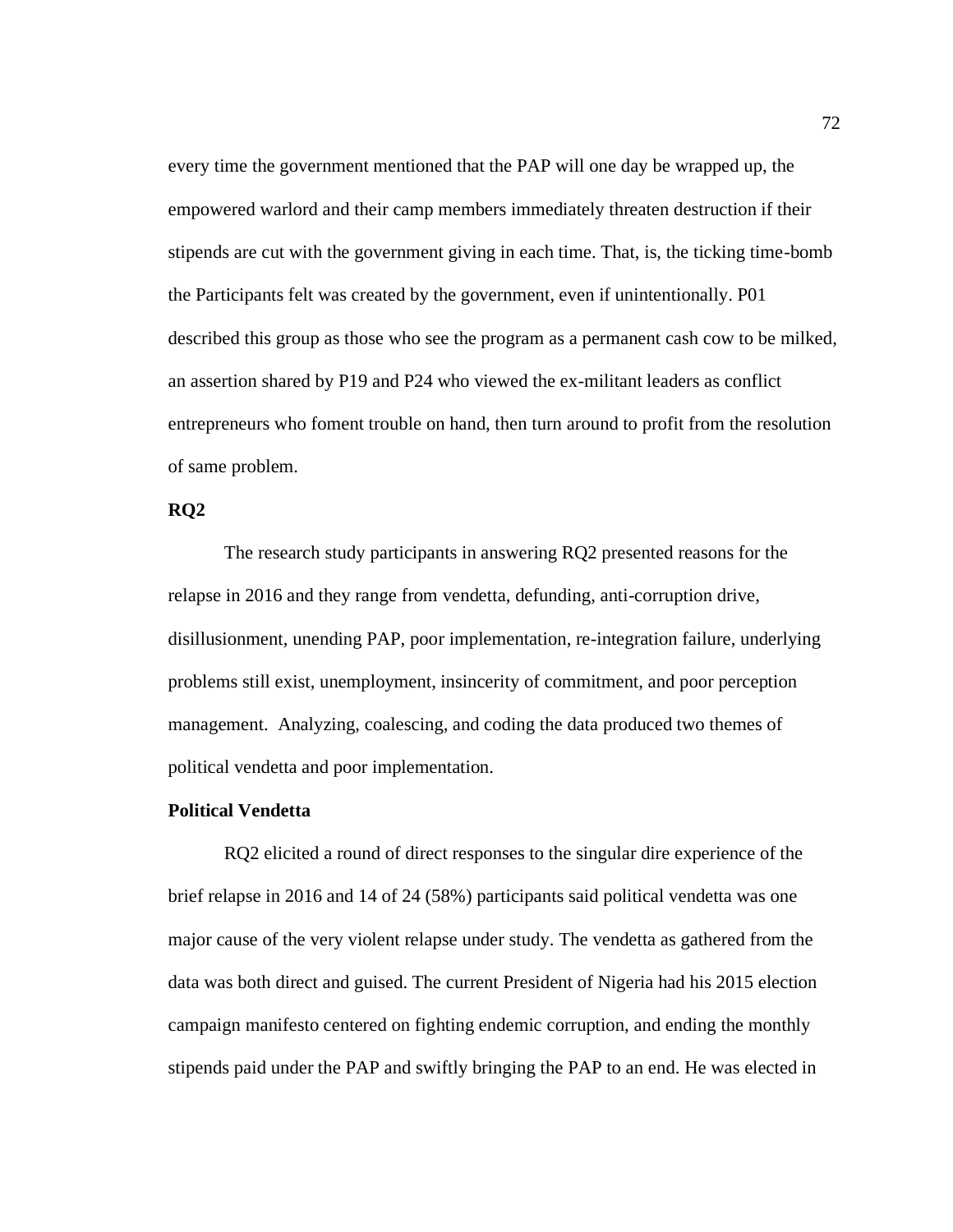2015 and immediately set upon his campaign promises and he kicked off the twin efforts of arresting a very popular (ex) militant leader – Tompolo – who was accused of corruption in the maritime security contract he had with the Nigerian Maritime Administration and Safety Agency (NIMASA). Incidentally, Tompolo was widely believed to have made heavy financial contributions to the campaign of the thenincumbent and for this, the new President ordered his arrest. Tompolo immediately went into hiding and unleashed destruction in his wake on prime oil facilities, which in turn was devastating to the Nigerian economy. The guise of an anti-corruption crusade was seen to be a selective application as well which acted a catalyst to the descent into chaos of militancy.

P01 narrated the political climate then as one where an enthusiastic, newly elected president Buhari ordered the arrest and charge of an (ex) militant leader as part of his anti-corruption drive, a vendetta push against perceived sponsors of the opponent during the election of 2015, and an attempt to actualize his election campaign promise of ending the stipend payment, a feature of the reintegration le of the DDR. P01 characterized it as a militancy different from the previous ones and therefore not return or relapse perse.

P02 noted the presidential order to arrest a certain militant leader (ex) who was compensated with a huge oil pipeline infrastructure security contract on corruption charges as well as the attempt to cut 70% of the PAP funding as a huge tipping factor.

### **Poor Policy Implementation**

The theme of poor policy implementation took into recognition and covered defunding, anti-corruption drive, disillusionment, unending PAP, poor implementation,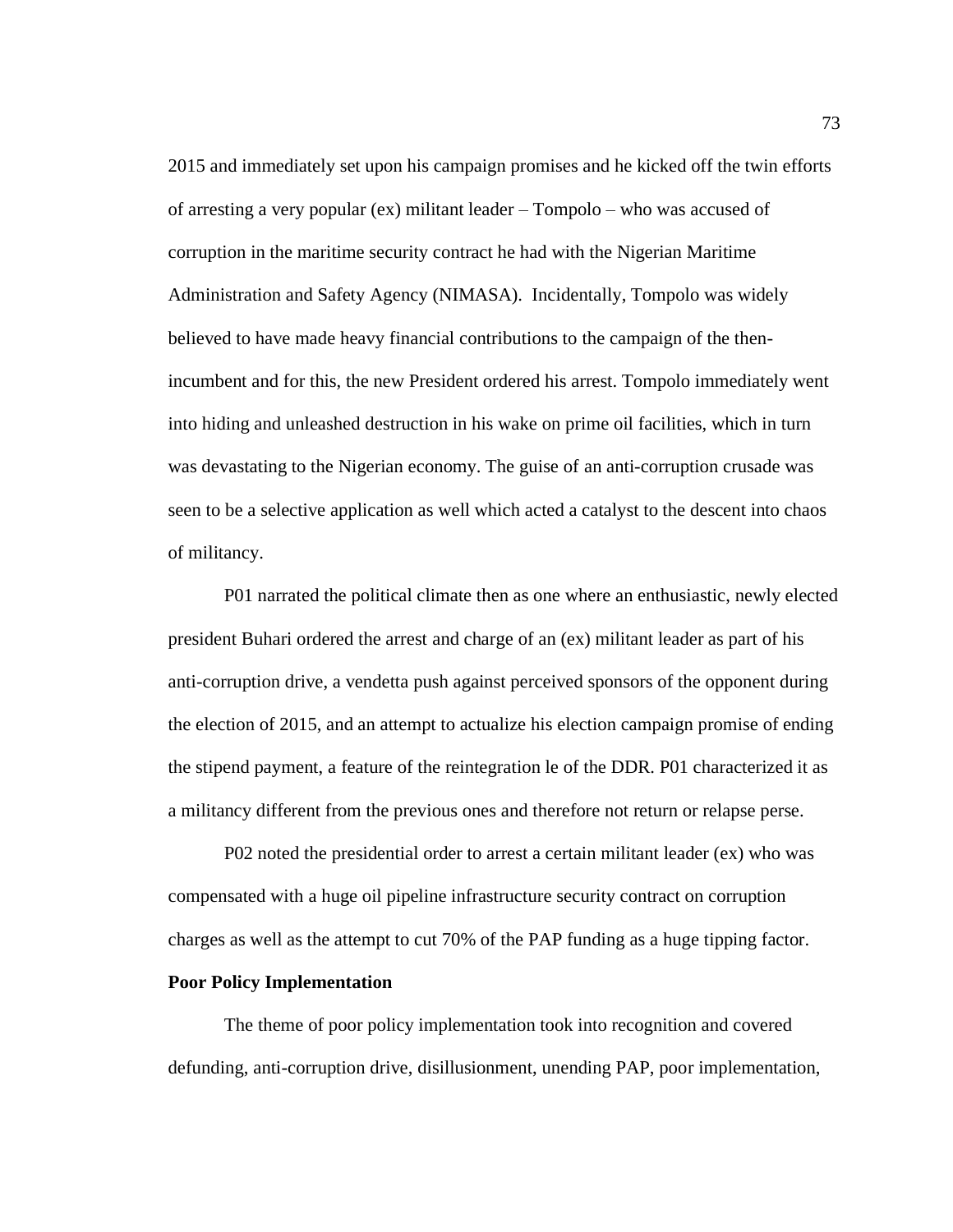re-integration failure, underfunding, still existent underlying problems, unemployment, insincerity of commitment, and poor perception management. All 24 participants unanimously saw poor implementation as the greatest reason for the relapse being studied. Poor implementation of the PAP, failure to hold NDDC accountable which continued to enable the developmental status-que to remain with poor road infrastructure, poor electrification, lack of hospitals, and ever-present pollution of the rivers and creeks all led to the worst of frustrations forcing the violent experience that put the federal government on notice. The general lack of employment opportunities, and for the retrained graduates under the PAP came under review here and was given as a reason for the return. It has long been argued that there is no known, workable exit strategy for the PAP and what exists kept being poorly implemented by the government and the constant threat to cut off funding, the lack of developmental progress in both physical and human aspects all converged in the crucible of violent frustration that was witnessed. The direct result is that the "re-integration" phase of the DDR continued to be seen as a big failure.

For P08, the abject failure of the R in DDR, fear of ending the funding for Amnesty, lack of clear exit strategy from the Program, and the lack of inclusion for the law-abiding segment of the youth and society were the reasons why the region relapsed into violence in 2016. P09 counted underfunding as a single word answer to the cause it. P10 provided a short answer to reason for the fall back into militancy as the thenimminent stoppage of the Amnesty funding. P12 saw the failure to address the developmental clamoring of the region, a fundamental catalyst to militancy, as the reason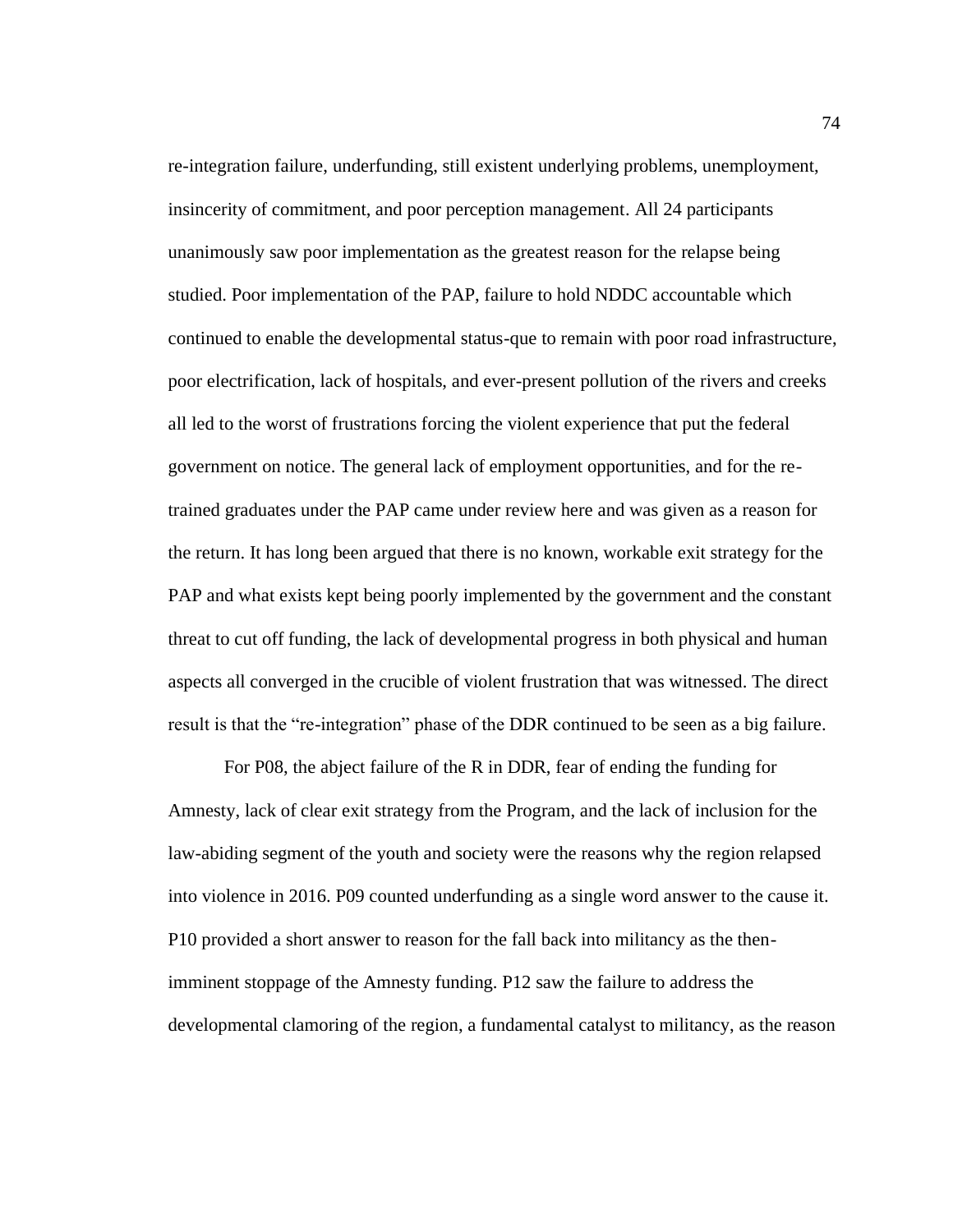for the relapse. P13 agreed with many others (earlier) in blaming the threat to end the program and poor implementation as the reasons.

#### **Summary**

There were two research questions the answering of which were at the bottom of this research study. Twenty-four purposefully selected respondents (P01 to P24) participated in the study and provided the proper depth that adequately spanned the scope. These 24 participants had close knowledge of the drafting of the PAP, its implementation, established researchers, custodians of traditional leadership, and indigenes of the Niger Delta region.

Basic coding was applied to the very rich data that were received from research study participants. From the returned data, recurring impacts as returned by the participants were end of armed confrontation, training of ex-militants, no feasible end of program, establishment of cash cow, failure of DDR, lack of jobs, lack of accountability, creation of MNDA, establishment of the office of the Special Adviser to the Presidency on Niger Delta Affairs, reintegration of the ex-militants, relative peace and security, economic rebound, relative rebuilding, vendetta, underfunding/defunding of the PAP, disillusionment, poor perception management, alternative sources of income, end to kidnappings, fundamental issues remain, unemployment, creation of dependency, poor implementation, increased insecurity, establishment of warlords, corruption, exit strategy and trust development.

Coding achieved the fundamental goal of crystallizing the answers to the research questions and bringing the center, the various, distinct impacts of the PAP on the Niger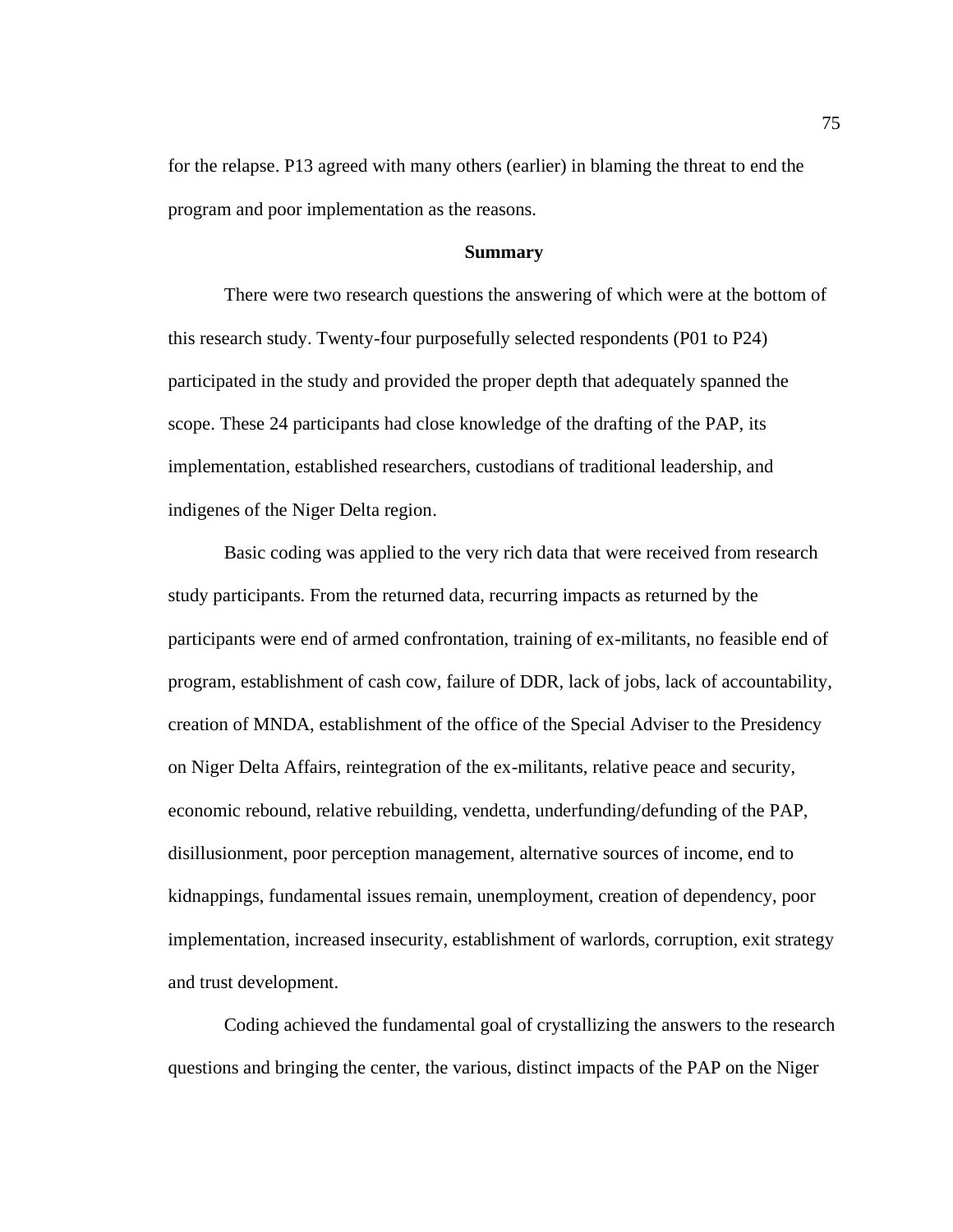Delta Region which were in the main categorized into positive and negative impacts. It was worrying to see some of the impact to be of a clearly, but slowly evolving nature that looks to being primed for the immediate aftermath environment of a possibly contentious end to the PAP. Violence increasingly looked like a primary path for the stipend recipients should proper sensitization not be carried out by the government prior to ending the PAP.

The single-minded, ill-advised pursuit of a vendetta against a popular but perceived antagonist were equally fingered as the match that lit the primed tinder aided by the evident lack of progress in general development, increase in employment, job opportunities, and the perceived corruption in the PAP.

In Chapter 5, further analysis of the themes provided an in-depth descriptive analysis that tied their responses to the sections of the literature review as well as other documents thereby providing triangulation and validation of the data. Finally, I presented the areas for potential future research and recommendations that can help with policy design and improve feedback mechanism in line with the Policy Feedback Theory.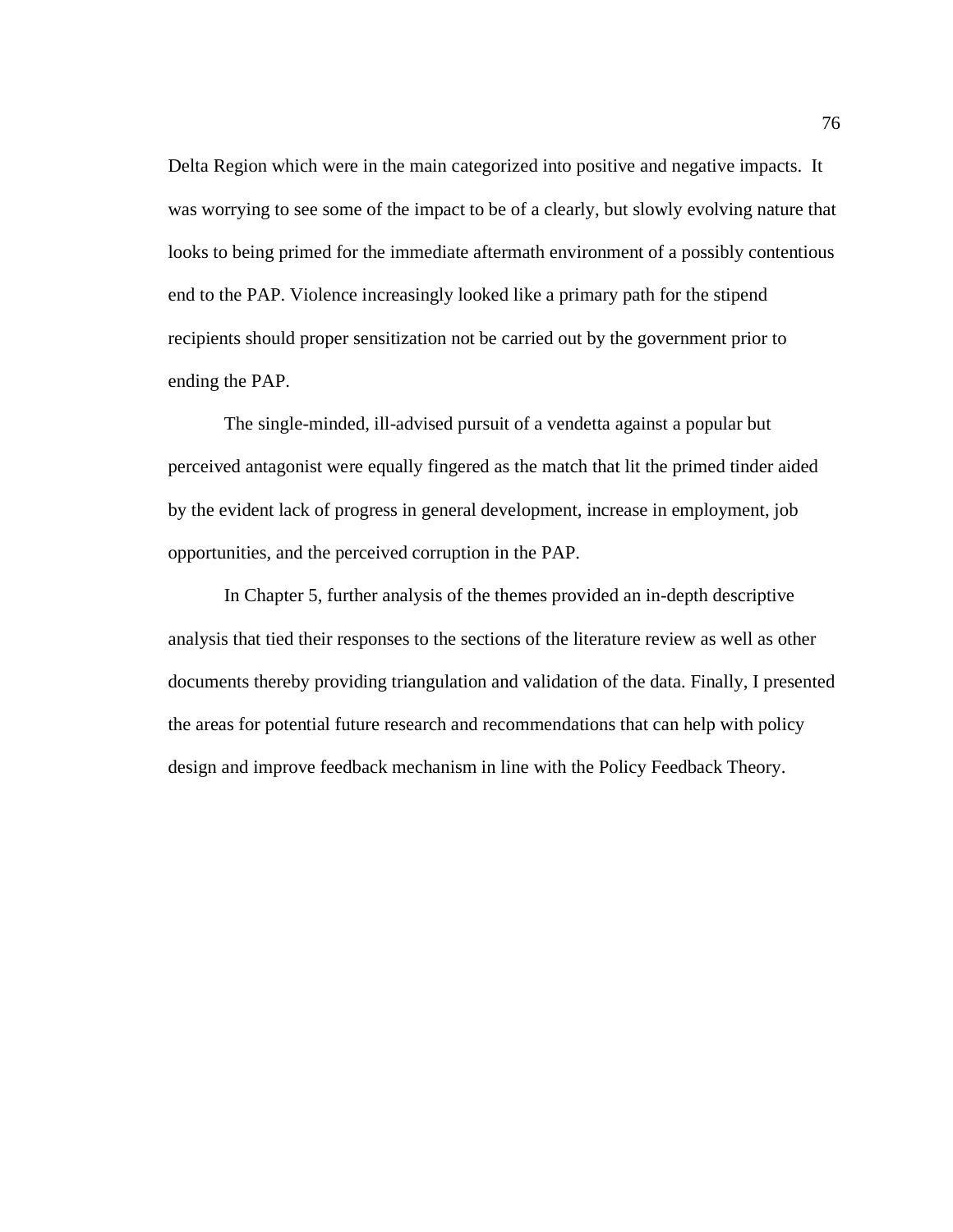Chapter 5: Discussion, Conclusions, and Recommendations

# **Introduction**

The purpose of this qualitative research was to evaluate the 2009 PAP's effectiveness in solving Niger Delta security challenges, and from that, determine if the 2016 return to militancy was linked to the policy's poor implementation. Findings from research may provide insight regarding overall effectiveness of the PAP in terms of solving developmental and militancy problems in the Niger Delta region. In 2016, after a period of relative normalcy, militancy returned briefly to the Niger Delta, throwing the country into financial depression subsequently (Bolarinwa, 2017; Osinbajo as cited in Wakili, 2016). After an extensive literature review, it was evident no scholarly research was done to address reasons why militancy returned in 2016. To address this topic, two research questions were asked:

*RQ1:* How has the 2009 PAP impacted the Niger Delta problem?

*RQ2*: What components of the 2009 PAP resulted in the brief return to militancy of 2016?

#### **Interpretation of the Findings**

To answer the research questions, a qualitative case study methodology was employed. The case study methodology best suited this research. Research questions were designed to address 24 purposefully recruited participants that met the PAP knowledge criteria as earlier stated.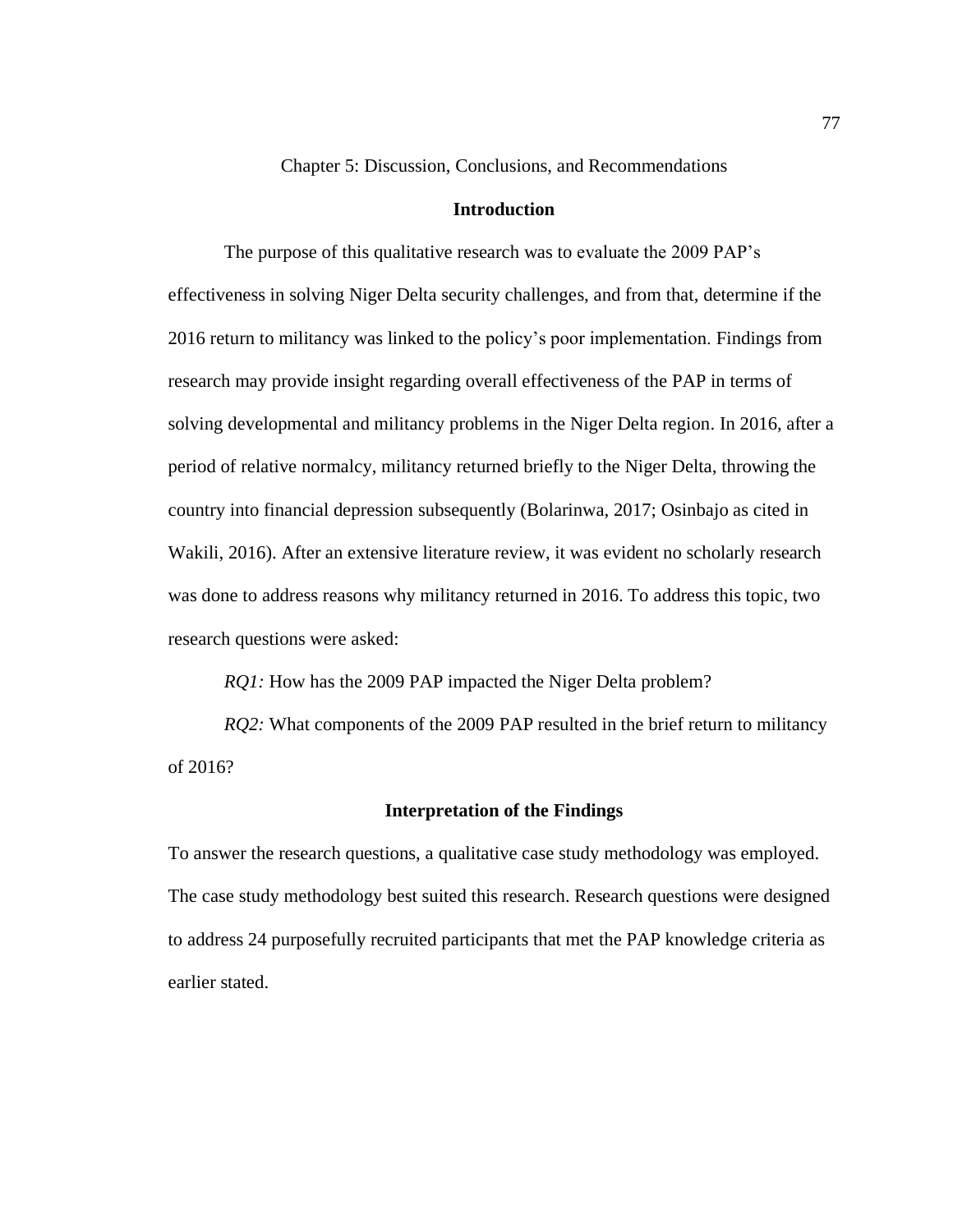Several major themes developed in terms of how the PAP affected the Niger Delta Region. These themes were both positive and negative. The positive impact was expected returns from investments into the region using the instrumentality of the PAP, while the negative impact involves shortfalls or unplanned consequences of the same policy implementation.

### **Positive Impact**

There are many contributing reasons for relative peace and security that ensued after the amnesty became effective in June 2009. Participants unanimously saw the resultant improvement in the security situation as the most significant positive impact due to PAP implementation. Improved security led to monthly stipend payments of 65 thousand naira a month to militants who turned in their weapons, demobilized, and joined the program.

Other positive contributing factors were training of ex-militants in skills acquisition and formal education at the university level in institutions both within Nigeria and outside the country, the creation of the Ministry of Niger Delta Affairs, creation of the office of the Special Adviser to the President on Niger Delta Affairs. Only 8% of participants (two persons out of 24) saw the new Special Adviser and the then-newly created Ministry of Niger Delta Affairs as positive, with 88% of respondents (21 persons out of 24) viewing the attendant education and skills acquisition as benefit to the region. Training and skills acquisition led to a lack of gainful employment for graduates,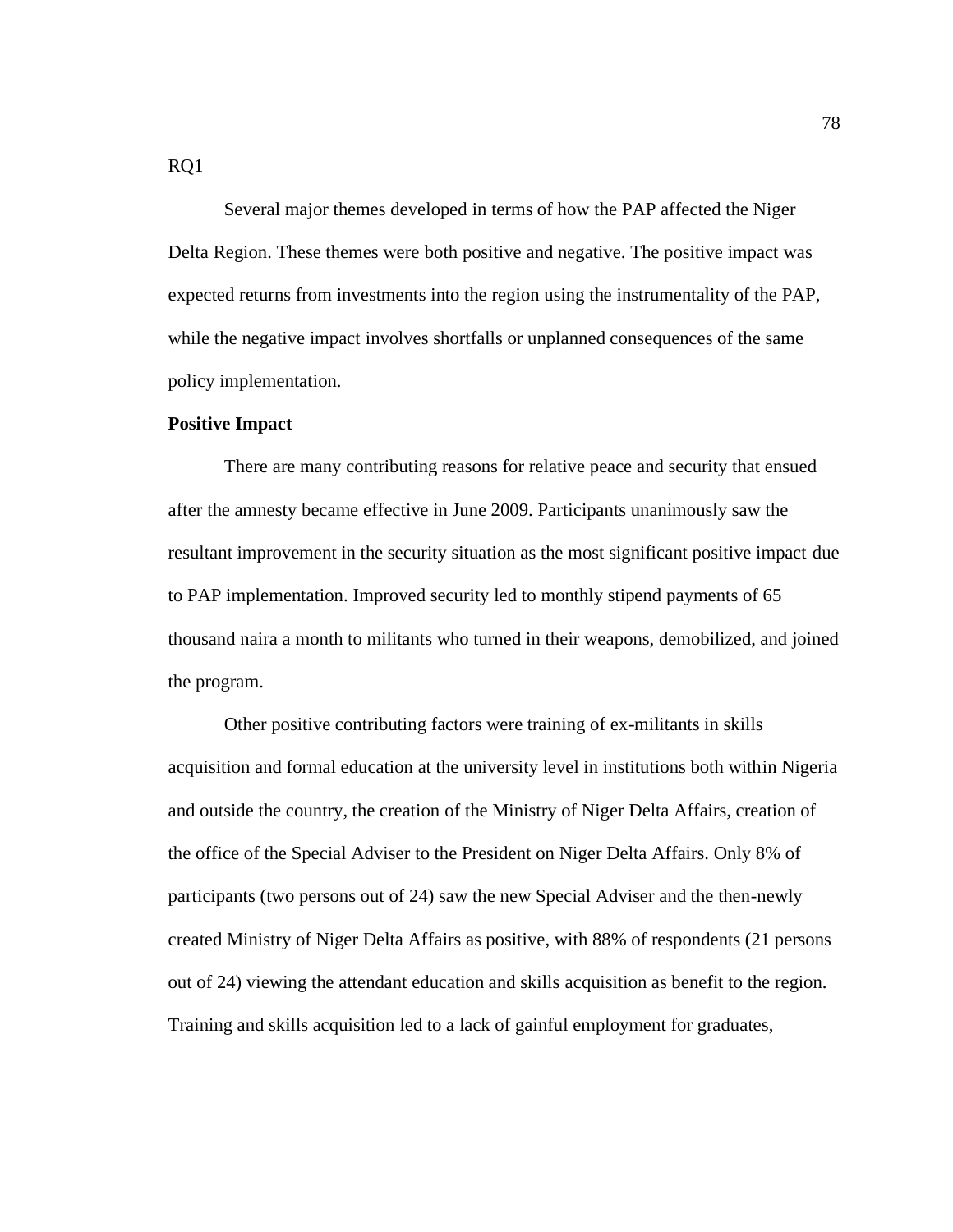meaning that unemployment remains high. Most participants saw the Amnesty as a success because of the education and training they received.

There were a lot of militant groups in the Niger Delta, each group with its own general commanding loyal foot soldiers. After the sustained public campaign to change their minds, most groups led by generals gave up their arms and joined the program. The first phase was disarmament. After they were demobilized and sent to deradicalization training after which they chose which aspect of training they wanted to participate in, technical skills like underwater welding existed both within and outside the country. All enrollees started getting stipends every month, and this was the core of the argument that payments provided a means of sustenance for ex-militants who could now sustain themselves from stipends instead of proceeds from arms. This led to relative peace, accompanied by drastic decreases in abductions of expatriate oil industry workers, and resulted in sharp increases to oil production.

Two participants only saw the creation of ministries, commissions, and the existence of an advisor to the President on Niger Delta Affairs as positives. Coming to what the PAP has been able to accomplish, they were all rated close to zero mainly because the development of the region which was their major charge has seen very little shift, if any.

During the height of the militant attacks in the years before 2009, the federal government set up the Niger Delta Technical Committee to investigate options for resolution, and the committee's report was submitted in 2008. The recommendation was for amnesty for repentant (ex)militants to be established and offered but built on DDR.

79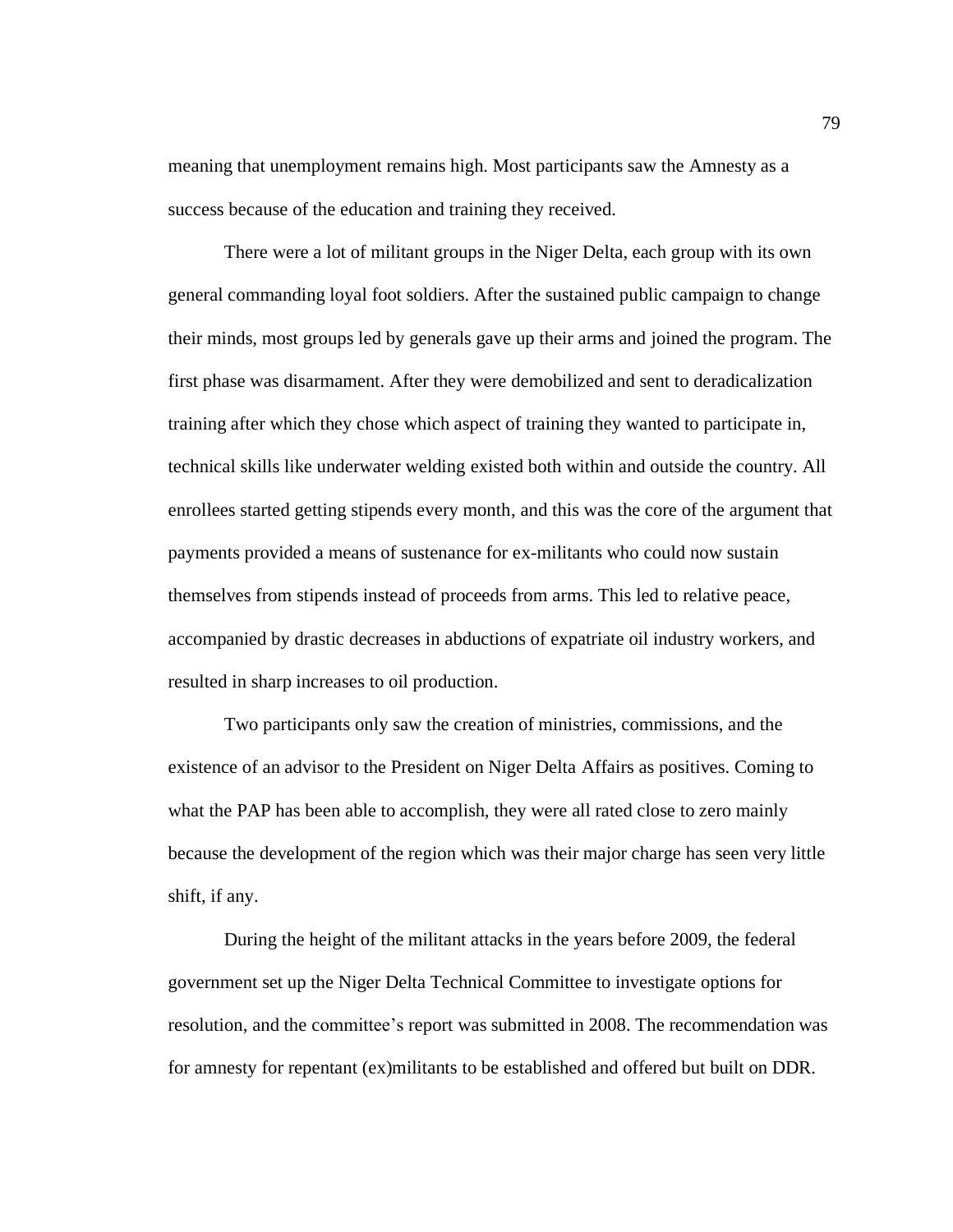DDR was synchronous with the approach the United Nations advocated as a process for conflict resolutions. This phase was planned to expire by 2015 but continues.

The entire amnesty was designed to last from 2009 to 2015 and this timeline was almost torpedoed by the then-new government of Buhari in 2015 (Wilade, 2017). The Ministry of the Niger Delta Affairs (MNDA) was created to be a coordinating ministry for the functions of the Niger Delta Development Commission (NDDC) and the PAP (which was the same thing as the Niger Delta Amnesty Program) and be the powerful body towards bringing lasting solution to the well-known developmental sufferings of the Niger Delta people. The amnesty was also supposed to usher in accelerated environmental redemptions and dramatic infrastructural development of the region. These positives as highlighted by participants were consistent with the findings of other scholars (Akinola, 2011; Ezeocha, 2016; Opone, 2014) who researched aspects of the Niger Delta problem.

# **Negative Impact**

Outside of the two primary positives as given by the respondents above, and there were a host of negative impacts (another overarching theme) on the region as well noted by the respondents. This finding was consistent with the findings of Ezeocha (2016) and Opone (2014), and it was hoped the steps taken by the government would lift the region out of poverty, physical under-development, unemployment, environmental pollution, environmental degradation, and injustice but these have not happened.

Every one of the participants were unanimous (100%) in saying nothing has changed when it comes infrastructural development of the region. Triangulating to the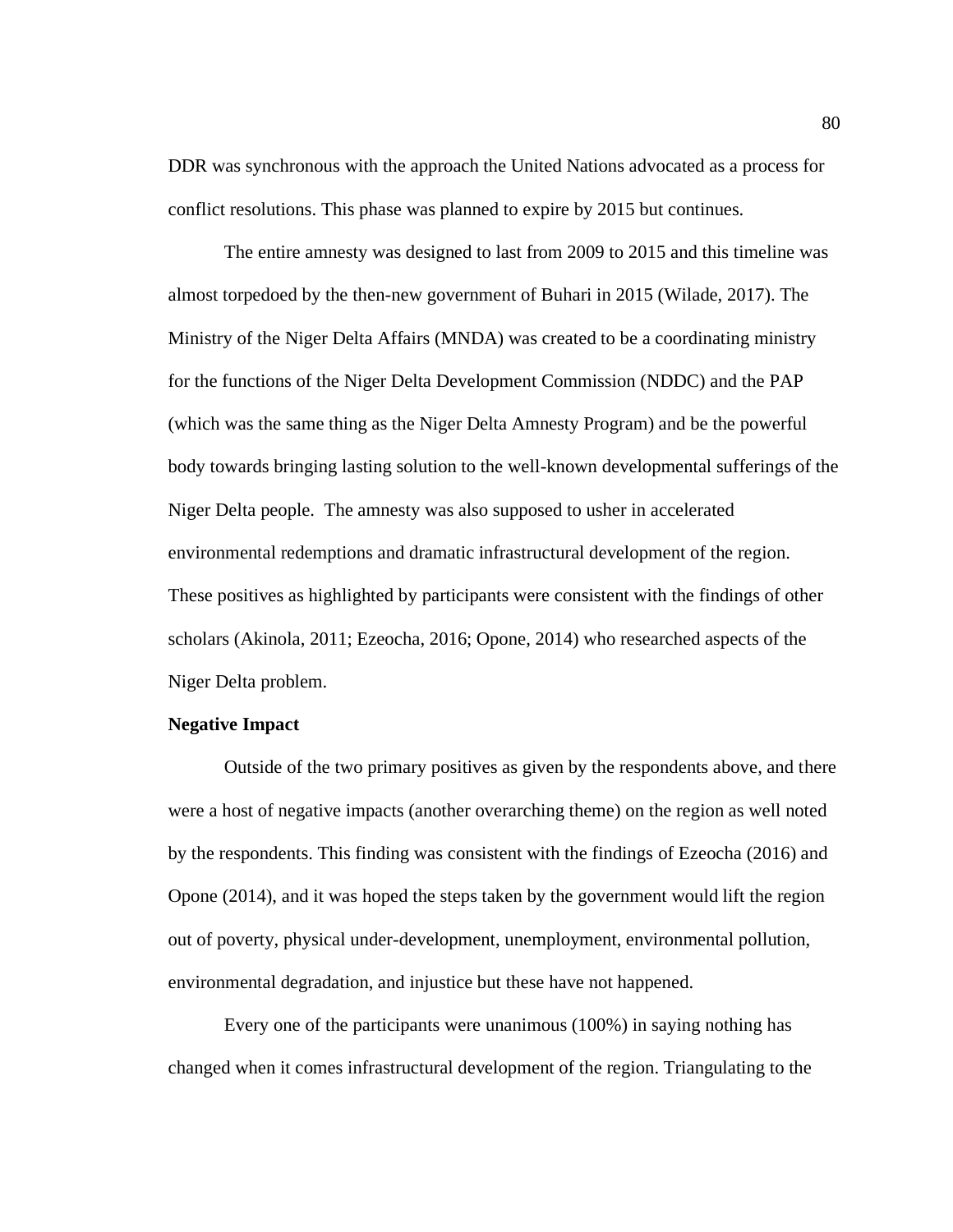literature review, remember it was the environmental devastation of the region by oil pollution, the existing abject poverty, very poor social infrastructure like lack of roads, electricity, hospitals, schools, and the inability to farm due to pollution that gave birth to militancy in the first place. Tobor (2014) validated this in a separate study. It was in recognition of this genuinely distressful situation that the federal government in the year 2000, passed the NDDC Act establishing the NDDC, with the primary mandate to formulate policies and guidelines, plan and implement, tackle environmental problems, and doing such other things that will contribute to the sustainable development of the Niger Delta Region (Ebeku, 2004; NNDC, 2015). The mere existence of NDDC, which was the fifth version of such intervention effort geared towards the development of the Niger Delta region was a testament to failed policies of earlier times. The participants also agree that if these fundamental issues were not addressed, militancy cannot be said to be a thing of the past and as such, with all current measures like dressings on an open wound.

Another emergent theme in answering RQ1 was that the PAP inadvertently created a core group of lazy youths in the region, which does not bode well for the region in the near term. The identification of this so-called lazy group was new. The inability of the government to come out with a plan to properly end the stipend (and by extension the R phase) has made a lot of the youth who are under the program to be solely reliant on the monthly allowance and not seek other ways to be productive. This blame does not reside with the government only but indicates the incapability of the youths to properly utilize opportunities. Regardless of where the blames lie, the reality was that these lazy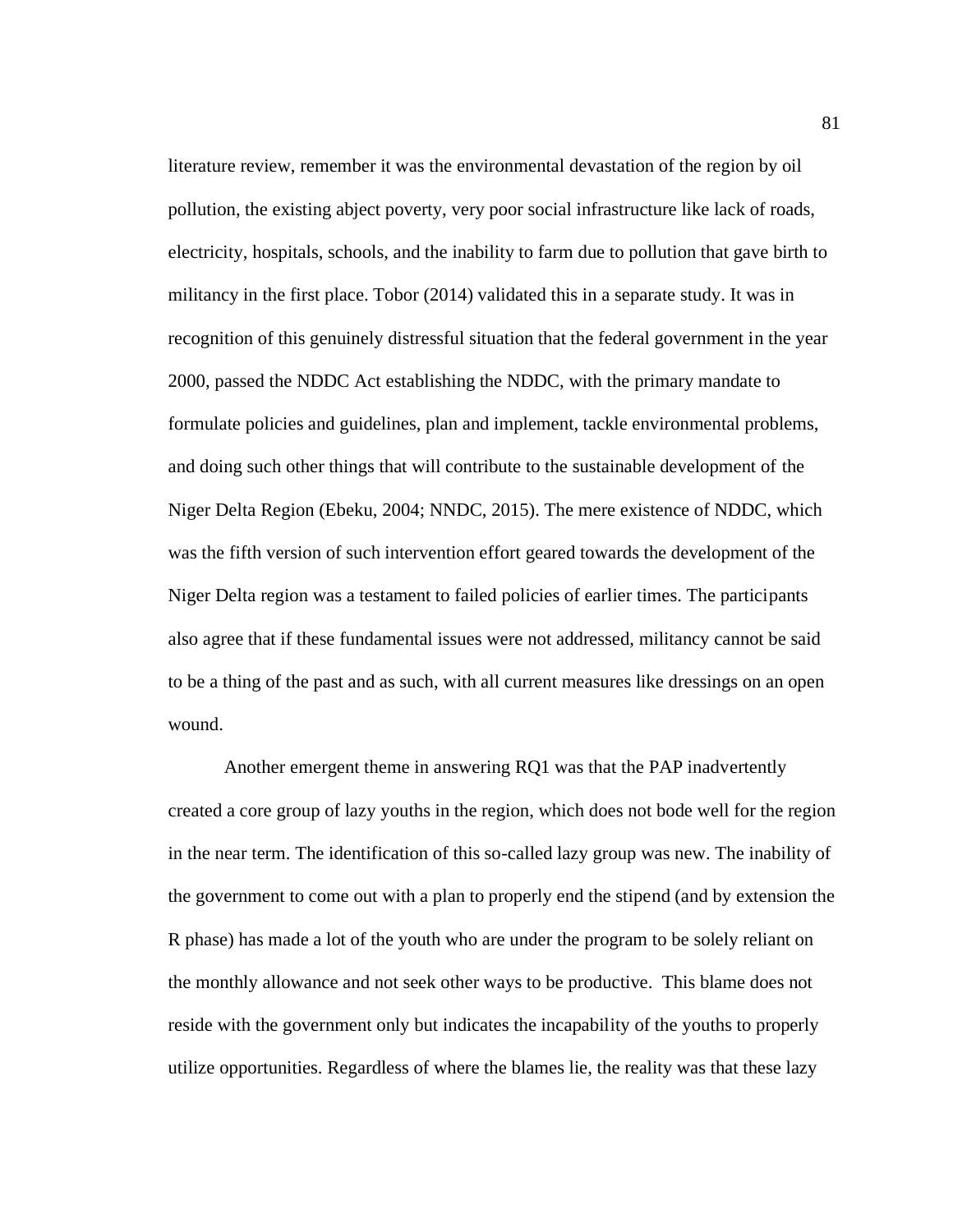youths wait for the hand-outs from the government. This reality also went to the core of the dilemma the government continues to face – how to end the stipends and close-out this aspect of the reintegration phase without pushing the youths back to militancy. The participants who by all ramifications were well informed on the Niger Delta problem, and were mostly from the region itself (92%), had no iota of doubt that the over-extended end to the program will surely, at some point come, but the major question remains what will happen to the region's security with this ready group who may surely feel aggrieved?

This quagmire tied into the literature review information on the original design of the PAP which had an expiration year of 2015, which incidentally was an election year in which the current president was elected, and he campaigned on ending the amnesty program. Since his tenure, he has been unable to find a feasible end to the phase. Not a few of the participants lamented the death of the architect of the PAP in the person late President Musa Yar'dua, believing that his passing greatly impacted the sincerity of policy implementation, creating opportunities exploited to largely derail the program.

'Training with no jobs' was how 88% of respondents themed an impact of the PAP in the region. As can be seen from the earlier discussed over-arching theme of positive impact, the offered skills-acquisition training and availability of funded, formal education opportunities counted as a huge positive. But there it ended as identical percentage of participants decried the failure of reintegration as there were massive disconnect between the acquired education, skills, and actual available job description, meaning that ex-militants would finish either of the training track but remain unemployed, forcing continued dependence on the monthly allowance from the program.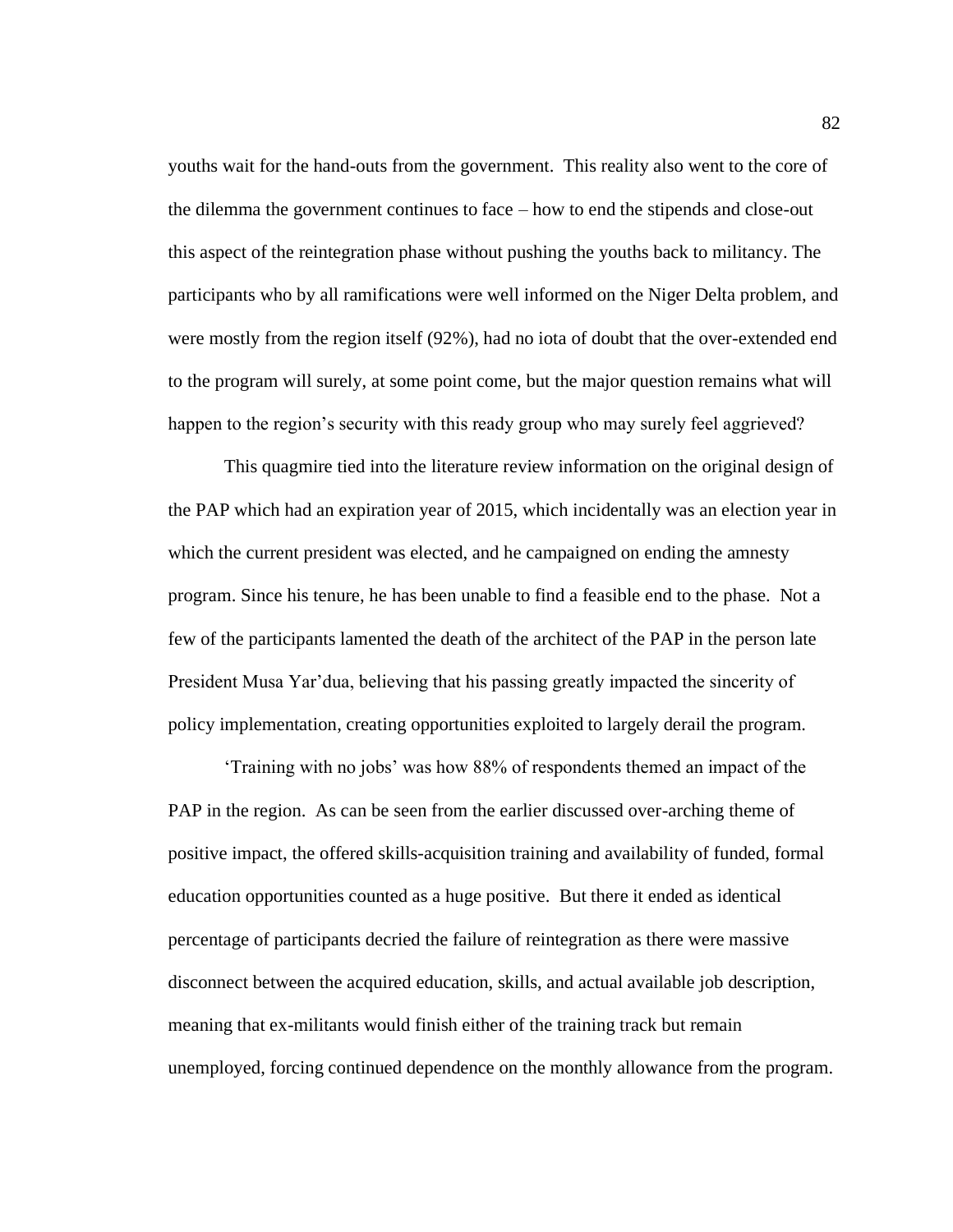This caused P07 to rate the entire PAP at 10% success rate. This phenomenon makes the participants add the group of disgruntled, trained, but unemployment ex-militants to the restive group that could cause trouble for the region and the government down the line. In a recent single-scope, targeted research at what the militants say on the outcomes of the PAP in the oil rich Niger Delta, Ebiede (2020) found that though vocational education was given to ex-militants, it had been inadequate, does not fully prepare them for work in the private sector, with no good correlation between skill and available jobs.

Another theme that emerged from the answers provided was that of corruption. 80% of participants returned this. Under this theme are a bunch of inter-connected impacts as were seen from these interpretation or results. This percentage of respondants reveal the existence of wide-ranging corruption in the system and they fingered the almost cyclic sacking of PAP administrators every two to three years for same exact reasons of alleged corruption (misappropriation of amnesty funds) which has made the citizenry see that office as a massive cash cow that was being unscrupulously milked by every administrator that took over with no visible penalty or prosecution of the relieved ones. This making away with funds has a major downrange, real-life effect as some of the institutions have been owed for trainings provided, leaving the recipients stranded. The same corruption tagged on the NDDC who's chairmanship was seen as compensation for political loyalty so they could recoup what they spent in support of their political master. I know it was slightly outside the scope of this research, but it was neatly, and firmly linked with the impact of the PAP in the region, and the NDDC was a major part of the overall effort to deliver positive change for the region.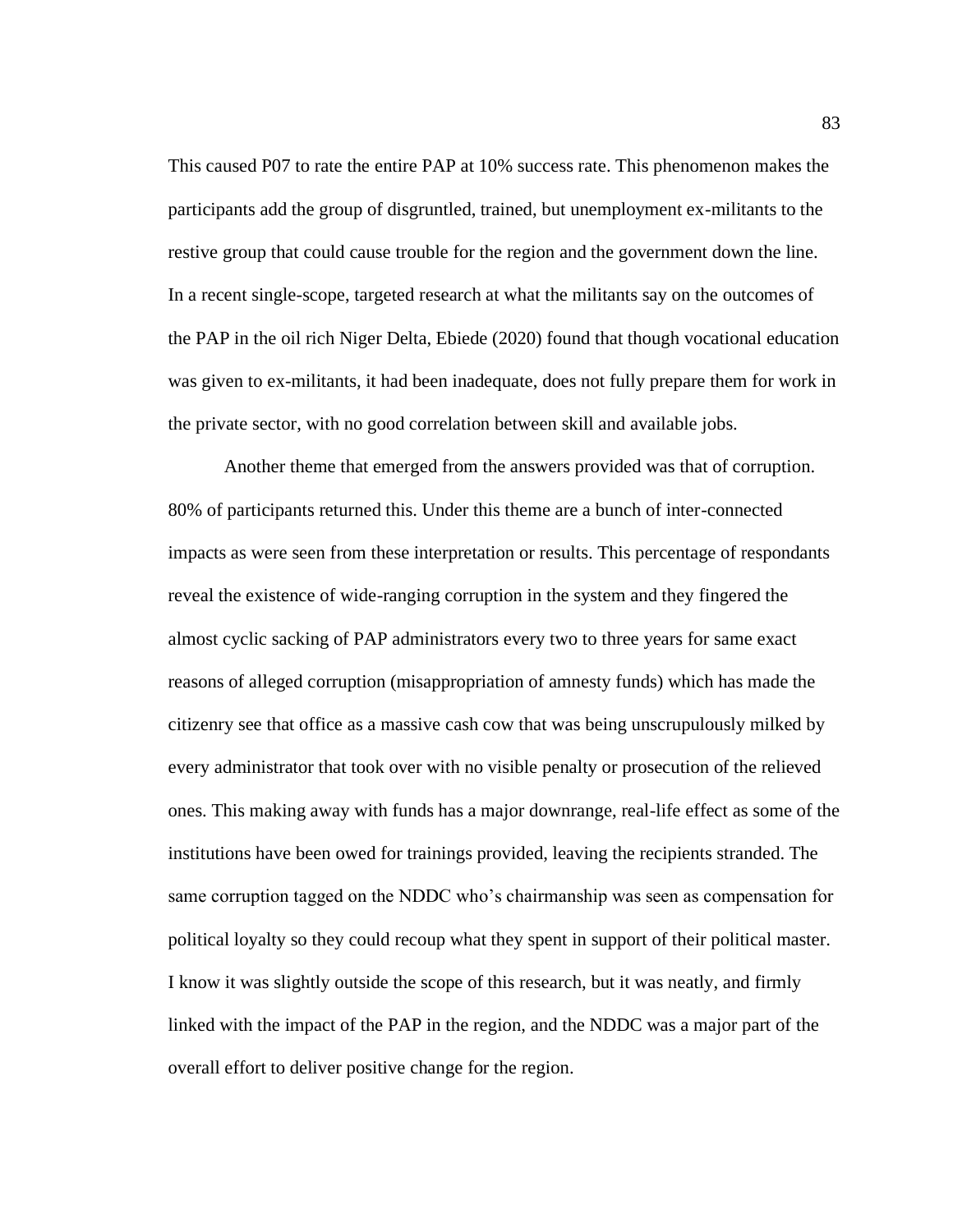The other corruption in the system was that of name substitution by the militant lords (generals). During the demobilization of the very many militant groups which came after disarmament, each militant leader coordinated the provision of names from his camp to be included in the amnesty master list and they continue to wield influence for instance on who received benefits like educational and skills training. It was also revealed the stipends were paid to them for further disbursement to their camp members thus unfortunately ensuring they remain influential and relevant in the scheme of things. So here, the corruption was injected as they do not always give the entire 65,000 naira to the guys on the books. Also, with financial inducement, they have been known to change the names of recipients with those of paying ones or family members especially for the slots to be sponsored overseas for training.

Linked to this was another emergent, negative sense of entitlement amongst the Niger Delta youth who do not want an end to the monthly stipends just for being an exagitator. This a very disturbing situation due to its linkage to the sense of alienation on the path of the law-abiding citizens who feel left out of the federal largesse and who eventually succumb to temptation to be included in a list and through that start getting paid. The participants saw this phenomenon as a part reason for the occasional violent incidents in the region, and in their words, these measures are then conflict manage, creating conflict entrepreneurs but not peace building for sure.

RQ2

The second research question dealt with work, understanding what led to return to militancy in the region in 2016. Unlike the responses to RQ1, there was no segregation of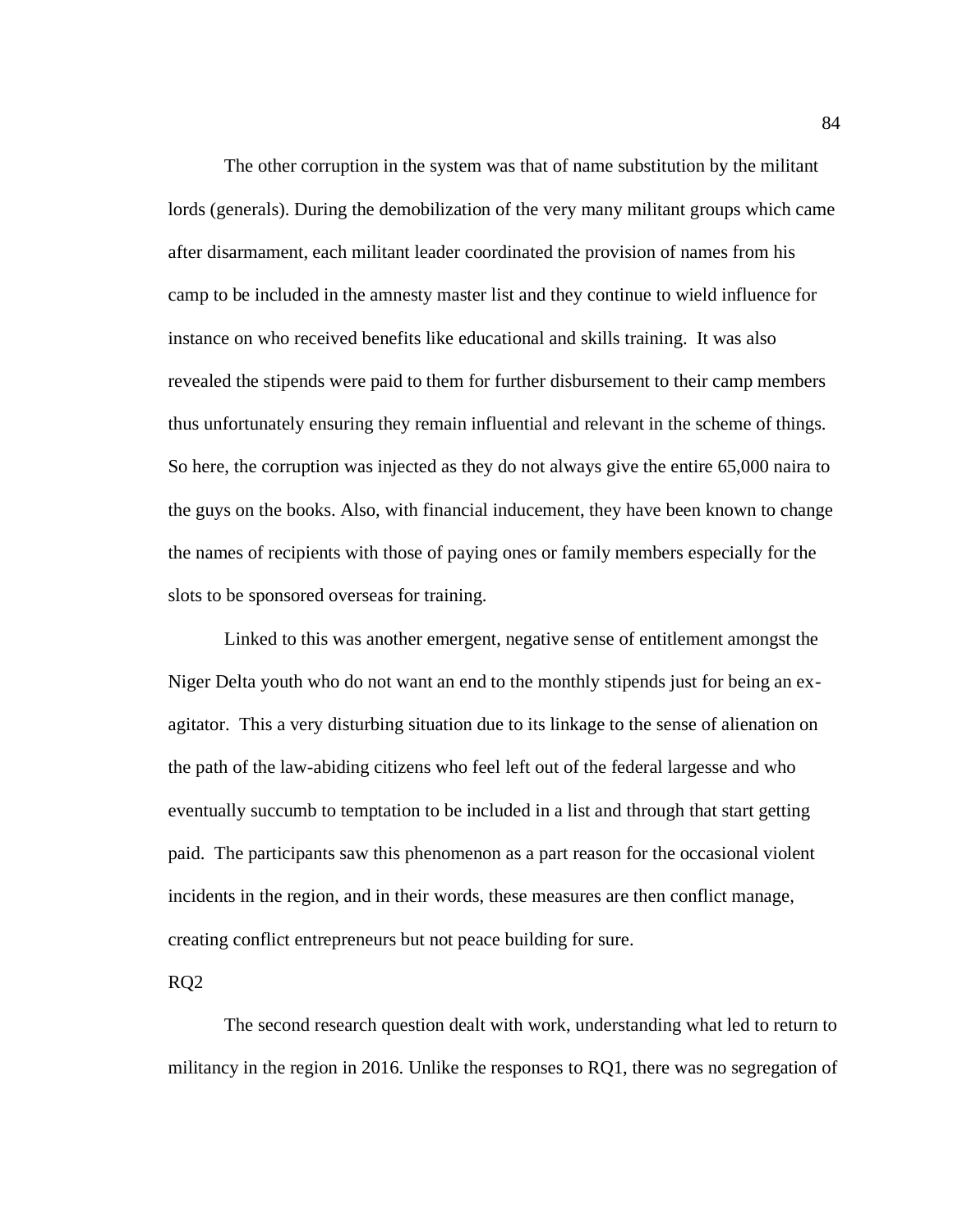reasons into positives or negatives. The relevance of the answers to RQ1 also applied to the overall study but the interpretation below was strictly related to RQ2.

A very interesting response from P01 to the reasons for the relapse saw the 2016 return as 'different' and not strictly a relapse or return. P01 saw the reason as more political than anything given that the then-newly elected President Buhari ran his campaign on anti-corruption, security promises. P01 stated that a major ex-militant – Government Tompolo – had a pipeline security contract (given to him as sort of appeasement) and had also entered another maritime security contract with Nigerian Maritime Administration and Safety Administration (NIMASA), which Ezeocha (2016) corroborated. It was generally believed that Tompolo was a major supporter of thenincumbent President Goodluck Jonathan and Buhari went after Tompolo on charges of corruption once he assumed office. That this hot pursuit triggered Tompolo's immediate response by plunging the region into militancy was a view shared by 40% of respondants. According to this group of respondents, the reason for the relapse into militancy lay outside of the policy itself but came from a political dimension. When looked at from the lens of the PFT, that was an immediate feedback to the President on his line of action. It was an undesired feedback but one, nonetheless.

The second major theme under RQ2 was poor policy plan and implementation. It sounds double-barreled but in proper alignment. Twenty-two of 24 respondents (92%) mentioned that though the policy was originally designed to end in 2015, there were no clear plan on how to wean people off the stipends, find employment for the training graduates of program, and compounded by the blind promise to end the program which

85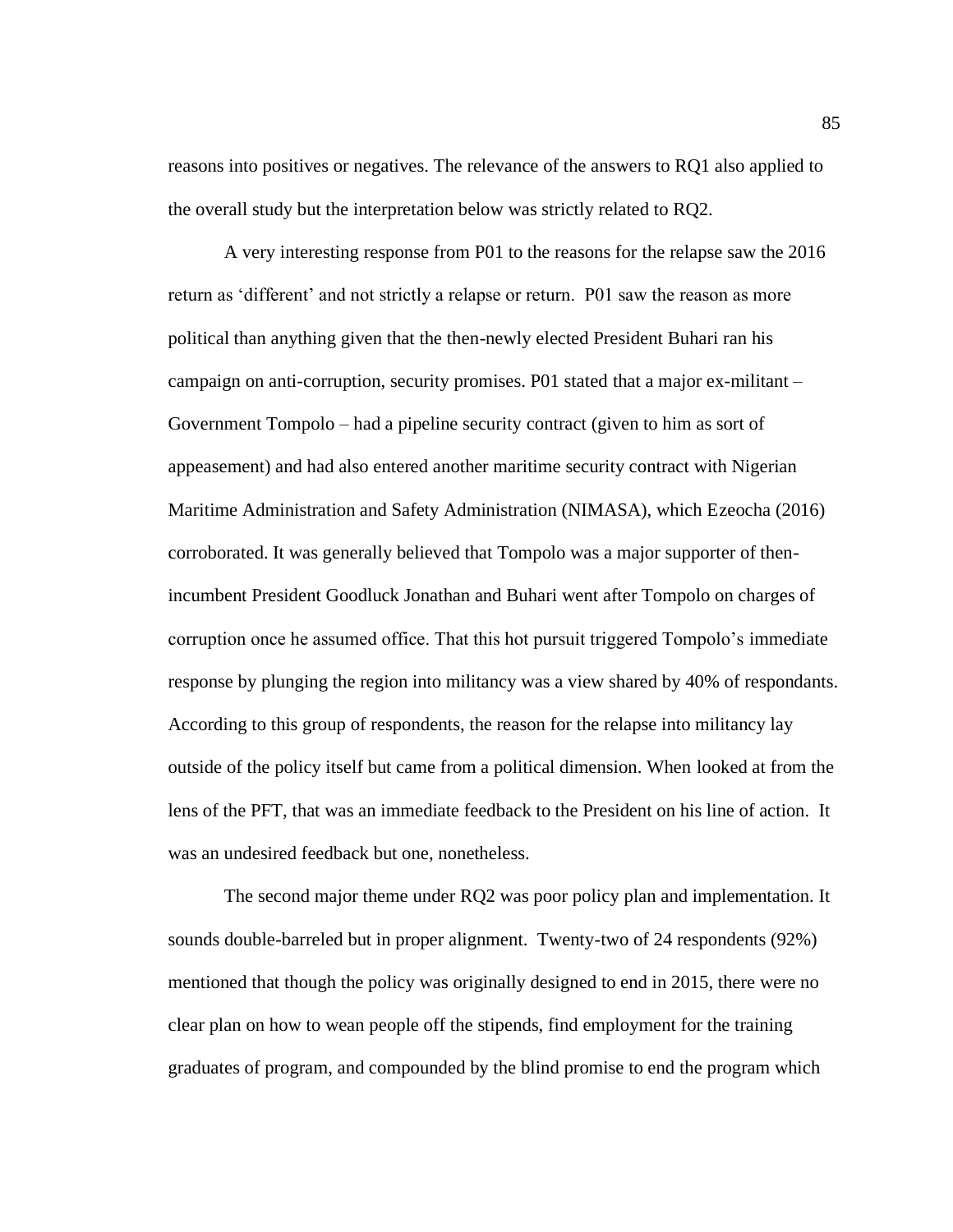was acted on by slashing funding by 70% for 2016. This finding was consistent with those from Ezeocha (2016) and Onuoha (2016). It was just too much happening all at the same time and unfortunately became the perfect mixture that exploded. After the highly effective, surgical, destruction of targeted oil installations, the oil output dropped sharply and forced the country into depression. Then the funding was restored. Arguments can be made that funding had not always matched expectations, but it continued to be provided till date anyway, and how to end it was a great dilemma for the government. It was abundantly clear now that the threat to impose an abrupt end to the stipend, or the PAP without a clear, properly disseminated exit plan will always be ill-conceived.

In addition, 82% of participants highlighted the continued frustration from the lack of positive change in the infrastructural development, the fundamental reasons that gave rise to the agitation remaining forced the hands of the militants to violence. This lack of improvement in infrastructure in the Niger Delta featured prominently in RQ1 where all participants agreed the region remains the same, or even got worse in this regard. They point to the state of the East-West Road, the lack of electricity, unending environmental pollution, and lack of improved employment as those same factors that gave rise to militancy. These were planned for as part of the overall effort under the PAP, and when examined from the policy lens, what was seen was failure to deliver, meaning a failed or poor policy implementation. To change the infrastructure narrative through concrete, physical action were the reasons for the creation of NDDC, and the MNDA as the coordinating body, and the sorry situation in the region was a huge indictment of the entire effort and the reintegration of the region to the rest of the country.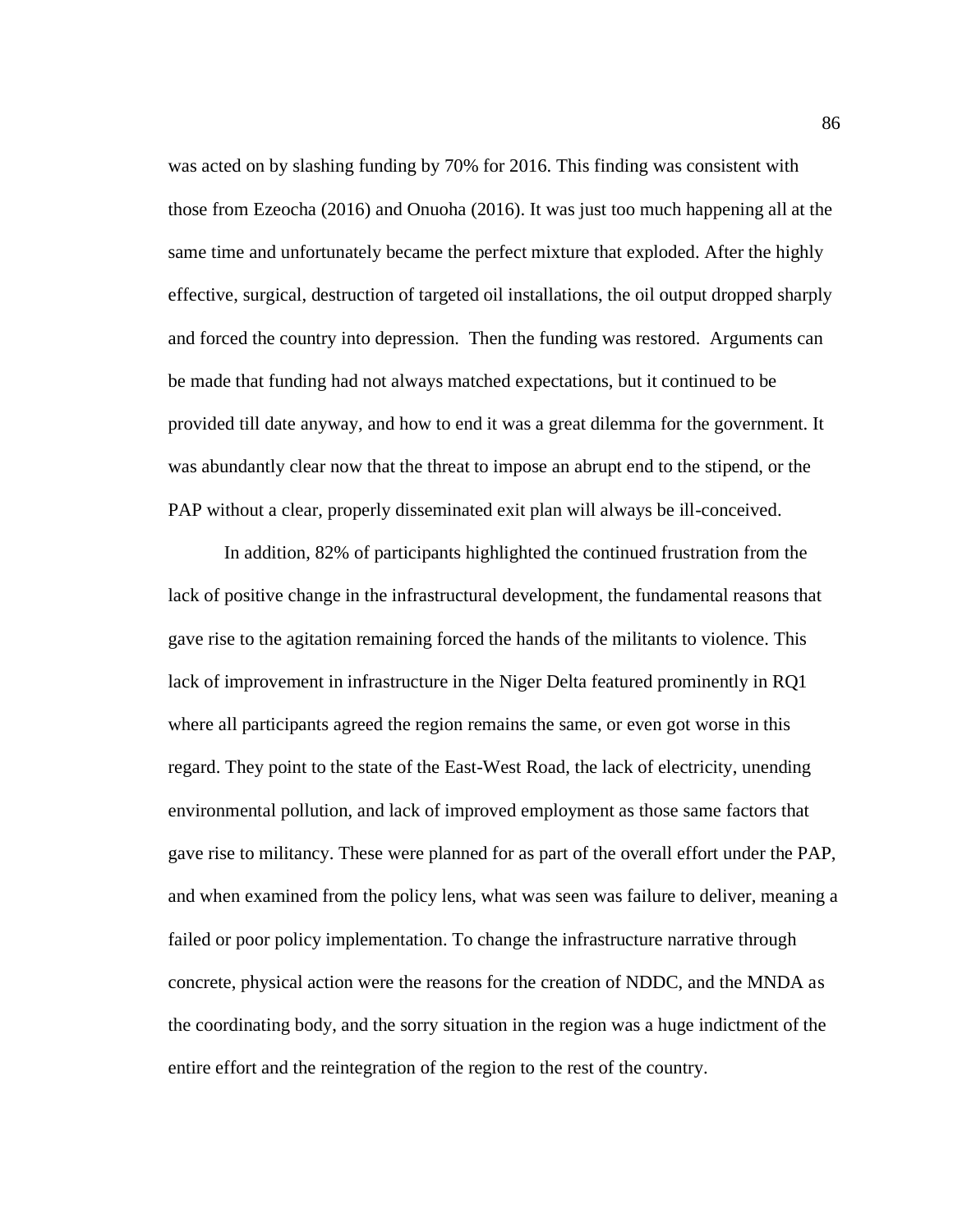#### **Limitations of the Study**

A possible limitation was the composition of the 24 research study participants. Geographically speaking, they were mostly (22) from the South-South and South-East geopolitical zones of the country. The remaining two were from South-West and North-East. A criticism would be that some regions were over-represented in the study, but a counter to that was that the study was never designed to be carried out along ethnic, religious, or gender lines. In my recruitment, meeting the criteria for participation was the driving influence. It can even be argued that the unintended concentration of respondents from the Niger Delta region added a great deal of authenticity, credibility, and validity to the study as the feedback came from a most relevant experience. As is consistent with qualitative research studies, the possible presence of subjectivity cannot be discounted and as such, though the responses were rich it was hoped they were truthful. The mitigation here was the large sample population.

#### **Delimitations**

The purpose of this case study research was to evaluate the 2009 PAP's failure in solving the Niger Delta security challenge and from that, determine if the 2016 return to militancy was linked to the policy's poor implementation. The goal was for the finding to shed light on the wider concern of overall effectiveness of the PAP in solving the militancy problem in the Niger Delta region. The delimitations were that only participants with the necessary depth of experience either designing, administering the PAP, were former agitators/militants, Niger Delta Region researchers, influential traditional rulers, and this exposure provided maximum contribution to the research.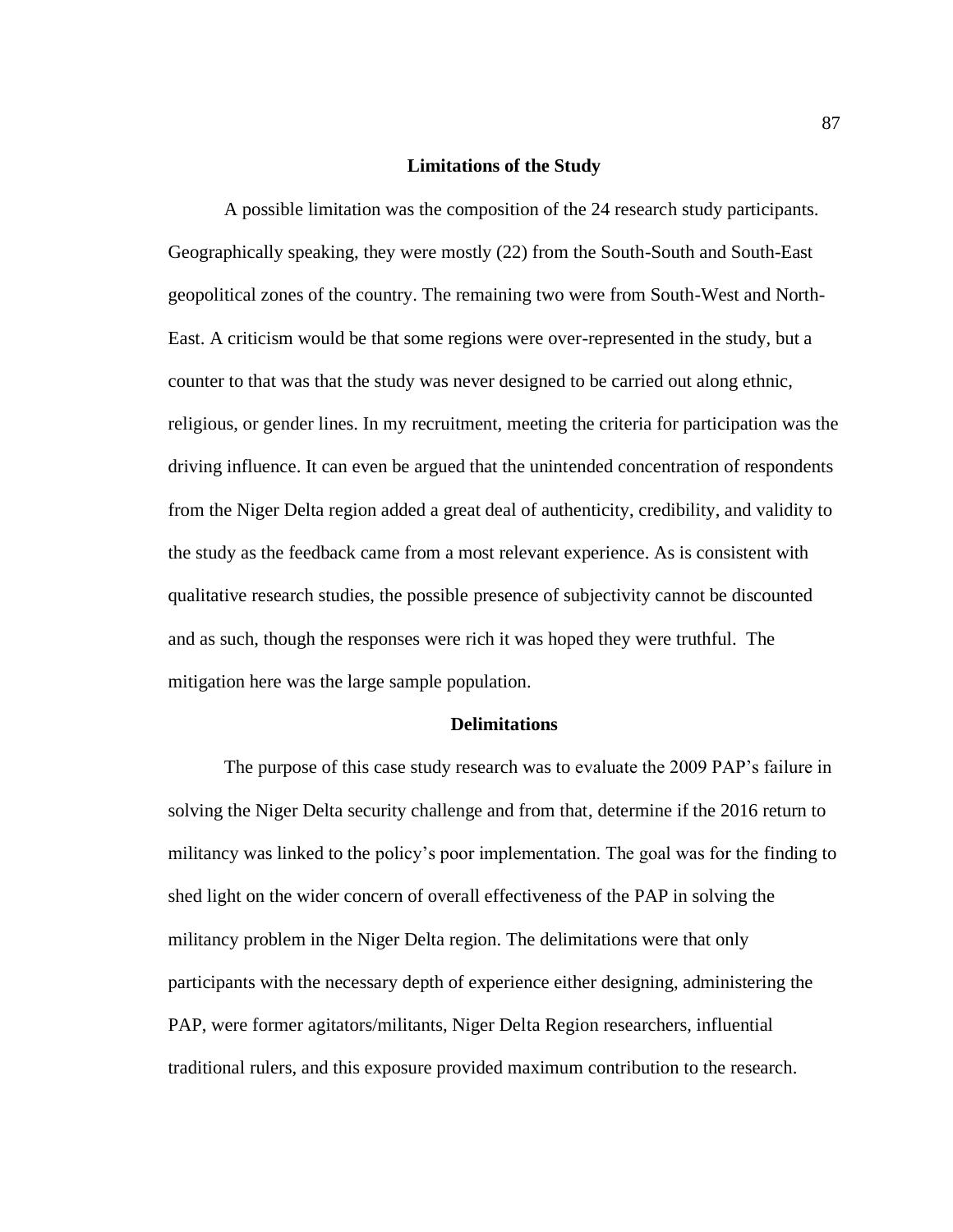#### **Recommendations for Further Research**

From the literature reviewed on the long-standing Niger Delta problem, pollution and developmental issues were the root causes of militancy. The Niger Delta Amnesty was an acknowledged policy of the federal government of Nigeria in its efforts to positively intervene and solve the security/militancy problem set in the Niger Delta region. From the same literature review, it was abundantly clear that so much research was already done on the state of the Niger Delta and the closely related history of militancy. However, no research specifically looked at the cause of the return to militancy in 2016. The reality of this was that the PAP became effective in June 2009 after which relative calm and security returned to the region until the brief but intense relapse in 2016. The gap in research spurred this study and what it sought to close.

The PAP was the focus case under study, from a PFT lens. Dissecting the rehabilitation package, in addition to the presidential pardon of the ex-militants, the government was to affect the education, training or retraining of the ex-militants both in Nigeria and overseas, and their rehabilitation aided with jobs. The payment of a monthly allowance of 65,000 Naira (about USD 180/month) to the ex-agitators was started (Ako & Omiunu, 2013; Oluwaniyi, 2011), and this aspect fell under the PAP.

However, a critical component of the holistic approach includes the Niger Delta Development Commission (NNDC) which with its establishment in 2000 through the NDDC Act was charged with formulating policies and guidelines, planning and implementation, tackling environmental problems, and doing such other things that will contribute to the sustainable development of the Niger Delta Region (Ebeku, 2004;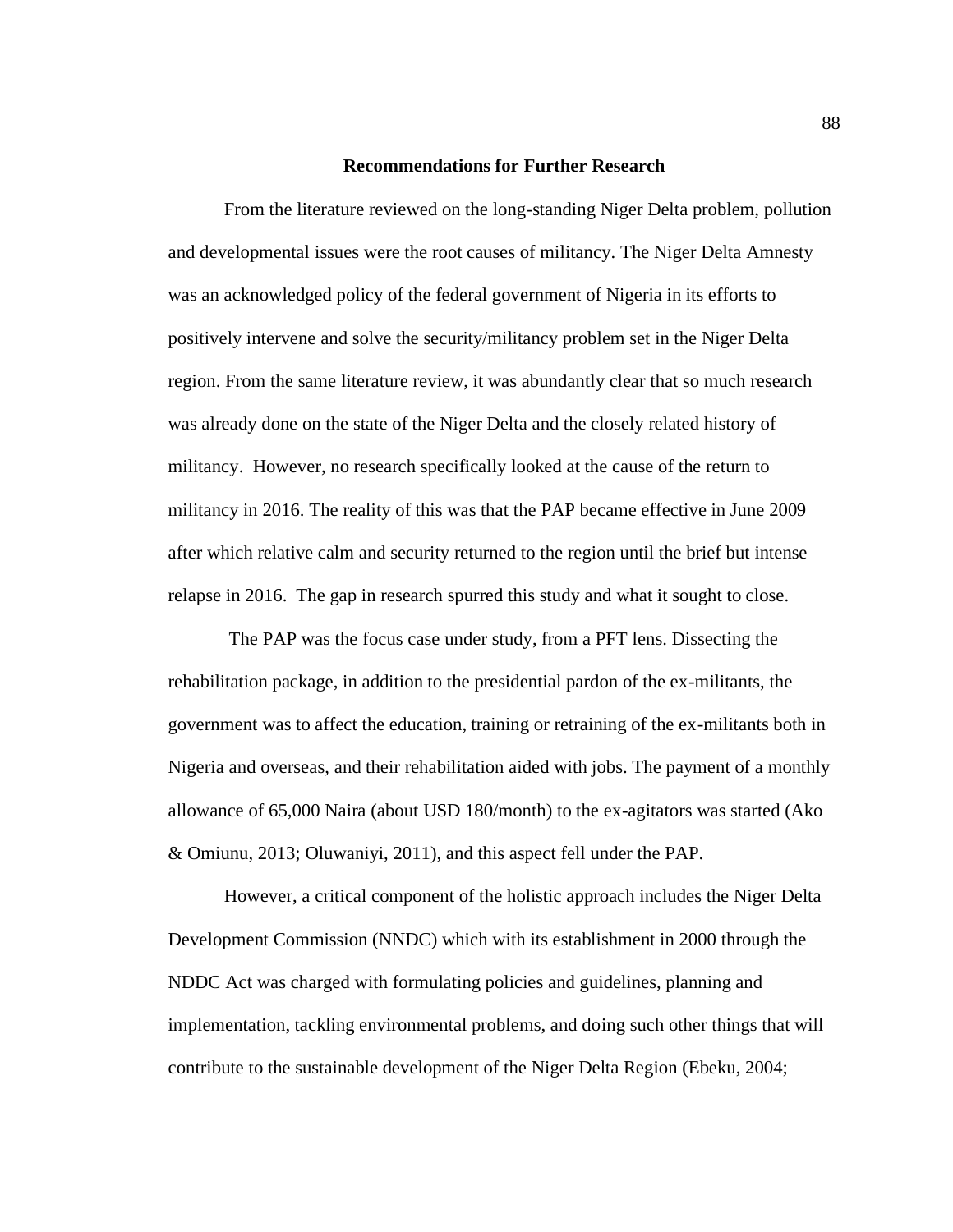NNDC, 2015). The other was the Ministry of the Niger Delta Affairs created in 2008, tasked with salvaging the comatose state of infrastructure, environment, youth empowerment and development in the Niger Delta region. The MNDA is the coordinator of the efforts of such other bodies like the NDDC and the PAP (MDNA, 2016).

Having laid out the structure of the concerted effort, and with the research done on the NDDC itself, it will be relevant to delve into how the MNDA is doing on its coordinating functions. The NDDC is under the MNDA but due to several reasons, and influences, the NDDC is a humongous body now that may not be effectively discharging its duties. This will be an important area for research as it could expose a weak link in the chain of responsibilities and have a positive social impact. A practical step that can happen now will be the constitution of a panel of inquiry that will review the performance of the NDDC and have locals testify. This will serve as an actionable feedback to the government as the final report will have recommendations.

This assertion of ineffectiveness was unanimously agreed to by all the respondents who lamented the continued wallowing of the region in same conditions that gave rise to militancy. There was no greater report card than this. This expose came with a warning from all participants that unless the fundamental reasons are addressed, the hope of lasting peace and security in the Niger Delta region will continue to be elusive. It was feared this will inevitably return the region and the country to militancy. A further study will be appropriate here and corroborated Ezeocha's (2016) recommendation for a thorough study of how the Niger Delta amnesty policy has impacted the region's sociocultural and sociopolitical scene. RQ1 of this study addressed an aspect of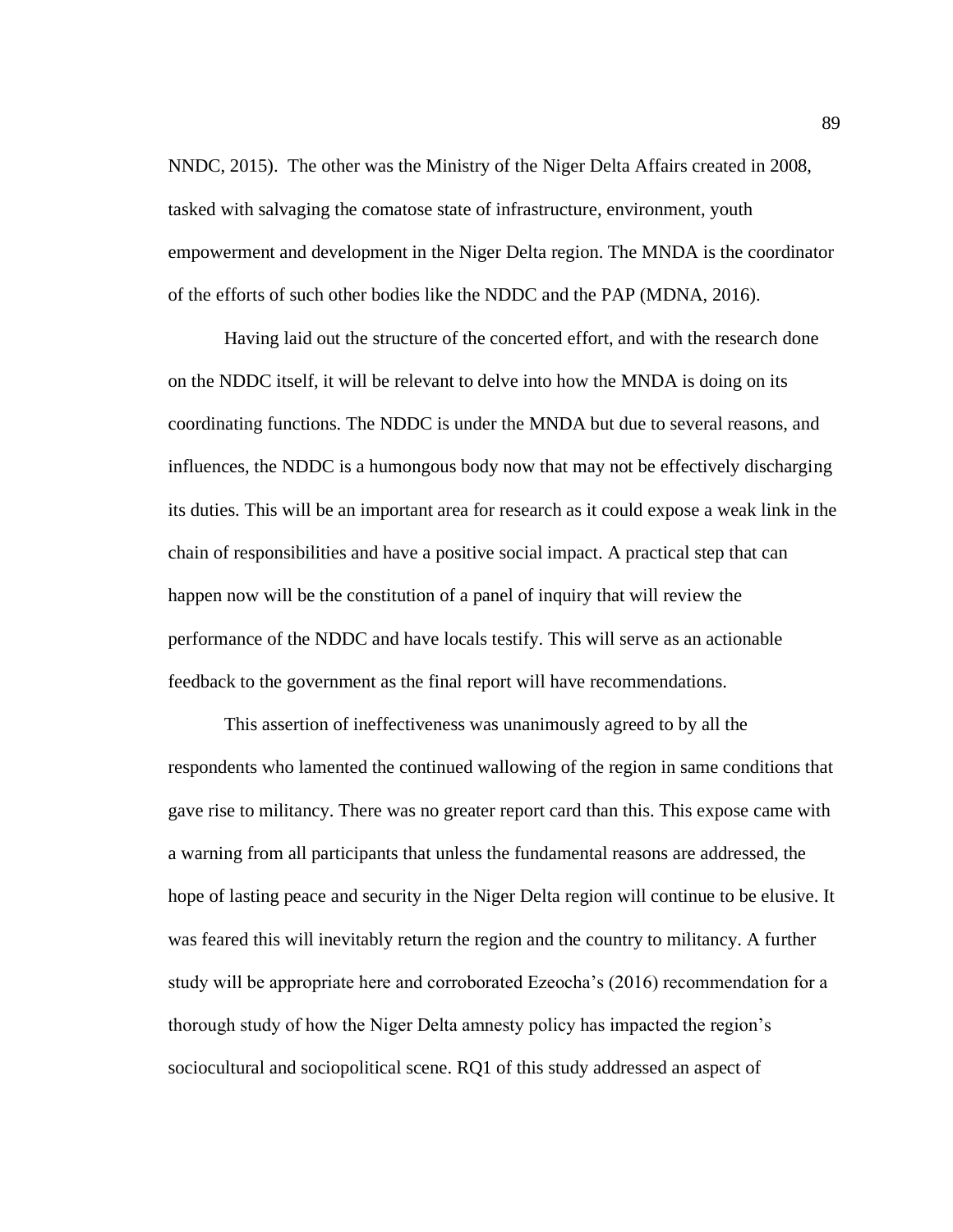Ezeocha's recommendation as it looked at the impact of the amnesty on the region but does not, however concentrate on the "sociocultural and sociopolitical landscape".

#### **Positive Implications for Social Change**

The positive social change contribution of this research was huge and will depend to a large extent on the openness of government to consider suggestions and incorporate research into its process for review and improvement of policies. Extensive account of results of the study and interpretation were given in both Chapter 4 and 5, but here the social change implications were given.

Though majority of respondants viewed the impact of the policy on the region largely split on positive, and negative, they also did a profound job of providing insight into what can be done to improve the situation. On the background of the theoretical framework, the citizenry provided feedback on the policy to the government in ways the government had difficulties understanding. Therefore, the first social impact will be that the government needed to have a process, a mechanism it will use in collecting feedback. This will lead to a better policy that will better impact the region because it will be forward leaning.

Another major social change impact will be that the government understands from the people directly that there was need to re-evaluate the performance of the PAP, figure out a deliberate set of steps that will eventually allow for the ending of the amnesty policy. Together with this will be the social benefit of the people having a better policy that was more in tune with their aspirations.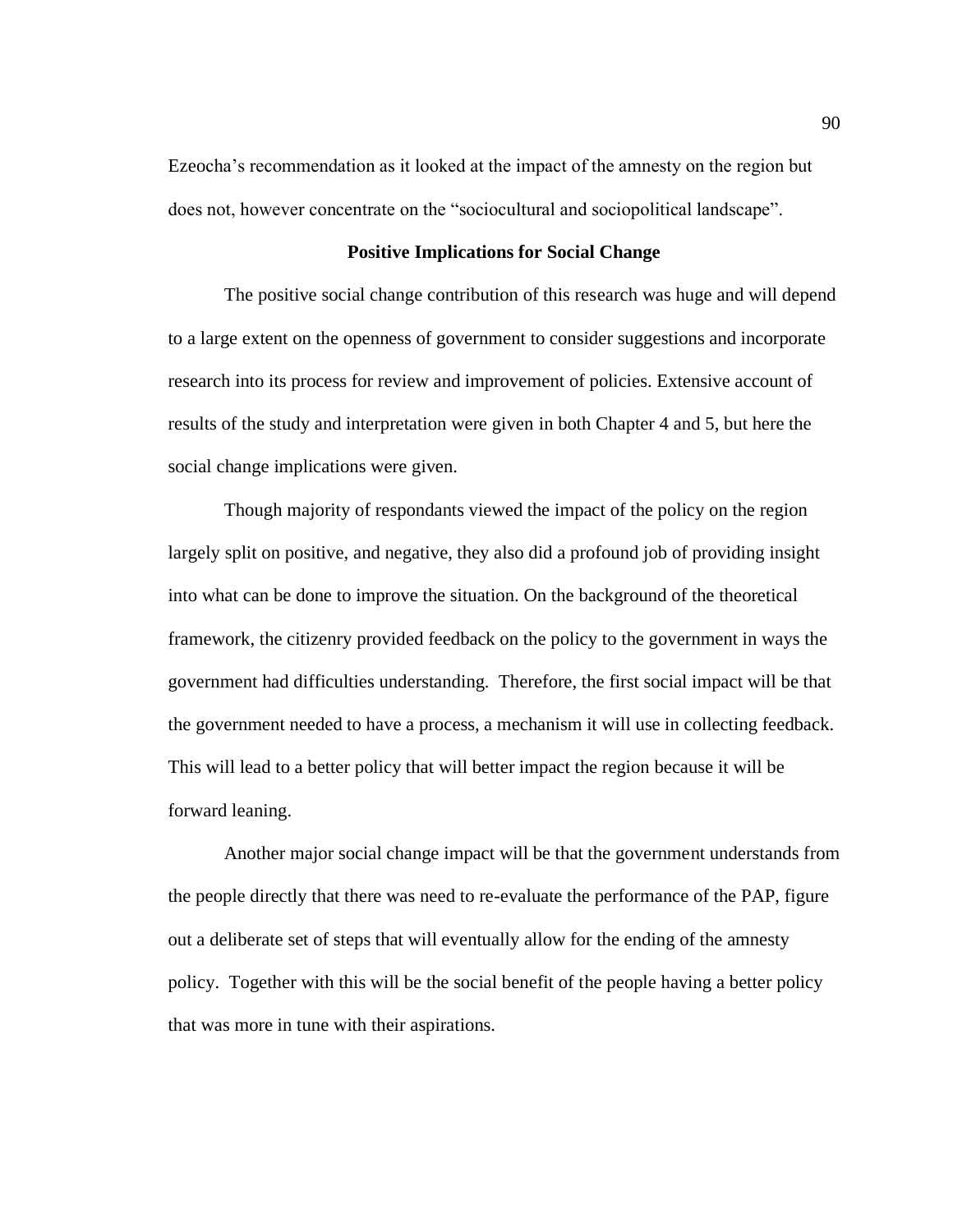The overarching social benefit of the research was the possibility of a better designed, better implemented, better reviewed policy that has a monitoring mechanism in the form of a deliberate, periodic feedback to the government that produces better execution and the meeting of target policy goals for the society. With this, sustainable development will be ushered in, frequent clashes and the attendant loss of lives will be greatly diminished, a stable and peaceful region will return thereby leading to a better environment, and economic growth. These anticipated benefits closely follow what has been prescribed by scholars like Callahan et al. (2012) who studied the various ways positive social changes could be made. Using the policy feedback framework, the performance of the PAP will be enhanced.

### **Conclusion**

The purpose of this research was to evaluate the 2009 Amnesty program's failure in solving the Niger Delta security challenge and from that, determine if the 2016 return to militancy was linked to the policy's poor implementation. The finding shed light on the wider concern of overall effectiveness of the PAP in solving the militancy problem in the Niger Delta region. In 2016, militancy returned briefly to the Niger Delta after the lull of previous years. The study was designed to answer two overarching research questions. The findings of this research added to the understanding of the Niger Delta problem and with the scholarly contribution, the gap identified in the literature review for which closure this research was designed, got accomplished. The extensive literature revealed a lack of research into the causes of the return to militancy in the Niger Delta in 2016. The research findings revealed, for RQ1, a polarity of positive and negative impacts on the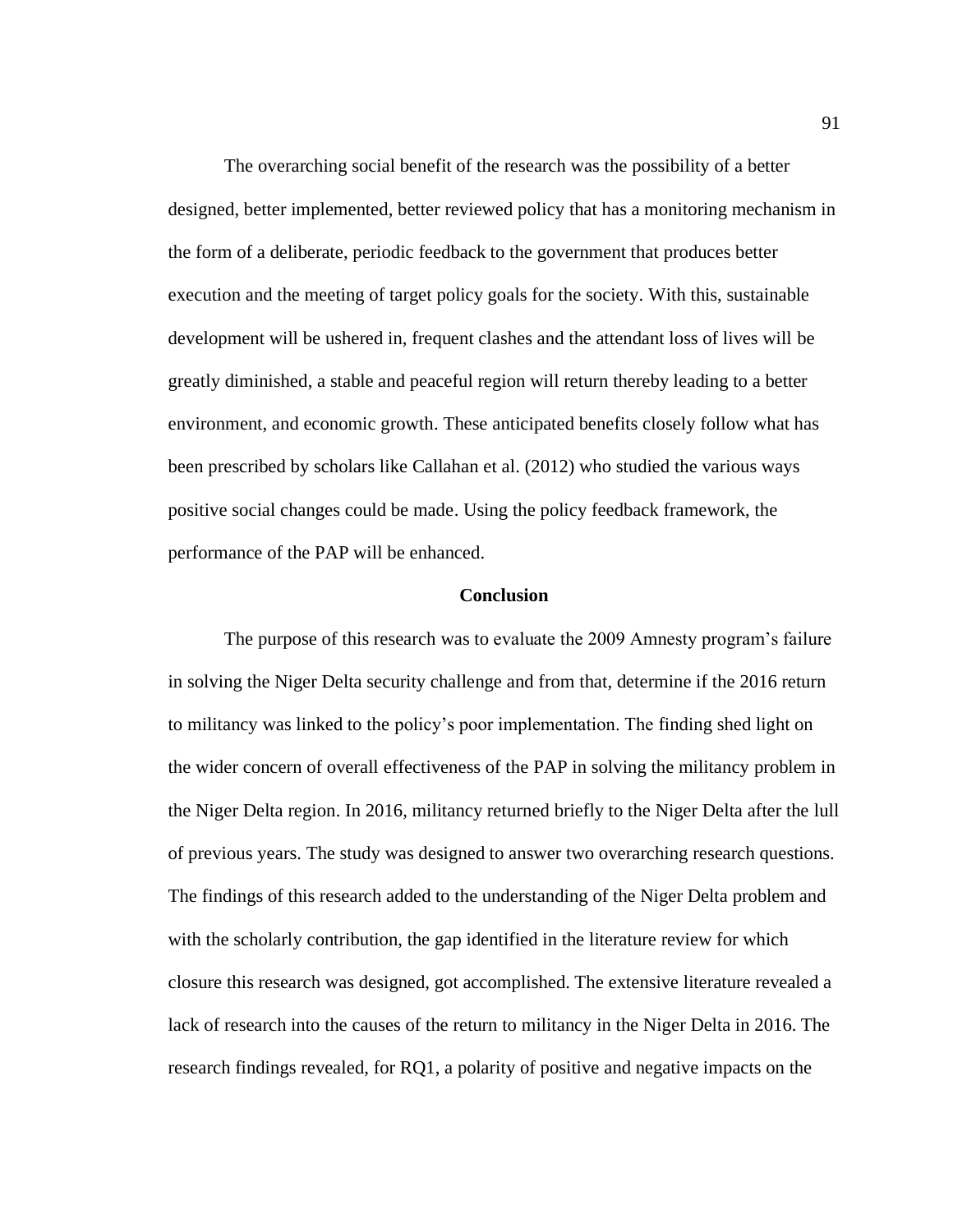PAP in the Niger Delta while RQ2 identified principal issues that directly returned the region to militancy. In interpreting the result of the research questions, and applying the PFT, the data pointed to a lack of a conscious, deliberate mechanism to periodically review and fine-tune the PAP thereby leaving the often bloody, unintentional, devastating confrontation as the default feedback to the government on the policy.

The use of open-ended questions in emailed questionnaires was the means for data collection and this methodology was adopted because it was the most effective, and efficient option to overcome the challenges of distance, technology, time difference, the need to accommodate the respondants time while getting rich, qualitative data in return, on their time. Total compliance to established guidelines were followed in the recruitment and eventual selection of study participants. With this diligence, authenticity, credibility, and validity were ensured for the collected data.

The overarching findings were that the PAP had the singular impact of ending the raging militancy in the region and ushered in relative peace. A related consensus was the partial success of the education, and training/re-training of ex-militants. This was a partial success because the skills, and education were mostly a mismatch with available jobs leading to the continuation of despair because the graduates are unemployed. On the flip side, a litany of negative impact be-deviled the region with the lack of positive change in the state of infrastructure, continued environmental devastation, poor electricity, and unemployment. The great resentment of the program stems from all these listed problems being there from the beginning.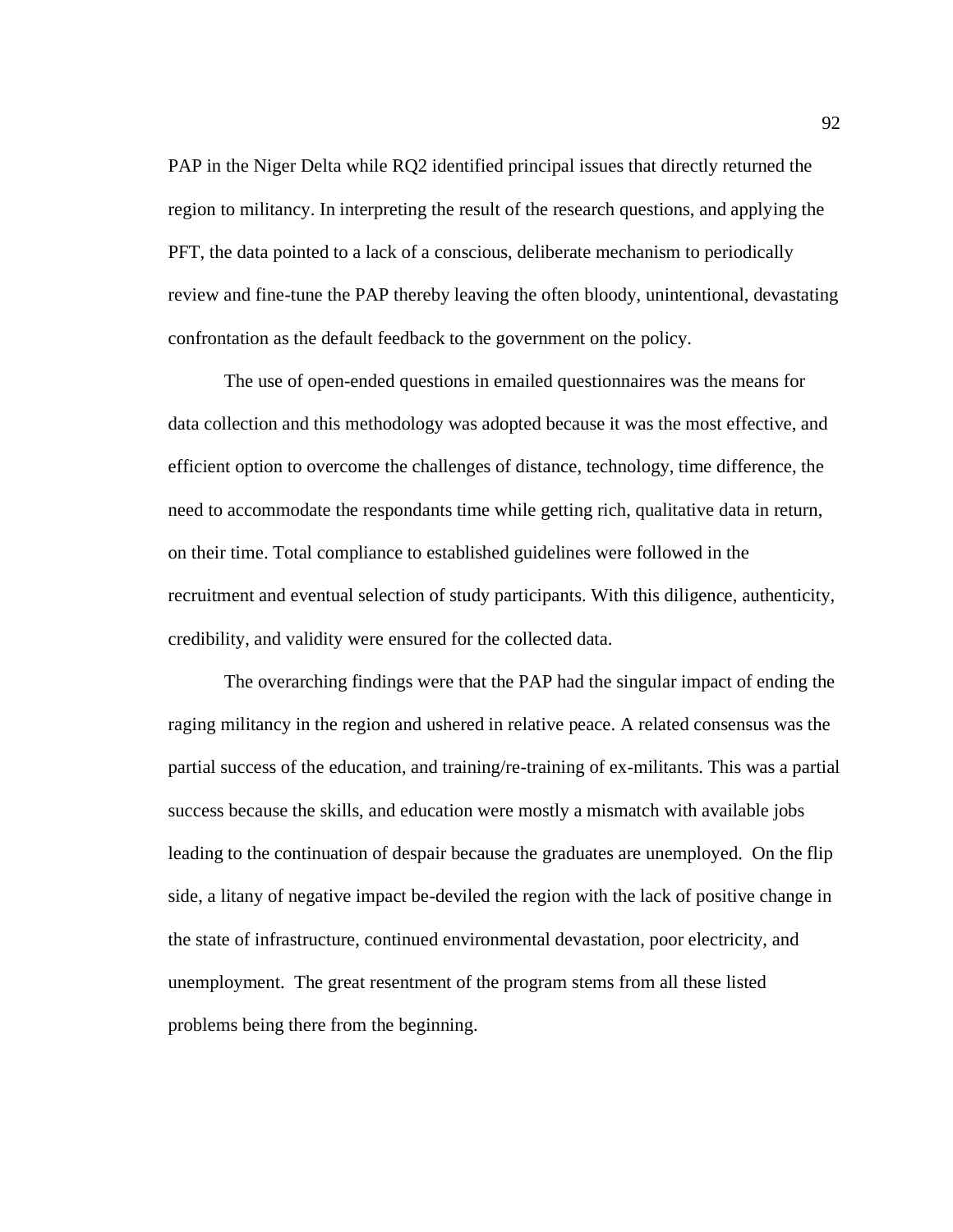Finally, identification of the ill-timed, ill-thought, poorly executed attempt to cut the funding for amnesty as well as the vindictive pursuit of an influential ex-militant in the person of Tompolo were canvassed as the reasons for the return to militancy in 2016. As a result of, and through the existence all these issues, the Presidential Amnesty Program was shown to be needing a policy feedback mechanism that will be deliberate and periodic, and that can, if applied correctly, head off militancy before it happens because it would be a tool that can finally deliver the full promises of the PAP to the Niger Delta.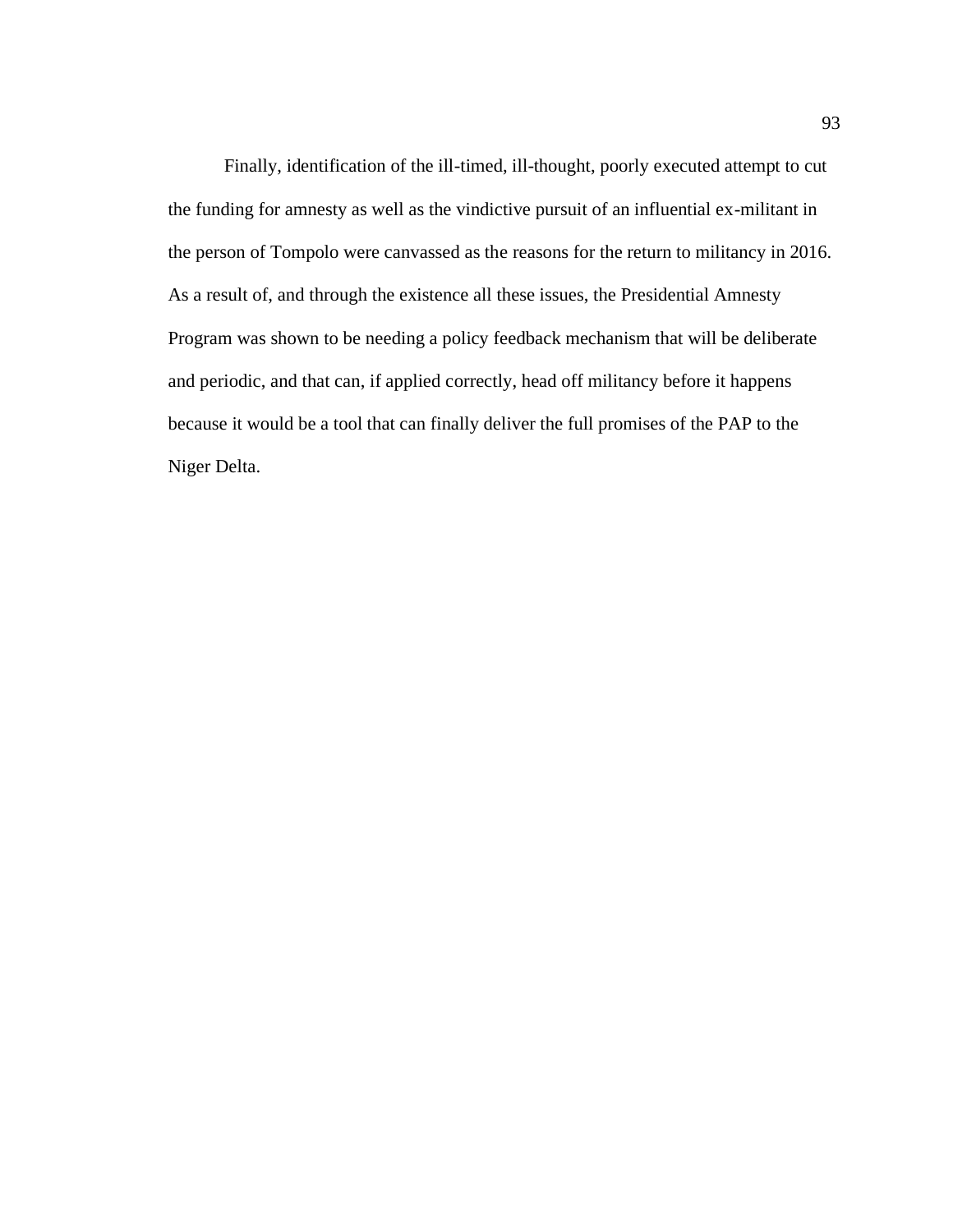#### References

Abram, L. S. (2010). Sampling 'hard to reach' population in qualitative research: The case of incarcerate youth. *Qualitative Social Work, 9*(4), 536-550. https://doi.org/10.1177/1473325010367821

Adams, C., & van Manen, M. A. (2017). Teaching phenomenological research and writing. *Qualitative Health Research*, *27*(6), 780-791. https://doi.org/10.1177/ 1049732317698960

Adebayo, J. O., & Matsilele, T. (2019). Nigerian experience with post-conflict peacebuilding: examining operation safe corridors and the Niger Delta amnesty programme. *Journal of African Union Studies, 8*(3), 135–156. https://doi.org/10.31920/2050-4306/2019/7

Agbaeze, E. K., Udeh, S. N., & Onwuka, I. O. (2015). Resolving Nigeria's dependency on oil: The derivation model. *Journal of African Studies and Development*, *7*(1), 1-14. https://academicjournals.org/journal/JASD/article-fulltextpdf/D12F4AA49306

Agbiboa, D. E. (2013). Armed groups, arms proliferations and the amnesty program in the Niger Delta, Nigeria. *Journal of Third World Studies*, *30*(2), 39-63. https://edsb-ebscohost-com.ezp.waldenulibrary.org/eds/detail/detail?vid=2 &sid=7990ca80-76f7-4526-a841-f62eccef3789%40pdc-v-sessmgr06&bdata= JnNpdGU9ZWRzLWxpdmUmc2NvcGU9c2l0ZQ%3d%3d#db=edsgea&AN= edsgcl.352230756

Agbiboa, D. E. (2014). Transformational strategy or gilded pacification? Four years on: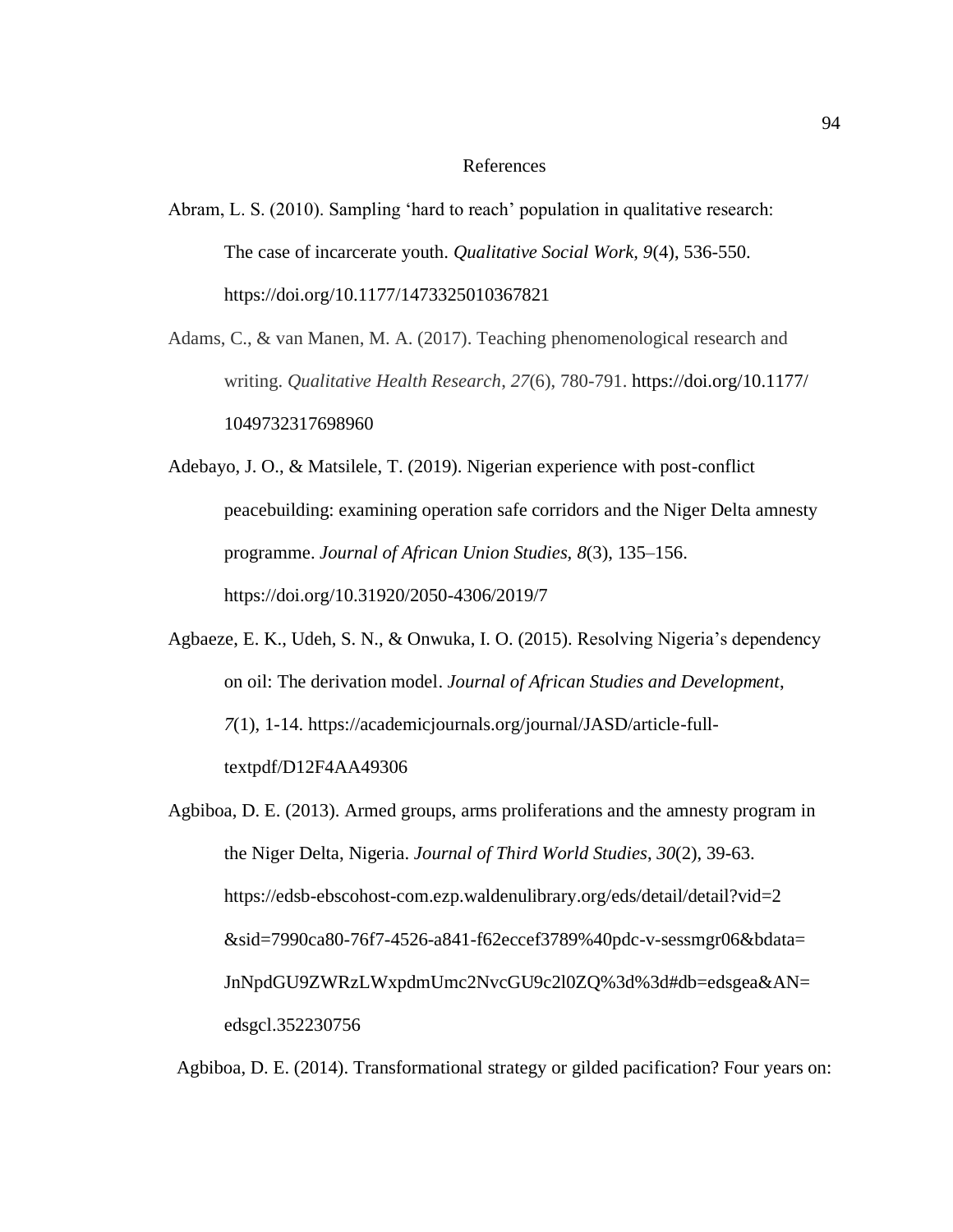The Niger Delta armed conflict and the DDR process of the Nigerian Amnesty Programme. *Journal of Asian and African Studies*, *50*(4), 387-411. https://doi.org/10.1177/0021909614530082

- Aghedo, I & Osumah, O. (2014). Insurgency in Nigeria: A comparative study of Niger Delta and Boko Haram uprisings. *Journal of Asian and African Studies*, *50*(2), 208-222. https://doi.org/10.1177/0021909614520726
- Aina, O., (2003). Oil and violent conflicts in the Niger Delta. *Centre for Development and Conflict Management Studies*. Obafemi Awolowo University.
- Anderson-Levitt, K.M., & Rockwell, E. (2017). *Comparing ethnographies: Local studies of education across the Americas*. American Educational Research Association. https://search-ebscohost-com.ezp.waldenulibrary.org/login.aspx? direct=true&db=cat06423a&AN=wal.EBC4941971&site=eds-live&scope=site.
- Akinola, S. R. (2010). Restructuring the public sphere for social order in the Niger Delta through polycentric planning: What lessons for Africa? *African & Asian Studies*, *9*(1/2), 55-82. https://doiorg/10.1163/156921010X491263
- Ako, R.T. & Omiunu, O. (2013). Amnesty in the Niger Delta: Vertical movement towards self-determination or lateral policy shift? *Journal of Sustainable Development Law and Policy*, *1*(1), 86-99.
- Ako, R.T. (2012). Re-defining corporate social responsibility (CSR) in Nigeria's postamnesty oil industry. *African Journal of Economic and Management Studies, 3*(1), 9-22*.*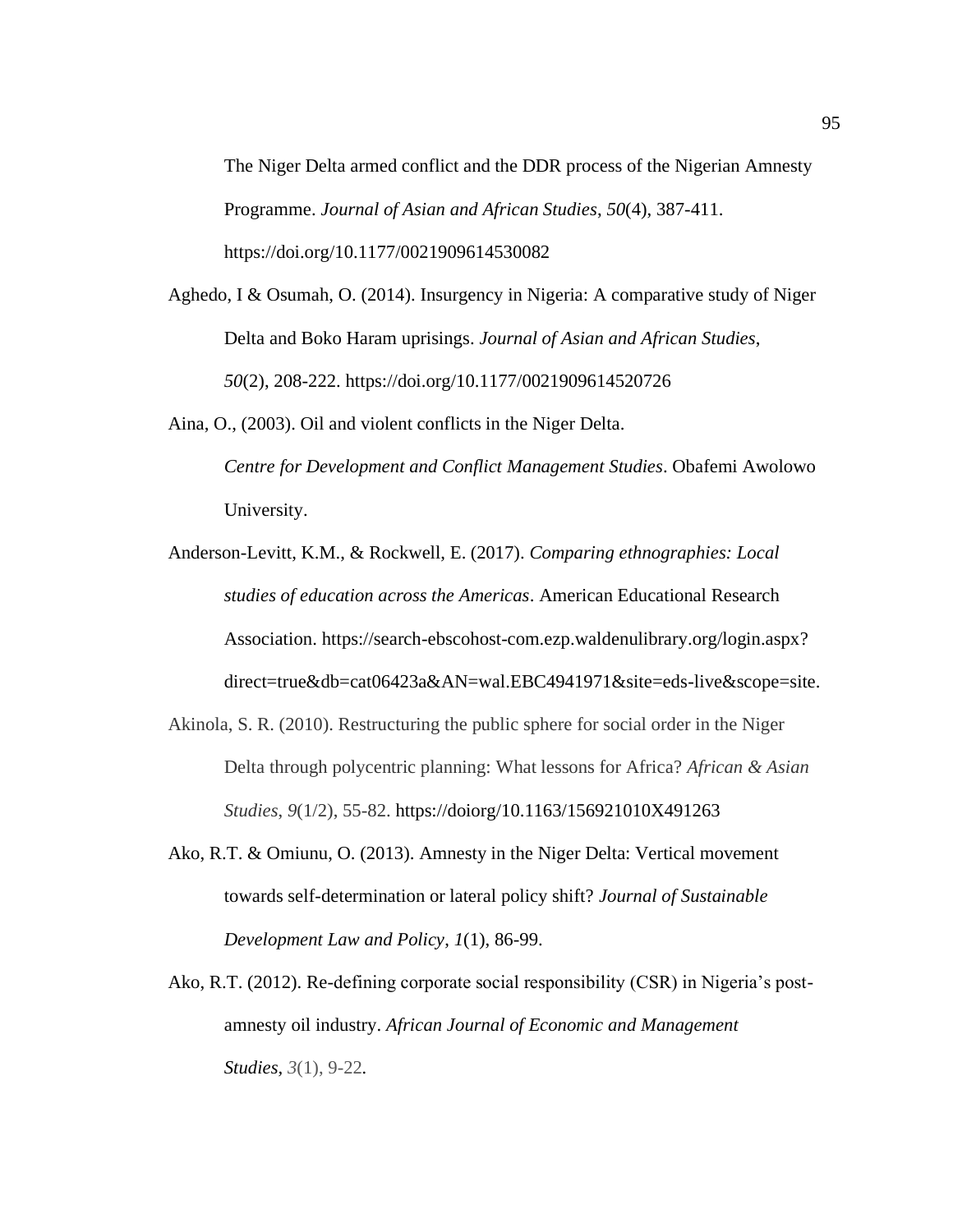- Anele, K. A., & Omoro, J. (2012). Mobilizing the militants in the Niger Delta for national development: Prospects and challenges. *Journal of International Diversity,* 1, 107-122.
- Anosike, C.A. (2014). *Sustainability efforts of one oil company in Niger Delta of Nigeria*. (Unpublished doctoral dissertation). Walden University.
- Anyebe, A.A. (2018). An overview of approaches to the study of public policy. *Journal of Social Sciences and Humanities,* 13. http://ejournal.ukm.my/ebangi/ article/view/25197
- Ajayi, A.I. & Adesote, A. S. (2013). The gains and pains of the amnesty program in the Niger Delta region of Nigeria, 2007–2012*:* A preliminary assessment*. Journal of Asian and African Studies, 48*(4), 506–520.
- Ajibola, I. O. (2015). Nigeria's amnesty program: The role of empowerment in achieving peace and development in post-conflict Niger Delta. *Sage Open*, *5*(3). http://eds.a.ebscohost.com.ezp.waldenulibrary.org
- Badmus, I. A. (2010). Oiling the guns and gunning for oil: Oil violence, arms proliferation and the destruction of Nigeria's Niger Delta. *Journal of Alternative Perspectives in the Social Sciences*, *2*(1), 323-363.
- Baxter, P., & Jack, S. (2008). Qualitative case study methodology: Study design and implementation for novice researchers. *The Qualitative Report, 13*(14), 544-559. http://www.nova.edu/ssss/QR/QR13-4/baxter.pdf
- Boddy, C.R. (2016). Sample size for qualitative research. *Qualitative Market Research*: *An International Journal*, *19*(4), 426-432. https://doi.org/10.1108/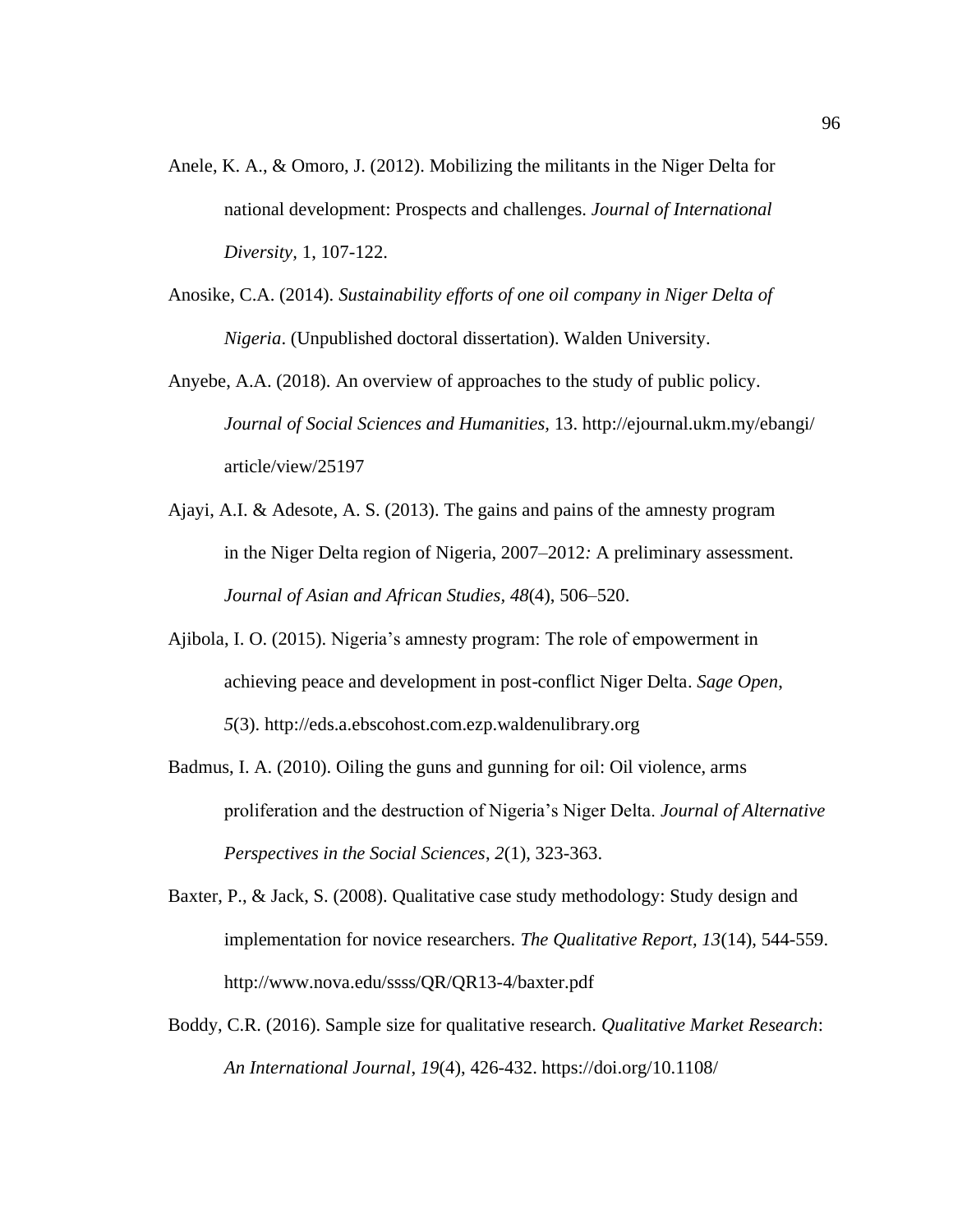QMR-06-2016-0053

- Bolarinwa, J.O. (2017). International reactions and actions on militancy and insurgency in Nigeria since 1999. *Insight on Africa, 10*(1), 98–116. African Studies Association of India. SAGE Publications. http://journals.sagep.com.ezp. waldenulibrary.org /doi/pdf/10.1177/097508781741050.
- Bongar, B., Brown, L. M., Beutler, L. E., Breckenridge, J. N., & Zimbardo, P. G. (Eds.). (2007). *Psychology of terrorism*. Oxford University Press.
- Buckley, A. (1994). Unchartered waters. *Geographical Magazine*, *66*(12), 28-30. https://eds-b-ebscohost-om.ezp.waldenulibrary.org/eds/detail/detail?vid=16&sid= fa49-4e97-a41d-484e1b24b5fc%40pdc-vsessmgr02&bdata=JnNpdGU9ZWRzL WxpdmUmc2NvcGU9c2l0ZQ%3d%3d#AN=edsgcl.16009765&db=edsgea
- Callahan, D., Wilson, E., Birdsall, I., Estabrook-Fishinghawk, B., Carson, G., Ford, S. & Yob, I. (2012)*.* Expanding our understanding of social change: A report from the definition task force of the HLC special emphasis project *(*2012). Walden University.
- Campbell, A.L. (2011). Policy feedbacks and the impact of policy designs on public opinion. *Journal of Health Politics, Policy and Law, 36*(6), 961–73

Churchill, S. D. (2018). Explorations in peaching the phenomenological method: Challenging psychology students to "grasp at meaning" in human science research. *Qualitative Psychology*, *5*(2), 207–227. https://doi-org.ezp. waldenulibrary.org/10.1037/qup0000116. As retrieved 19 Dec 2019.

Cleary, M., Horsfall, J. & Hayter, M. (2014). Data collection and sampling in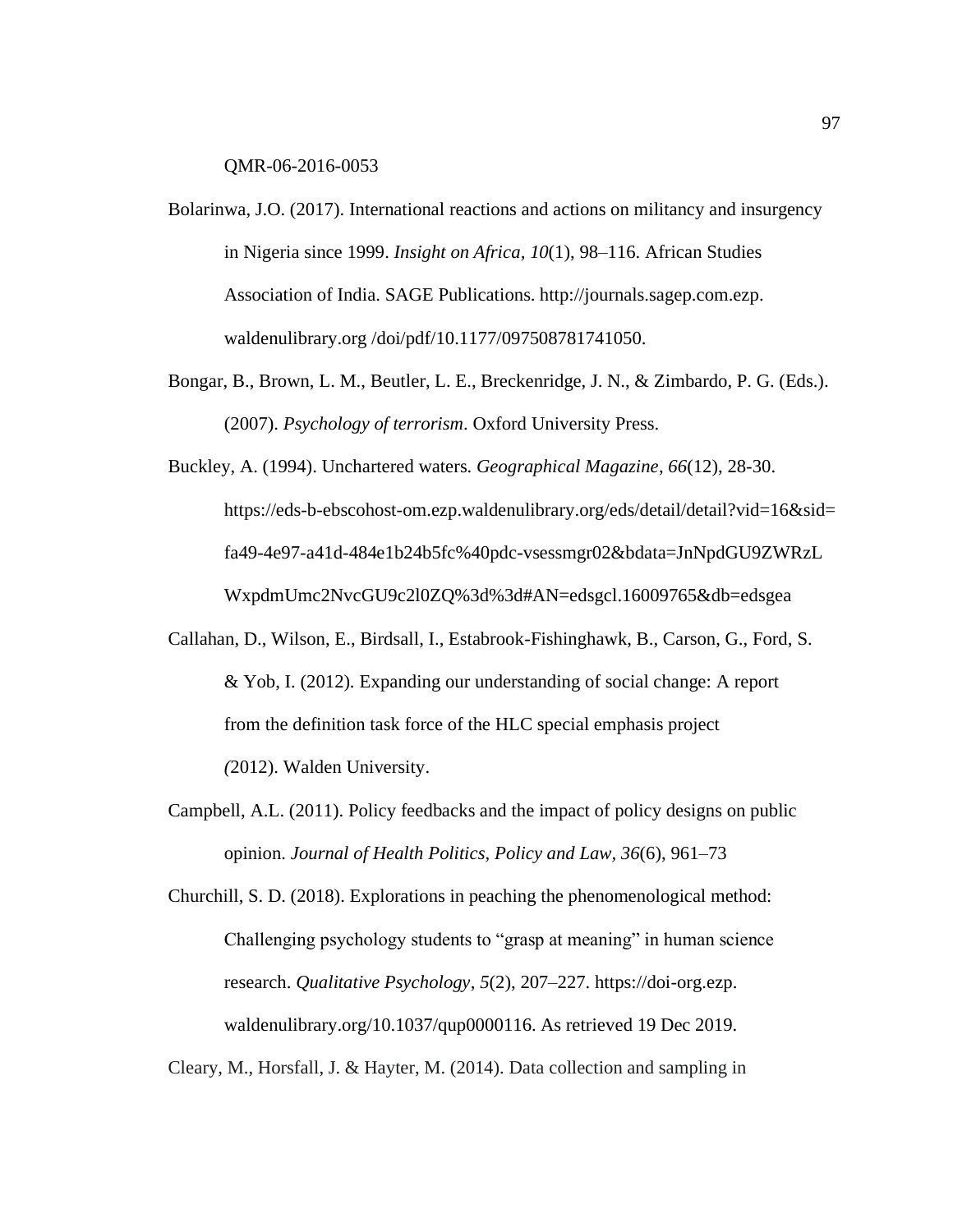qualitative research: Does size matter? *Journal of Advanced Nursing*, 70, 473- 475. https://onlinelibrary-wiley-com.ezp. waldenulibrary.org/doi/full/10.1111/ jan.12163

- Dada, A. A. (2017). *Amnesty as a Public Policy Tool for Countering Insurgence in Nigeria*. (Unpublished doctoral dissertation). Walden University. https://scholarworks.waldenu.edu/cgi/viewcontent.cgi?referer=&httpsredir=1&art icle=5892&context=dissertations
- Dancy, G. (2018). Deals with the devil? Conflict amnesties, civil war, and sustainable peace. *International Organization*, *72*(2), 387-421. https://doiorg.ezp.waldenulibrary.org/10.1017/S0020818318000012
- Denzin, N. K., & Lincoln, Y. S. (2013). *Introduction: The discipline and practice of qualitative research* (4<sup>th</sup> ed.). Sage.
- Department of State. (2004). *Country reports on Terrorism*. http://www.state.gov/ j/ct/rls/crt/
- Ebeku, K.S.A. (2004). Appraising Nigeria's Niger Delta Development Commission Act 2000. *Statute Law Review, 25*(1), 85–89, *Oxford University Press*. https://eds-aebscohost-com.ezp.waldenulibrary.org.

Ebeku, K.S.A. (2020). Assessing the performance of the Niger Delta Development Commission (NDDC) 2001–2020: Another failed dream. *International Journal of Law and Society*, *3*(3), 2020, pp.78-90. https://pdfs.semanticscholar. org/143b/e392501737cb0f22a1f1374ec4921aff7f95.pdf

Ebiede, T.M. (2020). What the militants say. *Academic Associates PeaceWorks*, Niger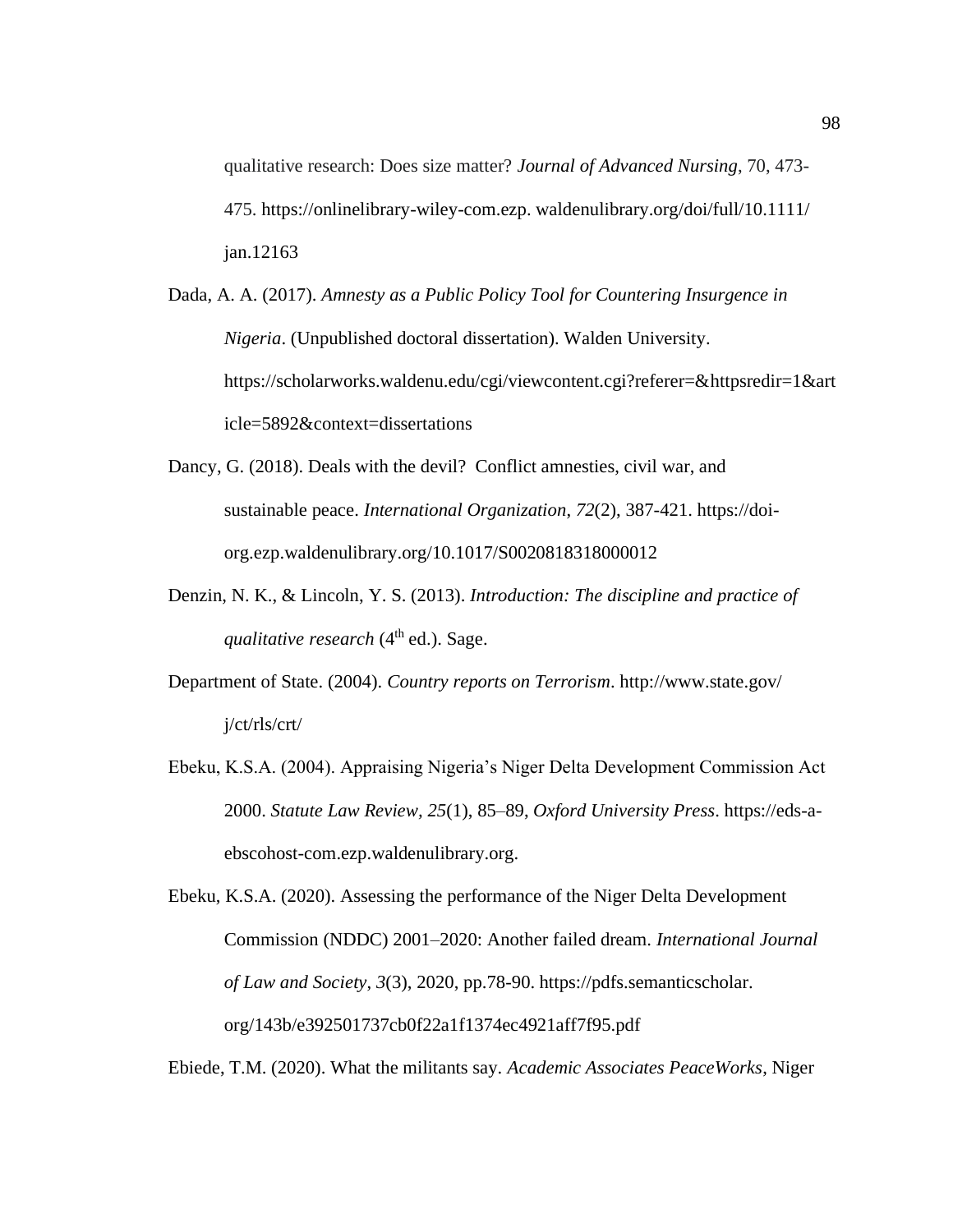Delta Dialogue Secretariat.

- Edo, U. (2010). Dual hegemonies: A dialectical appraisal of Niger-Delta politics. *Journal of Pan African Studies*, 3(10), 104-118.
- Egwemi, V. (2010). From militancy to amnesty: Some thoughts on President Yar'adua's approach to the Niger Delta crisis. *Current Research Journal of Economic Theory*, *2*(3), 136-141.
- Eke, A.J. (2015). No pay, no peace: Political settlement and post-amnesty violence in the Niger Delta. *Journal of Asian and African Studies*, *50*(6), 750- 764.
- Eneh, O. C. (2011). Crippling poverty amidst corporate social actions: A critique of peripheral corporate community involvement in the Niger Delta region of Nigeria. *Asian Journal of Rural Development*, 1, 1-20. doi:10.3923/ajrd.2011.1.20
- Ezeocha, C.I. (2016). *Consequences of the Niger Delta Amnesty Program Implementation on Nigeria's Upstream Petroleum Industry*. (Unpublished doctoral dissertation). Walden University. https://scholarworks.waldenu.edu/cgi/
- Falola, T & Heaton, M. M (2008). *A history of Nigeria*. Cambridge University Press.
- Fems, K. M., Poazi, F. D., & Opigo, H. (2017). Entrepreneurship education as a prerequisite for graduate entrepreneurship: A study of graduate entrepreneurs in Yenagoa City. *International Journal of Mechanical and Industrial Engineering*, 11, 726-732.
- Fiddler, G. (2015). Using a conditional amnesty and truth and reconciliation commission as a transitional justice mechanism in Syria. *George Washington*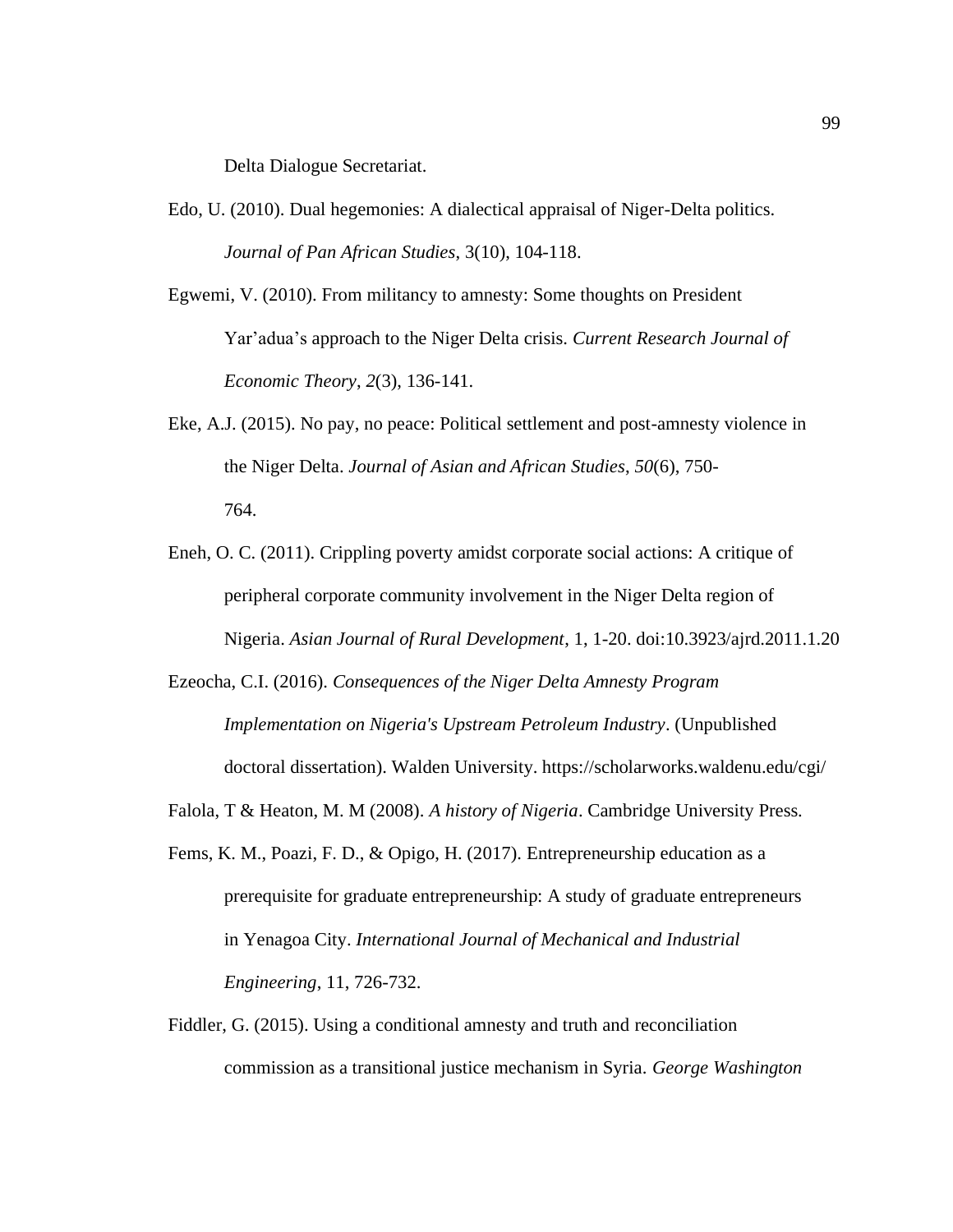*International Law Review*, *47*(4), 893–918. https://search-ebscohost-com.ezp. waldenulibrary.org/login.aspx?direct= true&db=a9h&AN=109094440&site= eds-live&scope=site.

- Fording, R.C. & Patton, D. (2020). The affordable care act and the diffusion of policy eedback: The case of Medicaid work requirements*. RSF: The Russell Sage Foundation Journal of the Social Sciences, 6*(2), 131–153. https://doiorg.ezp.waldenulibrary.org/10.7758/RSF.2020.6.2.06
- Grant, C. & Osanloo, A. (2014). Understanding, selecting, and integrating a theoretical framework in dissertation research: Creating the blueprint for your "House". *Administrative Issues Journal: Education, Practice, and Research, 4*(2), 12-26.
- Ibaba, I. S, Ukaga, O., & Ukiwo, U. O. (2012). Natural resources, conflict and sustainable development: Lessons from the Niger Delta. *Progress in Development Studies*, *16*(2), 219–220. Routledge.
- Idowu, O. F. (2012). Niger Delta crises: Implication for society and organizational effectiveness. *British Journal of Arts and Social Sciences*, *7*(11), 100-112. https://doi.org/10.1093/heapol/czaa080/5912699.
- Ikelegbe, A & Umukoro, N. (2016). The Amnesty programme and the resolution of the Niger Delta crisis: Progress, challenges and prognosis. *Center for Population and Environmental Development (CPED)*.
- Iwilade, A. (2017). Slipping through the net: Everyday agency of youth and the politics of amnesty in Nigeria's Niger Delta (2009–2015). *Journal of Contemporary*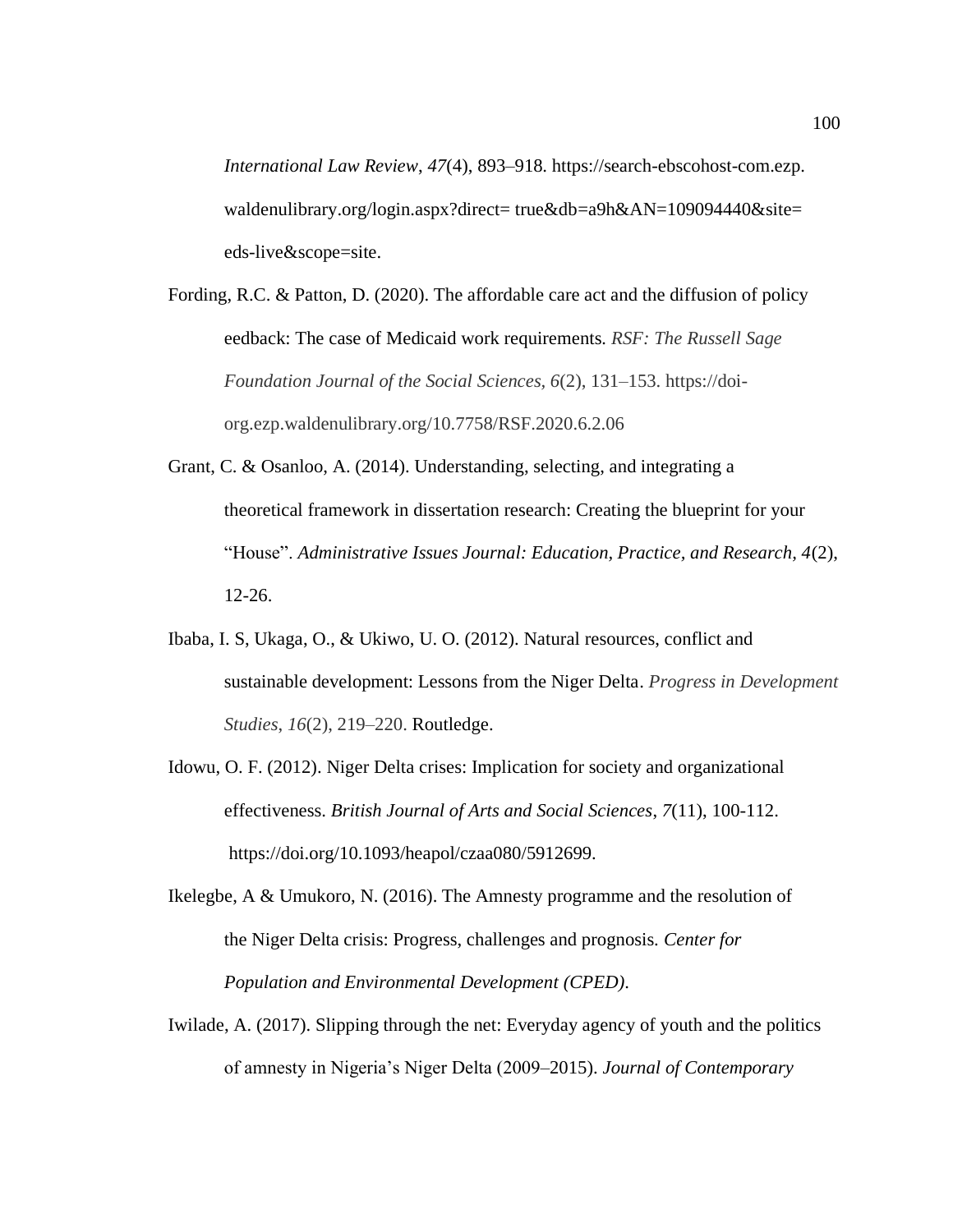*African Studies, 35*(3), 266–283. [https://doi-o](https://doi-/)rg.ezp.waldenulibrary.org/10.1080/ 02589001.2017.1339867

- Isidiho, A.O. & Sabran, M.S.B. (2015). Challenges facing Niger Delta Development Commission (NDDC) projects in Imo State and Niger Delta region in Nigeria. *International Journal of Humanities and Social Science, 5*(6), 37-48 https://d1wqtxts1xzle7.cloudfront.net/62073880/
- Jamshed S. (2014). Qualitative research method-interviewing and observation. *Journal of Basic and Clinical Pharmacy*, *5*(4), 87–88. https://doi.org/10.4103/0976- 0105.141942
- Johnson, B. & Christensen, L. (2004). *Educational research: Quantitative, qualitative, and mixed approaches.* Sage Publications.
- Kuti, M. A. O. (2017). *Effects of a policy development process on implementing an equity-based policy* (Unpublished doctoral dissertation). Walden University.
- Little-Hunt, C. C. (2017). *Silent policy feedback through school choice*. (Unpublished doctoral dissertation). Walden University.
- Lynne, A. & Bolanle Felicia, A. (2016). Factors influencing women participation in home ownership in Nigeria. *Property Management*, 34, 67-78. doi:10.1108/PM12 -2014-0053
- Marshall, C. & Rossman, G. B. (2011). *Designing qualitative research (5th ed).* Sage.
- McGuirk, P. M., & O'Neill, P. (2016). Using questionnaires in qualitative human geography. https://ro.uow.edu.au/cgi/viewcontent.cgi?article=3519&context=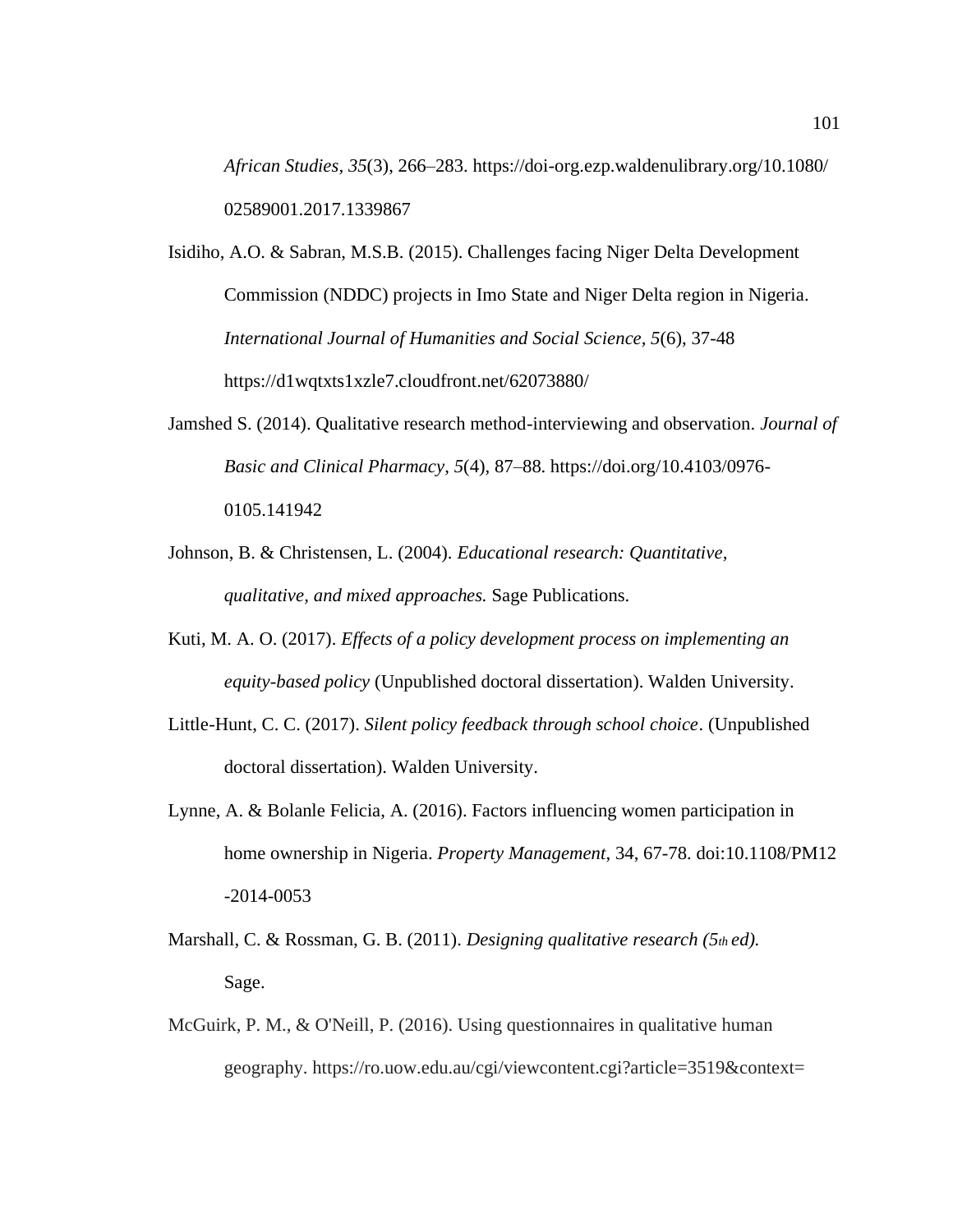- Mettler, S., & SoRelle, M. (2014). Policy feedback theory*. Theories of the policy process.* (3rd ed., pp. 151-181). Westview Press.
- Michener, J. (2019). Policy feedback in a racialized polity. *Policy Studies Journal*, *47*(2), 423-450. https://doi-org.ezp.waldenulibrary.org/10.1111/psj.12328
- Miles, M.B., Huberman, A.M., & Saldana, J. (2013). *Qualitative data analysis: A methods sourcebook (3rd ed.)*. Sage.
- Ministry of Niger Delta. (2015). http://nigerdelta.gov.ng/index.php/theministry/ historyof-mnda
- Ministry of Niger Delta Affairs (2016). *The Niger Delta States*. http://www.nigerdelta. gov.ng/index.php
- Morse, J. M., Barrett, M., Mayan, M., Olson, K., & Spiers, J. (2002). Verification strategies for establishing reliability and validity in qualitative research. *International Journal of Qualitative Methods, 1*(2), 13-22. http://ijq.sagepub. com/content/1/2/13.full.pdf+html
- Nacos, B. L. (2016). *Terrorism and counterterrorism* (5th ed.). Routledge.
- NDDC. (2015). The New NDDC. *The Niger Delta Development Commission.* Corporate Affairs Department. Port Harcourt.
- Niger Delta Technical Committee. (2008). http://www.waado.org/NigerDelta/niger\_ delta\_technical\_com/NigerDeltaTechnicalReport.pdf
- Nwogwugwu, N., Alao, O. E. & Egwuonwu, C. (2012). Militancy and insecurity in the Niger Delta: Impact on the inflow of foreign direct investment to Nigeria.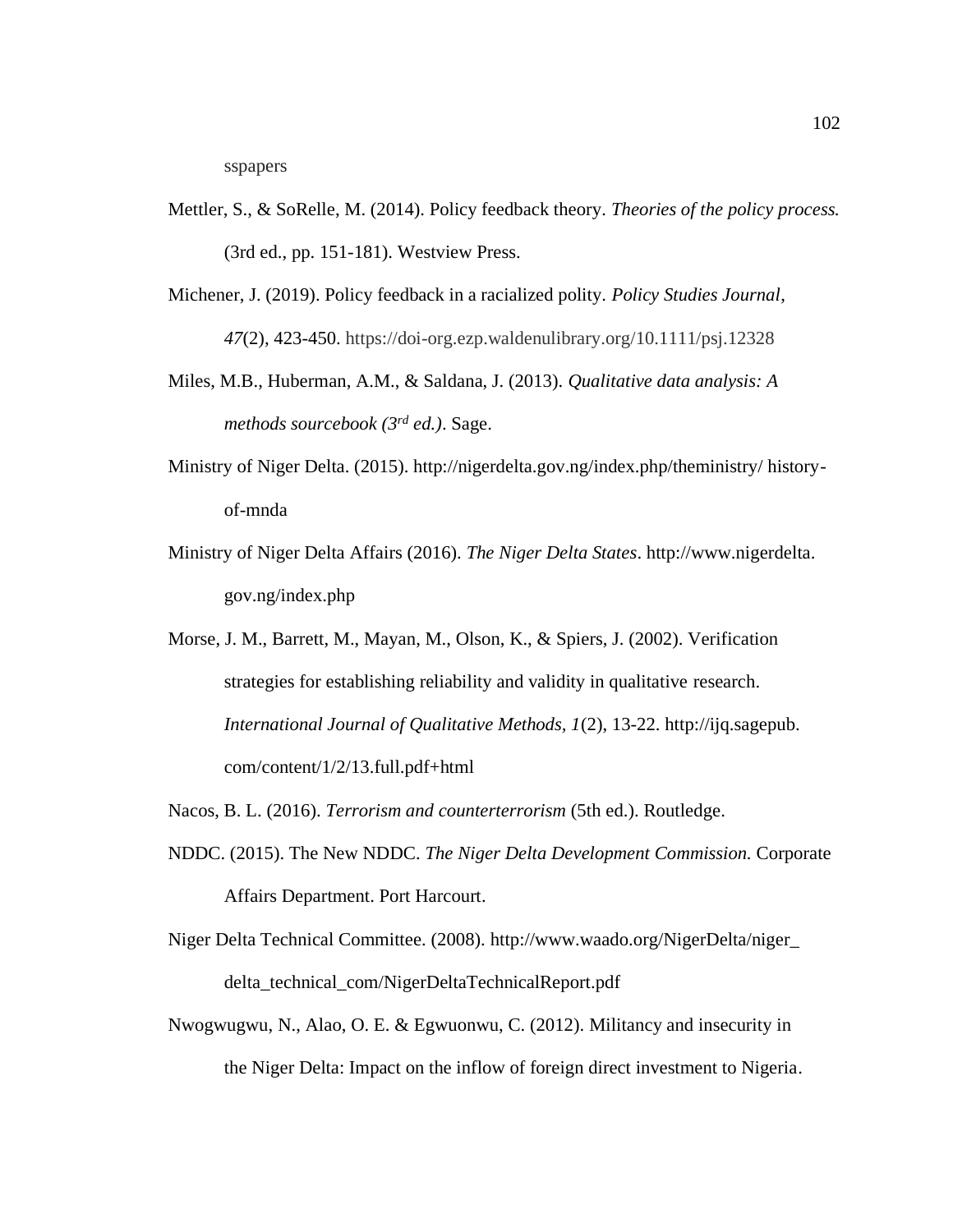*Kuwait Chapter of Arabian Journal of Business and Management Review,* 2(1), 23. http://www.arabianjbmr.com/pdfs/KD\_VOL\_2\_1/3.pdf

Odubo, E. F. (2014). *Educational impact of Nigeria's amnesty program on the Niger Delta ex-militants* (Unpublished doctoral dissertation). Walden University.

Ogbodo, S. M. (2010). Environmental issues and Nigeria's Niger Delta crisis: Implications for sustainable development and global peace. *OIDA International Journal of Sustainable Development*, *2*(3), 17-21

- Ogege, S. O. (2011). Amnesty initiative and the dilemma of sustainable development in the Niger Delta region of Nigeria. *Journal of Sustainable Development*, *4*(4), 249- 258. doi:10.5539/jsd.v4n4p249
- Ogundiya, I. S. (2011). Beyond the "Geography of terrorism and terror of geography" Thesis. *Journal of Developing Societies*, *27*(1), 57. https://journals-sagepubcom.ezp.waldenulibrary.org/doi/pdf/10.1177/0169796X1002700104
- Okolo, P.O. (2014). NDDC, conflict, peacebuilding, and community development in the Niger Delta region. *Global Journal of Political Science and Administration*. *2*(1), 36-51
- Okpara, C. I. (2012). Right to a clean and healthy environment: The panacea to the Niger Delta struggle. *Journal of Politics and Law*, 5, 3–8. http://www.ccsenet.org/jpl
- Olufemi, O. (2010). Corporate social responsibility of multinational oil corporations to host communities in the Niger Delta Nigeria. *Ife PsychologIA: An International Journal*, *18*(2), 21-35. http://www.readperiodicals.com/201009/2087472391

Oluwaniyi, O.O. (2010). Oil and youth militancy in Nigeria's Niger Delta region.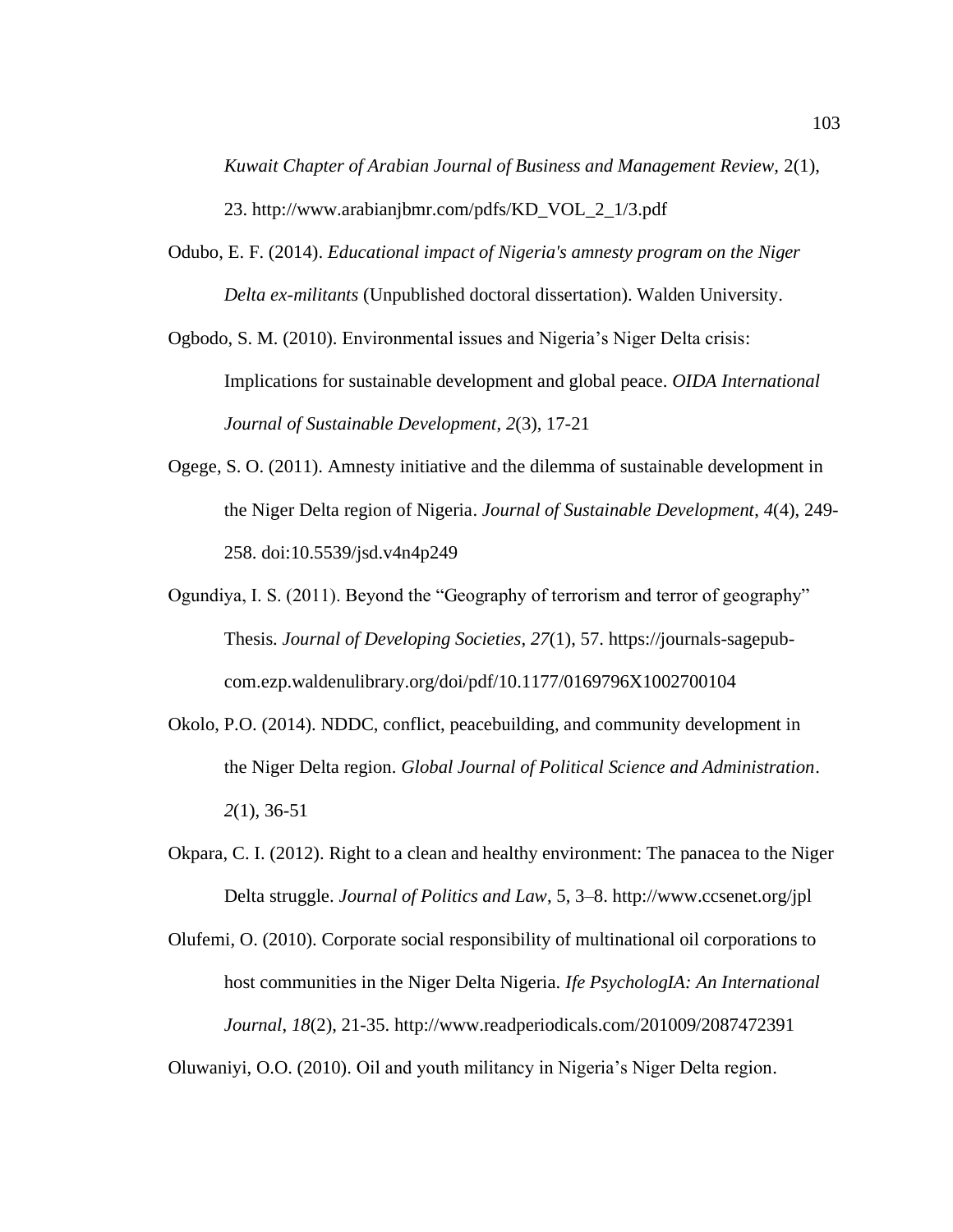*Journal of Asian and African Studies, 45*(3), 309–325.

- Oluwaniyi, O. O. (2011). Post-amnesty programme in the Niger Delta: Challenges and prospects. *Conflict Trends, 4,* 46-54.
- Onuoha, B. (2015). Peace and security concerns in the Niger Delta: A persisting struggle for autonomy and self-determination. *Journal of Contemporary African Studies*, *33*(1), 69-87.
- Onuoha, F.C. (2016). The resurgence of militancy in Nigeria's oil-rich Niger Delta and the dangers of militarisation. *Aljazeera Institute for Studies*, 8, 1-9.
- Opone, P.O. (2014). *Resource control or terrorism: Competing perspectives on the conflict in the Niger Delta region, Nigeria*. (Unpublished doctoral dissertation). Walden University.
- Patton, M. Q. (2002). *Qualitative research and evaluation methods.* (3rd ed.). Sage.
- Range, L. M. (2019). Case study methodologies. *Salem Press Encyclopedia of Health*. https://search-ebscohostcom.ezp.waldenulibrary.org/login.aspx?direct=true&db= ers&AN=93871826&site=eds-live&scope=site.
- Ravitch, S. M. & Carl, N. M. (2016). *Qualitative research: Bridging the conceptual, theoretical and methodological*. Sage.
- Sabbagh, A. (2018). *A Policy Feedback Theory approach to food assistance program distribution mechanisms*. (Unpublished doctoral dissertation). Walden University.

Sabatier, P. A., & Weible, C. M. (Eds.). (2014). *Theories of the policy process* (3rd ed.).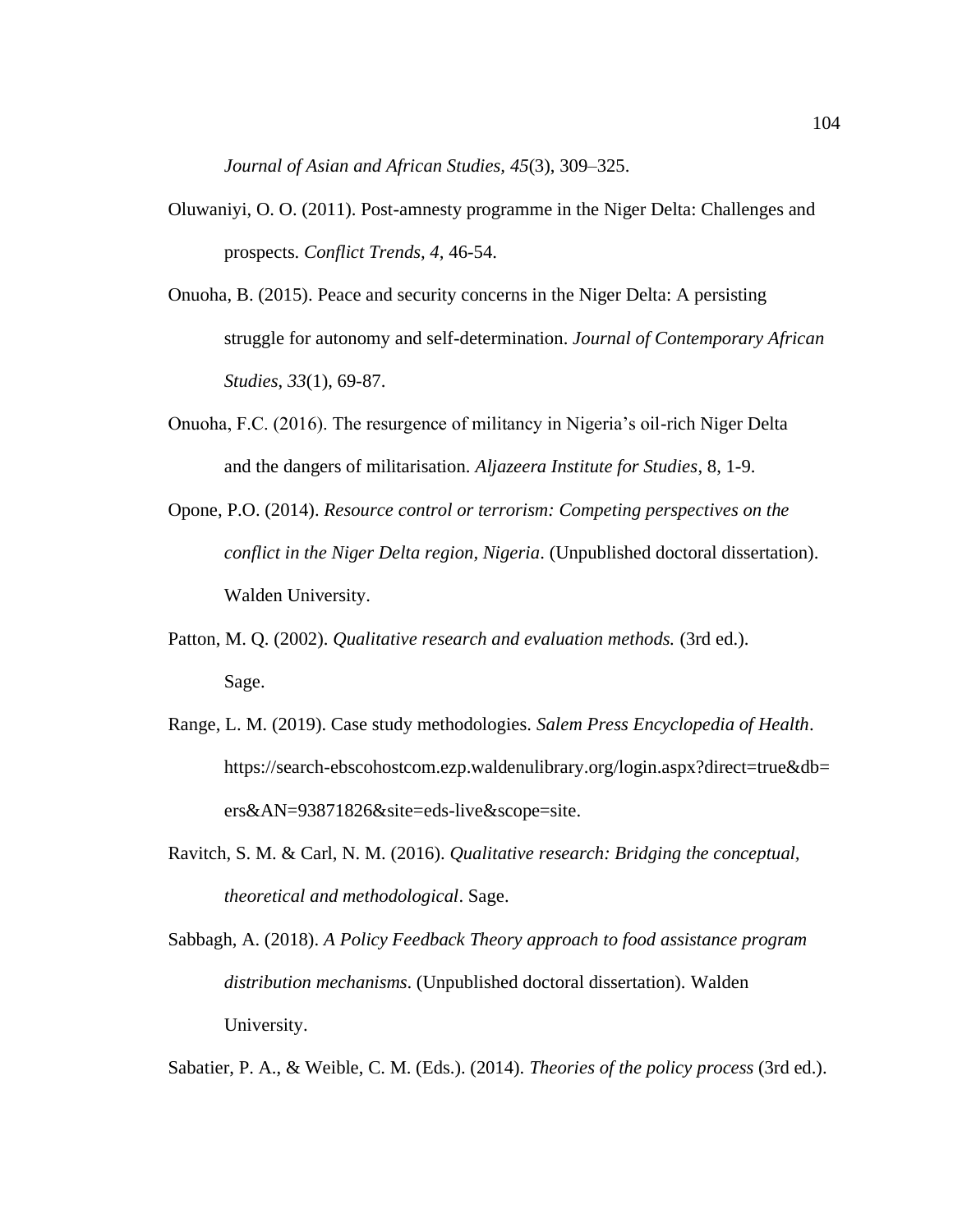Westview Press.

Saldana, J. (2016). *The manual of qualitative researchers* (3rd ed). SAGE.

- Sampson, I. T. (2009). Niger Delta militancy and the challenge of criminalising terrorism in Nigeria. *African Security Review*, *18*(2), 28-41. doi:10.1080/10246029.2009.9627526
- Schattschneider, E. E. (1935). As quoted in Sabatier, P. A., & Weible, C. M. (Eds.). (2014). *Theories of the policy process* (3rd ed.). Westview Press.
- Schultze, K. M. (2017). Understanding organized violence and crime in political settlements: Oil wars, petro-criminality and amnesty in the Niger Delta. *Journal of International Development, 29*(5), 613–627. https://doi-org.ezp.Waldenu library. org/10.1002/jid.3287
- Shenton, A. K. (2004). Strategies for ensuring trustworthiness in qualitative research projects. *Education for Information, 22*(2), 63–75.
- Simon, M. (2011). The role of the researcher. http://dissertationrecipes.com/wpcontent/uploads/2011/04/Role-of-the-Researcher.pdf
- Skocpol, T. (1992). *Protecting soldiers and mothers: The political origins of social policy in the United States*. Belknap Press of Harvard University Press.

Stuckey, H. (2013). Three types of interviews: Qualitative research methods in social health. *Journal of Social Health and Diabetes*, *1*(2), 056-059. https://go.gale.com/ps/anonymous?id=GALE%7CA340509994&sid= googleScholar&v=2.1&it=r&linkaccess=abs&issn=23210656&p=HRCA&sw=w

Tantua, B. & Kamruzzaman, P. (2016). Revisiting 'militancy': Examining the Niger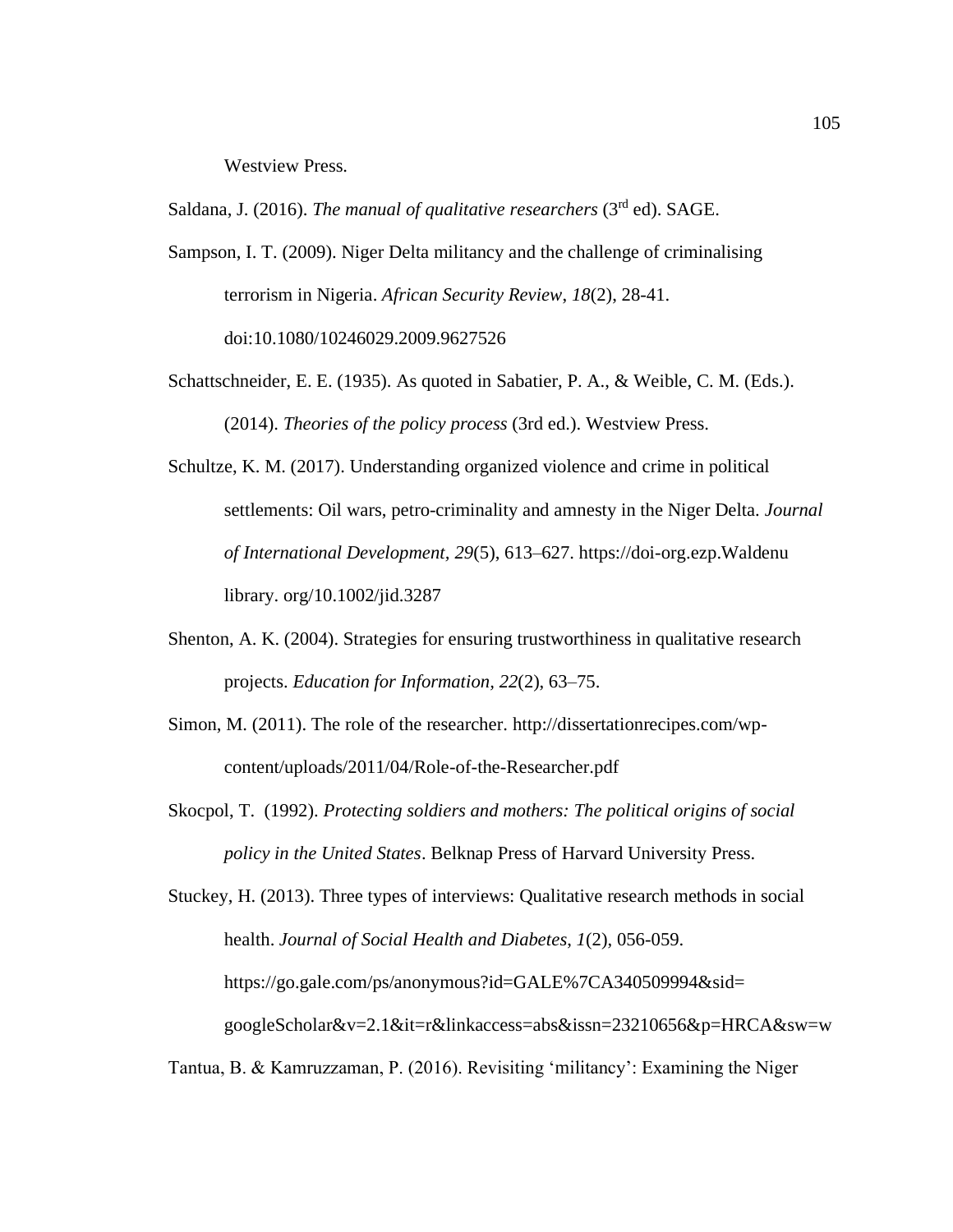Delta. *Review of African Political Economy*. ROAPE. http://roape.net/2016/05/06/ revisiting-militancy-examining-niger-delta/

Terrorism Research. (n.d.). *What is terrorism?* http://www.terrorism-research.com/

- Timmins, F. (2015). Surveys and questionnaires in nursing research. *Nursing Standard (2014+)*, *29*(42), 42. DOI:10.7748/ns.29.42.42.e8904.
- Tobor, J.O. (2016). Terrorism or clamor for resource control: An analysis of Nigeria's Niger Delta militants. *Journal of Terrorism Research, 7(3), 24-36*.
- Tobor, J.O. (2014). *Urhobo Culture and the Amnesty Program in Niger Delta, Nigeria: An Ethnographic Case Study*. (Unpublished doctoral dissertation). Walden University. https://scholarworks.waldenu.edu/cgi/
- Triangulation, D. S. (2014). The use of triangulation in qualitative research. In *Oncology nursing Forum*, *41*(5), 545-547
- Trotter, R.T, II. (2016). Qualitative research sample design and sample size: Resolving and unresolved issues and inferential imperatives. *Department of Anthropology*, Northern Arizona University.
- United Nations Development Programme. (2006). *Niger Delta human development report*. UN House, Plot 617/618, Garki, Abuja, Nigeria.

Vasileiou, K., Barnett, J., Thorpe, S. & Young, T. (n.d.). Characterising and justifying sample size sufficiency in interview-based studies: Systematic analysis of qualitative health research over a 15-year period. *BMC Medical Research Methodology*, 1-18. https://doi-org.ezp.waldenulibrary.org/10.1186/s12874- 018-0594-7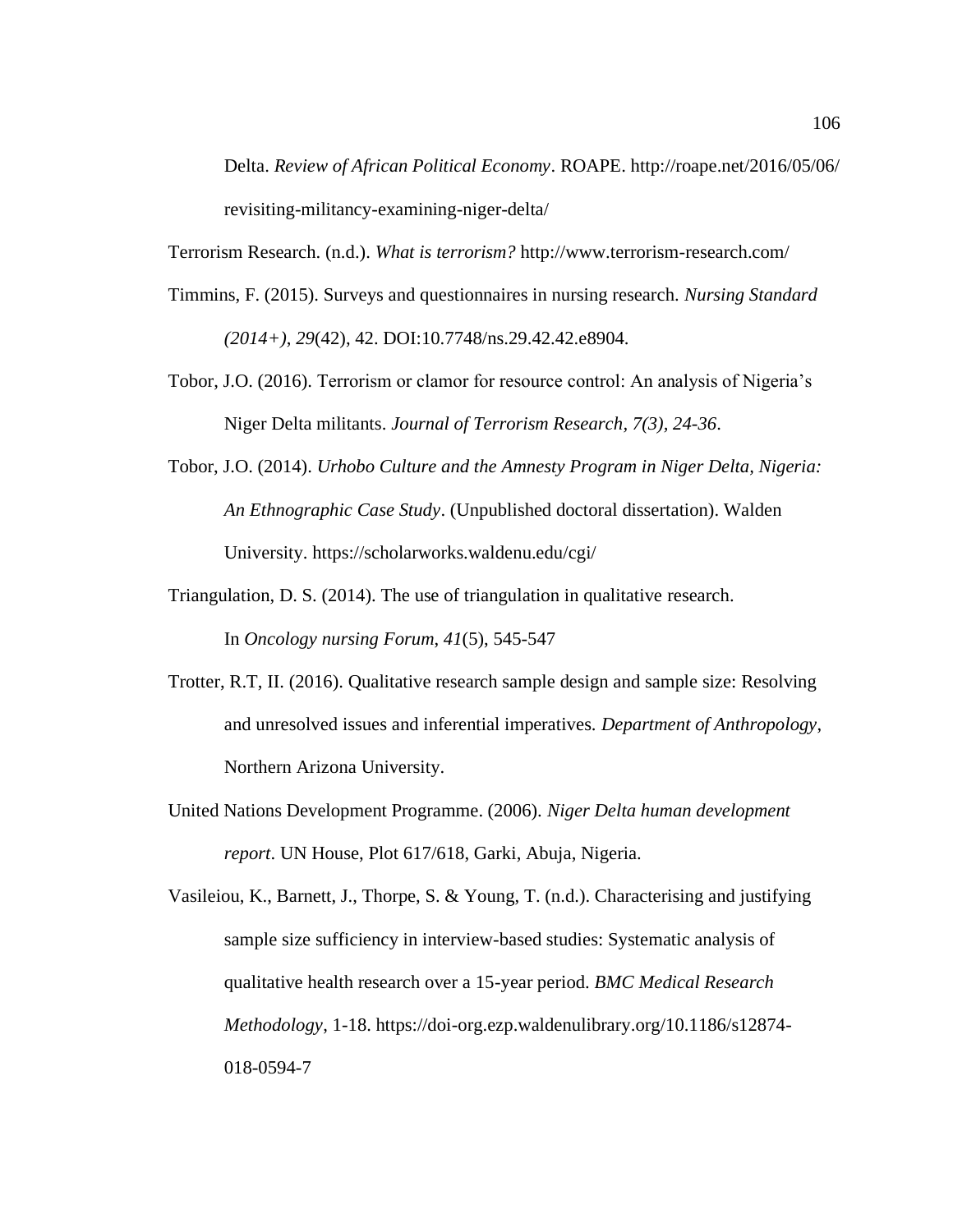- Wakili, I. (2016). Niger Delta militancy pushes recession to third quarter. *Africa News Service*, 22. Opposing Viewpoints in Context.
- Webb, A. W. (2018). A case study of relationships, resilience, and retention in secondary mathematics and science teachers. *Journal of Educational Research and Practice*, *8*(1), 1-18. Walden University.

https://searchebscohostcom.ezp.waldenulibrary.org/login.aspx?direct=true&db =ir00976a&AN=wldu.jerap.1211&site=eds-live&scope=site.

- Xu, M. A., & Storr, G. B. (2012). Learning the concept of researcher as instrument in qualitative research. *Qualitative Report*, *17*, 42.
- Yahaya, J. (2013). Niger Delta 'struggle' in historical perspective*. Africa News Service*. http://ic.galegroup.com.ezp.waldenulibrary.org
- Yin, R. K. (1994). *Case study research: Design and methods (*2nd ed.). Sage.
- Yin, R. K. (2008). *Case study research: Design and methods* (3rd ed.). Sage.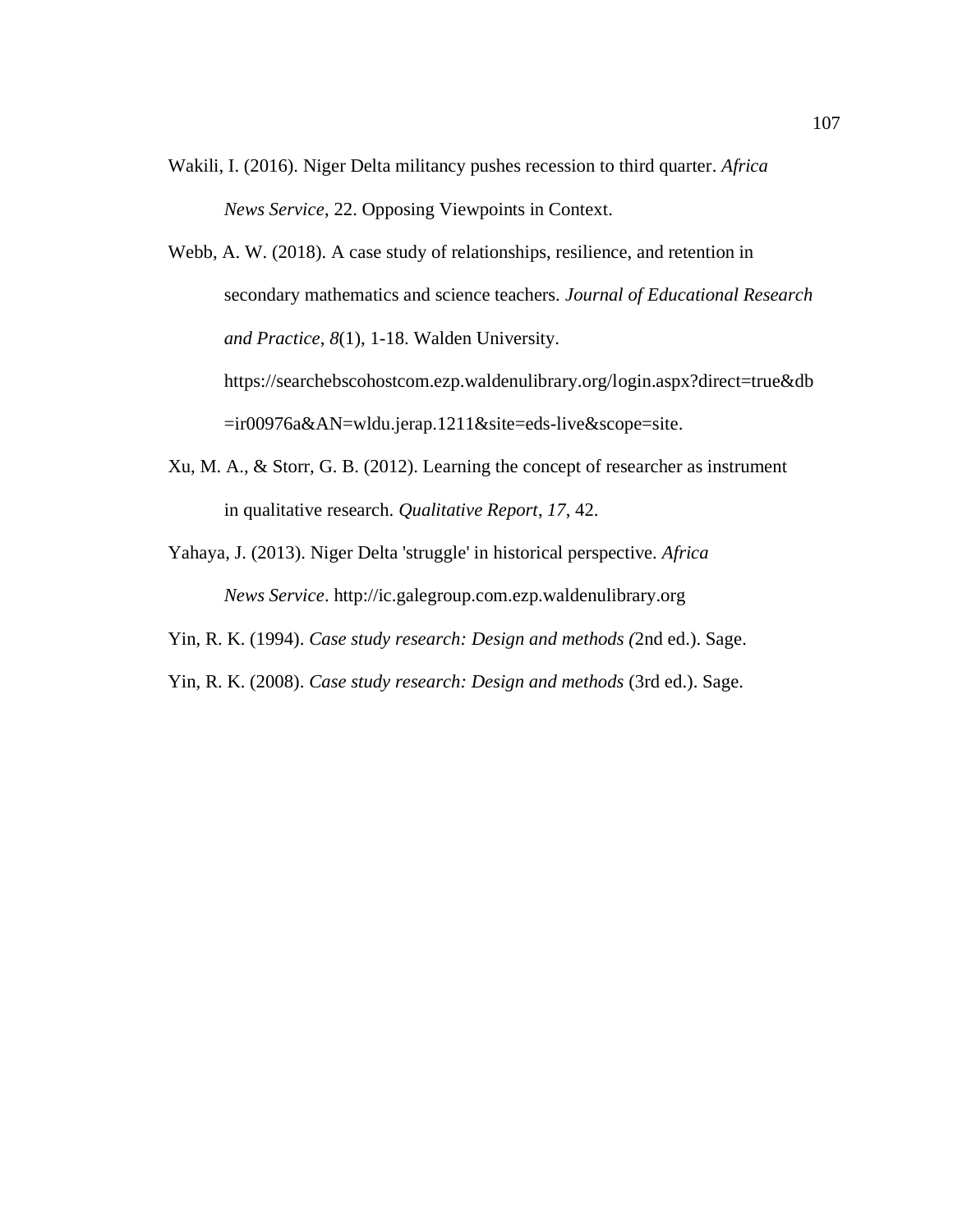## Appendix A: Survey Questionnaire

## **DOCTORAL RESEARCH (SURVEY) QUESTIONNAIRE**

Having graciously agreed to willingly participate in this doctoral research, I hereby request you respond in detail to the below Research Questions. *Please expand by continuing to write as this is a word document*.

**Research Topic**: *The 2009 Niger Delta Amnesty: Evaluation of A Policy Analysis*. **Participant Population**: The researcher is inviting *about 20 people who have direct experience in the design/development and the administration/implementation of the 2009 Niger Delta Amnesty Program t*o be in the study.

**Research Purpose:** The purpose of this study is to understand the effectiveness (or lack of) of the Amnesty program of 2009 and ascertain if aspects of implementation led to the return to militancy in 2016.

## **Research Questions:**

RQ1 – How has the 2009 Amnesty Program impacted the Niger Delta problem? Please respond in detail (expand as needed).

RQ2 - What components of the 2009 Amnesty program resulted in the brief return to the militancy of 2016?

Please respond here (expand as needed).

Participant's Name: Participant's Age: Participant's Educational Qualification (circle one): BSc MSc Dr. **Other** Participant's State of Origin: Date of Consent: